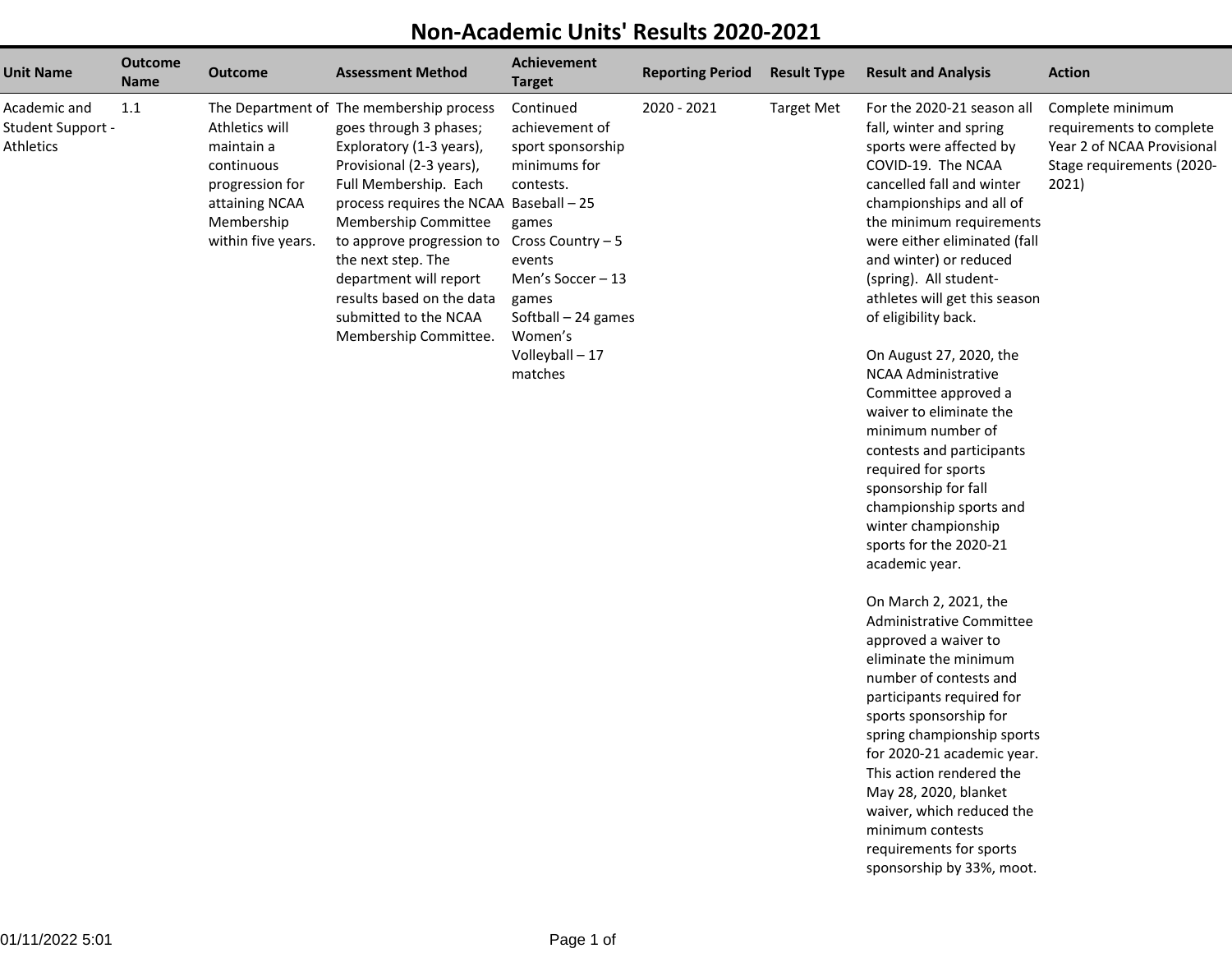| <b>Unit Name</b>                               | <b>Outcome</b><br><b>Name</b> | <b>Outcome</b>                                                                                                      | <b>Assessment Method</b>                                                                                                                                                                                                                                                                                                                                                           | <b>Achievement</b><br><b>Target</b>                                                                                                                                                                                 | <b>Reporting Period</b> | <b>Result Type</b> | <b>Result and Analysis</b>                                                                                                                                                                                                                                                                                                                                                                                                                                                                                                                                                                                                                                                                                                                                                                                                                                                                                                                                                                                                                                                                                         | <b>Action</b>                                                                                                    |
|------------------------------------------------|-------------------------------|---------------------------------------------------------------------------------------------------------------------|------------------------------------------------------------------------------------------------------------------------------------------------------------------------------------------------------------------------------------------------------------------------------------------------------------------------------------------------------------------------------------|---------------------------------------------------------------------------------------------------------------------------------------------------------------------------------------------------------------------|-------------------------|--------------------|--------------------------------------------------------------------------------------------------------------------------------------------------------------------------------------------------------------------------------------------------------------------------------------------------------------------------------------------------------------------------------------------------------------------------------------------------------------------------------------------------------------------------------------------------------------------------------------------------------------------------------------------------------------------------------------------------------------------------------------------------------------------------------------------------------------------------------------------------------------------------------------------------------------------------------------------------------------------------------------------------------------------------------------------------------------------------------------------------------------------|------------------------------------------------------------------------------------------------------------------|
| Academic and<br>Student Support -<br>Athletics | 1.1                           | Athletics will<br>maintain a<br>continuous<br>progression for<br>attaining NCAA<br>Membership<br>within five years. | The Department of The membership process<br>goes through 3 phases;<br>Exploratory (1-3 years),<br>Provisional (2-3 years),<br>Full Membership. Each<br>process requires the NCAA Baseball - 25<br>Membership Committee<br>to approve progression to<br>the next step. The<br>department will report<br>results based on the data<br>submitted to the NCAA<br>Membership Committee. | Continued<br>achievement of<br>sport sponsorship<br>minimums for<br>contests.<br>games<br>Cross Country - 5<br>events<br>Men's Soccer - 13<br>games<br>Softball - 24 games<br>Women's<br>Volleyball - 17<br>matches | 2020 - 2021             | <b>Target Met</b>  | Baseball - (min) 13 games<br>(played) 34 games *COVID-<br>19<br>Women's Cross Country<br>-(min) 0 events (played) 0<br>events<br>Men's Soccer - (min) 0<br>games (played) 4 games<br>*COVID-19<br>Softball - (min) 12 games<br>(played) 31 games *COVID -<br>19<br>Women's Volleyball - (min)<br>0 matches (played) 17<br>matches- *COVID-19<br>Men's Cross Country- (min)<br>0 events (played) 0 events-<br>*COVID-19<br>Women's Soccer- (min) 0<br>games (played) 13 games-<br>*COVID-19<br>Women's Basketball- (min)<br>O games (played) 3 games-<br>* COVID-19<br>Men's Basketball- (min) 0<br>games (played) 4 games-*<br>COVID-19<br>Men's Golf- (min) 3<br>contests (played) 6<br>contests- *COVID-19<br>Women's Golf- (min) 3<br>contests (played) 3<br>contests- *COVID-19<br>Men's Tennis- (min) 5<br>contests (played) 6 contest<br>*COVID 19<br>Women's Tennis- (min) 5<br>contests (played) 8 contest<br>*COVID 19<br>Men's Indoor Track- (min) 0<br>events (played) 2 events-<br>*COVID-19<br>Women's Indoor Track-<br>(min) 0 events (played) 2<br>events- * COVID-19<br>Men's Outdoor Track- (min) | Complete minimum<br>requirements to complete<br>Year 2 of NCAA Provisional<br>Stage requirements (2020-<br>2021) |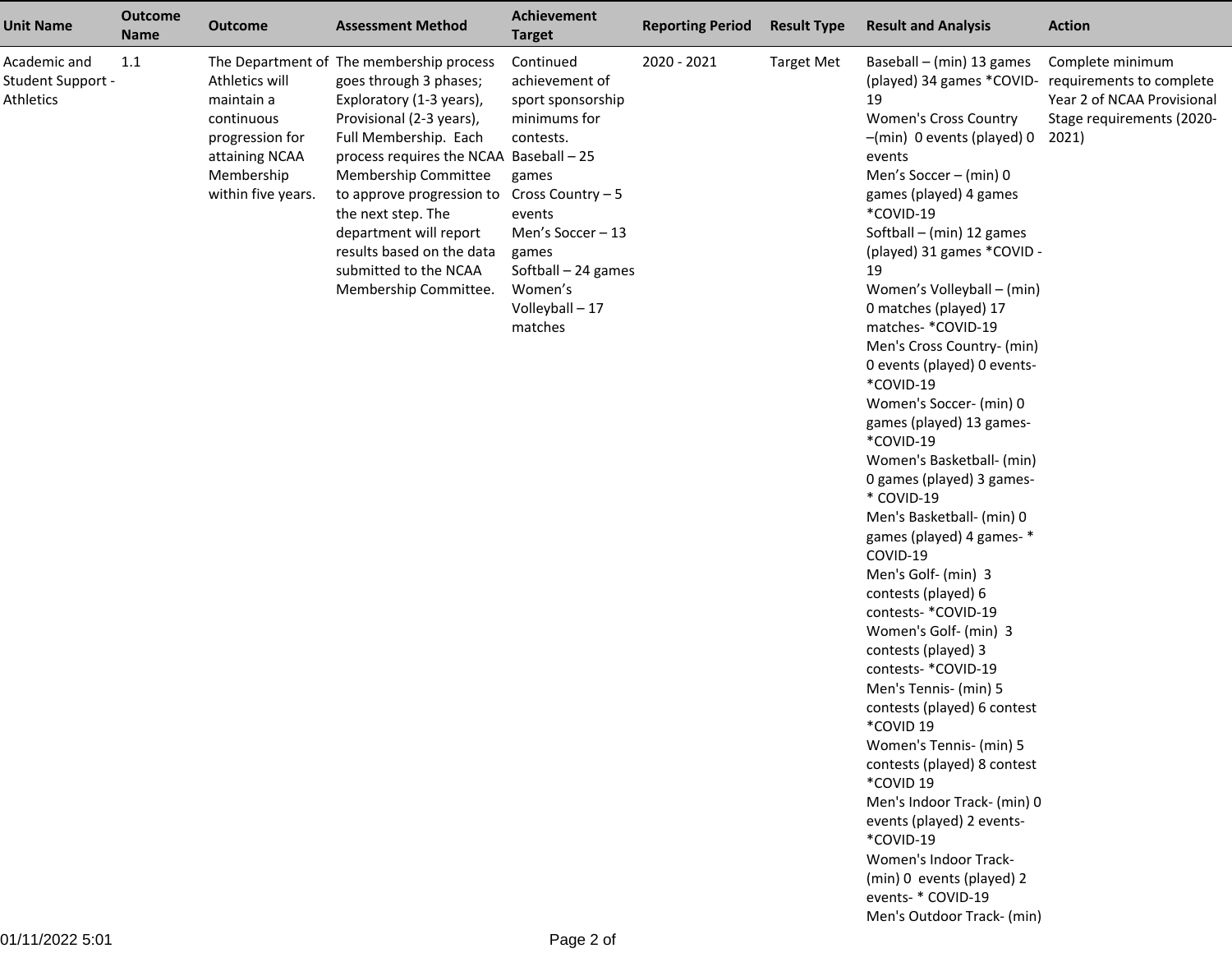| <b>Unit Name</b>                                      | <b>Outcome</b><br><b>Name</b> | <b>Outcome</b>                                                                                                      | <b>Assessment Method</b>                                                                                                                                                                                                                                                                                                                                                           | Achievement<br><b>Target</b>                                                                                                                                                                                                                                                | <b>Reporting Period</b> | <b>Result Type</b>       | <b>Result and Analysis</b>                                                                                                                                                                                                                                                                                                                                                                                                                                                                                                                                                            |                           | <b>Action</b>                                                                                                                                                                                                                                                                                                                                                                                                                                                                                                                                                                                  |
|-------------------------------------------------------|-------------------------------|---------------------------------------------------------------------------------------------------------------------|------------------------------------------------------------------------------------------------------------------------------------------------------------------------------------------------------------------------------------------------------------------------------------------------------------------------------------------------------------------------------------|-----------------------------------------------------------------------------------------------------------------------------------------------------------------------------------------------------------------------------------------------------------------------------|-------------------------|--------------------------|---------------------------------------------------------------------------------------------------------------------------------------------------------------------------------------------------------------------------------------------------------------------------------------------------------------------------------------------------------------------------------------------------------------------------------------------------------------------------------------------------------------------------------------------------------------------------------------|---------------------------|------------------------------------------------------------------------------------------------------------------------------------------------------------------------------------------------------------------------------------------------------------------------------------------------------------------------------------------------------------------------------------------------------------------------------------------------------------------------------------------------------------------------------------------------------------------------------------------------|
| Academic and<br><b>Student Support -</b><br>Athletics | 1.1                           | Athletics will<br>maintain a<br>continuous<br>progression for<br>attaining NCAA<br>Membership<br>within five years. | The Department of The membership process<br>goes through 3 phases;<br>Exploratory (1-3 years),<br>Provisional (2-3 years),<br>Full Membership. Each<br>process requires the NCAA Baseball - 25<br>Membership Committee<br>to approve progression to<br>the next step. The<br>department will report<br>results based on the data<br>submitted to the NCAA<br>Membership Committee. | Continued<br>achievement of<br>sport sponsorship<br>minimums for<br>contests.<br>games<br>Cross Country - 5<br>events<br>Men's Soccer - 13<br>games<br>Softball - 24 games<br>Women's<br>Volleyball - 17<br>matches                                                         | 2020 - 2021             | <b>Target Met</b>        | 3 events (played) 2 event<br>*COVID 19<br>Women's Outdoor Track-<br>(min) 3 events (played) 2<br>event *COVID 19 [more]                                                                                                                                                                                                                                                                                                                                                                                                                                                               |                           | Complete minimum<br>requirements to complete<br>Year 2 of NCAA Provisional<br>Stage requirements (2020-<br>2021)                                                                                                                                                                                                                                                                                                                                                                                                                                                                               |
|                                                       | 1.2                           | Athletics will<br>establish sports<br>schedules for each<br>athletics team.                                         | The Department of Submission of schedules<br>by sport 1 year prior to<br>dates of actual<br>competition to AD and<br>Director of Athletic<br>Communications                                                                                                                                                                                                                        | Maintaining<br>required minimum<br>number of dates of<br>competition to<br>meet sport<br>sponsorship<br>requirements.<br>Baseball-25<br>games<br>Cross Country $-5$<br>events<br>Men's Soccer - 13<br>games<br>Softball - 24 games<br>Women's<br>Volleyball - 17<br>matches | 2020 - 2021             | Inconclusive             | Due to the impact of<br>COVID-19 the NCAA<br>lowered requirements for<br>fall, winter and spring<br>sports. Fall and winter<br>sports did not have to<br>maintain the minimum<br>number of competitions.<br>However, the spring sports<br>were required to meet the<br>minimum requirements in<br>order to compete for<br>championships.<br>Baseball - 25 games (Met)<br>Cross Country - 5 events<br>(Not met and not required)<br>Men's Soccer - 13 games<br>(Not met and not required)<br>Softball - 24 games (Met)<br>Women's Volleyball - 17<br>matches (Met and not<br>required) |                           | Achievement Target<br>Maintaining required<br>minimum number of dates<br>of competition to meet<br>sport sponsorship<br>requirements.<br>Baseball - 25 games<br>M/W Basketball-18 games<br>M/W Cross Country $-5$<br>events with 5 participants at<br>each<br>M/W Golf- 6 competitions<br>and 4 participants<br>$M/W$ Soccer - 13 games<br>Softball - 24 games<br>M/W Tennis-10 minimum<br>contests and 6 participants<br>M/W Track and Field<br>(indoor)- 5 contests and 10<br>participants<br>M/W Track and Field<br>(outdoor)- 6 contests and 12<br>participants<br>Volleyball - 17 matches |
|                                                       | 1.3                           | Athletics will<br>increase revenue<br>for sports and<br>athletics' needs,                                           | The Department of The department will<br>review and report the list<br>of sponsorships through<br>the Department of<br>Athletics and Owls Fund                                                                                                                                                                                                                                     | Increase donor<br>participation by<br>10% each year.                                                                                                                                                                                                                        | 2020 - 2021             | <b>Target Not</b><br>Met | 2020 Jul-Dec<br>137 gifts<br>101<br>Donors<br>2021 Jan-Jun<br>43 gifts<br>8                                                                                                                                                                                                                                                                                                                                                                                                                                                                                                           | \$33,175.02<br>\$2,140.04 | The department will review<br>and report the list of<br>sponsorships through the<br>Department of Athletics and<br>Owls Fund Club donations-                                                                                                                                                                                                                                                                                                                                                                                                                                                   |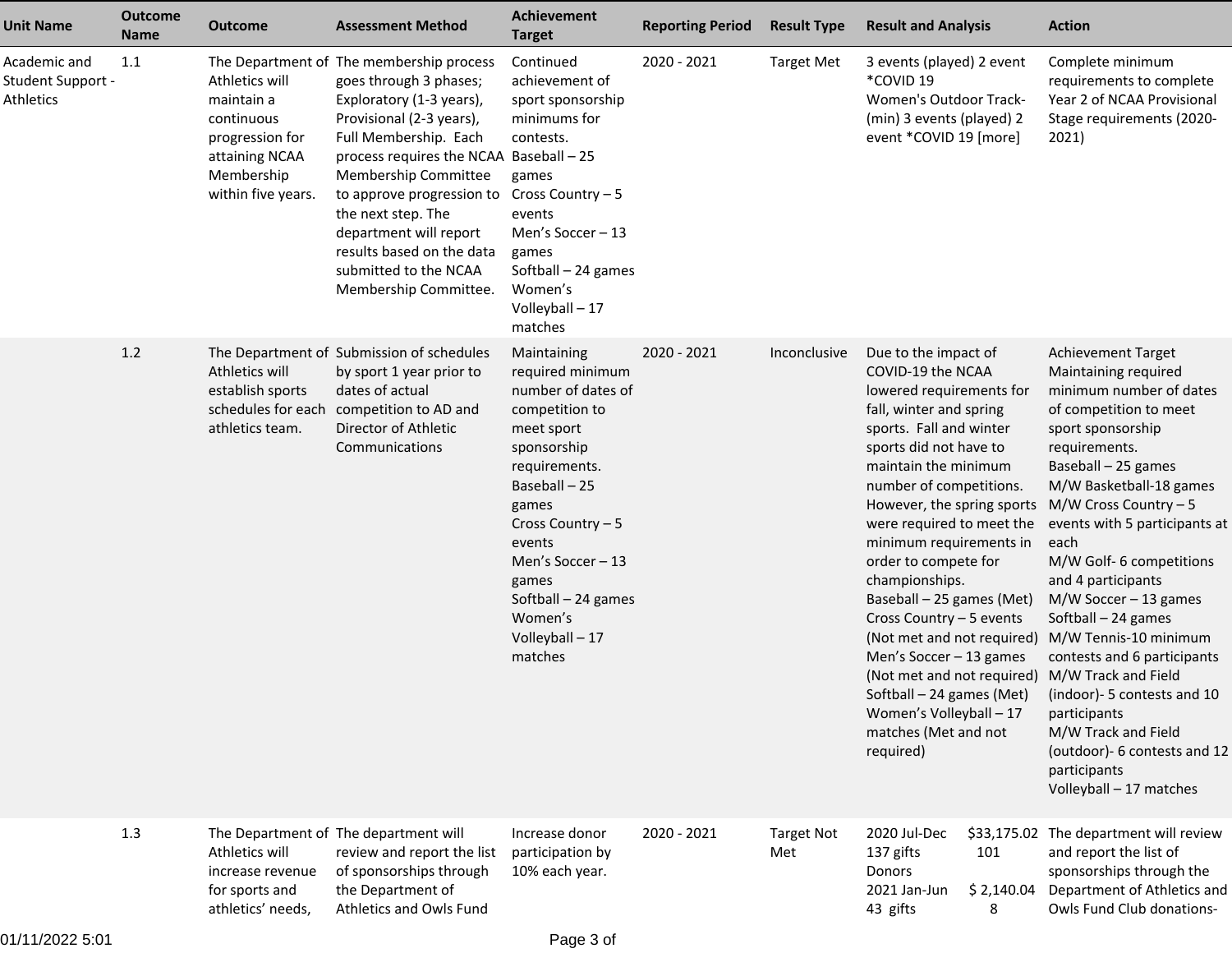| <b>Unit Name</b> | <b>Outcome</b><br><b>Name</b> | <b>Outcome</b>                                                                                                                                                                                                | <b>Assessment Method</b>                                                                                                                                                                                                                                   | Achievement<br><b>Target</b>                                                                           | <b>Reporting Period</b> | <b>Result Type</b>       | <b>Result and Analysis</b>                                                                                                                                                                                                                                                                                            |     | <b>Action</b>                                                                                                                                                                                                                                                                                                                                                                                                                                                                                                                                                                                                                                                                                                                                                                                                                                                                                        |
|------------------|-------------------------------|---------------------------------------------------------------------------------------------------------------------------------------------------------------------------------------------------------------|------------------------------------------------------------------------------------------------------------------------------------------------------------------------------------------------------------------------------------------------------------|--------------------------------------------------------------------------------------------------------|-------------------------|--------------------------|-----------------------------------------------------------------------------------------------------------------------------------------------------------------------------------------------------------------------------------------------------------------------------------------------------------------------|-----|------------------------------------------------------------------------------------------------------------------------------------------------------------------------------------------------------------------------------------------------------------------------------------------------------------------------------------------------------------------------------------------------------------------------------------------------------------------------------------------------------------------------------------------------------------------------------------------------------------------------------------------------------------------------------------------------------------------------------------------------------------------------------------------------------------------------------------------------------------------------------------------------------|
|                  | 1.3                           | including facility<br>expansion, student<br>athlete<br>programming, and<br>operating costs.                                                                                                                   | Club donations                                                                                                                                                                                                                                             | Increase donor<br>participation by<br>10% each year.                                                   | 2020 - 2021             | <b>Target Not</b><br>Met | Donors<br>Total for year<br>180 gifts<br>Donors                                                                                                                                                                                                                                                                       | 109 | in reporting the numbers<br>\$35,315.06 10% seems aspirational and<br>we will always strive to<br>reach as high of a level as<br>possible.                                                                                                                                                                                                                                                                                                                                                                                                                                                                                                                                                                                                                                                                                                                                                           |
|                  | 2.1                           | Athletics will<br>collaborate with<br>community<br>constituents to<br>offer continuous<br>opportunities for<br>individuals to<br>attend sponsored<br>camps, clinics, and sport per year<br>seminars by sport. | The Department of The department will<br>review and report the<br>recorded list of sponsored<br>camps, clinics, and<br>seminars that were hosted individuals per<br>on campus and/or<br>community venues.<br>Mandatory one (1)<br>Camp/Clinic offerings by | Host at least one<br>camp/clinic with a<br>minimum<br>participation of 15<br>camp/clinic per<br>sport. | 2020 - 2021             | <b>Target Not</b><br>Met | Due to COVID-19 impact,<br>not every sport was able to<br>meet the mandatory one<br>camp/clinic offering per<br>sport with at least a<br>minimum participation of<br>15 individuals per<br>camp/clinic per sport.<br>However, men's and<br>women's basketball and<br>women's volleyball did<br>meet this target goal. |     | We are in discussions to<br>change the mandatory one<br>camp/clinic offering per<br>sport with at least a<br>minimum participation of<br>15 individuals per<br>camp/clinic per sport. As we<br>are still under the COVID-19<br>guidelines, this may prove<br>challenging. We will<br>continue to evaluate the<br>environment to determine<br>what is a realistic goal. We<br>are committed to<br>collaborations with<br>community constituents, so<br>our new target will be 3<br>opportunities provided by<br>the athletic department<br>open to community. Moving<br>forward, the language<br>under the Direct will change<br>to: The department will<br>review and report the<br>recorded list of sponsored<br>camps, clinics, and seminars<br>that were hosted on<br>campus and/or community<br>venues. A mandatory<br>minimum of 3 camp/clinic<br>offerings by athletic<br>department per year. |
|                  | 3.1                           | Athletics will<br>maintain<br>consistent<br>expectations for<br>students and staff<br>with a goal-                                                                                                            | The Department of OASIS (Owls Academic<br>Support and Individual<br>Success) program<br>monitors student-athletes<br>who are first time<br>freshman, have a<br>cumulative GPA below 2.5, mandated term.                                                    | Consistently<br>reducing the<br>number of<br>participants by 10%<br>from fall to spring<br>beyond the  | 2020 - 2021             | <b>Target Met</b>        | Baseball- had 8 in the Fall<br>2020 and 4 in Spring 2021<br>Softball- had 6 in the Fall<br>2020 and 2 in Spring 2021<br>Men's Soccer-had 6 in the<br>Fall 2020 and 4 in the<br>Spring 2021                                                                                                                            |     | We will continue with this<br>process for the 2021-2022<br>academic year                                                                                                                                                                                                                                                                                                                                                                                                                                                                                                                                                                                                                                                                                                                                                                                                                             |

oriented focus and and/or have a

Volleyball- had 10 in the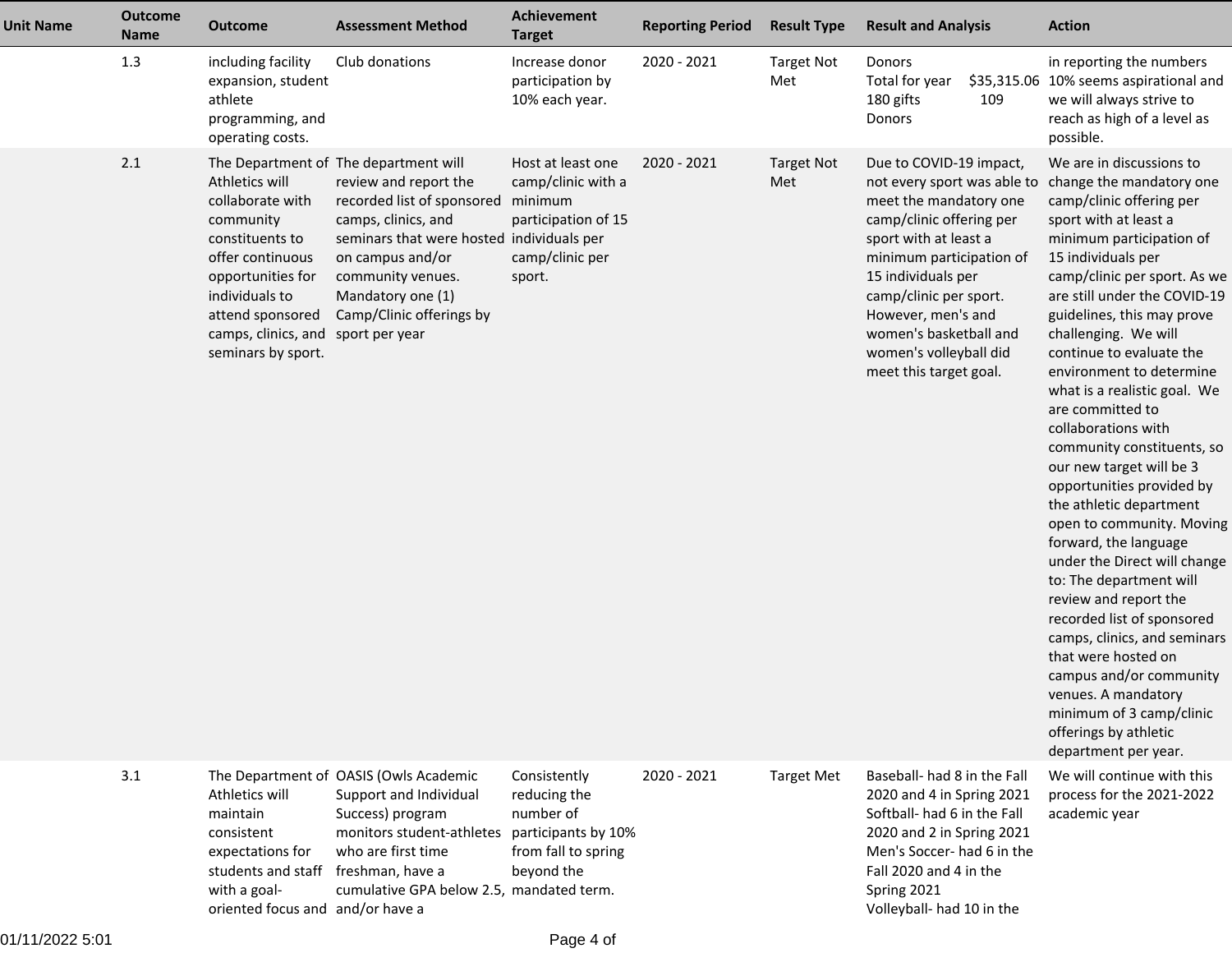| <b>Unit Name</b>                            | <b>Outcome</b><br>Name | <b>Outcome</b>                                               | <b>Assessment Method</b>                                                                                                                                                                                                                                               | Achievement<br><b>Target</b>                                                                               | <b>Reporting Period</b> | <b>Result Type</b> | <b>Result and Analysis</b>                                                                                                                                                                                                                                                                                                                                                                                                                                                                                                                                                                                                                                                                                                                                                                                                                                                                                                                                                 | <b>Action</b>                                                                           |
|---------------------------------------------|------------------------|--------------------------------------------------------------|------------------------------------------------------------------------------------------------------------------------------------------------------------------------------------------------------------------------------------------------------------------------|------------------------------------------------------------------------------------------------------------|-------------------------|--------------------|----------------------------------------------------------------------------------------------------------------------------------------------------------------------------------------------------------------------------------------------------------------------------------------------------------------------------------------------------------------------------------------------------------------------------------------------------------------------------------------------------------------------------------------------------------------------------------------------------------------------------------------------------------------------------------------------------------------------------------------------------------------------------------------------------------------------------------------------------------------------------------------------------------------------------------------------------------------------------|-----------------------------------------------------------------------------------------|
|                                             | 3.1                    | provide a high<br>quality student-<br>athlete<br>experience. | semester GPA below 2.0.<br>Participants are reported<br>on 4 times throughout the number of<br>semester by attendance,<br>current grade, and<br>progress comments by<br>faculty. These reports will<br>be reviewed and reported<br>by the end of the<br>academic year. | Consistently<br>reducing the<br>participants by 10%<br>from fall to spring<br>beyond the<br>mandated term. | 2020 - 2021             | <b>Target Met</b>  | Fall 2020 and 1 in the<br>Spring 2021<br>Women's Cross Country-<br>had 2 in the Fall 2020 and 1<br>in the Spring 2021<br>Men's Cross Country- had 0<br>in the Fall 2020 and 1 in the<br>Spring 2021<br>Women's Tennis- had 4 in<br>the Fall 2020 and 0 in the<br>Spring 2021<br>Men's Tennis- had 4 in the<br>Fall 2020 and 1 in the<br>Spring 2021<br>Men's Golf- had 1 in the<br>Fall 2020 and 0 in the<br>Spring 2021<br>Women's Golf- had 5 in the<br>Fall 2020 and 1 in the<br>Spring 2021<br>Women's Soccer-had 14 in<br>the Fall 2020 and 3 in the<br>Spring 2021<br>Men's Basketball- had 10 in<br>the Fall 2020 and 8 in the<br>Spring 2021<br>Women's Basketball- had 4<br>in the Fall 2020 and 3 in the<br>Spring 2021<br>Men's Track-had 0 in the<br>Fall 2020 and 1 in the<br>Spring 2021<br>Women's Track- had 4 in<br>the Fall 2020 and 1 in the<br>Spring 2021<br>Total in Fall 2020-78<br>Total in Spring 2021-31<br>Reduced participants by 47<br>(less) | We will continue with this<br>process for the 2021-2022<br>academic year                |
| Academic and<br>Student Support -<br>Campus | 1.1                    | The Spring Fitness<br>Challenge will<br>motivate MUW         | A Spring Fitness Challenge 75% of Spring<br>Survey will be distributed<br>to students, faculty, and                                                                                                                                                                    | <b>Fitness Challenge</b><br>Survey participants                                                            | 2020 - 2021             | <b>Target Met</b>  | 90% of 10 participants<br>surveyed for the Mini-<br>Spring Fitness Challenge                                                                                                                                                                                                                                                                                                                                                                                                                                                                                                                                                                                                                                                                                                                                                                                                                                                                                               | <b>Campus Recreation will</b><br>continue with our Spring<br>Fitness Challenge and will |

01/11/2022 5:01

Page 5 of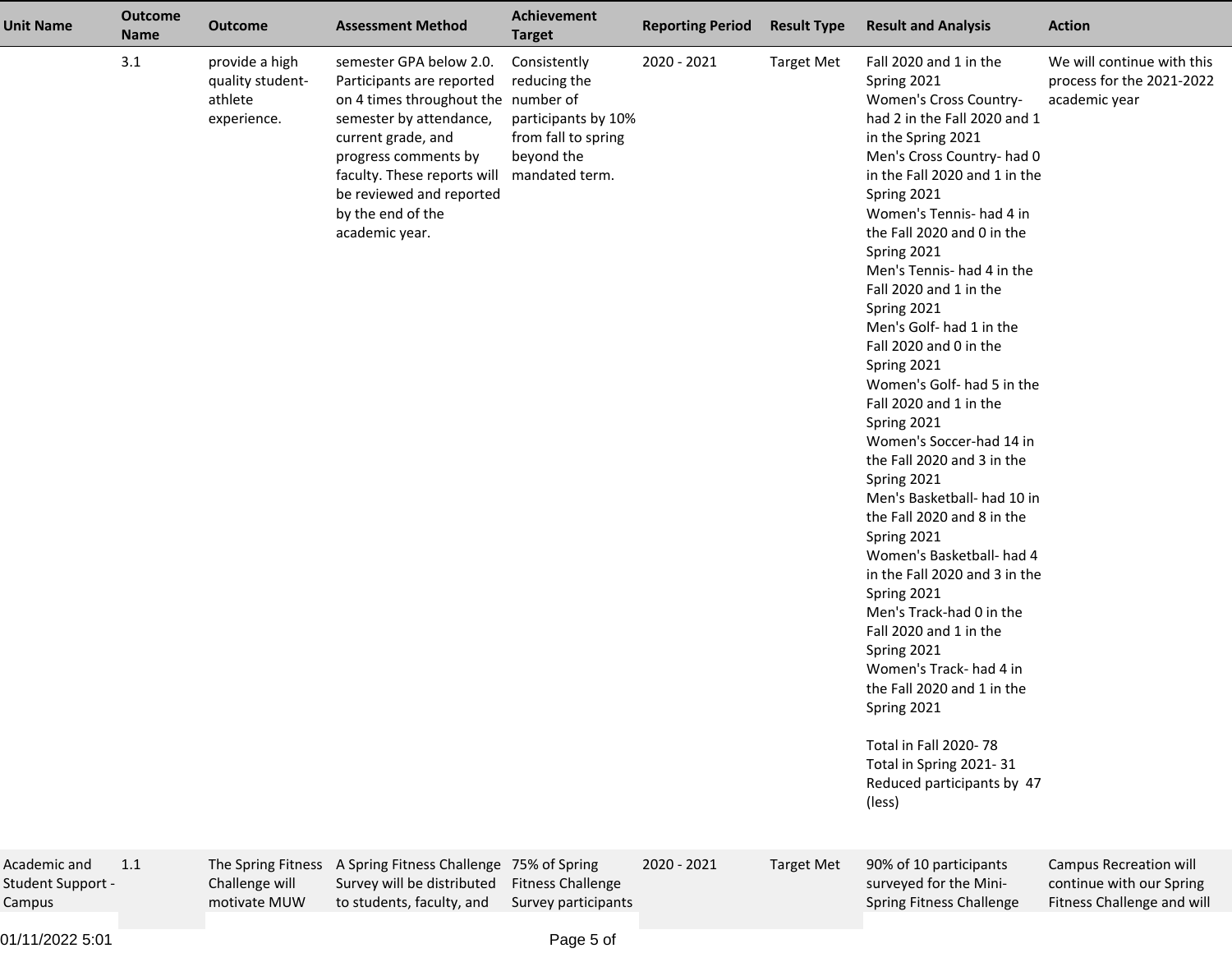| <b>Unit Name</b> | <b>Outcome</b><br>Name | <b>Outcome</b>                                                                                                                            | <b>Assessment Method</b>                                                                                                                                                                                                                                                                                                                                                                                                                                               | <b>Achievement</b><br><b>Target</b>                                                                                                                                             | <b>Reporting Period</b> | <b>Result Type</b> | <b>Result and Analysis</b>                                                                                                                                                                    | <b>Action</b>                                                                                                                                                                                                                                                              |
|------------------|------------------------|-------------------------------------------------------------------------------------------------------------------------------------------|------------------------------------------------------------------------------------------------------------------------------------------------------------------------------------------------------------------------------------------------------------------------------------------------------------------------------------------------------------------------------------------------------------------------------------------------------------------------|---------------------------------------------------------------------------------------------------------------------------------------------------------------------------------|-------------------------|--------------------|-----------------------------------------------------------------------------------------------------------------------------------------------------------------------------------------------|----------------------------------------------------------------------------------------------------------------------------------------------------------------------------------------------------------------------------------------------------------------------------|
| Recreation       | 1.1                    | students, faculty,<br>and staff to live                                                                                                   | staff who successfully<br>completed the challenge<br>healthier lifestyles. in its entirety. The results<br>of this survey will be<br>analyzed at the end of the completing the<br>Spring semester.<br>"How likely are you to<br>continue your wellness<br>goals after completing the<br>fitness challenge? {Very<br>Unlikely, Unlikely, Neither,<br>Likely, Very Likely}"                                                                                              | will indicate that<br>they are likely to<br>continue their<br>wellness goals after<br>fitness challenge.                                                                        | 2020 - 2021             | <b>Target Met</b>  | Survey said they are likely<br>to continue their wellness<br>goals after completing the<br>fitness challenge.                                                                                 | continue to strive for a 75%<br>Achievement Target of<br>"How likely are you to<br>continue your wellness<br>goals after completing the<br>fitness challenge?"                                                                                                             |
|                  | 1.2                    | Campus<br>Recreation will<br>provide a<br>welcoming facility<br>for guests through<br>service in a<br>thoughtful and<br>proactive manner. | A Customer Satisfaction<br>Survey will be available to<br>all Stark Recreation users<br>at the close of the Spring<br>Academic semester. The<br>results of this survey will<br>be analyzed at the end of<br>the Spring semester.<br>"Campus Recreation staff<br>is helpful and courteous.<br>{Strongly Disagree,<br>Disagree, No Opinion,<br>Agree, Strongly Agree}"                                                                                                   | 90% of Customer<br><b>Satisfaction Survey</b><br>participants will<br>indicate that<br><b>Campus Recreation</b><br>staff was helpful<br>and courteous.                          | 2020 - 2021             | <b>Target Met</b>  | 94% of 33 participants<br>surveyed find the Campus<br>Recreation staff to be<br>helpful and courteous.                                                                                        | Excellent customer service<br>is our goal at Campus<br>Recreation and we will<br>continue as our<br>Achievement Target to<br>reach "90% of Customer<br>Satisfaction Survey<br>participants will indicate<br>that Campus Recreation<br>staff was helpful and<br>courteous." |
|                  | 2.1                    | Students who are<br>employed at Stark<br><b>Recreation Center</b><br>will gain or<br>improve their<br>leadership skills.                  | An Employee Evaluation<br>Form, which students are<br>required to complete, is<br>administered to each<br>employee at the end of<br>each regular academic<br>semester. The results of<br>this evaluation form for<br>both semesters will be<br>analyzed at the end of the for Campus<br>Spring semester.<br>"Through my employment<br>with Campus Recreation, I<br>have developed or<br>improved my leadership<br>skills. {Strongly Disagree,<br>Disagree, No Opinion, | 90% of student<br>employees will<br>report on the<br>Employee<br><b>Evaluation Form</b><br>that their<br>leadership skills<br>improved as a<br>result of working<br>Recreation. | 2020 - 2021             | <b>Target Met</b>  | 92% of 6 student<br>employees reported that<br>their leadership skills<br>improved as a a result of<br>working for Campus<br>Recreation. Due to COVID-<br>19 we had fewer student<br>workers. | <b>Campus Recreation will</b><br>continue to strive that 90%<br>of student employees will<br>report on the Employee<br>Evaluation Form that their<br>leadership skills improved<br>as a result of working for<br>Campus Recreation.                                        |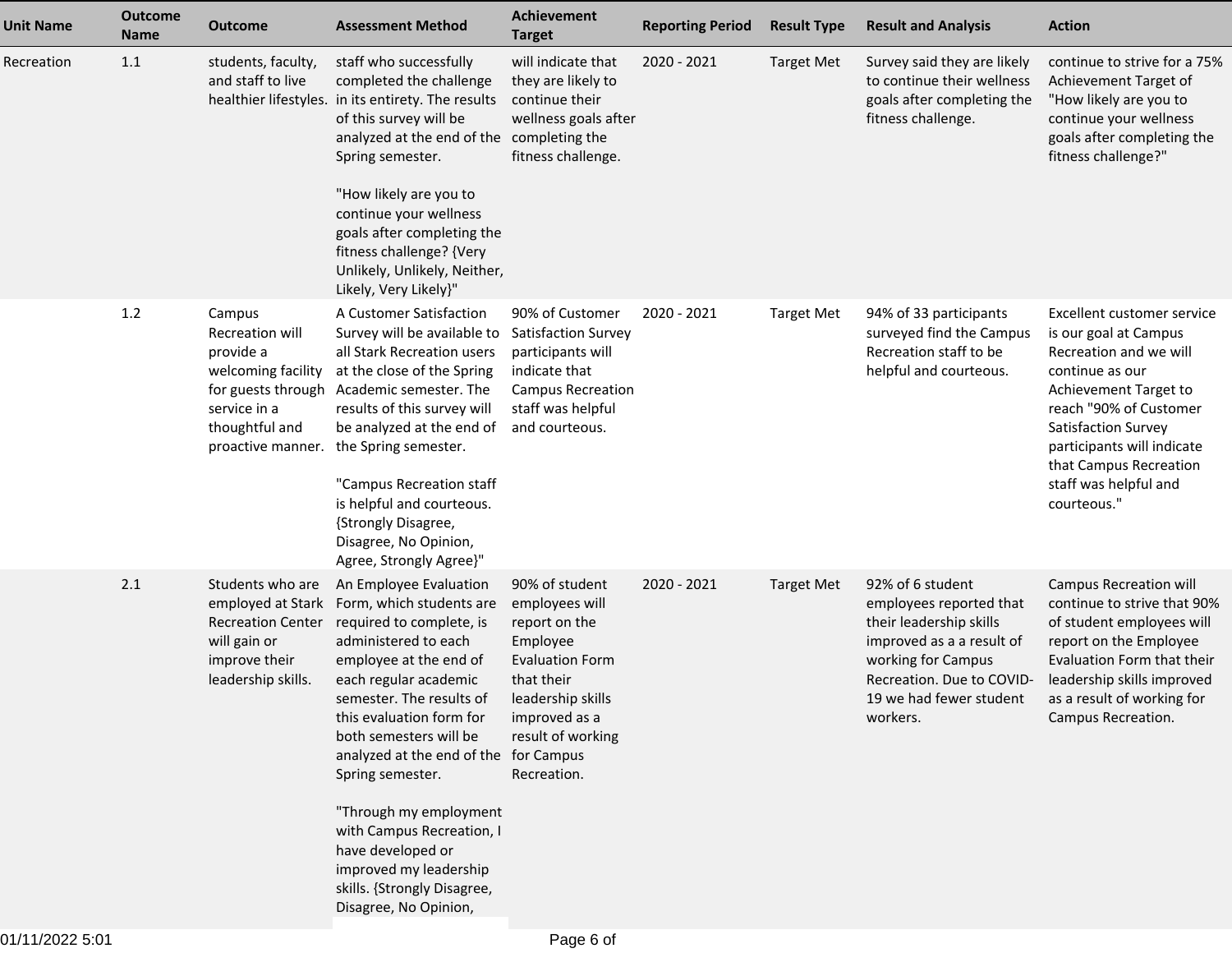| <b>Unit Name</b> | <b>Outcome</b><br><b>Name</b> | <b>Outcome</b>                                                                                                           | <b>Assessment Method</b>                                                                                                                                                                                                                                                                                                                                                                                                                                                           | Achievement<br><b>Target</b>                                                                                                                                                                  | <b>Reporting Period</b> | <b>Result Type</b>       | <b>Result and Analysis</b>                                                                                                                                                                        | <b>Action</b>                                                                                                                                                                                                                                                                                                                                                                                                                |
|------------------|-------------------------------|--------------------------------------------------------------------------------------------------------------------------|------------------------------------------------------------------------------------------------------------------------------------------------------------------------------------------------------------------------------------------------------------------------------------------------------------------------------------------------------------------------------------------------------------------------------------------------------------------------------------|-----------------------------------------------------------------------------------------------------------------------------------------------------------------------------------------------|-------------------------|--------------------------|---------------------------------------------------------------------------------------------------------------------------------------------------------------------------------------------------|------------------------------------------------------------------------------------------------------------------------------------------------------------------------------------------------------------------------------------------------------------------------------------------------------------------------------------------------------------------------------------------------------------------------------|
|                  | 2.1                           | Students who are<br>employed at Stark<br><b>Recreation Center</b><br>will gain or<br>improve their<br>leadership skills. | Agree, Strongly Agree}"                                                                                                                                                                                                                                                                                                                                                                                                                                                            | 90% of student<br>employees will<br>report on the<br>Employee<br><b>Evaluation Form</b><br>that their<br>leadership skills<br>improved as a<br>result of working<br>for Campus<br>Recreation. | 2020 - 2021             | <b>Target Met</b>        | 92% of 6 student<br>employees reported that<br>their leadership skills<br>improved as a a result of<br>working for Campus<br>Recreation. Due to COVID-<br>19 we had fewer student<br>workers.     | <b>Campus Recreation will</b><br>continue to strive that 90%<br>of student employees will<br>report on the Employee<br>Evaluation Form that their<br>leadership skills improved<br>as a result of working for<br>Campus Recreation.                                                                                                                                                                                          |
|                  | 2.2                           | Students<br>employed at Stark<br><b>Recreation Center</b><br>will strengthen<br>their problem-<br>solving skills.        | An Employee Evaluation<br>Form, which students are<br>required to complete, is<br>administered to each<br>employee at the end of<br>each regular academic<br>semester. The results of<br>this evaluation form for<br>both semesters will be<br>analyzed at the end of the for Campus<br>Spring semester.<br>"Through my employment<br>with Campus Recreation,<br>my problem-solving skills<br>improved. {Strongly<br>Disagree, Disagree, No<br>Opinion, Agree, Strongly<br>Agree}" | 90% of student<br>employees will<br>report on the<br>Employee<br><b>Evaluation Form</b><br>that their problem-<br>solving skills<br>improved as a<br>result of working<br>Recreation.         | 2020 - 2021             | <b>Target Met</b>        | 100% of 6 student<br>employees reported that<br>their problem-solving skills<br>improved as a result of<br>working for Campus<br>Recreation. Due to COVID-<br>19 we had fewer student<br>workers. | <b>Campus Recreation will</b><br>continue to strive that 90%<br>of student employees will<br>report on the Employee<br>Evaluation Form that their<br>problem-solving skills<br>improved as a result of<br>working for Campus<br>Recreation.                                                                                                                                                                                  |
|                  | 3.1                           | Campus<br><b>Recreation will</b><br>maintain<br>functional, well-<br>equipped, clean<br>and safe facilities.             | A Customer Satisfaction<br>Survey will be available to<br>all Stark Recreation users<br>at the close of the Spring<br>Academic semester. The<br>results of this survey will<br>be analyzed at the end of<br>the Spring semester.<br>"Campus Recreation<br>facilities are well<br>maintained and clean.<br>{Strongly Disagree,<br>Disagree, No Opinion,<br>Agree, Strongly Agree}"                                                                                                  | 90% of Customer<br><b>Satisfaction Survey</b><br>participants will<br>indicate that<br><b>Campus Recreation</b><br>facilities are well<br>maintained and<br>clean.                            | 2020 - 2021             | <b>Target Not</b><br>Met | 87.9% 33 participants are<br>satisfied that Campus<br>Recreation facilities are<br>well maintained and clean.                                                                                     | Campus Recreation has<br>been without dedicated<br>cleaning personnel since<br>August 2020 and rely solely<br>on the evening crew for<br>basic clean-up. However,<br>we will continue to strive<br>for cleanliness and will<br>maintain the Achievement<br>Target that 90% of<br><b>Customer Satisfaction</b><br>Survey participants will<br>indicate that Campus<br>Recreation facilities are well<br>maintained and clean. |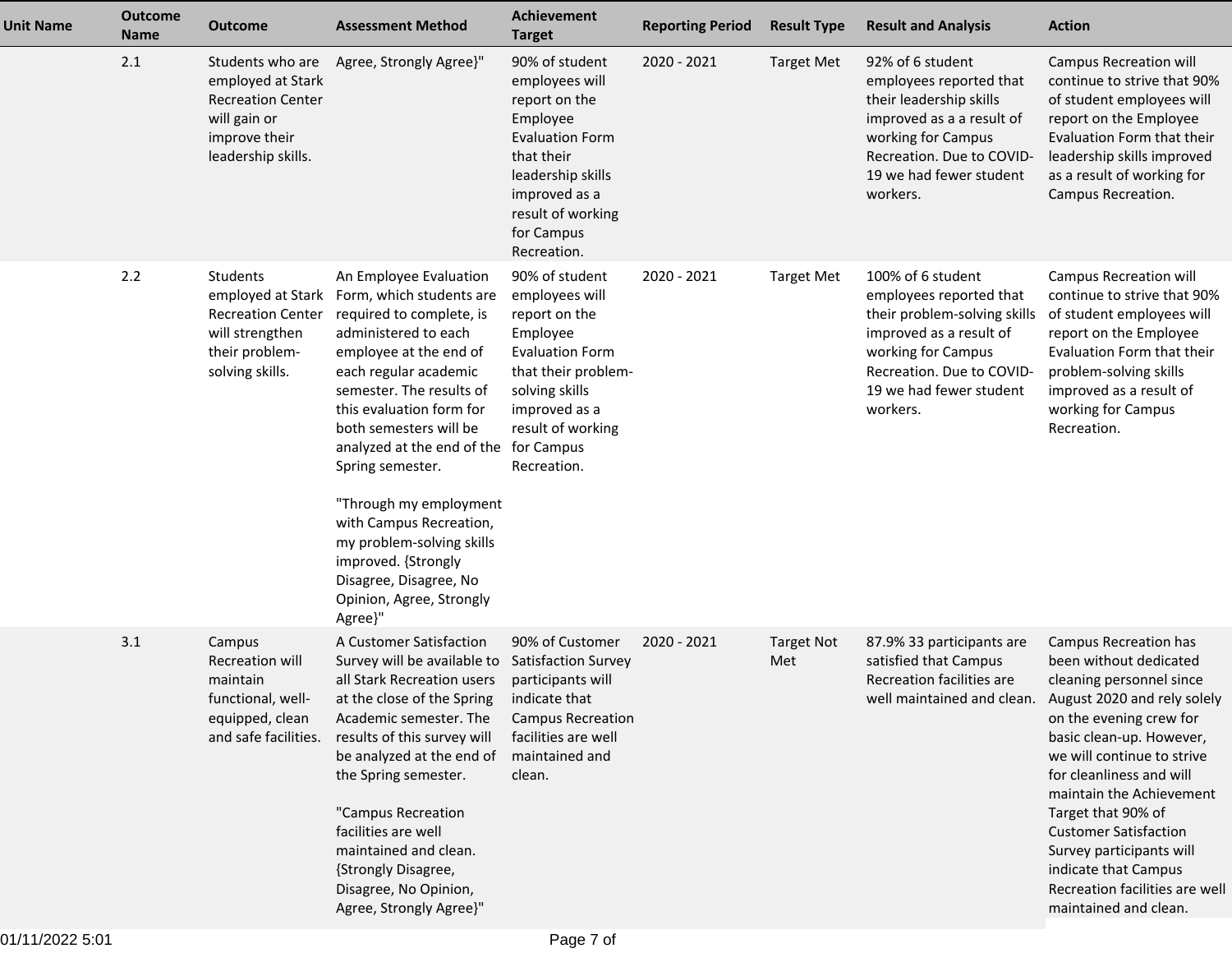| <b>Unit Name</b>                                                            | <b>Outcome</b><br>Name | <b>Outcome</b>                                                                                                                             | <b>Assessment Method</b>                                                                                                                                                                                                                                                                                                                                                          | <b>Achievement</b><br><b>Target</b>                                                                                                                                                                       | <b>Reporting Period</b> | <b>Result Type</b>       | <b>Result and Analysis</b>                                                                                                                                                                                                                    | <b>Action</b>                                                                                                                                                                                                                                                                                                            |
|-----------------------------------------------------------------------------|------------------------|--------------------------------------------------------------------------------------------------------------------------------------------|-----------------------------------------------------------------------------------------------------------------------------------------------------------------------------------------------------------------------------------------------------------------------------------------------------------------------------------------------------------------------------------|-----------------------------------------------------------------------------------------------------------------------------------------------------------------------------------------------------------|-------------------------|--------------------------|-----------------------------------------------------------------------------------------------------------------------------------------------------------------------------------------------------------------------------------------------|--------------------------------------------------------------------------------------------------------------------------------------------------------------------------------------------------------------------------------------------------------------------------------------------------------------------------|
|                                                                             | 3.1                    | Campus<br>Recreation will<br>maintain<br>functional, well-<br>equipped, clean<br>and safe facilities.                                      | A Customer Satisfaction<br>Survey will be available to<br>all Stark Recreation users<br>at the close of the Spring<br>Academic semester. The<br>results of this survey will<br>be analyzed at the end of<br>the Spring semester.<br>"Campus Recreation<br>facilities are well<br>maintained and clean.<br>{Strongly Disagree,<br>Disagree, No Opinion,<br>Agree, Strongly Agree}" | 90% of Customer<br><b>Satisfaction Survey</b><br>participants will<br>indicate that<br><b>Campus Recreation</b><br>facilities are well<br>maintained and<br>clean.                                        | 2020 - 2021             | <b>Target Not</b><br>Met | 87.9% 33 participants are<br>satisfied that Campus<br>Recreation facilities are<br>well maintained and clean.                                                                                                                                 |                                                                                                                                                                                                                                                                                                                          |
| Academic and<br>Student Support -<br>Center for<br>Teaching and<br>Learning | 1.1                    | will offer<br>pedagogical<br>training on a<br>variety of topics<br>throughout the<br>academic year to<br>encourage faculty<br>development. | The Kossen Center The Kossen Center will<br>offer individual<br>consultations on a variety<br>of topics to meet the<br>needs of our faculty and<br>maintain a participation<br>record to review at the<br>end of the fiscal year.                                                                                                                                                 | At least 45<br>individual<br>consultations on<br>any aspect of<br>teaching or<br>instructional<br>technology will be<br>scheduled and<br>completed<br>annually.                                           | 2020 - 2021             | Inconclusive             | The director of CTL left the<br>university and due to<br>COVID-19, the position has<br>not been filled and there<br>were no results available to<br>report. Therefore, this<br>year's 2020-2021<br>assessment will be marked<br>Inconclusive. | Over the course of the year,<br>the supervising cabinet<br>member will address any<br>needed changes.                                                                                                                                                                                                                    |
|                                                                             |                        |                                                                                                                                            | The Kossen Center will<br>offer workshops and<br>multi-day seminars on a<br>variety of topics to meet<br>the needs of our faculty<br>and maintain a<br>participation record to<br>review at the end of the<br>fiscal year.                                                                                                                                                        | At least 25 group<br>workshops or<br>multi-day seminars<br>will be offered<br>annually with an<br>average<br>attendance rate of<br>at least 3 people<br>per session.                                      | 2020 - 2021             | Inconclusive             | The director of CTL left the<br>university and due to<br>COVID-19, the position has<br>not been filled and there<br>were no results available to<br>report. Therefore, this<br>year's 2020-2021<br>assessment will be marked<br>Inconclusive. | Over the course of the year,<br>the supervising cabinet will<br>address any needed<br>changes.                                                                                                                                                                                                                           |
|                                                                             | 1.2                    | Faculty will feel<br>that their<br>professional<br>development<br>needs for<br>being met by the<br>Kossen Center's<br>offerings.           | Faculty will be asked<br>about their satisfaction<br>with the developmental<br>opportunities for online<br>teaching offered by the<br>technology use are Kossen Center in the<br>annual Faculty Satisfaction online course<br>Survey. Results will be<br>compiled by the Office of<br>Institutional Research and<br>reviewed by the Kossen                                        | 65% of Faculty<br>Satisfaction Survey<br>participants will<br>"strongly agree" or<br>"agree" that "The<br>University supports<br>delivery through<br>faculty training and<br>allocation of<br>resources." | 2020 - 2021             | <b>Target Met</b>        | 2021 Faculty Satisfaction<br>Survey Results:<br>Strongly Agree - (36/116)<br>31.03%<br>Agree - (54/116) 46.55%<br>Total - (90/116) 77.59%<br>Disagree - (17/116) 14.66%<br>Strongly Disagree - (7/116)<br>6.03%<br>Not Applicable - (24/116)  | The satisfaction level fell<br>from the previous year of<br>85%. This past year was an<br>odd year due to COVID-19 in<br>which faculty who were not<br>accustomed to teach online<br>were forced to. The goal is<br>to raise their satisfaction<br>level in this area and<br>continue to use the survey<br>to assess it. |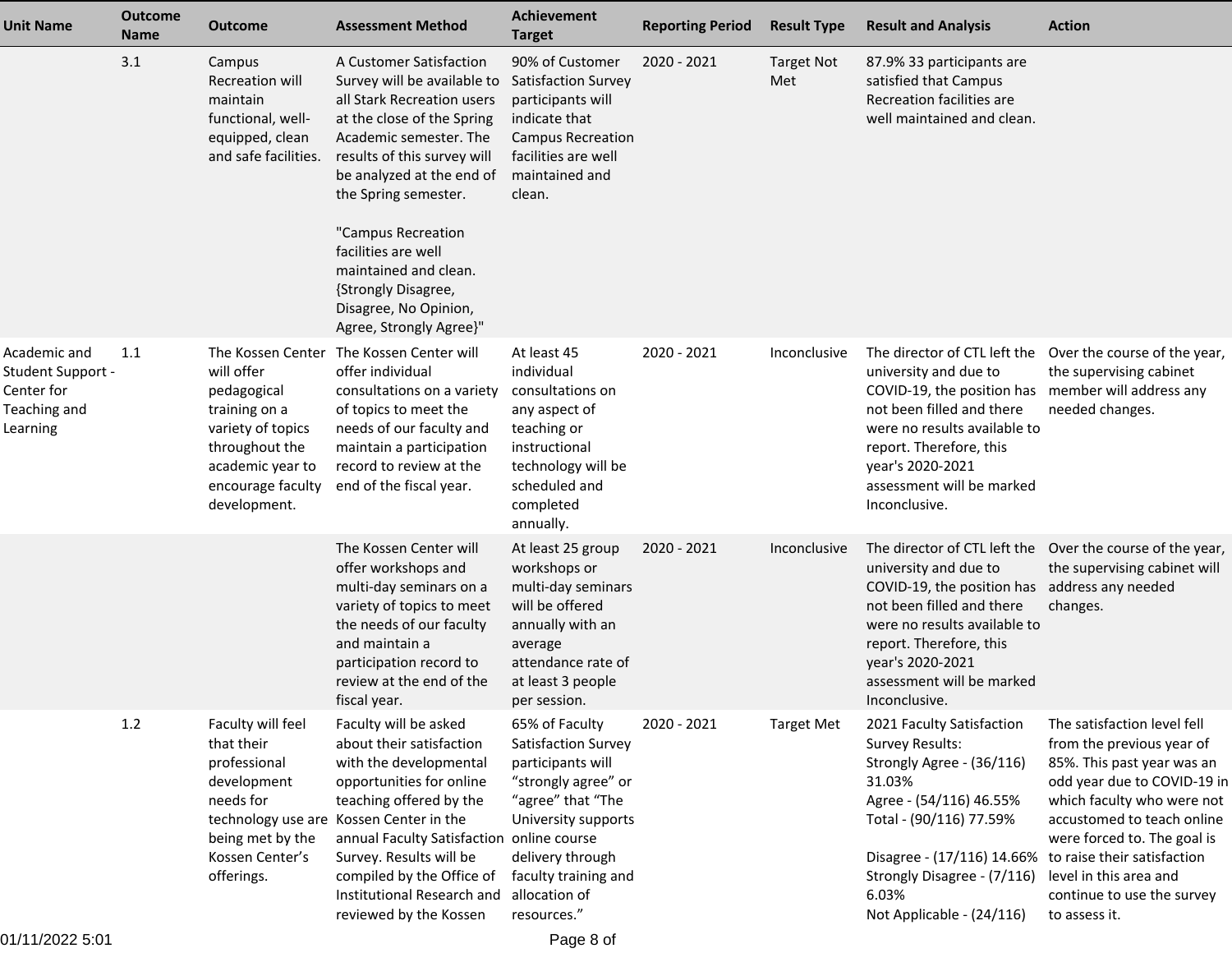| <b>Unit Name</b> | <b>Outcome</b><br><b>Name</b> | <b>Outcome</b>                                                                                                                                                           | <b>Assessment Method</b>                                                                                                                                                                                                                                                                                                                                                                                      | <b>Achievement</b><br><b>Target</b>                                                                                                                                                                                                                                                                               | <b>Reporting Period</b> | <b>Result Type</b>       | <b>Result and Analysis</b>                                                                                                                                                                                                                                     | <b>Action</b>                                                                                                                                                                                                                                                                                                            |
|------------------|-------------------------------|--------------------------------------------------------------------------------------------------------------------------------------------------------------------------|---------------------------------------------------------------------------------------------------------------------------------------------------------------------------------------------------------------------------------------------------------------------------------------------------------------------------------------------------------------------------------------------------------------|-------------------------------------------------------------------------------------------------------------------------------------------------------------------------------------------------------------------------------------------------------------------------------------------------------------------|-------------------------|--------------------------|----------------------------------------------------------------------------------------------------------------------------------------------------------------------------------------------------------------------------------------------------------------|--------------------------------------------------------------------------------------------------------------------------------------------------------------------------------------------------------------------------------------------------------------------------------------------------------------------------|
|                  | 1.2                           | Faculty will feel<br>that their<br>professional<br>development<br>needs for<br>technology use are and allocation of<br>being met by the<br>Kossen Center's<br>offerings. | Center staff.<br>"The University supports<br>online course delivery<br>through faculty training<br>resources."                                                                                                                                                                                                                                                                                                | 65% of Faculty<br>Satisfaction Survey<br>participants will<br>"strongly agree" or<br>"agree" that "The<br>University supports<br>online course<br>delivery through<br>faculty training and<br>allocation of<br>resources."                                                                                        | 2020 - 2021             | <b>Target Met</b>        | 20.69%                                                                                                                                                                                                                                                         | The satisfaction level fell<br>from the previous year of<br>85%. This past year was an<br>odd year due to COVID-19 in<br>which faculty who were not<br>accustomed to teach online<br>were forced to. The goal is<br>to raise their satisfaction<br>level in this area and<br>continue to use the survey<br>to assess it. |
|                  |                               |                                                                                                                                                                          | Faculty will be asked<br>about their satisfaction<br>with the developmental<br>opportunities for software<br>use offered by the Kossen<br>Center in the annual<br><b>Faculty Satisfaction</b><br>Survey. Results will be<br>compiled by the Office of<br>Institutional Research and<br>reviewed by the Kossen<br>Center staff.<br>"I have access to the<br>software I need to be an<br>effective instructor." | 65% of Faculty<br>Satisfaction Survey<br>participants will<br>"strongly agree" or<br>"agree" that "I<br>have access to the<br>software I need to<br>be an effective<br>instructor."                                                                                                                               | 2020 - 2021             | <b>Target Met</b>        | 2021 Faculty Satisfaction<br><b>Survey Results:</b><br>Strongly Agree - (31/116)<br>26.72%<br>Agree - (66/116) 56.90%<br>Total - (97/116) 83.62%<br>Disagree - (12/116) 10.34%<br>Strongly Disagree - (6/116)<br>5.17%<br>Not Applicable - (18/116)<br>15.52%  | Continue to assess the<br>satisfaction level of faculty.                                                                                                                                                                                                                                                                 |
|                  | 1.3                           | Faculty will<br>actually<br>implement the<br>skills and theories<br>that they learn<br>about at the<br>Kossen Center in<br>their classes.                                | Faculty will be asked<br>about their self-assessed<br>level of competency in<br>using APIL Teaching<br>strategies to lead to<br>intellectual curiosity in the<br>annual Faculty Satisfaction question "APIL<br>Survey. Results will be<br>compiled by the Office of<br>Institutional Research and<br>reviewed by the Kossen<br>Center staff.                                                                  | 60% of Faculty<br>Satisfaction Survey<br>participants will<br>answer<br>"Acceptable" or<br>"Mastery" to the<br>Strategies involve<br>Active learning,<br>Problem-based<br>learning, and<br>Inquiry-based<br>learning to<br>cultivate<br>Intellectual<br>Curiosity. My self-<br>assessed level of<br>competency in | 2020 - 2021             | <b>Target Not</b><br>Met | 2020 Faculty Satisfaction<br><b>Survey Results</b><br>Mastery - (24/117) 20.51%<br>Acceptable - (67/117)<br>57.26%<br>Total - (91/117) 77.78%<br>Emerging - (21/117)<br>17.95%<br>Below What I Would Like It<br>To Be - (5/117) 4.27%<br>Total (26/117) 22.22% | Continue the assessment<br>next year.                                                                                                                                                                                                                                                                                    |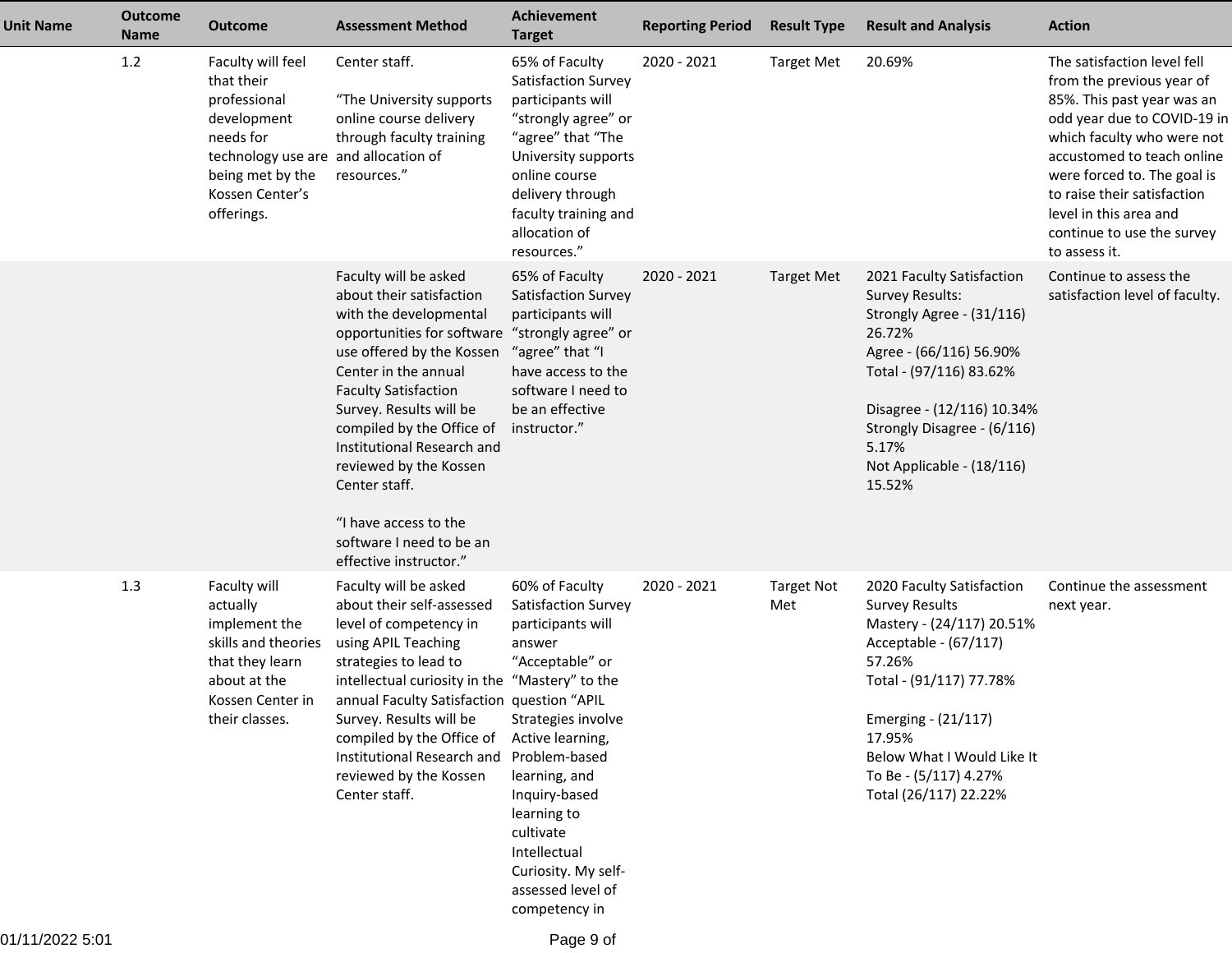| <b>Unit Name</b> | <b>Outcome</b><br><b>Name</b> | <b>Outcome</b>                                                                                                                            | <b>Assessment Method</b>                                                                                                                                                                                                                                                                                                                                                                                                                                                                                                                                                        | Achievement<br><b>Target</b>                                                                                                                                                    | <b>Reporting Period</b> | <b>Result Type</b>       | <b>Result and Analysis</b>                                                                                                                                                                                                                                            | <b>Action</b>                                                                                           |
|------------------|-------------------------------|-------------------------------------------------------------------------------------------------------------------------------------------|---------------------------------------------------------------------------------------------------------------------------------------------------------------------------------------------------------------------------------------------------------------------------------------------------------------------------------------------------------------------------------------------------------------------------------------------------------------------------------------------------------------------------------------------------------------------------------|---------------------------------------------------------------------------------------------------------------------------------------------------------------------------------|-------------------------|--------------------------|-----------------------------------------------------------------------------------------------------------------------------------------------------------------------------------------------------------------------------------------------------------------------|---------------------------------------------------------------------------------------------------------|
|                  | 1.3                           | Faculty will<br>actually<br>implement the<br>skills and theories<br>that they learn<br>about at the<br>Kossen Center in<br>their classes. | Faculty will be asked<br>about their self-assessed<br>level of competency in<br>using APIL Teaching<br>strategies to lead to<br>intellectual curiosity in the<br>annual Faculty Satisfaction<br>Survey. Results will be<br>compiled by the Office of<br>Institutional Research and<br>reviewed by the Kossen<br>Center staff.                                                                                                                                                                                                                                                   | these strategies is:" 2020 - 2021                                                                                                                                               |                         | <b>Target Not</b><br>Met | 2020 Faculty Satisfaction<br><b>Survey Results</b><br>Mastery - (24/117) 20.51%<br>Acceptable - (67/117)<br>57.26%<br>Total - (91/117) 77.78%<br>Emerging - (21/117)<br>17.95%<br>Below What I Would Like It<br>To Be - (5/117) 4.27%<br>Total (26/117) 22.22%        | Continue the assessment<br>next year.                                                                   |
|                  |                               |                                                                                                                                           | One third of faculty who<br>have attended at least one score on the<br>Kossen Center workshop,<br>training, or individual<br>consultation over the past randomly selected<br>year will be randomly<br>selected to complete a<br>Follow-up Survey which<br>includes a question about<br>whether or not they have<br>implemented any of the<br>skills or theories they have<br>learned in the past year.<br>The question will offer a 5-<br>point scale ranging from 1,<br>"not at all," to 5, "to a<br>great extent". The survey<br>will be evaluated by<br>Kossen Center staff. | The average faculty 2020 - 2021<br>implementation<br>question on the<br>annual Follow-up<br>Survey will be 3.5<br>out of 5.                                                     |                         | Inconclusive             | university and due to<br>COVID-19, the position has member will address any<br>not been filled and there<br>were no results available to<br>report. Therefore, this<br>year's 2020-2021<br>assessment will be marked<br>Inconclusive.                                 | The director of CTL left the Over the course of the year,<br>the supervising cabinet<br>needed changes. |
|                  | 2.1                           | New instructional<br>placed in<br>classrooms across<br>campus annually.                                                                   | The Kossen Center will<br>technology will be assist departments with<br>the selection and<br>installation of new<br>classroom technology and<br>will keep a record of all<br>completed processes to<br>review at the end of the<br>fiscal year.                                                                                                                                                                                                                                                                                                                                 | Conduct a needs<br>consultation and<br>installation of new<br>classroom<br>technology, either<br>hardware or<br>software, in at<br>least 8 classrooms<br>on campus per<br>year. | 2020 - 2021             | Inconclusive             | The director of CTL left the<br>university and due to<br>COVID-19, the position has member will address any<br>not been filled and there<br>were no results available to<br>report. Therefore, this<br>year's 2020-2021<br>assessment will be marked<br>Inconclusive. | Over the course of the year,<br>the supervising cabinet<br>needed changes.                              |
|                  | 2.2                           | Faculty will be<br>ability to                                                                                                             | Faculty who attend<br>satisfied with their individual or group<br>training sessions on using                                                                                                                                                                                                                                                                                                                                                                                                                                                                                    | 75% of faculty<br>member's self-<br>reported outgoing                                                                                                                           | 2020 - 2021             | Inconclusive             | university and due to<br>COVID-19, the position has member will address any                                                                                                                                                                                           | The director of CTL left the Over the course of the year,<br>the supervising cabinet                    |
|                  |                               |                                                                                                                                           |                                                                                                                                                                                                                                                                                                                                                                                                                                                                                                                                                                                 |                                                                                                                                                                                 |                         |                          |                                                                                                                                                                                                                                                                       |                                                                                                         |

Page 10 of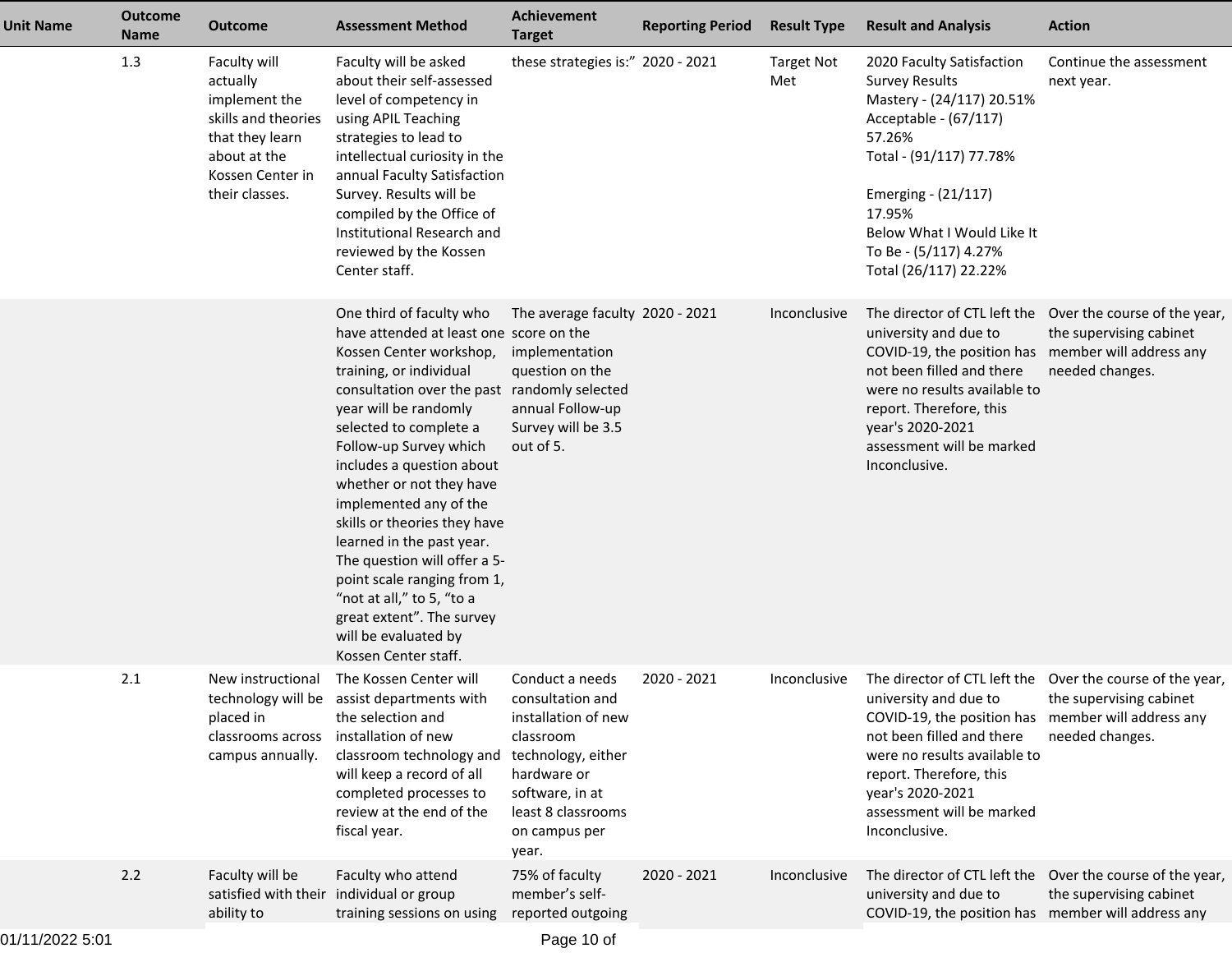| <b>Unit Name</b>                                                                                   | <b>Outcome</b><br><b>Name</b> | <b>Outcome</b>                                                                                                                                                                                                                                                                                           | <b>Assessment Method</b>                                                                                                                                                                                                                                                                                                                                                                                                                                                                         | <b>Achievement</b><br><b>Target</b>                                                                                                                                                      | <b>Reporting Period</b> | <b>Result Type</b> | <b>Result and Analysis</b>                                                                                                                                                                                                                                                | <b>Action</b>                                                                           |
|----------------------------------------------------------------------------------------------------|-------------------------------|----------------------------------------------------------------------------------------------------------------------------------------------------------------------------------------------------------------------------------------------------------------------------------------------------------|--------------------------------------------------------------------------------------------------------------------------------------------------------------------------------------------------------------------------------------------------------------------------------------------------------------------------------------------------------------------------------------------------------------------------------------------------------------------------------------------------|------------------------------------------------------------------------------------------------------------------------------------------------------------------------------------------|-------------------------|--------------------|---------------------------------------------------------------------------------------------------------------------------------------------------------------------------------------------------------------------------------------------------------------------------|-----------------------------------------------------------------------------------------|
|                                                                                                    | 2.2                           | effectively use<br>new instructional<br>technology, both<br>software and<br>hardware, for<br>face-to-face,<br>online, and hybrid<br>instruction.                                                                                                                                                         | technology for instruction<br>will complete the<br>Instructional Technology<br>Survey to assess their<br>perceived skill level<br>(novice, intermediate,<br>competent, advanced).<br>The survey data will be<br>assessed by Kossen Center<br>staff.                                                                                                                                                                                                                                              | perceived skill level 2020 - 2021<br>will be at least one<br>level higher than<br>their self-reported<br>incoming perceived<br>skill level on the<br>Instructional<br>Technology Survey. |                         | Inconclusive       | not been filled and there<br>were no results available to<br>report. Therefore, this<br>year's 2020-2021<br>assessment will be marked<br>Inconclusive.                                                                                                                    | needed changes.                                                                         |
|                                                                                                    |                               |                                                                                                                                                                                                                                                                                                          | Faculty who attend<br>individual or group<br>training sessions on using<br>technology for instruction Instructional<br>will complete the<br>Instructional Technology<br>Survey to assess their<br>satisfaction with the<br>training. Among other<br>questions, the survey<br>includes a question asking<br>them to rate their<br>satisfaction with the<br>training where 1 is "very<br>unsatisfied" and 5 is "very<br>satisfied." The survey data<br>will be assessed by Kossen<br>Center staff. | The average score 2020 - 2021<br>of those<br>participating in the<br>Technology Survey,<br>which reflects<br>faculty satisfaction<br>with training, will<br>be a 3.8 on a 5.0<br>scale.  |                         | Inconclusive       | The director of CTL left the Over the course of the year,<br>university and due to<br>COVID-19, the position has<br>not been filled and there<br>were no results available to<br>report. Therefore, this<br>year's 2020-2021<br>assessment will be marked<br>Inconclusive | the supervising cabinet<br>member will address any<br>needed changes.                   |
| Academic and<br>Student Support -<br>Center for<br>Women's<br>Research and<br><b>Public Policy</b> | 1.1                           | Newly trained<br>student<br>interviewers<br>involved in the<br>Women's Oral<br>Histories project<br>will complete<br>interviews of an<br>MUW alumnae to<br>be added to the<br>University<br>Archives. In the<br>process, students<br>will learn about<br>multigenerational<br>women's<br>accomplishments | The MUW archivist will<br>review the new trainee list will instruct 5 new<br>supplied by the CWRPP<br>Intern to determine if at<br>least five trainees<br>completed interviews, and Histories<br>the completed Women's interviews.<br>Oral Histories interviews<br>are also approved<br>acceptable by the MUW<br>archivist based on best<br>practices of professional<br>oral historians.                                                                                                        | Student mentors<br>trainees to produce<br>acceptable<br>Women's Oral                                                                                                                     | 2020 - 2021             | Inconclusive       | Due to COVID-19 no<br>assessment was completed<br>in 2020-2021.                                                                                                                                                                                                           | The new director will<br>evaluate the assessment<br>plan and make necessary<br>changes. |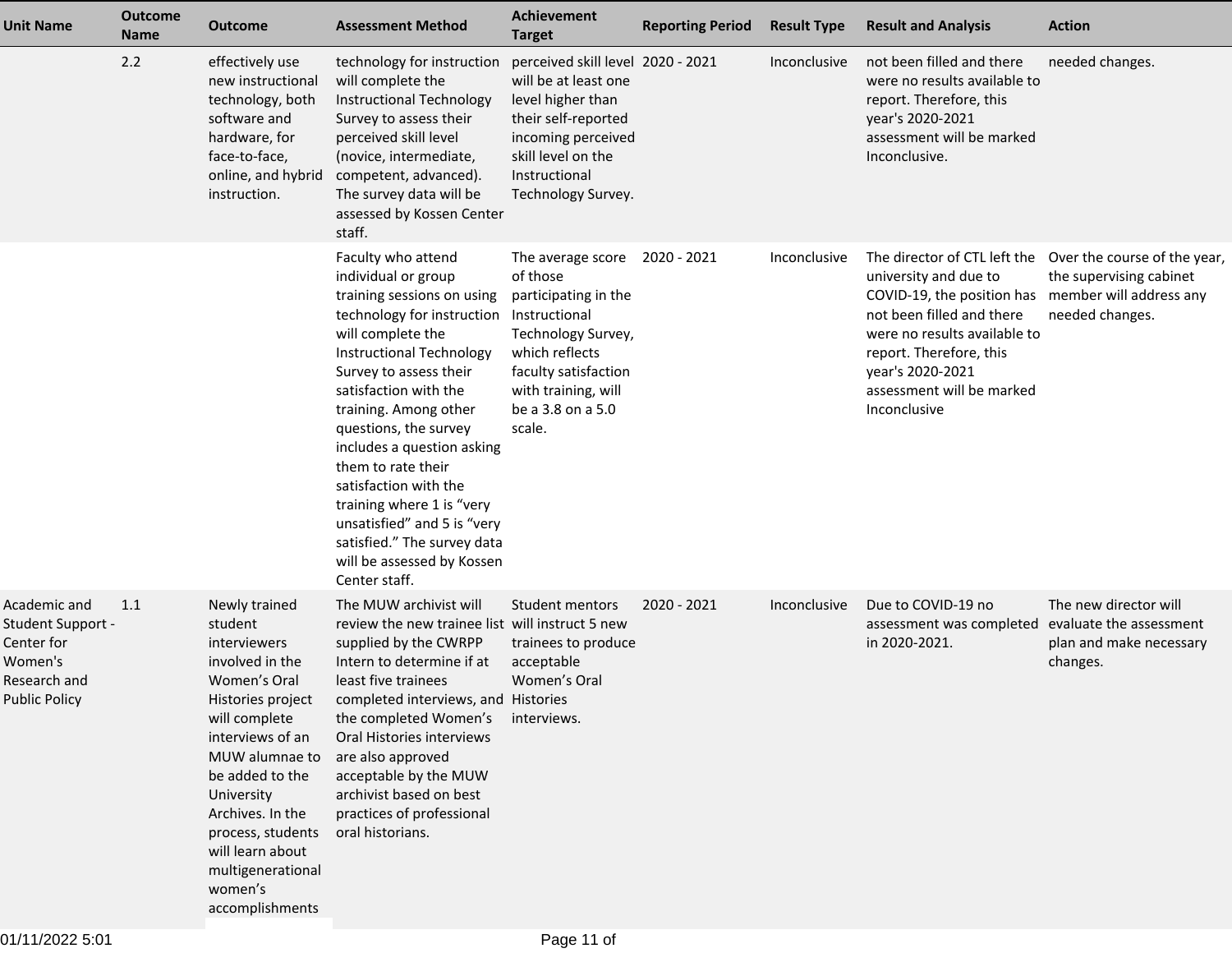| <b>Unit Name</b>                                                                                   | <b>Outcome</b><br><b>Name</b> | <b>Outcome</b>                                                                                                                                                | <b>Assessment Method</b>                                                                                                                                                                                                                                                                                                                                                      | <b>Achievement</b><br><b>Target</b>                                                                                                                                                                       | <b>Reporting Period</b> | <b>Result Type</b> | <b>Result and Analysis</b>                                      | <b>Action</b>                                                                           |
|----------------------------------------------------------------------------------------------------|-------------------------------|---------------------------------------------------------------------------------------------------------------------------------------------------------------|-------------------------------------------------------------------------------------------------------------------------------------------------------------------------------------------------------------------------------------------------------------------------------------------------------------------------------------------------------------------------------|-----------------------------------------------------------------------------------------------------------------------------------------------------------------------------------------------------------|-------------------------|--------------------|-----------------------------------------------------------------|-----------------------------------------------------------------------------------------|
| Academic and<br>Student Support -<br>Center for<br>Women's<br>Research and<br><b>Public Policy</b> | 1.1                           | and challenges.                                                                                                                                               | The MUW archivist will<br>review the new trainee list will instruct 5 new<br>supplied by the CWRPP<br>Intern to determine if at<br>least five trainees<br>completed interviews, and Histories<br>the completed Women's<br>Oral Histories interviews<br>are also approved<br>acceptable by the MUW<br>archivist based on best<br>practices of professional<br>oral historians. | <b>Student mentors</b><br>trainees to produce<br>acceptable<br>Women's Oral<br>interviews.                                                                                                                | $2020 - 2021$           | Inconclusive       | Due to COVID-19 no<br>assessment was completed<br>in 2020-2021. | The new director will<br>evaluate the assessment<br>plan and make necessary<br>changes. |
|                                                                                                    | 2.1                           | The CWRPP will<br>train<br>undergraduate<br>college women to<br>enter elected or<br>appointed public<br>service.                                              | The CWRPP Director will<br>review all of the LDR 250<br>presentations to<br>determine if all the<br>students completed the<br>project in its entirety.                                                                                                                                                                                                                        | 100% of students<br>in LDR 250 will<br>complete a public<br>policy group<br>project, including a<br>mock presentation<br>before a senate<br>subcommittee.                                                 | 2020 - 2021             | Inconclusive       | Due to COVID-19 no<br>assessment was completed<br>in 2020-2021. | The new director will<br>evaluate the assessment<br>plan and make necessary<br>changes. |
|                                                                                                    |                               |                                                                                                                                                               | The CWRPP Director will<br>review the students who<br>participated in the<br>professional networking in<br>the state capital to<br>determine if all the<br>students in LDR 250<br>participated at the<br>reception.                                                                                                                                                           | 100% of students<br>in LDR 250 will<br>practice<br>professional<br>networking at a<br>reception for<br>elected-women<br>officials in the state<br>capital.                                                | 2020 - 2021             | Inconclusive       | Due to COVID-19 no<br>assessment was completed<br>in 2020-2021. | The new director will<br>evaluate the assessment<br>plan and make necessary<br>changes. |
|                                                                                                    | 2.2                           | Enhance the New<br>Leadership<br>Program to give<br>the opportunity to participating in the<br>practice hands-on<br>development of<br>other women<br>leaders. | The CWRPP Director will<br>review the number of<br>graduate students in<br>graduate students Women's Leadership<br>practicum connected to<br>the Mississippi New<br>Leadership Program.                                                                                                                                                                                       | At least one<br>graduate student in<br>Women's<br>Leadership will<br>complete a<br>practicum<br>connected to the<br>Mississippi New<br>Leadership<br>Program earning 1-<br>3 hours of graduate<br>credit. | 2020 - 2021             | Inconclusive       | Due to COVID-19 no<br>assessment was completed<br>in 2020-2021. | The new director will<br>evaluate the assessment<br>plan and make necessary<br>changes. |
|                                                                                                    | 2.3                           | the MUW<br>Development                                                                                                                                        | In partnership with The director will maintain<br>and review financial<br>sponsorship records from established as                                                                                                                                                                                                                                                             | One new business<br>partnership will be                                                                                                                                                                   | 2020 - 2021             | Inconclusive       | Due to COVID-19 no<br>assessment was completed<br>in 2020-2021. | The new director will<br>evaluate the assessment<br>plan and make necessary             |
| 0.41410000000                                                                                      |                               |                                                                                                                                                               |                                                                                                                                                                                                                                                                                                                                                                               |                                                                                                                                                                                                           |                         |                    |                                                                 |                                                                                         |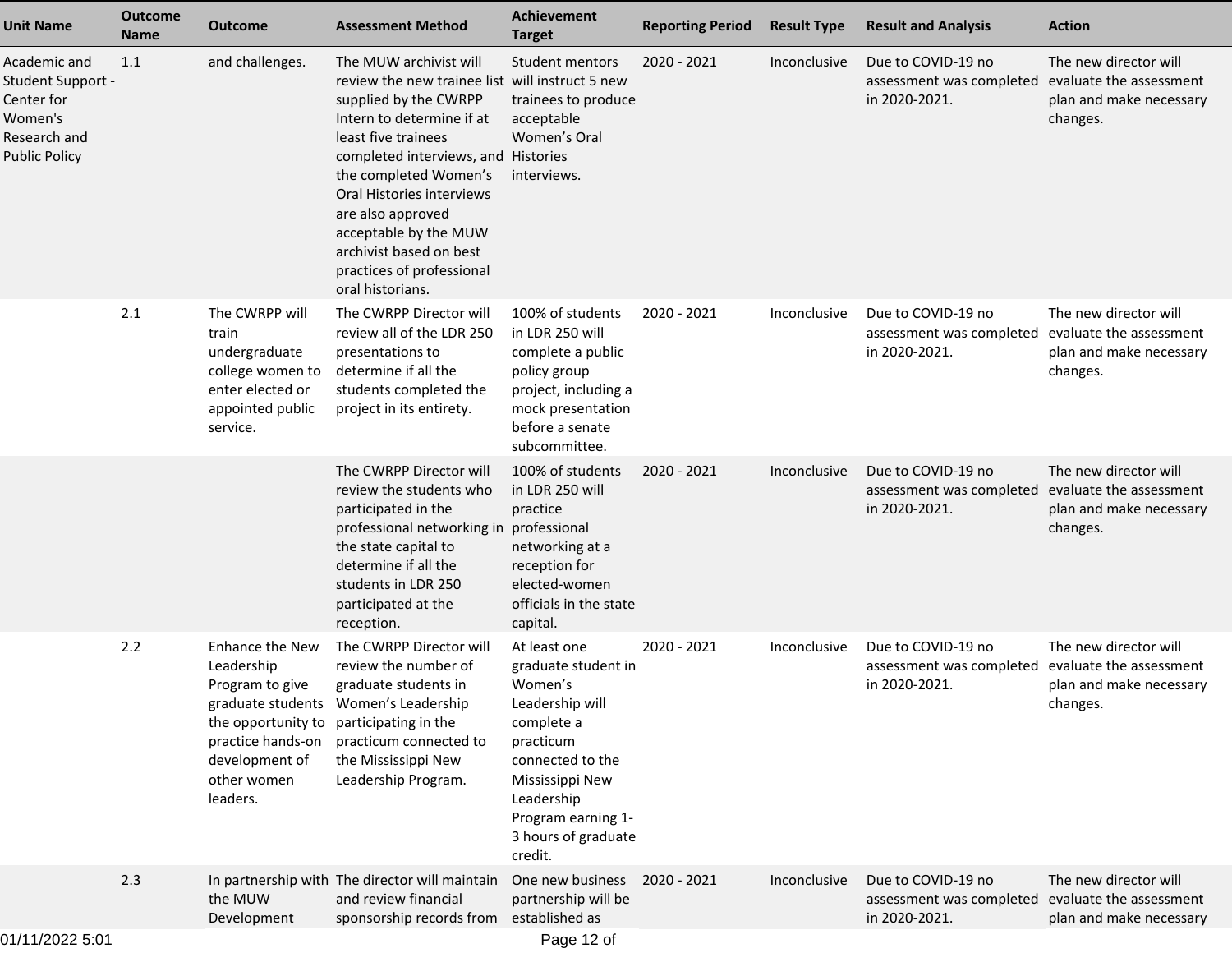| <b>Unit Name</b>                                            | <b>Outcome</b><br><b>Name</b> | <b>Outcome</b>                                                                                                                                                              | <b>Assessment Method</b>                                                                                                                                                                                                                                                             | Achievement<br><b>Target</b>                                                                                    | <b>Reporting Period</b> | <b>Result Type</b> | <b>Result and Analysis</b>                                                                                                                                                                                                                                                                                                                                                                                                                                                                                                                                                                                                                                                                                                                                                                                                                                                                                                                                       | <b>Action</b>                                                                                                                                                                                                                                                                                                                                                                                                                                                                            |
|-------------------------------------------------------------|-------------------------------|-----------------------------------------------------------------------------------------------------------------------------------------------------------------------------|--------------------------------------------------------------------------------------------------------------------------------------------------------------------------------------------------------------------------------------------------------------------------------------|-----------------------------------------------------------------------------------------------------------------|-------------------------|--------------------|------------------------------------------------------------------------------------------------------------------------------------------------------------------------------------------------------------------------------------------------------------------------------------------------------------------------------------------------------------------------------------------------------------------------------------------------------------------------------------------------------------------------------------------------------------------------------------------------------------------------------------------------------------------------------------------------------------------------------------------------------------------------------------------------------------------------------------------------------------------------------------------------------------------------------------------------------------------|------------------------------------------------------------------------------------------------------------------------------------------------------------------------------------------------------------------------------------------------------------------------------------------------------------------------------------------------------------------------------------------------------------------------------------------------------------------------------------------|
|                                                             | 2.3                           | will seek new<br>business<br>partnerships as<br>financial sponsors<br>of Faculty In<br>Residence (FIRS) in<br>NEW Leadership                                                | Office, the director new business partnerships financial sponsors<br>throughout the fiscal year each fiscal year.<br>to determine if the<br>achievement target is met.                                                                                                               |                                                                                                                 | 2020 - 2021             | Inconclusive       | Due to COVID-19 no<br>assessment was completed<br>in 2020-2021.                                                                                                                                                                                                                                                                                                                                                                                                                                                                                                                                                                                                                                                                                                                                                                                                                                                                                                  | changes.                                                                                                                                                                                                                                                                                                                                                                                                                                                                                 |
| Academic and<br>Student Support -<br>Counseling<br>Services | 1.1                           | The Counseling<br>Center will make<br>an effort to<br>increase<br>awareness of<br>mental health<br>coping skills and<br>mental health<br>services available<br>to students. | Participation rates of<br>campus-wide<br>programming will be<br>analyzed after each<br>psycho-<br>educational/mental health program offered by<br>program via a log book.<br>The log book will be<br>maintained by the<br>counselors to track<br>participation rates of<br>students. | At least 50<br>students will<br>participate in one<br>campus-wide<br>mental health<br>the Counseling<br>Center. | 2020 - 2021             | <b>Target Met</b>  | The COVID-19 Pandemic<br>which started in early<br>(March 2020), brought<br>many challenges to the<br>entire University which<br>continued into the<br>fall(2020) and<br>winter(2021). However, the all of the programs and<br>Counseling Center was<br>fortunate to be one of the<br>most prepared units to<br>contend with the changes<br>from in-person to virtual<br>contact. All three<br>counselors were already<br>trained to serve clients<br>online/virtually. The<br>students left campus and<br>went to hopefully safe<br>places and were able to<br>contact us virtually. During<br>the summer we had clients<br>that would talk with us<br>virtually and some would<br>come in person as criteria<br>was set for protection. Also<br>during this time the<br>director was a part of the<br>Well being part of the Task<br>Force. The name of the<br>committee says it's<br>responsibility.<br>As the university opened if<br>students came back and | The Counseling Center Staff<br>will continue to conduct a<br>variety of programs,<br>workshops, and trainings for<br>t he campus community.<br>The document attached<br>gives an extensive listing of<br>when available the number<br>of attendees. The amount of<br>programing and daily<br>student counseling during<br>the pandemic was<br>significant. The numbers will<br>continued to be logged in<br>Titanium the center's<br>program, scheduling, and<br>record keeping program. |
|                                                             |                               |                                                                                                                                                                             |                                                                                                                                                                                                                                                                                      |                                                                                                                 |                         |                    | had COVID or been                                                                                                                                                                                                                                                                                                                                                                                                                                                                                                                                                                                                                                                                                                                                                                                                                                                                                                                                                |                                                                                                                                                                                                                                                                                                                                                                                                                                                                                          |

exposed to someone with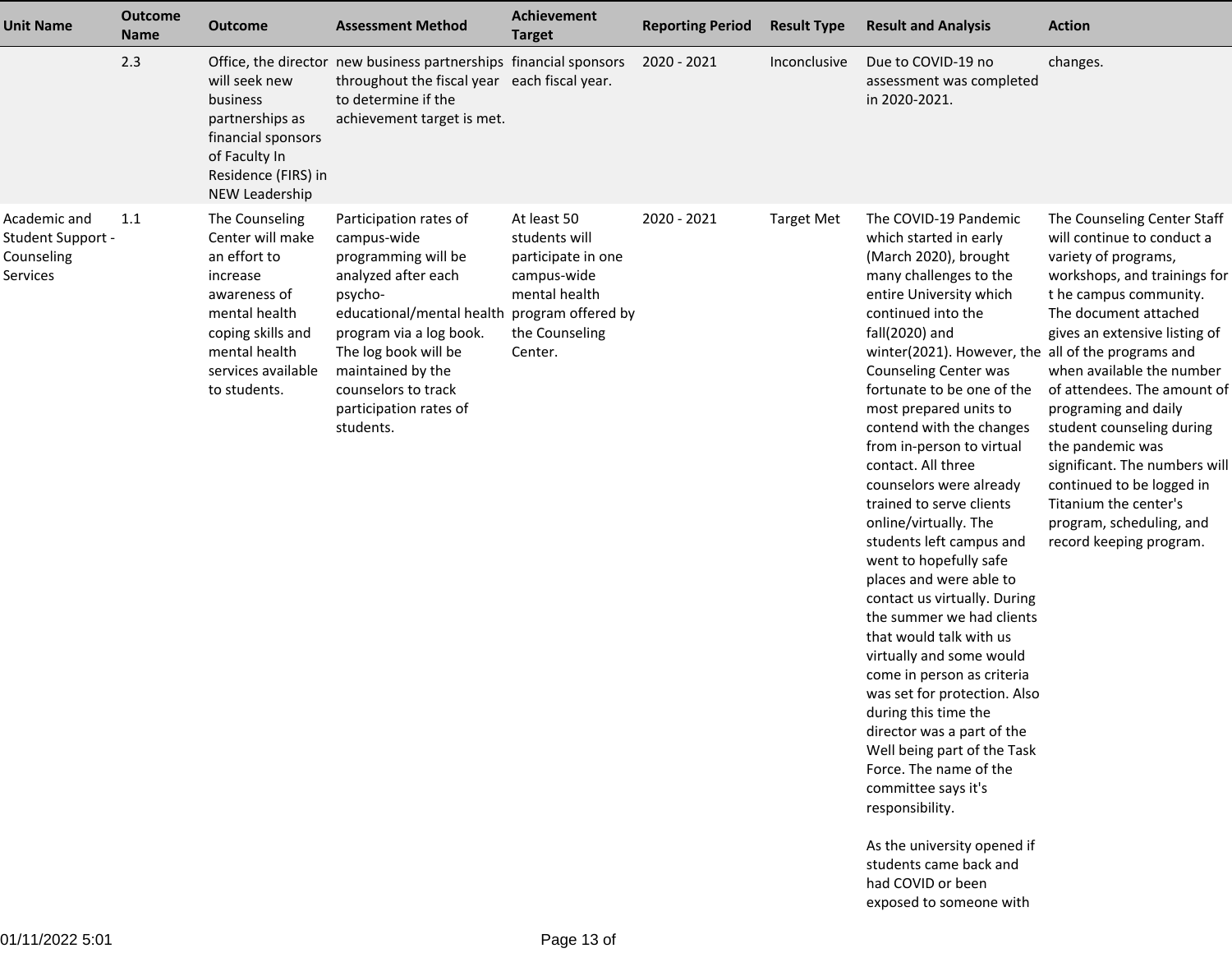| <b>Unit Name</b>                                            | <b>Outcome</b><br><b>Name</b> | <b>Outcome</b>                                                                                                                                                              | <b>Assessment Method</b>                                                                                                                                                                                                                                                             | <b>Achievement</b><br><b>Target</b>                                                                             | <b>Reporting Period</b> | <b>Result Type</b> | <b>Result and Analysis</b>                                                                                                                                                                                                                                                                                                                                                                                                                                                                                                                                                                                                                                                                                                                                                                                                                                                                                                                                                                                                                                                                                                                                                                  | <b>Action</b>                                                                                                                                                                                                                                                                                                                                                                                                                                                                                                       |
|-------------------------------------------------------------|-------------------------------|-----------------------------------------------------------------------------------------------------------------------------------------------------------------------------|--------------------------------------------------------------------------------------------------------------------------------------------------------------------------------------------------------------------------------------------------------------------------------------|-----------------------------------------------------------------------------------------------------------------|-------------------------|--------------------|---------------------------------------------------------------------------------------------------------------------------------------------------------------------------------------------------------------------------------------------------------------------------------------------------------------------------------------------------------------------------------------------------------------------------------------------------------------------------------------------------------------------------------------------------------------------------------------------------------------------------------------------------------------------------------------------------------------------------------------------------------------------------------------------------------------------------------------------------------------------------------------------------------------------------------------------------------------------------------------------------------------------------------------------------------------------------------------------------------------------------------------------------------------------------------------------|---------------------------------------------------------------------------------------------------------------------------------------------------------------------------------------------------------------------------------------------------------------------------------------------------------------------------------------------------------------------------------------------------------------------------------------------------------------------------------------------------------------------|
| Academic and<br>Student Support -<br>Counseling<br>Services | 1.1                           | The Counseling<br>Center will make<br>an effort to<br>increase<br>awareness of<br>mental health<br>coping skills and<br>mental health<br>services available<br>to students. | Participation rates of<br>campus-wide<br>programming will be<br>analyzed after each<br>psycho-<br>educational/mental health program offered by<br>program via a log book.<br>The log book will be<br>maintained by the<br>counselors to track<br>participation rates of<br>students. | At least 50<br>students will<br>participate in one<br>campus-wide<br>mental health<br>the Counseling<br>Center. | 2020 - 2021             | <b>Target Met</b>  | quarantined for up to 14<br>days either in a residence<br>hall provided for the<br>quarantine purpose. If<br>possible many went home<br>for the quarantine time.<br>During this time the<br>counselors were requested<br>to contact each student<br>both on campus and home.<br>The counselors work<br>closely with the Director of<br>Housing along with Dr.<br>McCoy Dean of Nursing to<br>receive the names of the<br>quarantined students. The<br>contacts were to see how<br>they were feeling, if they<br>felt safe where they were,<br>or if they may needed<br>anything. We also offered<br>to have virtual sessions<br>should they desire them.<br>August - November 2020<br>69 students were<br>contacted. January - April<br>2021 36 students<br>contacted.<br>The Counseling Center<br>received several requests<br>for presentations<br>connecting the possibilities<br>of the pandemic to possible<br>mental health implications.<br>These presentations along<br>with a wide variety of<br>programs and some<br>workshops were available<br>for the entire university<br>community. The counselors<br>were kept busy with their<br>client load and<br>presentation schedule. | The Counseling Center Staff<br>will continue to conduct a<br>variety of programs,<br>workshops, and trainings for<br>t he campus community.<br>The document attached<br>gives an extensive listing of<br>all of the programs and<br>when available the number<br>of attendees. The amount of<br>programing and daily<br>student counseling during<br>the pandemic was<br>significant. The numbers will<br>continued to be logged in<br>Titanium the center's<br>program, scheduling, and<br>record keeping program. |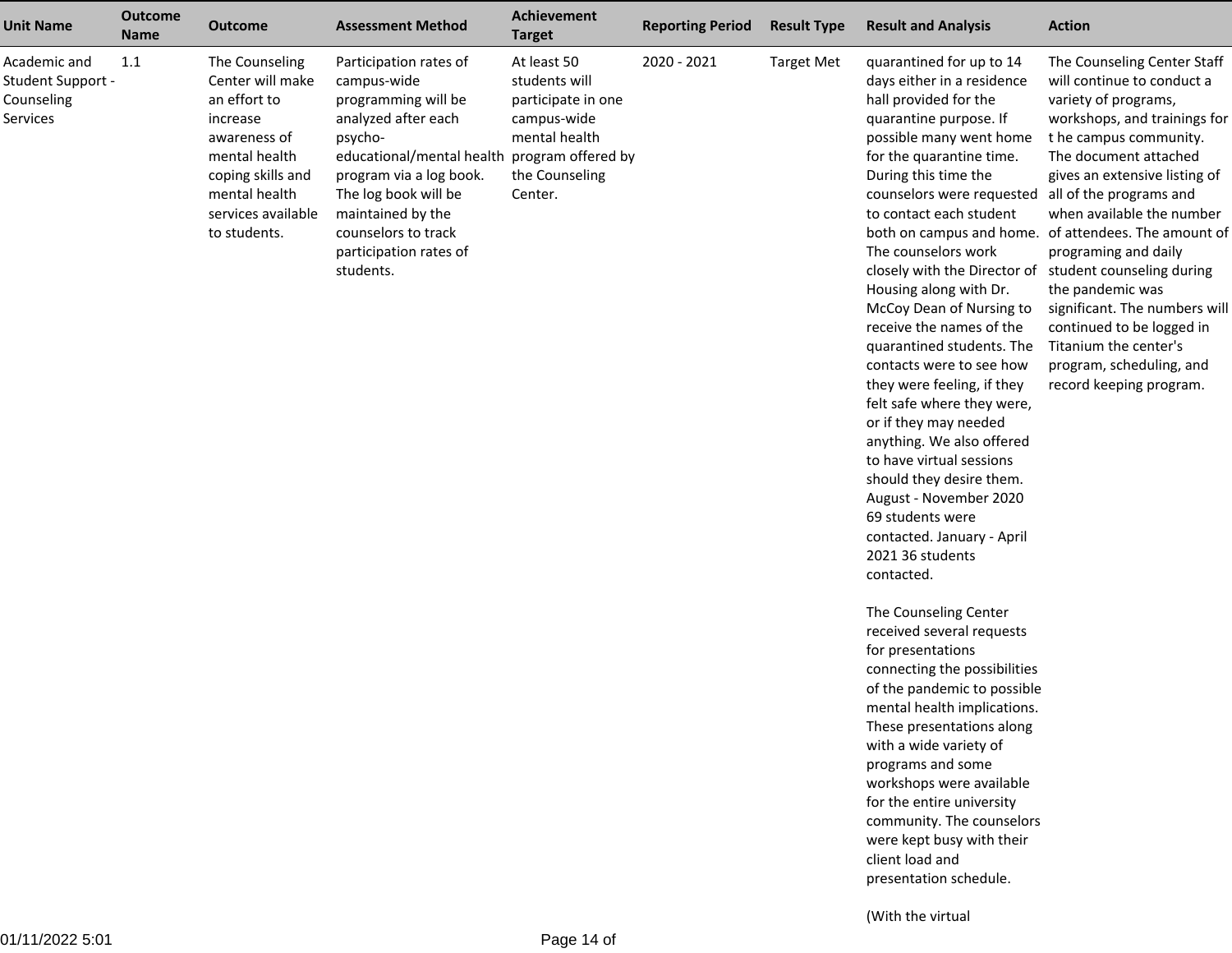| <b>Unit Name</b>                                            | <b>Outcome</b><br><b>Name</b> | <b>Outcome</b>                                                                                                                                                              | <b>Assessment Method</b>                                                                                                                                                                                                                                                             | Achievement<br><b>Target</b>                                                                                    | <b>Reporting Period</b> | <b>Result Type</b> | <b>Result and Analysis</b>                                                                                                                                                                                                                                                                                                                                                                                                                                                                                                                                                                                                                                                                                                                                                                                                                                                                                                                                                                   | <b>Action</b>                                                                                                                                                                                                                                                                                                                                                                                                                                                                                                                                   |
|-------------------------------------------------------------|-------------------------------|-----------------------------------------------------------------------------------------------------------------------------------------------------------------------------|--------------------------------------------------------------------------------------------------------------------------------------------------------------------------------------------------------------------------------------------------------------------------------------|-----------------------------------------------------------------------------------------------------------------|-------------------------|--------------------|----------------------------------------------------------------------------------------------------------------------------------------------------------------------------------------------------------------------------------------------------------------------------------------------------------------------------------------------------------------------------------------------------------------------------------------------------------------------------------------------------------------------------------------------------------------------------------------------------------------------------------------------------------------------------------------------------------------------------------------------------------------------------------------------------------------------------------------------------------------------------------------------------------------------------------------------------------------------------------------------|-------------------------------------------------------------------------------------------------------------------------------------------------------------------------------------------------------------------------------------------------------------------------------------------------------------------------------------------------------------------------------------------------------------------------------------------------------------------------------------------------------------------------------------------------|
| Academic and<br>Student Support -<br>Counseling<br>Services | 1.1                           | The Counseling<br>Center will make<br>an effort to<br>increase<br>awareness of<br>mental health<br>coping skills and<br>mental health<br>services available<br>to students. | Participation rates of<br>campus-wide<br>programming will be<br>analyzed after each<br>psycho-<br>educational/mental health program offered by<br>program via a log book.<br>The log book will be<br>maintained by the<br>counselors to track<br>participation rates of<br>students. | At least 50<br>students will<br>participate in one<br>campus-wide<br>mental health<br>the Counseling<br>Center. | 2020 - 2021             | <b>Target Met</b>  | presentations accurate<br>numbers were difficult to<br>get.)<br>Virtual unless otherwise<br>stated.<br>Orientations<br>July 14 & 15 2020 -<br>Freshman and Transfer<br>Students<br>August 6 2020 - Freshman<br>and Transfer Students<br>July 22, 2020 - Safe Zone<br>Training<br>This training was held in<br>response to requests from<br>faculty and staff.<br>Individuals who have<br>received Safe Zone training<br>are given placqrds they can<br>display signifying they are<br>understanding, supportive,<br>and trustworthy if<br>LGBTQIA+ individuals. (10<br>individuals)<br>July 29, 2020 - Student Well<br><b>Being Presentation</b><br>A presentation letting<br>faculty and staff know what<br>they might expect or what<br>they can do to help<br>students.<br>(10 individuals)<br>August 7, 2020 - Resident<br><b>Assistance Training</b><br>We covered Diversity and<br><b>Mental Health Awareness</b><br>(25 RAs)<br>August 12, 2020 - Faculty<br>Convocation - Invitation | The Counseling Center Staff<br>will continue to conduct a<br>variety of programs,<br>NOTE: All presentations are workshops, and trainings for<br>t he campus community.<br>The document attached<br>gives an extensive listing of<br>all of the programs and<br>when available the number<br>of attendees. The amount of<br>programing and daily<br>student counseling during<br>the pandemic was<br>significant. The numbers will<br>continued to be logged in<br>Titanium the center's<br>program, scheduling, and<br>record keeping program. |

from Task Force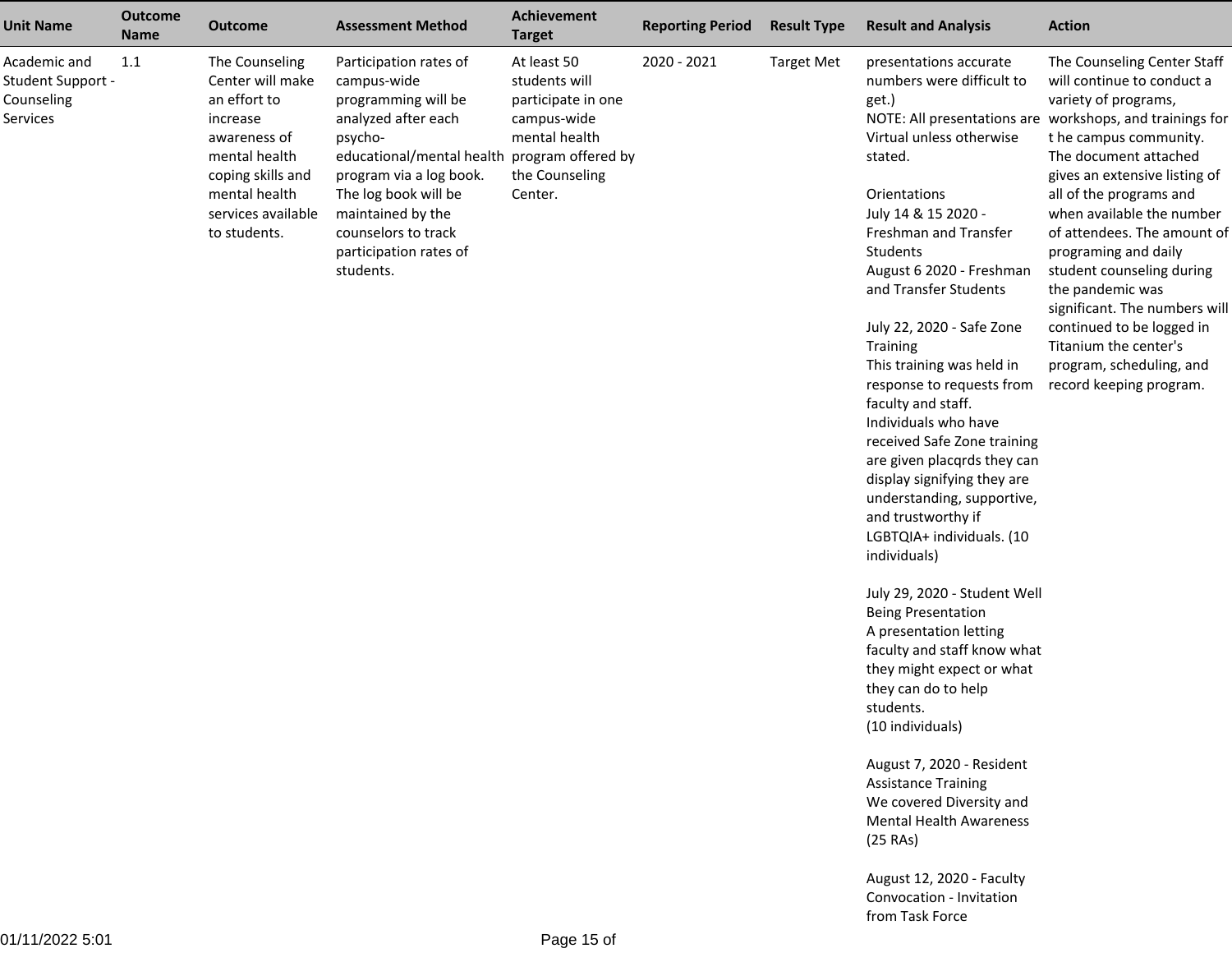| <b>Unit Name</b>                                            | <b>Outcome</b><br><b>Name</b> | <b>Outcome</b>                                                                                                                                                              | <b>Assessment Method</b>                                                                                                                                                                                                                                                             | <b>Achievement</b><br><b>Target</b>                                                                             | <b>Reporting Period</b> | <b>Result Type</b> | <b>Result and Analysis</b>                                                                                                                                                                                                                                                                                                                                                                                                                                                                                                                                                                                                                                                                                                                                                                                                                                                                                                                                                        | <b>Action</b>                                                                                                                                                                                                                                                                                                                                                                                                                                                                                                       |
|-------------------------------------------------------------|-------------------------------|-----------------------------------------------------------------------------------------------------------------------------------------------------------------------------|--------------------------------------------------------------------------------------------------------------------------------------------------------------------------------------------------------------------------------------------------------------------------------------|-----------------------------------------------------------------------------------------------------------------|-------------------------|--------------------|-----------------------------------------------------------------------------------------------------------------------------------------------------------------------------------------------------------------------------------------------------------------------------------------------------------------------------------------------------------------------------------------------------------------------------------------------------------------------------------------------------------------------------------------------------------------------------------------------------------------------------------------------------------------------------------------------------------------------------------------------------------------------------------------------------------------------------------------------------------------------------------------------------------------------------------------------------------------------------------|---------------------------------------------------------------------------------------------------------------------------------------------------------------------------------------------------------------------------------------------------------------------------------------------------------------------------------------------------------------------------------------------------------------------------------------------------------------------------------------------------------------------|
| Academic and<br>Student Support -<br>Counseling<br>Services | 1.1                           | The Counseling<br>Center will make<br>an effort to<br>increase<br>awareness of<br>mental health<br>coping skills and<br>mental health<br>services available<br>to students. | Participation rates of<br>campus-wide<br>programming will be<br>analyzed after each<br>psycho-<br>educational/mental health program offered by<br>program via a log book.<br>The log book will be<br>maintained by the<br>counselors to track<br>participation rates of<br>students. | At least 50<br>students will<br>participate in one<br>campus-wide<br>mental health<br>the Counseling<br>Center. | 2020 - 2021             | <b>Target Met</b>  | "Helping Students Get<br>Through the Confusing<br>Time"<br>(approximately 100)<br>August 16, 2020 - Virtual<br><b>Organization Fair</b><br>Promotion of Counseling<br>Center services.<br>August 26, 2020 - Resident<br><b>Assistance Training</b><br>"Mental Health Issues and<br>Coping" (25 RAs)<br>September 9, 2020 -<br><b>Honors College</b><br>Presentation<br>"Anxiety and Coping" (20<br>students)<br>September 8-12, 2020 -<br><b>Suicide Prevention Week</b><br>September 10, 2020 - Walk<br>of Hope<br>Collaboration with the<br>Nursing Students the walk<br>was to show support for<br>Suicide Prevention. Yellow<br>Ribbons were given to wear<br>to represent Suicide<br>Prevention.<br>September 15, 2020 -<br>Reception of educational<br>materials<br>Arleen from Community<br>Counseling presented<br>materials on Drug &<br><b>Alcohol Prevention</b><br>September 18, 2020 -<br>Invitation from Faculty<br>Staff - Well-Being Working<br>Group to present: | The Counseling Center Staff<br>will continue to conduct a<br>variety of programs,<br>workshops, and trainings for<br>t he campus community.<br>The document attached<br>gives an extensive listing of<br>all of the programs and<br>when available the number<br>of attendees. The amount of<br>programing and daily<br>student counseling during<br>the pandemic was<br>significant. The numbers will<br>continued to be logged in<br>Titanium the center's<br>program, scheduling, and<br>record keeping program. |
|                                                             |                               |                                                                                                                                                                             |                                                                                                                                                                                                                                                                                      |                                                                                                                 |                         |                    |                                                                                                                                                                                                                                                                                                                                                                                                                                                                                                                                                                                                                                                                                                                                                                                                                                                                                                                                                                                   |                                                                                                                                                                                                                                                                                                                                                                                                                                                                                                                     |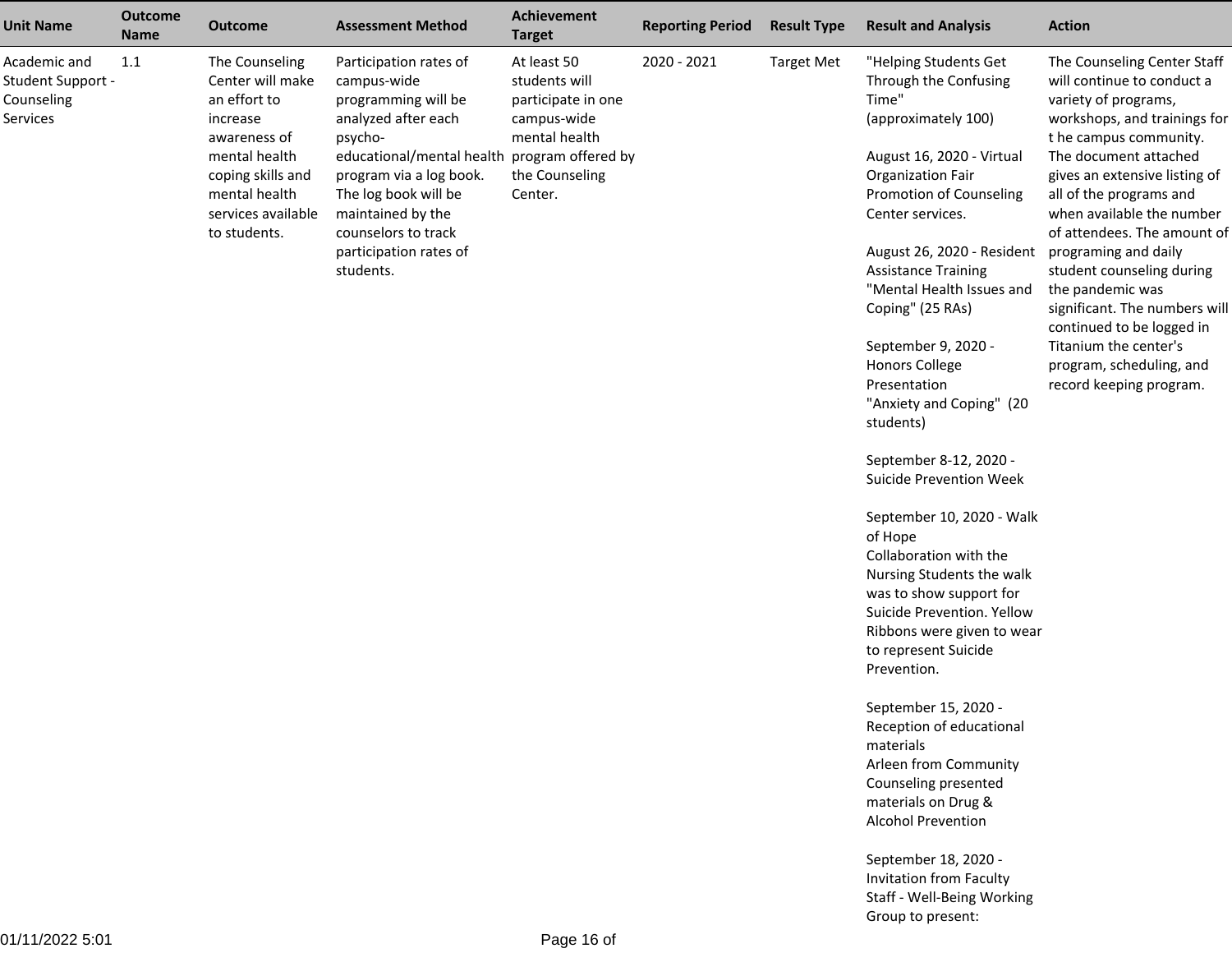| <b>Unit Name</b>                                            | <b>Outcome</b><br><b>Name</b> | <b>Outcome</b>                                                                                                                                                              | <b>Assessment Method</b>                                                                                                                                                                                                                                                             | <b>Achievement</b><br><b>Target</b>                                                                             | <b>Reporting Period</b> | <b>Result Type</b> | <b>Result and Analysis</b>                                                                                                                                                                                                                                                                                                                                                                                                                                                                                                                                                                                                                                                                                                                                                                                                                                                                                                                                                                                                                                                           | <b>Action</b>                                                                                                                                                                                                                                                                                                                                                                                                                                                                            |
|-------------------------------------------------------------|-------------------------------|-----------------------------------------------------------------------------------------------------------------------------------------------------------------------------|--------------------------------------------------------------------------------------------------------------------------------------------------------------------------------------------------------------------------------------------------------------------------------------|-----------------------------------------------------------------------------------------------------------------|-------------------------|--------------------|--------------------------------------------------------------------------------------------------------------------------------------------------------------------------------------------------------------------------------------------------------------------------------------------------------------------------------------------------------------------------------------------------------------------------------------------------------------------------------------------------------------------------------------------------------------------------------------------------------------------------------------------------------------------------------------------------------------------------------------------------------------------------------------------------------------------------------------------------------------------------------------------------------------------------------------------------------------------------------------------------------------------------------------------------------------------------------------|------------------------------------------------------------------------------------------------------------------------------------------------------------------------------------------------------------------------------------------------------------------------------------------------------------------------------------------------------------------------------------------------------------------------------------------------------------------------------------------|
| Academic and<br>Student Support -<br>Counseling<br>Services | 1.1                           | The Counseling<br>Center will make<br>an effort to<br>increase<br>awareness of<br>mental health<br>coping skills and<br>mental health<br>services available<br>to students. | Participation rates of<br>campus-wide<br>programming will be<br>analyzed after each<br>psycho-<br>educational/mental health program offered by<br>program via a log book.<br>The log book will be<br>maintained by the<br>counselors to track<br>participation rates of<br>students. | At least 50<br>students will<br>participate in one<br>campus-wide<br>mental health<br>the Counseling<br>Center. | 2020 - 2021             | <b>Target Met</b>  | "Decreasing Coronavirus<br>Anxiety and Improving<br><b>Emotional Well-Being</b><br>through Self-Care.<br>September 21, 2020 - UN<br>101 - Ashlee Hill<br>Presentation on "Stress and all of the programs and<br>Self-Care.<br>September 24, 2020 -<br><b>Student Government</b><br><b>Association Blue Table Talk</b><br>A virtual interview to ask<br>about the Counseling<br>Center services and how<br>students and handle the<br>stress of the pandemic.<br>October 2, 2021 - Active<br>Minds (10 students)<br>Restoring the Active Minds<br>Campus Organization on<br>campus. The organization is<br>a national premier<br>nonprofit supporting<br>mental heath awareness<br>and education for young<br>adults.<br>October 5-9, 2020 - Stomp<br>Out Stigma Campaign<br>Staff and students (10)<br>involved in Active Minds<br>placed "Green Footprints"<br>on sidewalks around<br>campus along with<br>information about the<br>Counseling Center.<br>October 5,7, and 8, 2020 -<br><b>Wesley Foundation</b><br>Presentations<br>All of the Dealing with the<br>stress of COVID | The Counseling Center Staff<br>will continue to conduct a<br>variety of programs,<br>workshops, and trainings for<br>t he campus community.<br>The document attached<br>gives an extensive listing of<br>when available the number<br>of attendees. The amount of<br>programing and daily<br>student counseling during<br>the pandemic was<br>significant. The numbers will<br>continued to be logged in<br>Titanium the center's<br>program, scheduling, and<br>record keeping program. |
|                                                             |                               |                                                                                                                                                                             |                                                                                                                                                                                                                                                                                      |                                                                                                                 |                         |                    | presentations to Wesley                                                                                                                                                                                                                                                                                                                                                                                                                                                                                                                                                                                                                                                                                                                                                                                                                                                                                                                                                                                                                                                              |                                                                                                                                                                                                                                                                                                                                                                                                                                                                                          |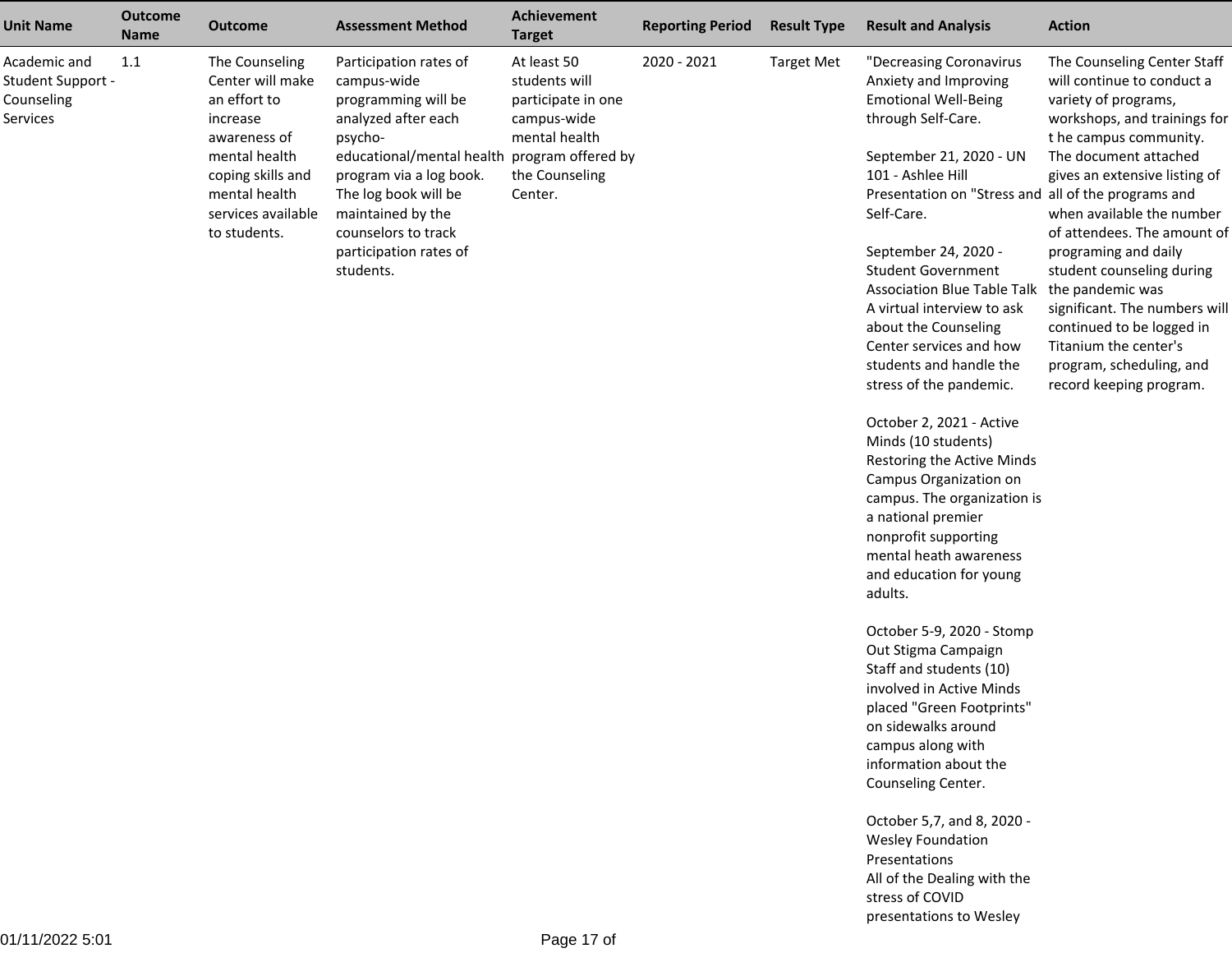| <b>Unit Name</b>                                            | <b>Outcome</b><br>Name | <b>Outcome</b>                                                                                                                                                              | <b>Assessment Method</b>                                                                                                                                                                                                                                                             | <b>Achievement</b><br><b>Target</b>                                                                             | <b>Reporting Period</b> | <b>Result Type</b> | <b>Result and Analysis</b>                                                                                                                                                                                                                                                                                                                                                                                                                                                                                                                                                                                                                                                                                                                                                                                                                                                                                                                                                                                                                                                              | <b>Action</b>                                                                                                                                                                                                                                                                                                                                                                                                                                                                                                              |
|-------------------------------------------------------------|------------------------|-----------------------------------------------------------------------------------------------------------------------------------------------------------------------------|--------------------------------------------------------------------------------------------------------------------------------------------------------------------------------------------------------------------------------------------------------------------------------------|-----------------------------------------------------------------------------------------------------------------|-------------------------|--------------------|-----------------------------------------------------------------------------------------------------------------------------------------------------------------------------------------------------------------------------------------------------------------------------------------------------------------------------------------------------------------------------------------------------------------------------------------------------------------------------------------------------------------------------------------------------------------------------------------------------------------------------------------------------------------------------------------------------------------------------------------------------------------------------------------------------------------------------------------------------------------------------------------------------------------------------------------------------------------------------------------------------------------------------------------------------------------------------------------|----------------------------------------------------------------------------------------------------------------------------------------------------------------------------------------------------------------------------------------------------------------------------------------------------------------------------------------------------------------------------------------------------------------------------------------------------------------------------------------------------------------------------|
| Academic and<br>Student Support -<br>Counseling<br>Services | 1.1                    | The Counseling<br>Center will make<br>an effort to<br>increase<br>awareness of<br>mental health<br>coping skills and<br>mental health<br>services available<br>to students. | Participation rates of<br>campus-wide<br>programming will be<br>analyzed after each<br>psycho-<br>educational/mental health program offered by<br>program via a log book.<br>The log book will be<br>maintained by the<br>counselors to track<br>participation rates of<br>students. | At least 50<br>students will<br>participate in one<br>campus-wide<br>mental health<br>the Counseling<br>Center. | 2020 - 2021             | <b>Target Met</b>  | October 5, was the very<br>first program that they had<br>with people in person. All<br>precautions were taken,<br>masks, and social<br>distancing.<br>October 13, 2020 - Virtual<br>presentation on Domestic<br>Violence by Nikki Gillespie<br>of Safe Haven. During the<br>week for October 12-16 the the pandemic was<br>university community<br>donated to Safe Haven<br>supplies i.e. paper goods,<br>cleaning supplies, and<br>children's snacks. The<br>generosity of the<br>community provided two<br>full vans of products.<br>October 18-24, 2020 -<br>National Collegiate Alcohol<br>Awareness Week<br>One of our counselors<br>developed a A Video blog<br>(available online) which<br>included students sharing<br>their personal stories of<br>dealing with alcohol<br>addiction. Red ribbons<br>were handed out in the<br>Cafeteria representing<br>Alcohol Awareness.<br>October 30, 2020 -<br>Presentation on Stress and<br>the College Student to Dr.<br>Holly Krogh Human Growth<br>and Development Online<br>Class $(10)$<br>November 3, 2020 - UN<br>101 Amy Pardo | were in person. The one on The Counseling Center Staff<br>will continue to conduct a<br>variety of programs,<br>workshops, and trainings for<br>t he campus community.<br>The document attached<br>gives an extensive listing of<br>all of the programs and<br>when available the number<br>of attendees. The amount of<br>programing and daily<br>student counseling during<br>significant. The numbers will<br>continued to be logged in<br>Titanium the center's<br>program, scheduling, and<br>record keeping program. |
|                                                             |                        |                                                                                                                                                                             |                                                                                                                                                                                                                                                                                      |                                                                                                                 |                         |                    |                                                                                                                                                                                                                                                                                                                                                                                                                                                                                                                                                                                                                                                                                                                                                                                                                                                                                                                                                                                                                                                                                         |                                                                                                                                                                                                                                                                                                                                                                                                                                                                                                                            |

All three counselors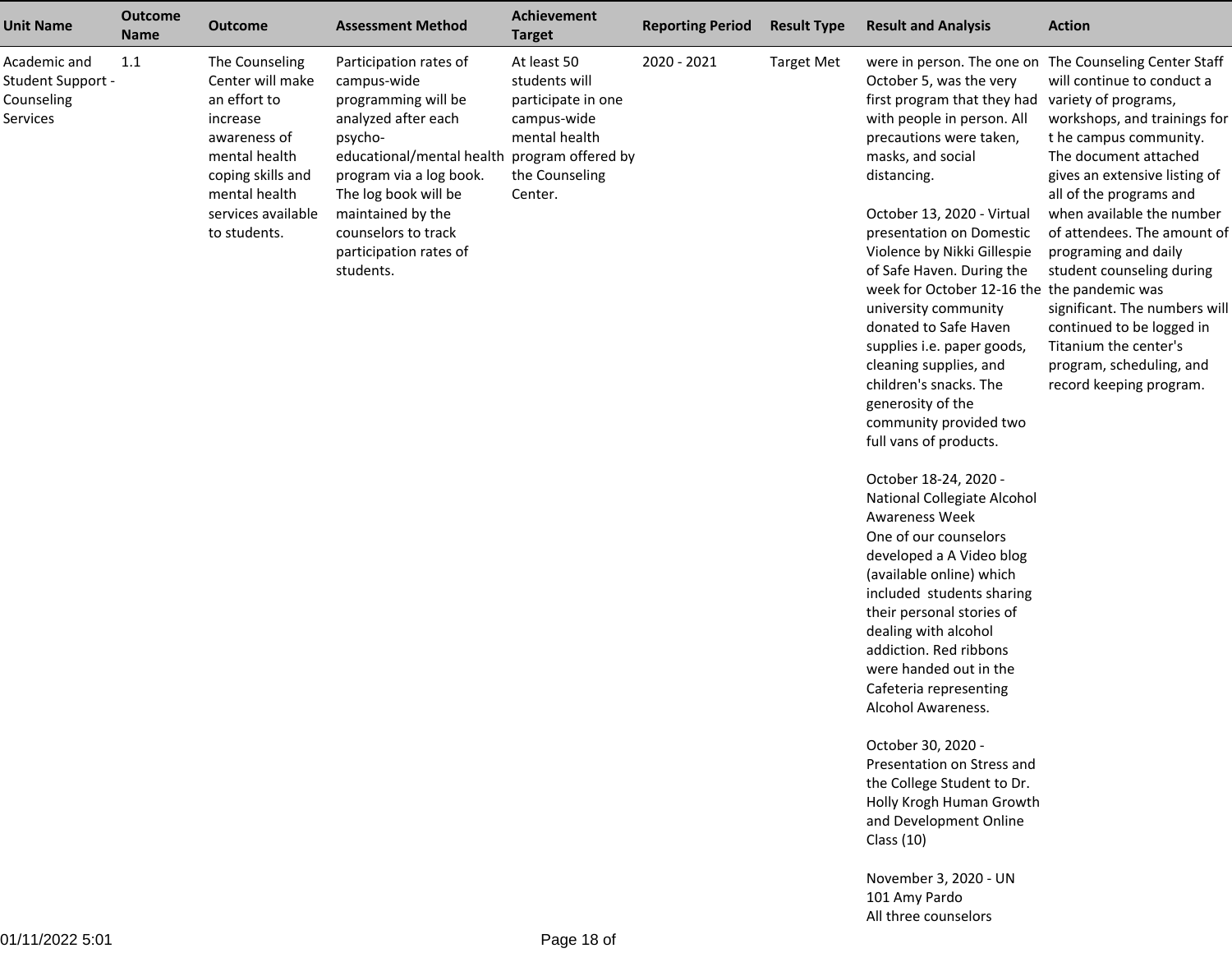| <b>Unit Name</b>                                            | <b>Outcome</b><br><b>Name</b> | <b>Outcome</b>                                                                                                                                                              | <b>Assessment Method</b>                                                                                                                                                                                                                                                             | <b>Achievement</b><br><b>Target</b>                                                                             | <b>Reporting Period</b> | <b>Result Type</b> | <b>Result and Analysis</b>                                                                                                                                                                                                                                                                                                                                                                                                                                                                                                                                                                                                                                                                                                                                                                                                                                                                                                                                                                                                                              | <b>Action</b>                                                                                                                                                                                                                                                                                                                                                                                                                                                                                                       |
|-------------------------------------------------------------|-------------------------------|-----------------------------------------------------------------------------------------------------------------------------------------------------------------------------|--------------------------------------------------------------------------------------------------------------------------------------------------------------------------------------------------------------------------------------------------------------------------------------|-----------------------------------------------------------------------------------------------------------------|-------------------------|--------------------|---------------------------------------------------------------------------------------------------------------------------------------------------------------------------------------------------------------------------------------------------------------------------------------------------------------------------------------------------------------------------------------------------------------------------------------------------------------------------------------------------------------------------------------------------------------------------------------------------------------------------------------------------------------------------------------------------------------------------------------------------------------------------------------------------------------------------------------------------------------------------------------------------------------------------------------------------------------------------------------------------------------------------------------------------------|---------------------------------------------------------------------------------------------------------------------------------------------------------------------------------------------------------------------------------------------------------------------------------------------------------------------------------------------------------------------------------------------------------------------------------------------------------------------------------------------------------------------|
| Academic and<br>Student Support -<br>Counseling<br>Services | 1.1                           | The Counseling<br>Center will make<br>an effort to<br>increase<br>awareness of<br>mental health<br>coping skills and<br>mental health<br>services available<br>to students. | Participation rates of<br>campus-wide<br>programming will be<br>analyzed after each<br>psycho-<br>educational/mental health program offered by<br>program via a log book.<br>The log book will be<br>maintained by the<br>counselors to track<br>participation rates of<br>students. | At least 50<br>students will<br>participate in one<br>campus-wide<br>mental health<br>the Counseling<br>Center. | 2020 - 2021             | <b>Target Met</b>  | participated in presenting<br>the services of the<br>Counseling Center. We also<br>were able to present a<br>power point dealing with<br>Stress.(10?)<br>January 6, 2021<br>Presentation to RAs on<br><b>Stress and Mental Health</b><br>(25)<br>January 19,2021 Safety<br>Suicide Protocol. Inside<br>meeting with organizations<br>on campus to discuss<br>protocols.<br>January 29,2021 Spoke to<br>60 nursing students and<br>faculty about "Signs of<br>Depression and Suicidal<br>ideations". Suicide<br>Protocols mentioned.<br>February 9,2021<br>Collaborated with Public<br>Health, Health Center, SGA,<br>Queer Space, and Active<br>Mind in promoting Healthy<br>and Safe Relationships.<br>Passed out condoms, safe<br>sex information and other<br>safety tips . Plus candy,<br>March 22,2021 -<br>Presentation on Stress and<br>the College Student to Dr.<br>Holly Krogh Human Growth<br>and Development Online<br>Class $(10)$<br>May 19, 2021 - A virtual<br>meeting sponsored by<br>University of Southern<br>Mississippi Counseling | The Counseling Center Staff<br>will continue to conduct a<br>variety of programs,<br>workshops, and trainings for<br>t he campus community.<br>The document attached<br>gives an extensive listing of<br>all of the programs and<br>when available the number<br>of attendees. The amount of<br>programing and daily<br>student counseling during<br>the pandemic was<br>significant. The numbers will<br>continued to be logged in<br>Titanium the center's<br>program, scheduling, and<br>record keeping program. |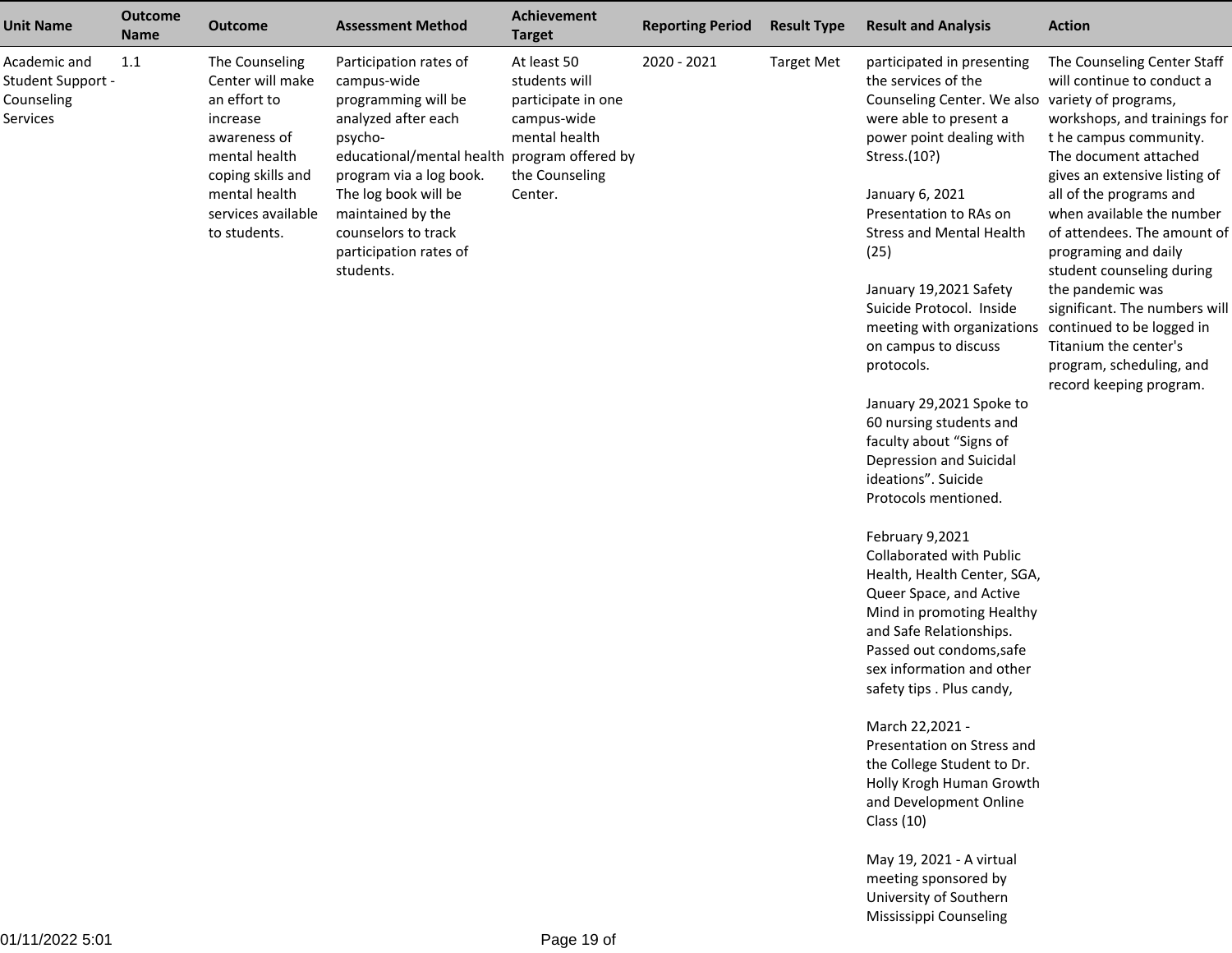| <b>Unit Name</b>                                            | <b>Outcome</b><br><b>Name</b> | <b>Outcome</b>                                                                                                                                                                                      | <b>Assessment Method</b>                                                                                                                                                                                                                                          | <b>Achievement</b><br><b>Target</b>                                                                                                                                  | <b>Reporting Period</b> | <b>Result Type</b> | <b>Result and Analysis</b>                                                                                                                                                                                                                                                                                                                                                                                                                                                                                                                                                                                                                                                                                       | <b>Action</b>                                                                                                                                                                                                                                                                                                                                                                                                                                                                            |
|-------------------------------------------------------------|-------------------------------|-----------------------------------------------------------------------------------------------------------------------------------------------------------------------------------------------------|-------------------------------------------------------------------------------------------------------------------------------------------------------------------------------------------------------------------------------------------------------------------|----------------------------------------------------------------------------------------------------------------------------------------------------------------------|-------------------------|--------------------|------------------------------------------------------------------------------------------------------------------------------------------------------------------------------------------------------------------------------------------------------------------------------------------------------------------------------------------------------------------------------------------------------------------------------------------------------------------------------------------------------------------------------------------------------------------------------------------------------------------------------------------------------------------------------------------------------------------|------------------------------------------------------------------------------------------------------------------------------------------------------------------------------------------------------------------------------------------------------------------------------------------------------------------------------------------------------------------------------------------------------------------------------------------------------------------------------------------|
| Academic and<br>Student Support -<br>Counseling<br>Services | 1.1                           | The Counseling<br>Center will make<br>an effort to<br>increase<br>awareness of<br>mental health<br>coping skills and<br>mental health<br>services available<br>to students.                         | Participation rates of<br>campus-wide<br>programming will be<br>analyzed after each<br>psycho-<br>educational/mental health<br>program via a log book.<br>The log book will be<br>maintained by the<br>counselors to track<br>participation rates of<br>students. | At least 50<br>students will<br>participate in one<br>campus-wide<br>mental health<br>program offered by<br>the Counseling<br>Center.                                | 2020 - 2021             | <b>Target Met</b>  | at University of Mississippi, will continue to conduct a<br>Mississippi State University, variety of programs,<br>and Mississippi University<br>for Women were included.<br>How each university dealt,<br>were dealing with students<br>and COVID.                                                                                                                                                                                                                                                                                                                                                                                                                                                               | Center. Counseling Centers The Counseling Center Staff<br>workshops, and trainings for<br>t he campus community.<br>The document attached<br>gives an extensive listing of<br>all of the programs and<br>when available the number<br>of attendees. The amount of<br>programing and daily<br>student counseling during<br>the pandemic was<br>significant. The numbers will<br>continued to be logged in<br>Titanium the center's<br>program, scheduling, and<br>record keeping program. |
|                                                             | 1.2                           | The Counseling<br>Center will build<br>relationships<br>within the<br>community to<br>ensure that<br>resources are<br>readily available to<br>counseling center<br>staff and students<br>as needed. | <b>Counseling Center staff</b><br>will analyze working<br>relationships within the<br>community by meeting<br>quarterly with 1<br>community agency.                                                                                                               | <b>Counseling Center</b><br>staff will build a<br>working<br>relationship by<br>obtaining a<br>partnership with at<br>least 1 program<br>from a community<br>agency. | 2020 - 2021             | <b>Target Met</b>  | Target was met.<br>1. Counseling Center Staff<br>served as host to Walk of<br>Hope September 10, 2020 -<br>Columbus community<br>along with students, staff,<br>and faculty walked a block<br>on campus for Suicide<br>Awareness. (200<br>participants)<br>2. Counseling Center Staff<br>hosted National Collegiate<br>Alcohol Awareness day<br>October 20, 2020 with<br><b>Columbus Community</b><br><b>Counseling Prevention</b><br>Team along with, MUW<br>Health Center, MUW<br><b>Student Government</b><br>Association, and MUW<br>Public Health department.<br>Other information was<br>handed out. (200<br>participants)<br>3. The Counseling Center in<br>collaboration with Safe<br>Haven presented on | The Counseling Center will<br>continue to develop<br>working relationships with<br>community as they relate to<br>mental health. We will<br>especially involve students<br>and faculty and staff when<br>appropriate.                                                                                                                                                                                                                                                                    |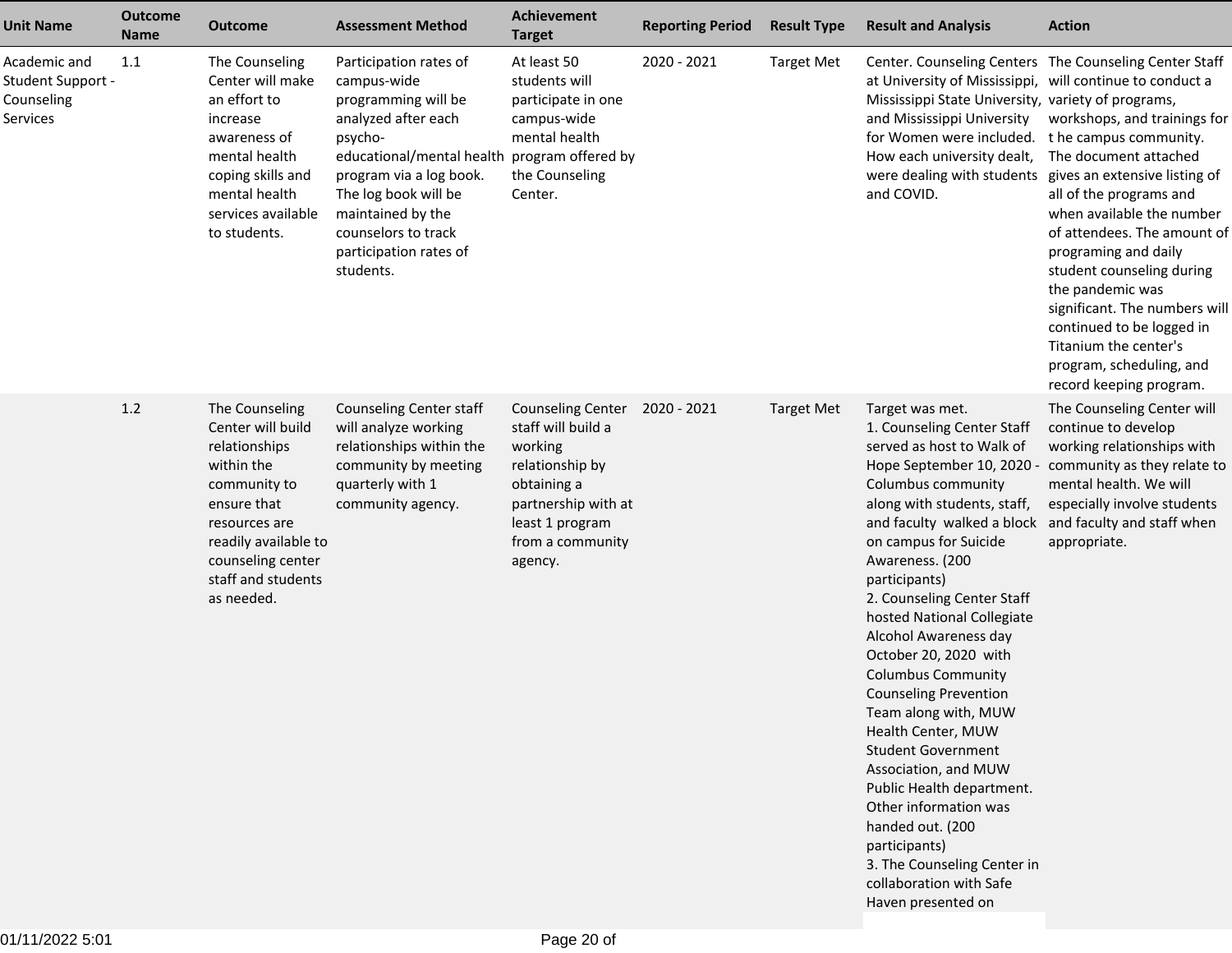| <b>Unit Name</b>                                          | <b>Outcome</b><br><b>Name</b> | Outcome                                                                                                                                                                                             | <b>Assessment Method</b>                                                                                                                                                                                                                                                                                                                                                                                                                                                                                                        | <b>Achievement</b><br><b>Target</b>                                                                                                                                  | <b>Reporting Period</b> | <b>Result Type</b> | <b>Result and Analysis</b>                                                                                                                                                                                                                                                                                                                                        | <b>Action</b>                                                                                                                                                                                  |
|-----------------------------------------------------------|-------------------------------|-----------------------------------------------------------------------------------------------------------------------------------------------------------------------------------------------------|---------------------------------------------------------------------------------------------------------------------------------------------------------------------------------------------------------------------------------------------------------------------------------------------------------------------------------------------------------------------------------------------------------------------------------------------------------------------------------------------------------------------------------|----------------------------------------------------------------------------------------------------------------------------------------------------------------------|-------------------------|--------------------|-------------------------------------------------------------------------------------------------------------------------------------------------------------------------------------------------------------------------------------------------------------------------------------------------------------------------------------------------------------------|------------------------------------------------------------------------------------------------------------------------------------------------------------------------------------------------|
|                                                           | 1.2                           | The Counseling<br>Center will build<br>relationships<br>within the<br>community to<br>ensure that<br>resources are<br>readily available to<br>counseling center<br>staff and students<br>as needed. | Counseling Center staff<br>will analyze working<br>relationships within the<br>community by meeting<br>quarterly with 1<br>community agency.                                                                                                                                                                                                                                                                                                                                                                                    | <b>Counseling Center</b><br>staff will build a<br>working<br>relationship by<br>obtaining a<br>partnership with at<br>least 1 program<br>from a community<br>agency. | 2020 - 2021             | <b>Target Met</b>  | Domestic Violence. The<br>Center promoted collecting continue to develop<br>paper goods, cleaning<br>supplies, and child snacks<br>to donate to Safe Haven<br>4. The Counseling Center<br>will meet with Baptist<br>Behavioral Health once a<br>semester in order to review<br>the contract they have in<br>place and to discuss<br>programming<br>opportunities. | The Counseling Center will<br>working relationships with<br>community as they relate to<br>mental health. We will<br>especially involve students<br>and faculty and staff when<br>appropriate. |
|                                                           | 2.1                           | The Counseling<br>Center will<br>increase<br>awareness among<br>students regarding<br>the Counseling<br>Center and the<br>services provided.                                                        | Results of the Graduation 80% of Graduation 2020 - 2021<br>Survey will be analyzed at Survey participants<br>the end of every academic will state that they<br>year.<br>"Were you aware of any<br>of these programs/centers provided.<br>at MUW and the services<br>they provide (mark all that<br>apply)? {Center for<br>Creative Learning, Center<br>for Women's Research<br>and Public Policy, Diversity<br><b>Education and Programs,</b><br>Student Success Center,<br>Study Abroad, Counseling<br>Center, Career Center}" | were aware of the<br><b>Counseling Center</b><br>and the services                                                                                                    |                         | Inconclusive       | No data collected, because<br>new outcome was not<br>created.                                                                                                                                                                                                                                                                                                     | A new outcome will be<br>created to meet the<br>assessment requirements<br>for the 2021-2022 fiscal<br>year.                                                                                   |
|                                                           | 2.2                           | The Counseling<br>satisfactory<br>services to<br>students that<br>utilize the services<br>provided by the<br>center.                                                                                | Results of the Graduation 75% of the<br>Center will provide Survey will be analyzed at Graduation Survey<br>the end of every academic participants will<br>year.<br>"Rate MUW's<br>effectiveness in providing:<br>Counseling services<br>{Excellent, Good, Fair,<br>Poor, N/A}"                                                                                                                                                                                                                                                 | select "excellent"<br>or "good"<br>indicating<br>effectiveness of the<br>counseling<br>services.                                                                     | 2020 - 2021             | <b>Target Met</b>  | 2020-2021Graduation<br><b>Survey Results:</b><br>Excellent - (339/768)<br>44.14% - Last Year 46.96%<br>Good - (200/768) 26.04% -<br>Last Year 24.19%<br>Total - (539/768) 70.18% -<br>Last Year 71.15%<br>Fair - (52/768) - 6.77%<br>Poor - (6/768) - 0.78%<br>Not Applicable - (178/773) -<br>23.03%                                                             | Continue the assessment<br>next year.                                                                                                                                                          |
| Academic and<br><b>Student Support</b><br>01/11/2022 5:01 | 1.1                           | The Office of<br>Housing and                                                                                                                                                                        | The Office of Housing and 50% of New<br>Residence Life will analyze Freshmen living on                                                                                                                                                                                                                                                                                                                                                                                                                                          | Page 21 of                                                                                                                                                           | 2020 - 2021             | Inconclusive       | In Fall 2019 we had 170<br>New Freshmen living on                                                                                                                                                                                                                                                                                                                 | We are returning to normal<br>operations for Fall 2021 and                                                                                                                                     |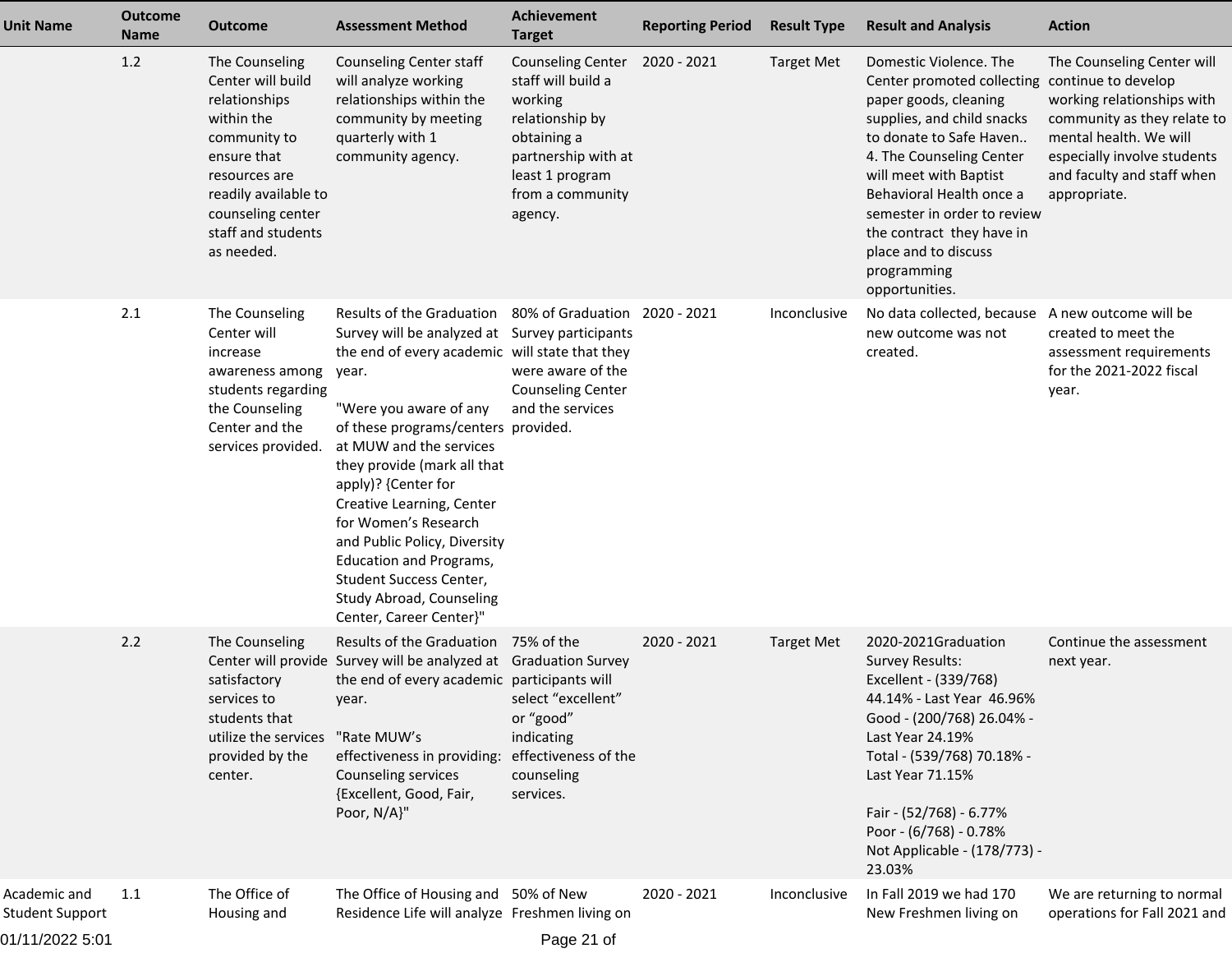| <b>Unit Name</b>                | <b>Outcome</b><br><b>Name</b> | <b>Outcome</b>                                                                                                                                                                                                               | <b>Assessment Method</b>                                                                                                                                                                                                                                                                                                                                                                                                                                                                                                                                                                          | <b>Achievement</b><br><b>Target</b>                                                                                                                                                                                                                                                            | <b>Reporting Period</b> | <b>Result Type</b> | <b>Result and Analysis</b>                                                                                                                                             | <b>Action</b>                                                                                                        |
|---------------------------------|-------------------------------|------------------------------------------------------------------------------------------------------------------------------------------------------------------------------------------------------------------------------|---------------------------------------------------------------------------------------------------------------------------------------------------------------------------------------------------------------------------------------------------------------------------------------------------------------------------------------------------------------------------------------------------------------------------------------------------------------------------------------------------------------------------------------------------------------------------------------------------|------------------------------------------------------------------------------------------------------------------------------------------------------------------------------------------------------------------------------------------------------------------------------------------------|-------------------------|--------------------|------------------------------------------------------------------------------------------------------------------------------------------------------------------------|----------------------------------------------------------------------------------------------------------------------|
| - Housing and<br>Residence Life | 1.1                           | Residence Life will<br>increase the<br>number of New<br>campus each<br>academic year.                                                                                                                                        | the data produced by the<br>Housing software (Simple<br>Campus Housing) that will<br>Freshmen living on calculate our number of<br>New Freshmen students<br>living on campus to<br>determine the retention<br>each academic year.                                                                                                                                                                                                                                                                                                                                                                 | campus will return 2020 - 2021<br>to live on campus<br>Fall semester of<br>their Sophomore<br>year.                                                                                                                                                                                            |                         | Inconclusive       | campus, of those students<br>51 returned to Housing for<br>Fall 2020, thus yielding a<br>30% retention rate.                                                           | will continue to strive for<br>the 50% retention rate.                                                               |
|                                 | 1.2                           | The Office of<br>Housing and<br>Residence Life will<br>increase the<br>number of<br>Returning<br>Students living on<br>campus each<br>academic year.                                                                         | The Office of Housing and 35% of<br>Residence Life will analyze Sophomores living<br>the data produced by the<br>Housing software (Simple<br>Campus Housing) that will campus Fall<br>calculate our number of<br><b>Returning Students living</b><br>on campus to determine<br>the retention each<br>academic year.                                                                                                                                                                                                                                                                               | on campus will<br>return to live on<br>semester of their<br>Junior year.                                                                                                                                                                                                                       | 2020 - 2021             | <b>Target Met</b>  | In Fall 2019 there were 104<br>sophomores living on<br>campus, 52 of those<br>students returned to live<br>on campus in Fall 2020<br>yielding a 50% retention<br>rate. | We are returning to normal<br>operations for Fall 2021 and<br>will continue to strive for<br>the 35% retention rate. |
|                                 | 2.1                           | The Office of<br>Housing and<br>Residence Life will<br>increase the<br>average<br>satisfaction rating<br>of<br>s sponsored by our semester.<br>staff regarding<br>social/educational<br>conducted in the<br>residence halls. | Results from the<br>(Association of College<br>and University Housing<br>Officers - International)<br>ACUHO-I/Benchworks<br><b>Resident Assessment</b><br>survey will be analyzed at<br>programs/activitie the end of the Spring<br>"How satisfied are you<br>/cultural programs with programs/activities<br>sponsored by your<br>hall/apt. building<br>regarding:<br>Social/educational/cultura<br>I programs?<br>{1. Very dissatisfied, 2.<br>Moderately dissatisfied, 3.<br>Slightly dissatisfied, 4.<br>Neutral, 5. Slightly<br>satisfied, 6. Moderately<br>satisfied, 7. Very<br>satisfied}" | Increase the<br>satisfaction mean<br>to 5.6 on a scale of<br>1-7 (with 7 being<br>"very satisfied")<br>will be achieved on<br>the ACUHO-<br>I/Benchmarks<br>Resident<br>Assessment survey<br>regarding the<br>social/educational/<br>cultural programs<br>conducted in the<br>residence halls. | 2020 - 2021             | <b>Target Met</b>  | We were able to increase<br>the satisfaction mean to<br>5.61 on a scale of 1-7 (with<br>7 being "very satisfied").                                                     | Continue to work on<br>resident assessment survey<br>and maintain a 5.60<br>satisfaction rating.                     |
|                                 | 2.2                           | The Office of<br>Housing and<br>Residence Life will                                                                                                                                                                          | Results from the<br>(Association of College<br>and University Housing                                                                                                                                                                                                                                                                                                                                                                                                                                                                                                                             | Increase the<br>satisfaction mean<br>to 5.6 on a scale of                                                                                                                                                                                                                                      | 2020 - 2021             | <b>Target Met</b>  | Able to increase the mean<br>to 5.66 on a scale of 1-7<br>(with 7 being "very                                                                                          | Continue to work with staff<br>to provide quality programs<br>to residents.                                          |
|                                 |                               |                                                                                                                                                                                                                              |                                                                                                                                                                                                                                                                                                                                                                                                                                                                                                                                                                                                   |                                                                                                                                                                                                                                                                                                |                         |                    |                                                                                                                                                                        |                                                                                                                      |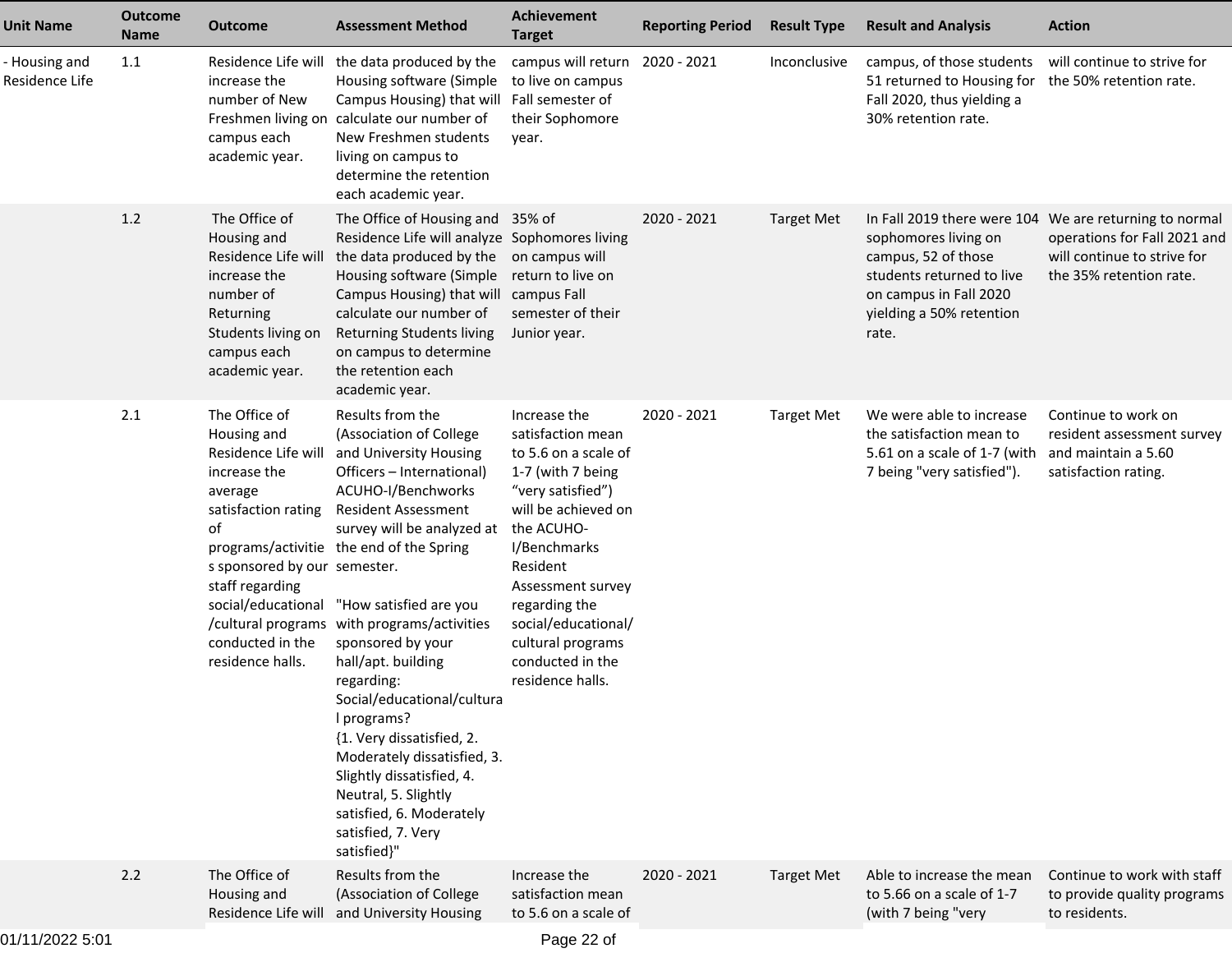| <b>Unit Name</b>                                    | <b>Outcome</b><br><b>Name</b> | <b>Outcome</b>                                                                                                                                                                                                                         | <b>Assessment Method</b>                                                                                                                                                                                                                                                                                                                                                                                                                                                         | <b>Achievement</b><br><b>Target</b>                                                                                                                                                                                                | <b>Reporting Period</b> | <b>Result Type</b> | <b>Result and Analysis</b>                                                                            | <b>Action</b>                                                               |
|-----------------------------------------------------|-------------------------------|----------------------------------------------------------------------------------------------------------------------------------------------------------------------------------------------------------------------------------------|----------------------------------------------------------------------------------------------------------------------------------------------------------------------------------------------------------------------------------------------------------------------------------------------------------------------------------------------------------------------------------------------------------------------------------------------------------------------------------|------------------------------------------------------------------------------------------------------------------------------------------------------------------------------------------------------------------------------------|-------------------------|--------------------|-------------------------------------------------------------------------------------------------------|-----------------------------------------------------------------------------|
|                                                     | 2.2                           | increase the<br>average<br>satisfaction rating<br>of<br>s sponsored by our semester.<br>staff regarding<br>quality of<br>programs.                                                                                                     | Officers - International)<br>ACUHO-I/Benchworks<br><b>Resident Assessment</b><br>survey will be analyzed at<br>programs/activitie the end of the Spring<br>"How satisfied are you<br>with programs/activities<br>sponsored by your<br>hall/apt. building<br>regarding: Quality of<br>programs?<br>{1. Very dissatisfied, 2.<br>Moderately dissatisfied, 3.<br>Slightly dissatisfied, 4.<br>Neutral, 5. Slightly<br>satisfied, 6. Moderately<br>satisfied, 7. Very<br>satisfied}" | 1-7 (with 7 being<br>"very satisfied")<br>will be achieved on<br>the ACUHO-<br>I/Benchmarks<br>Resident<br>Assessment survey<br>regarding quality of<br>programs offered<br>by the department<br>of Housing and<br>Residence Life. | 2020 - 2021             | <b>Target Met</b>  | satisfied").                                                                                          | Continue to work with staff<br>to provide quality programs<br>to residents. |
| Academic and<br><b>Student Support -</b><br>Library | 1.1                           | The library will<br>work to improve<br>faculty awareness<br>and satisfaction<br>with the library's<br>services, including<br>Interlibrary Loan,<br>Virtual and In-<br>Person Reference,<br>and Information<br>Literacy<br>Instruction. | The library will conduct a<br><b>Faculty Library Survey</b><br>annually from the Patron<br>Satisfaction Survey to<br>determine satisfaction<br>with the library's services.<br>The library faculty will<br>review and analyze the<br>survey results to<br>determine if the<br>achievement target was<br>met.                                                                                                                                                                     | The library will<br>expect a 5%<br>increase in overall<br>satisfaction with<br>the library's<br>services on the<br><b>Faculty Library</b><br>Survey.                                                                               | 2020 - 2021             | Inconclusive       | Faculty survey was not<br>distributed during the FY-<br>20-21 year, and no new<br>data was collected. | Faculty survey will be given<br>in the 21-22 fiscal year.                   |
|                                                     | 1.2                           | The library will<br>work to improve<br>faculty awareness<br>and satisfaction<br>with the library's<br>resources,<br>including<br>electronic and<br>print collections.                                                                  | The library will conduct a<br><b>Faculty Library Survey</b><br>annually from the Patron<br>Satisfaction Survey to<br>determine awareness of<br>the purchase-on-demand<br>book acquisition program.<br>The Dean of the Library<br>will review and analyze<br>the survey results to<br>determine if the<br>achievement target was<br>met.                                                                                                                                          | The library will<br>achieve a 5%<br>increase in<br>awareness of the<br>purchase on<br>demand program,<br>until 100% is<br>achieved, on the<br><b>Faculty Library</b><br>Survey.                                                    | $2020 - 2021$           | Inconclusive       | Faculty survey was not<br>distributed during the FY-<br>20-21 year, and no new<br>data was collected. | Faculty survey will be given<br>in the 21-22 fiscal year.                   |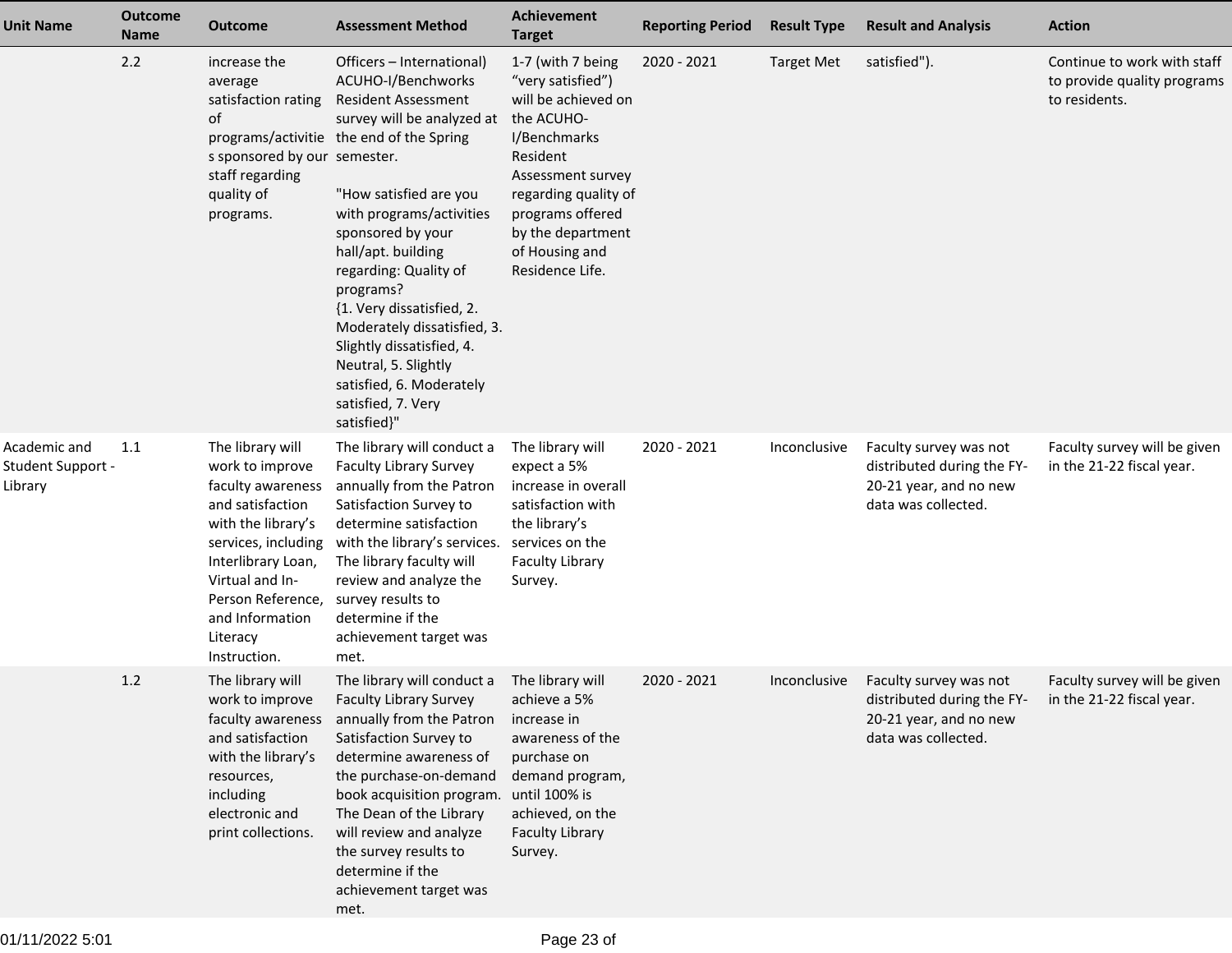| The library will conduct a<br>2020 - 2021<br>The library will<br>Inconclusive<br>Faculty survey was not<br>Faculty survey was not<br><b>Faculty Library Survey</b><br>achieve a 5%<br>distributed during the FY-<br>distributed during the FY-<br>annually from the Patron<br>20-21 year, and no new<br>21-22 year, and no new<br>increase in<br>satisfaction with<br>data was collected.<br>data was collected.<br>Satisfaction Survey to<br>determine satisfaction<br>print and electronic<br>with the library's print and collections on the<br>electronic collections. The<br><b>Faculty Library</b><br>Dean of the Library will<br>Survey.<br>review and analyze the<br>survey results to<br>determine if the<br>achievement target was<br>met.<br>The library will conduct a<br>2020 - 2021<br>Faculty survey will be given<br>The library will<br>Inconclusive<br>Faculty survey was not<br><b>Faculty Library Survey</b><br>distributed during the FY-<br>in the 21-22 fiscal year.<br>achieve a 5%<br>annually from the Patron<br>20-21 year, and no new<br>increase in<br>satisfaction with<br>data was collected.<br>Satisfaction Survey to<br>determine satisfaction<br>the on-demand<br>with the purchase-on-<br>book acquisition<br>demand book acquisition<br>program on the<br>program. The Dean of the<br><b>Faculty Library</b><br>Library will review and<br>Survey.<br>analyze the survey results<br>to determine if the<br>achievement target was<br>met.<br>2.1<br>The library will<br>The library will build<br>The library will<br>Library produced three<br>Library will produce<br>2020 - 2021<br><b>Target Not</b><br>acquire and launch customized websites<br>produce five guides<br>new guides this year. (See<br>customized and topic<br>Met<br>asynchronous<br>called LibGuides for<br>related documents)<br>specific guides in the<br>per year.<br>virtual reference<br>instructors upon demand.<br>coming year.<br>The Dean of the Library<br>solutions to<br>provide parity for<br>will review the LibGuides<br>records to determine if<br>online and<br>distance programs, achievement target was<br>as well as<br>met.<br>supporting<br>commuting<br>students and those<br>preferring online<br>assistance.<br>The library will grow a<br>The library produced 16<br>The library will add 15 new<br>The library will add 2020 - 2021<br><b>Target Met</b><br>new FAQ entries. All were<br>FAQ entries annually, based<br>dynamic new FAQ<br>15 new FAQ entries<br>program for self-help<br>annually, based on<br>on failed searches and new<br>published. (See related<br>reference. Public Services<br>failed searches and<br>documents)<br>resources or services.<br>faculty and staff will<br>new resources or | <b>Unit Name</b> | <b>Outcome</b><br><b>Name</b> | <b>Outcome</b> | <b>Assessment Method</b> | <b>Achievement</b><br><b>Target</b> | <b>Reporting Period</b> | <b>Result Type</b> | <b>Result and Analysis</b> | <b>Action</b> |
|--------------------------------------------------------------------------------------------------------------------------------------------------------------------------------------------------------------------------------------------------------------------------------------------------------------------------------------------------------------------------------------------------------------------------------------------------------------------------------------------------------------------------------------------------------------------------------------------------------------------------------------------------------------------------------------------------------------------------------------------------------------------------------------------------------------------------------------------------------------------------------------------------------------------------------------------------------------------------------------------------------------------------------------------------------------------------------------------------------------------------------------------------------------------------------------------------------------------------------------------------------------------------------------------------------------------------------------------------------------------------------------------------------------------------------------------------------------------------------------------------------------------------------------------------------------------------------------------------------------------------------------------------------------------------------------------------------------------------------------------------------------------------------------------------------------------------------------------------------------------------------------------------------------------------------------------------------------------------------------------------------------------------------------------------------------------------------------------------------------------------------------------------------------------------------------------------------------------------------------------------------------------------------------------------------------------------------------------------------------------------------------------------------------------------------------------------------------------------------------------------------------------------------------------------------------------------------------------------------------------------------------------------------------------------------------------------------------------------------------------------------|------------------|-------------------------------|----------------|--------------------------|-------------------------------------|-------------------------|--------------------|----------------------------|---------------|
|                                                                                                                                                                                                                                                                                                                                                                                                                                                                                                                                                                                                                                                                                                                                                                                                                                                                                                                                                                                                                                                                                                                                                                                                                                                                                                                                                                                                                                                                                                                                                                                                                                                                                                                                                                                                                                                                                                                                                                                                                                                                                                                                                                                                                                                                                                                                                                                                                                                                                                                                                                                                                                                                                                                                                        |                  |                               |                |                          |                                     |                         |                    |                            |               |
|                                                                                                                                                                                                                                                                                                                                                                                                                                                                                                                                                                                                                                                                                                                                                                                                                                                                                                                                                                                                                                                                                                                                                                                                                                                                                                                                                                                                                                                                                                                                                                                                                                                                                                                                                                                                                                                                                                                                                                                                                                                                                                                                                                                                                                                                                                                                                                                                                                                                                                                                                                                                                                                                                                                                                        |                  |                               |                |                          |                                     |                         |                    |                            |               |
|                                                                                                                                                                                                                                                                                                                                                                                                                                                                                                                                                                                                                                                                                                                                                                                                                                                                                                                                                                                                                                                                                                                                                                                                                                                                                                                                                                                                                                                                                                                                                                                                                                                                                                                                                                                                                                                                                                                                                                                                                                                                                                                                                                                                                                                                                                                                                                                                                                                                                                                                                                                                                                                                                                                                                        |                  |                               |                |                          |                                     |                         |                    |                            |               |
|                                                                                                                                                                                                                                                                                                                                                                                                                                                                                                                                                                                                                                                                                                                                                                                                                                                                                                                                                                                                                                                                                                                                                                                                                                                                                                                                                                                                                                                                                                                                                                                                                                                                                                                                                                                                                                                                                                                                                                                                                                                                                                                                                                                                                                                                                                                                                                                                                                                                                                                                                                                                                                                                                                                                                        |                  |                               |                |                          |                                     |                         |                    |                            |               |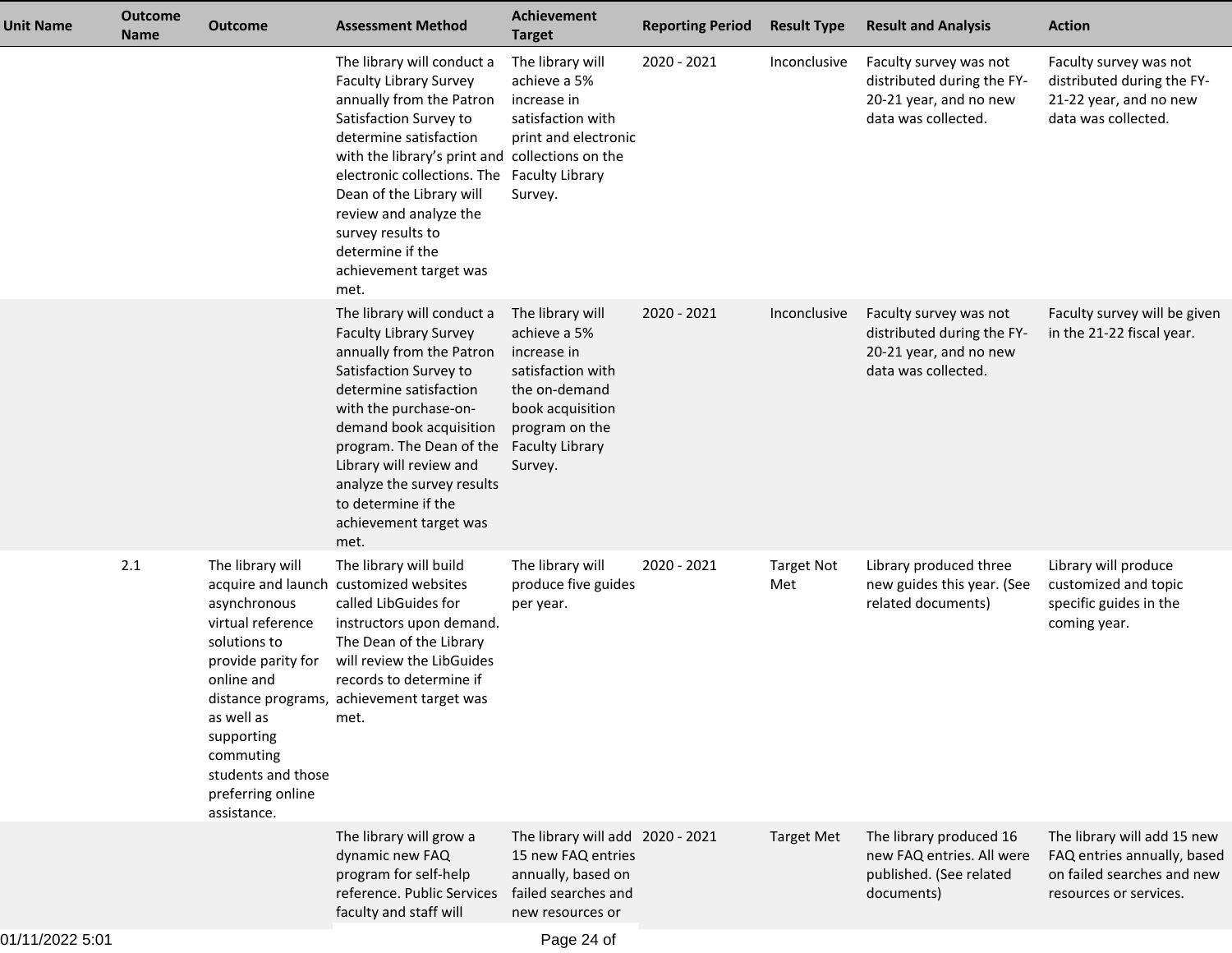| <b>Unit Name</b>                                                | <b>Outcome</b><br><b>Name</b> | <b>Outcome</b>                                                                                                                                                                                                                                                                                             | <b>Assessment Method</b>                                                                                                                                                                                                                                                     | Achievement<br><b>Target</b>                                                                             | <b>Reporting Period</b> | <b>Result Type</b>       | <b>Result and Analysis</b>                                                                                                                                                                                                                                                                                                                                                                                                                                                                                           | <b>Action</b>                                                                                                                                                                                                                                              |
|-----------------------------------------------------------------|-------------------------------|------------------------------------------------------------------------------------------------------------------------------------------------------------------------------------------------------------------------------------------------------------------------------------------------------------|------------------------------------------------------------------------------------------------------------------------------------------------------------------------------------------------------------------------------------------------------------------------------|----------------------------------------------------------------------------------------------------------|-------------------------|--------------------------|----------------------------------------------------------------------------------------------------------------------------------------------------------------------------------------------------------------------------------------------------------------------------------------------------------------------------------------------------------------------------------------------------------------------------------------------------------------------------------------------------------------------|------------------------------------------------------------------------------------------------------------------------------------------------------------------------------------------------------------------------------------------------------------|
|                                                                 |                               |                                                                                                                                                                                                                                                                                                            | review the FAQ entries<br>records each year to<br>determine if achievement<br>target was met.                                                                                                                                                                                | services.                                                                                                | 2020 - 2021             | <b>Target Met</b>        | The library produced 16<br>new FAQ entries. All were<br>published. (See related<br>documents)                                                                                                                                                                                                                                                                                                                                                                                                                        | The library will add 15 new<br>FAQ entries annually, based<br>on failed searches and new<br>resources or services.                                                                                                                                         |
|                                                                 | 2.2                           | The library will<br>synchronous<br>virtual reference<br>solutions to<br>provide parity for<br>online and<br>distance programs, each year.<br>as well as<br>supporting<br>commuting<br>students and those<br>preferring online<br>assistance.                                                               | The library will provide<br>acquire and launch embedded synchronous<br>virtual reference<br>solutions. Public Services<br>faculty and staff will<br>review and analyze the<br>usage of the solutions                                                                         | Usage of this<br>synchronous virtual<br>reference system<br>will grow by 5% per<br>year.                 | 2020 - 2021             | <b>Target Met</b>        | The library had a total of<br>410 (10% increase) chat<br>interactions this year and a<br>409 (36% increase) virtual<br>reference interactions this<br>year.                                                                                                                                                                                                                                                                                                                                                          | Usage of this synchronous<br>virtual reference system wil<br>grow by 5% per year.                                                                                                                                                                          |
|                                                                 |                               |                                                                                                                                                                                                                                                                                                            | The library will revise the<br>website iteratively to<br>improve patron<br>experience. Library faculty their experience<br>and staff will review and<br>analyze the Faculty Library website as good or<br>Survey each year to<br>determine if achievement<br>target was met. | 75% of participants 2020 - 2021<br>in the faculty<br>survey will rate<br>using the library<br>very good. |                         | Inconclusive             | Faculty survey was not<br>distributed during the FY-<br>20-21 year, and no new<br>data was collected.                                                                                                                                                                                                                                                                                                                                                                                                                | Faculty survey will be given<br>in the 21-22 fiscal year.                                                                                                                                                                                                  |
| Academic and<br>Student Support -<br>Outreach and<br>Innovation | 1.1a                          | Enhance<br>Mississippi<br>Governor's School<br>effectiveness by<br>providing a<br>comprehensive<br>program of<br>academic,<br>creative, and<br>leadership<br>experiences to<br>increase a<br>community of<br>scholars who<br>inspire in each<br>other a discovery<br>of self, a love of<br>learning, and a | At the end of the fiscal<br>year, Outreach and<br>Innovation will review the<br>recorded MGS application from the previous<br>data and compare the<br>number of applicants to<br>the previous fiscal year's<br>applicants.                                                   | Overall MGS<br>applicants will<br>grow by at least 5%<br>fiscal year.                                    | 2020 - 2021             | <b>Target Not</b><br>Met | There was a 40% decrease<br>in the number of 2021 MGS implement a 2-week<br>applications (71) to the<br>2020 MGS applications<br>(120).<br>We attribute this decline to However, a new marketing<br>the following reasons:<br>1) potential scholars and<br>their families were hesitant every intention on<br>to participate in a<br>residential program due to<br>COVID<br>2) potential scholars were<br>no longer interested in<br>participating once it was<br>decided that the program<br>would need to be fully | We fully intend to<br>residential MGS program in<br>2022. therefore, we<br>anticipate the number of<br>applications to increase.<br>and recruiting plan is being<br>developed and we have<br>increasing the number of<br>applications by the 5%<br>target. |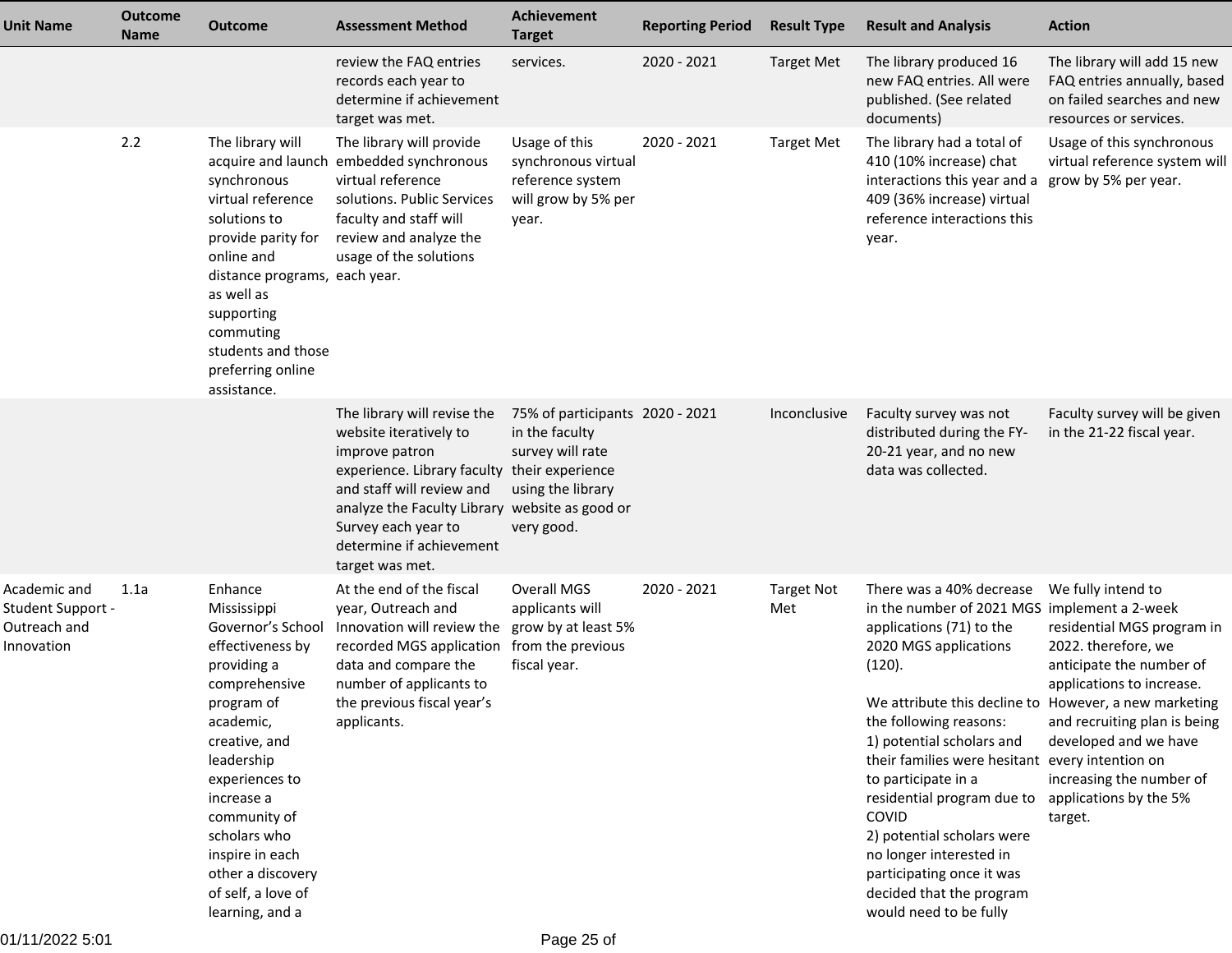| <b>Unit Name</b>                                                | <b>Outcome</b><br><b>Name</b> | <b>Outcome</b>                                                                           | <b>Assessment Method</b>                                                                                                                                                                                                                                                                | <b>Achievement</b><br><b>Target</b>                                                                                       | <b>Reporting Period</b> | <b>Result Type</b>       | <b>Result and Analysis</b>                                                                                                                                                                                          | <b>Action</b>                                                                                                                                                                                                                                                                                                                                                                                                                                                                                                                                                                      |
|-----------------------------------------------------------------|-------------------------------|------------------------------------------------------------------------------------------|-----------------------------------------------------------------------------------------------------------------------------------------------------------------------------------------------------------------------------------------------------------------------------------------|---------------------------------------------------------------------------------------------------------------------------|-------------------------|--------------------------|---------------------------------------------------------------------------------------------------------------------------------------------------------------------------------------------------------------------|------------------------------------------------------------------------------------------------------------------------------------------------------------------------------------------------------------------------------------------------------------------------------------------------------------------------------------------------------------------------------------------------------------------------------------------------------------------------------------------------------------------------------------------------------------------------------------|
| Academic and<br>Student Support -<br>Outreach and<br>Innovation | 1.1a                          | improve society.                                                                         | desire to use their At the end of the fiscal<br>gifts and talents to year, Outreach and<br>Innovation will review the grow by at least 5%<br>recorded MGS application from the previous<br>data and compare the<br>number of applicants to<br>the previous fiscal year's<br>applicants. | <b>Overall MGS</b><br>applicants will<br>fiscal year.                                                                     | 2020 - 2021             | <b>Target Not</b><br>Met | virtual (unable to secure a<br>sufficient number of faculty implement a 2-week<br>and staff willing to<br>participate in a residential<br>program due to COVID).                                                    | We fully intend to<br>residential MGS program in<br>2022. therefore, we<br>anticipate the number of<br>applications to increase.<br>However, a new marketing<br>and recruiting plan is being<br>developed and we have<br>every intention on<br>increasing the number of<br>applications by the 5%<br>target.                                                                                                                                                                                                                                                                       |
|                                                                 | 1.2a                          | Increase the rate<br>of satisfaction in<br>Mississippi<br>Governor's School<br>scholars. | At the end of the fiscal<br>year, Outreach and<br>Innovation will review the participating in<br>interest area course<br>evaluation surveys<br>submitted by MGS<br>scholars and compare the high satisfaction<br>rate of satisfaction to the<br>previous fiscal year.                   | At least 75% of<br>scholars<br>MGS interest area<br>course evaluation<br>survey will report a<br>rate upon<br>completion. | 2020 - 2021             | <b>Target Met</b>        | 90% of scholars<br>participating in the 2021<br>MGS reported a high<br>satisfaction rate upon<br>completion of their special<br>interest area course.                                                               | We will continue to bring<br>together high-potential<br>learners from across the<br>state for a quality two-week<br>program that blends<br>cultural, academic, social,<br>and recreational<br>components into a rich and<br>natural learning<br>environment. Unlike many<br>traditional schools, the MGS<br>model emphasizes<br>interactions between formal<br>and informal learning. The<br>community of scholars<br>created by MGS inspire in<br>each other a discovery of<br>self, a love of learning, and<br>a desire to use their gifts<br>and talents to improve<br>society. |
|                                                                 |                               |                                                                                          | At the end of the fiscal<br>year, Outreach and<br>Innovation will review the<br>major course evaluation<br>surveys submitted by MGS evaluation survey<br>scholars and compare the will report a high<br>rate of satisfaction to the<br>previous fiscal year.                            | At least 75% of<br>scholars<br>participating in<br>MGS major course<br>satisfaction rate<br>upon completion.              | 2020 - 2021             | <b>Target Met</b>        | 90% of scholars<br>participating in the 2021<br>MGS reported a high<br>satisfaction rate upon<br>completion of their<br>academic course.<br>*Unable to compare date<br>since there was no 2020<br>MGS due to COVID. | We will continue to bring<br>together high-potential<br>learners from across the<br>state for a quality two-week<br>program that blends<br>cultural, academic, social,<br>and recreational<br>components into a rich and<br>natural learning<br>environment. Unlike many<br>traditional schools, the MGS                                                                                                                                                                                                                                                                           |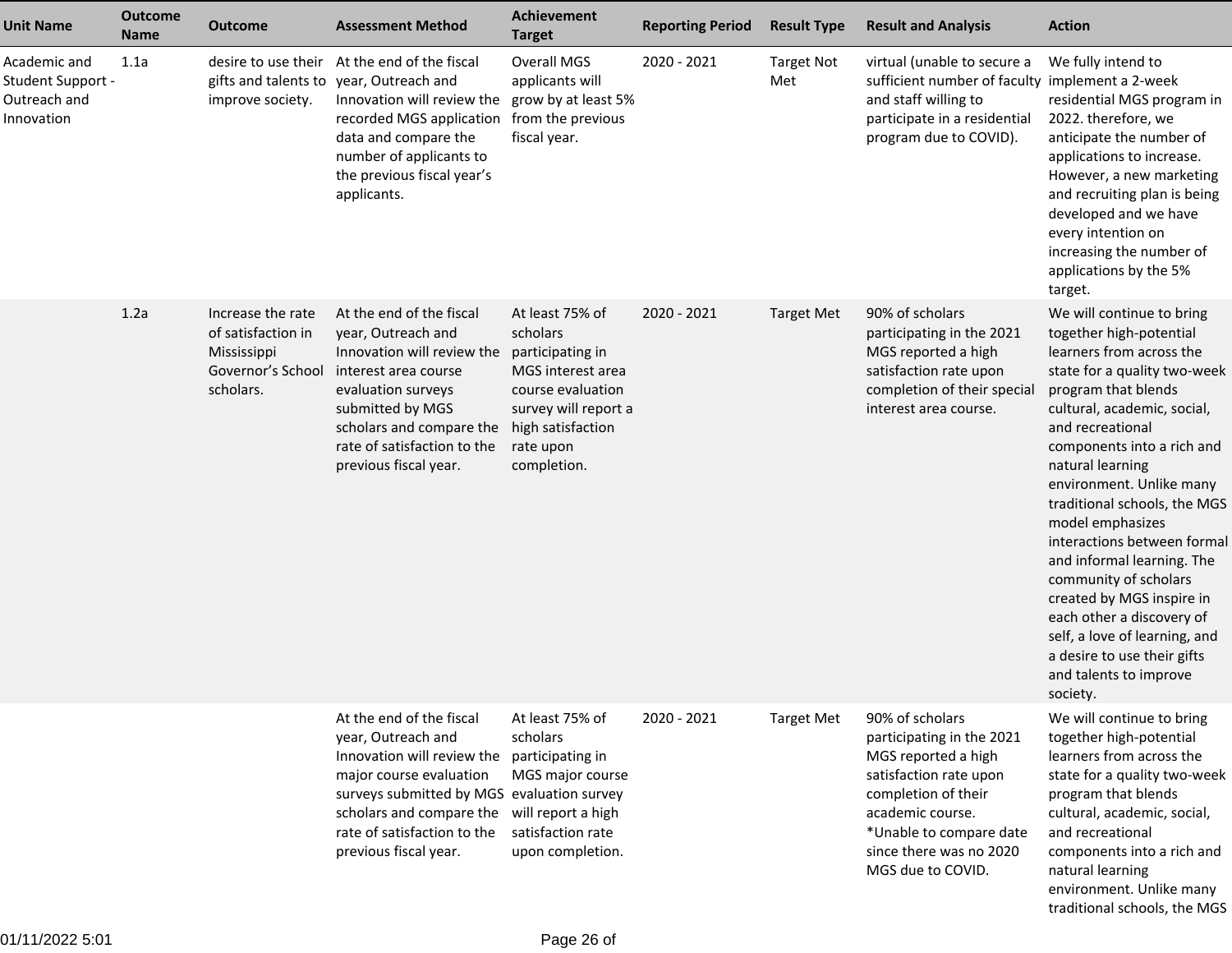| <b>Unit Name</b> | <b>Outcome</b><br><b>Name</b> | <b>Outcome</b>                                                                                                                                                                                                                            | <b>Assessment Method</b>                                                                                                                                                                                                                                                                  | <b>Achievement</b><br><b>Target</b>                                                                                                | <b>Reporting Period</b> | <b>Result Type</b>       | <b>Result and Analysis</b>                                                                                                                                                                                                                                                                                                                                                            | <b>Action</b>                                                                                                                                                                                                                                                                                                                                                                                                                                                                                                                                                                      |
|------------------|-------------------------------|-------------------------------------------------------------------------------------------------------------------------------------------------------------------------------------------------------------------------------------------|-------------------------------------------------------------------------------------------------------------------------------------------------------------------------------------------------------------------------------------------------------------------------------------------|------------------------------------------------------------------------------------------------------------------------------------|-------------------------|--------------------------|---------------------------------------------------------------------------------------------------------------------------------------------------------------------------------------------------------------------------------------------------------------------------------------------------------------------------------------------------------------------------------------|------------------------------------------------------------------------------------------------------------------------------------------------------------------------------------------------------------------------------------------------------------------------------------------------------------------------------------------------------------------------------------------------------------------------------------------------------------------------------------------------------------------------------------------------------------------------------------|
|                  |                               |                                                                                                                                                                                                                                           | At the end of the fiscal<br>year, Outreach and<br>Innovation will review the<br>major course evaluation<br>surveys submitted by MGS evaluation survey<br>scholars and compare the<br>rate of satisfaction to the<br>previous fiscal year.                                                 | At least 75% of<br>scholars<br>participating in<br>MGS major course<br>will report a high<br>satisfaction rate<br>upon completion. | 2020 - 2021             | <b>Target Met</b>        | 90% of scholars<br>participating in the 2021<br>MGS reported a high<br>satisfaction rate upon<br>completion of their<br>academic course.<br>*Unable to compare date<br>since there was no 2020<br>MGS due to COVID.                                                                                                                                                                   | model emphasizes<br>interactions between formal<br>and informal learning. The<br>community of scholars<br>created by MGS inspire in<br>each other a discovery of<br>self, a love of learning, and<br>a desire to use their gifts<br>and talents to improve<br>society.                                                                                                                                                                                                                                                                                                             |
|                  |                               |                                                                                                                                                                                                                                           | At the end of the fiscal<br>year, Outreach and<br>Innovation will review the participating in<br>overall evaluation surveys MGS overall<br>submitted by MGS<br>scholars and compare the<br>rate of satisfaction to the<br>previous fiscal year.                                           | At least 75% of<br>scholars<br>evaluation survey<br>will report a high<br>satisfaction rate<br>upon completion.                    | 2020 - 2021             | <b>Target Met</b>        | 90% of scholars<br>participating in the 2021<br>MGS reported a high<br>satisfaction rate upon<br>completion of the overall<br>MGS program.                                                                                                                                                                                                                                            | We will continue to bring<br>together high-potential<br>learners from across the<br>state for a quality two-week<br>program that blends<br>cultural, academic, social,<br>and recreational<br>components into a rich and<br>natural learning<br>environment. Unlike many<br>traditional schools, the MGS<br>model emphasizes<br>interactions between formal<br>and informal learning. The<br>community of scholars<br>created by MGS inspire in<br>each other a discovery of<br>self, a love of learning, and<br>a desire to use their gifts<br>and talents to improve<br>society. |
|                  | 2.1                           | Enhance teacher<br>effectiveness in<br>participating K-12<br>school districts<br>providing a<br>comprehensive<br>program of<br>professional<br>development<br>(Professional<br>Learning Academy<br>online courses) to<br>increase content | At the end of the fiscal<br>year, Outreach and<br>Innovation will review the least 5% from the<br>recorded PLA courses data previous fiscal<br>across the state by and compare the number year.<br>of PLA courses sold to the<br>previous fiscal year's<br>number of PLA courses<br>sold. | Overall PLA courses 2020 - 2021<br>sold will grow by at                                                                            |                         | <b>Target Not</b><br>Met | There was a 4.3% increase<br>in the number of PLA<br>courses sold to the<br>previous fiscal year.<br>July 1, 2019-June 30, 2020<br>= 770 PLA courses sold<br>July 1, 2020-June 30, 2021<br>= 803 PLA courses sold<br>We feel as if the following<br>reasons were why the<br>number of PLA courses sold<br>did not increase by 5%:<br>1) Because of COVID,<br>educators were inundated | Eight new PLA courses were<br>created to support<br>educators desperate to<br>learn how to use<br>instructional technology<br>effectively and efficiently.<br>We did sell more courses in<br>2020-2021, but we just did<br>not quite meet the goal of<br>5% growth.                                                                                                                                                                                                                                                                                                                |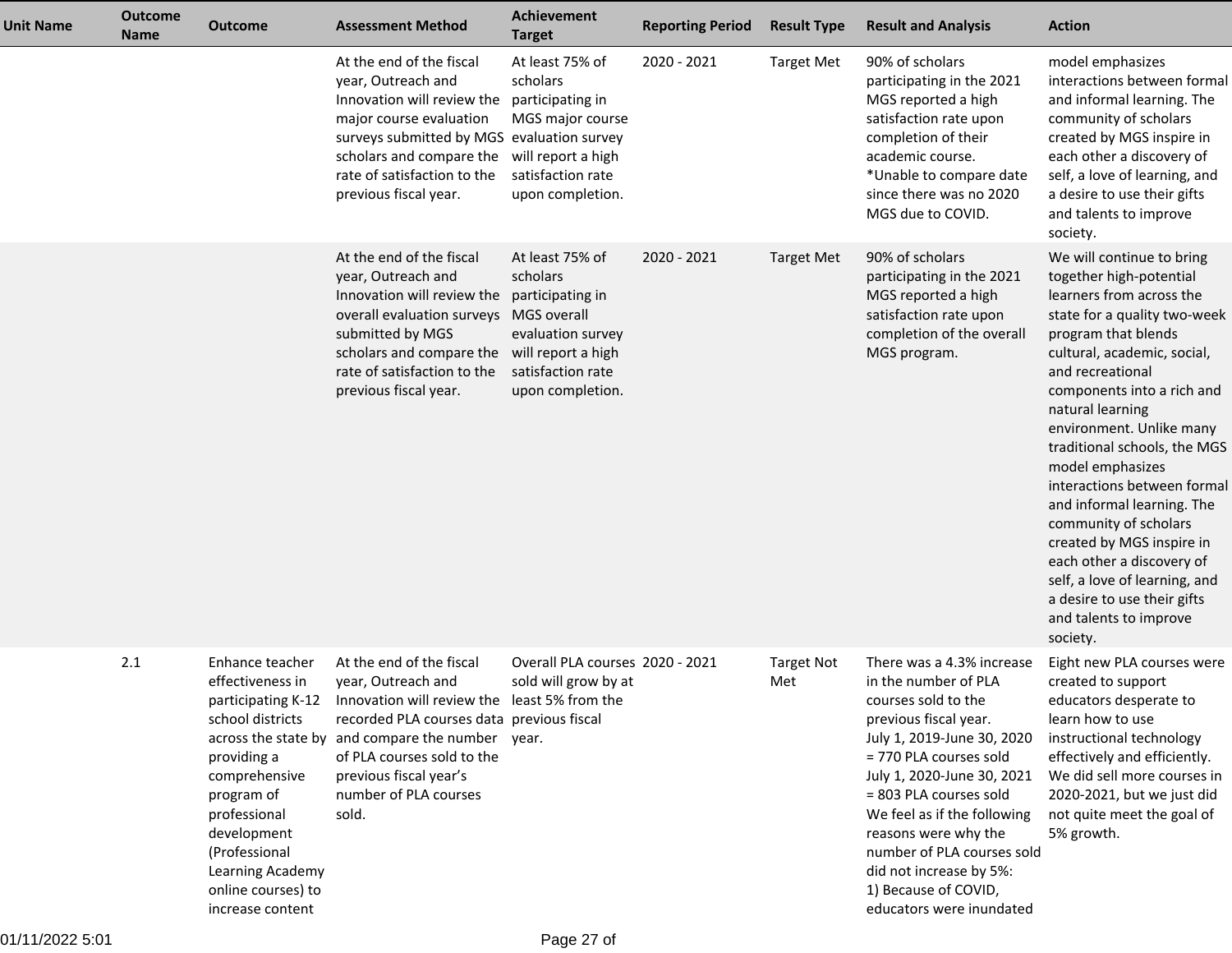| <b>Unit Name</b>                               | <b>Outcome</b><br><b>Name</b> | <b>Outcome</b>                                                                                                           | <b>Assessment Method</b>                                                                                                                                                                                                                                              | Achievement<br><b>Target</b>                                                                                                                      | <b>Reporting Period</b> | <b>Result Type</b>       | <b>Result and Analysis</b>                                                                                                                                                                                                                                                                                                                                                                                                                                                                                                                                               | <b>Action</b>                                                                                                                                                                                                                                                       |
|------------------------------------------------|-------------------------------|--------------------------------------------------------------------------------------------------------------------------|-----------------------------------------------------------------------------------------------------------------------------------------------------------------------------------------------------------------------------------------------------------------------|---------------------------------------------------------------------------------------------------------------------------------------------------|-------------------------|--------------------------|--------------------------------------------------------------------------------------------------------------------------------------------------------------------------------------------------------------------------------------------------------------------------------------------------------------------------------------------------------------------------------------------------------------------------------------------------------------------------------------------------------------------------------------------------------------------------|---------------------------------------------------------------------------------------------------------------------------------------------------------------------------------------------------------------------------------------------------------------------|
|                                                | 2.1                           | knowledge and<br>instructional<br>practices.                                                                             | At the end of the fiscal<br>year, Outreach and<br>Innovation will review the least 5% from the<br>recorded PLA courses data previous fiscal<br>and compare the number<br>of PLA courses sold to the<br>previous fiscal year's<br>number of PLA courses<br>sold.       | Overall PLA courses 2020 - 2021<br>sold will grow by at<br>year.                                                                                  |                         | <b>Target Not</b><br>Met | with implementing remote<br>instruction and did not<br>have the extra time or<br>energy necessary to<br>complete an online 6-week<br>course<br>2) Because of COVID,<br>educators were provided<br>an overabundance of free<br>trainings to support their<br>virtual teaching needs                                                                                                                                                                                                                                                                                       | Eight new PLA courses were<br>created to support<br>educators desperate to<br>learn how to use<br>instructional technology<br>effectively and efficiently.<br>We did sell more courses in<br>2020-2021, but we just did<br>not quite meet the goal of<br>5% growth. |
|                                                |                               |                                                                                                                          | At the end of the fiscal<br>year, Outreach and<br>Innovation will review the grow by at least 5%<br>recorded PLA participation from the previous<br>data and compare the<br>number of participants to<br>the previous fiscal year's<br>participants.                  | <b>Overall PLA</b><br>participation will<br>fiscal year.                                                                                          | 2020 - 2021             | <b>Target Not</b><br>Met | There was a 14% decrease<br>in the number of PLA<br>participants to the previous<br>fiscal year's participants.<br>July 1, 2019-June 30, 2020<br>= 479 PLA participants<br>July 1, 2020-June 30, 2021<br>= 413 PLA participants<br>We feel as if the following<br>reasons were why the<br>number of PLA participants<br>decreased:<br>1) Because of COVID,<br>educators were inundated<br>with implementing remote<br>instruction<br>2) Because of COVID,<br>educators were provided<br>an overabundance of free<br>trainings to support their<br>virtual teaching needs | Eight new PLA courses were<br>created to support<br>educators desperate to<br>learn how to use<br>instructional technology<br>effectively and efficiently.                                                                                                          |
|                                                | 2.2a                          | Increase the rate<br>of teacher<br>satisfaction in<br>Professional<br>Learning Academy<br>online course<br>participants. | At the end of the fiscal<br>year, Outreach and<br>Innovation will review the participating in a<br>evaluation surveys<br>submitted by PLA<br>participants at the end of<br>each PLA course and<br>compare the rate of<br>satisfaction to the<br>previous fiscal year. | At least 75% of<br>individuals<br>Professional<br>Learning Academy<br>online course will<br>report a high<br>satisfaction rate<br>upon completion | 2020 - 2021             | <b>Target Met</b>        | 98% of PLA participants<br>rate upon completion of<br>their PLA course during the<br>2020-2021 fiscal year.<br>*We did not begin tracking<br>this specific data until July<br>1, 2020 and therefore do<br>not have older data to<br>determine growth.                                                                                                                                                                                                                                                                                                                    | Tracking of satisfaction will<br>reported a high satisfaction continue so that growth can<br>be determined.                                                                                                                                                         |
| Academic and<br>Student Support -<br>Registrar | 1.1                           | The Office of the<br>more manual                                                                                         | At the end of the fiscal<br>Registrar will move year, the Office of the<br>Registrar will analyze the                                                                                                                                                                 | 85% of students<br>participating in the<br><b>Graduation Survey</b>                                                                               | 2020 - 2021             | <b>Target Met</b>        | 2020-2021 Graduation<br><b>Survey Results:</b><br>Excellent - (395/771) -                                                                                                                                                                                                                                                                                                                                                                                                                                                                                                | Continue to strive to<br>provide excellent customer<br>service to students.                                                                                                                                                                                         |
| 34/44/0000E.04                                 |                               |                                                                                                                          |                                                                                                                                                                                                                                                                       | $00 - 1$                                                                                                                                          |                         |                          |                                                                                                                                                                                                                                                                                                                                                                                                                                                                                                                                                                          |                                                                                                                                                                                                                                                                     |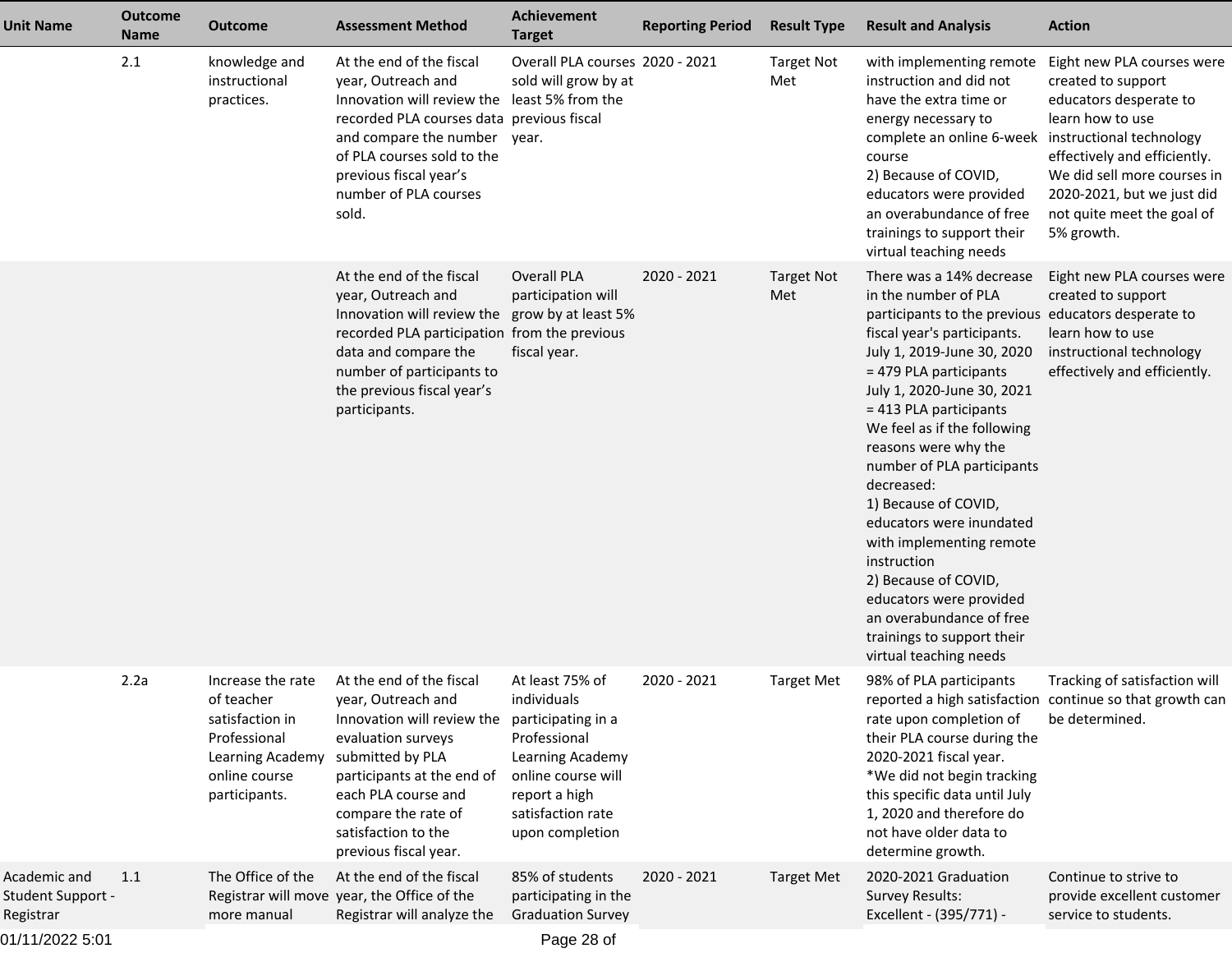| <b>Unit Name</b>                               | <b>Outcome</b><br><b>Name</b> | <b>Outcome</b>                                                                                                                                                        | <b>Assessment Method</b>                                                                                                                                                                                                                                                                                                                                       | <b>Achievement</b><br><b>Target</b>                                                                                                                                                                    | <b>Reporting Period</b> | <b>Result Type</b>       | <b>Result and Analysis</b>                                                                                              | <b>Action</b>                                                                                                                                 |
|------------------------------------------------|-------------------------------|-----------------------------------------------------------------------------------------------------------------------------------------------------------------------|----------------------------------------------------------------------------------------------------------------------------------------------------------------------------------------------------------------------------------------------------------------------------------------------------------------------------------------------------------------|--------------------------------------------------------------------------------------------------------------------------------------------------------------------------------------------------------|-------------------------|--------------------------|-------------------------------------------------------------------------------------------------------------------------|-----------------------------------------------------------------------------------------------------------------------------------------------|
| Academic and<br>Student Support -<br>Registrar | 1.1                           | processes to<br>online processes<br>to promote<br>timeliness and<br>convenience for<br>students.                                                                      | Graduation Survey's<br>results regarding the<br>overall Registrar process.<br>"Overall, how would you<br>rate the registrar<br>processes (including<br>updating<br>personal/academic<br>information,<br>adding/dropping classes,<br>degree audit processing,<br>applying for graduation,<br>transcript processing,<br>etc.)? {Excellent, Good,<br>Fair, Poor}" | will find Registrar<br>processes "good"<br>or "excellent."                                                                                                                                             | 2020 - 2021             | <b>Target Met</b>        | 51.23%<br>Good - (292/771) - 37.87%<br>Total - (687/771) - 89.11%<br>Fair - (73/771) - 9.47%<br>Poor - (11/771) - 1.43% | Continue to strive to<br>provide excellent customer<br>service to students.                                                                   |
|                                                | 1.2                           | The Office of the<br>Registrar will save<br>money by moving<br>processes online.                                                                                      | At the end of the fiscal<br>year, the unit budget<br>manager will run a cost<br>comparison report to<br>determine if the<br>achievement target was<br>met.                                                                                                                                                                                                     | There will be a 10% 2020 - 2021<br>reduction in the<br>cost of forms<br>purchased by the<br>Office of the<br>Registrar.                                                                                |                         | <b>Target Not</b><br>Met | The Registrar's Office did<br>not add any new forms last<br>year due to staffing and<br>COVID.                          | This process was not done<br>due to low staffing and no<br>permanent Registrar. The<br>budget will be assessed in<br>FY22.                    |
|                                                | 2.1                           | The Office of the<br>Registrar will have<br>a sample of<br>student straight<br>by the Student<br>Records Specialist semester.<br>each semester to<br>ensure accuracy. | The Student Records<br>Specialist will analyze the<br>rate of error during<br>sample checks and report<br>line audits checked findings to the Registrar at<br>the end of each academic                                                                                                                                                                         | 100% of the<br>samples will be<br>audited correctly.                                                                                                                                                   | 2020 - 2021             | Inconclusive             | Due to COVID and being<br>short staffed audits were<br>not analyzed.                                                    | This measure will change in<br>the coming year to reflect<br>the implementation of<br>Degree Works.                                           |
|                                                | 2.2                           | The Office of the<br>attend<br>conferences<br>and/or webinars<br>throughout the<br>year to improve<br>customer<br>interaction.                                        | At the end of the fiscal<br>Registrar staff will year, the Office of the<br>Registrar will analyze the<br>Registrar Student<br>Satisfaction Survey's<br>results regarding<br>customer interaction.<br>"Interaction with Registrar the Registrar staff<br>staff was prompt and<br>courteous. {Strongly<br>Agree, Agree, Disagree,<br>Strongly Disagree, Not     | 80% of students<br>participating in the<br>Registrar Student<br>Satisfaction Survey<br>will agree or<br>strongly agree that<br>their interaction<br>with the Office of<br>was prompt and<br>courteous. | 2020 - 2021             | Inconclusive             | No results were collected.                                                                                              | The new Registrar will<br>review the survey and its<br>effectiveness due to the lack<br>of responses and possibly<br>determine a new measure. |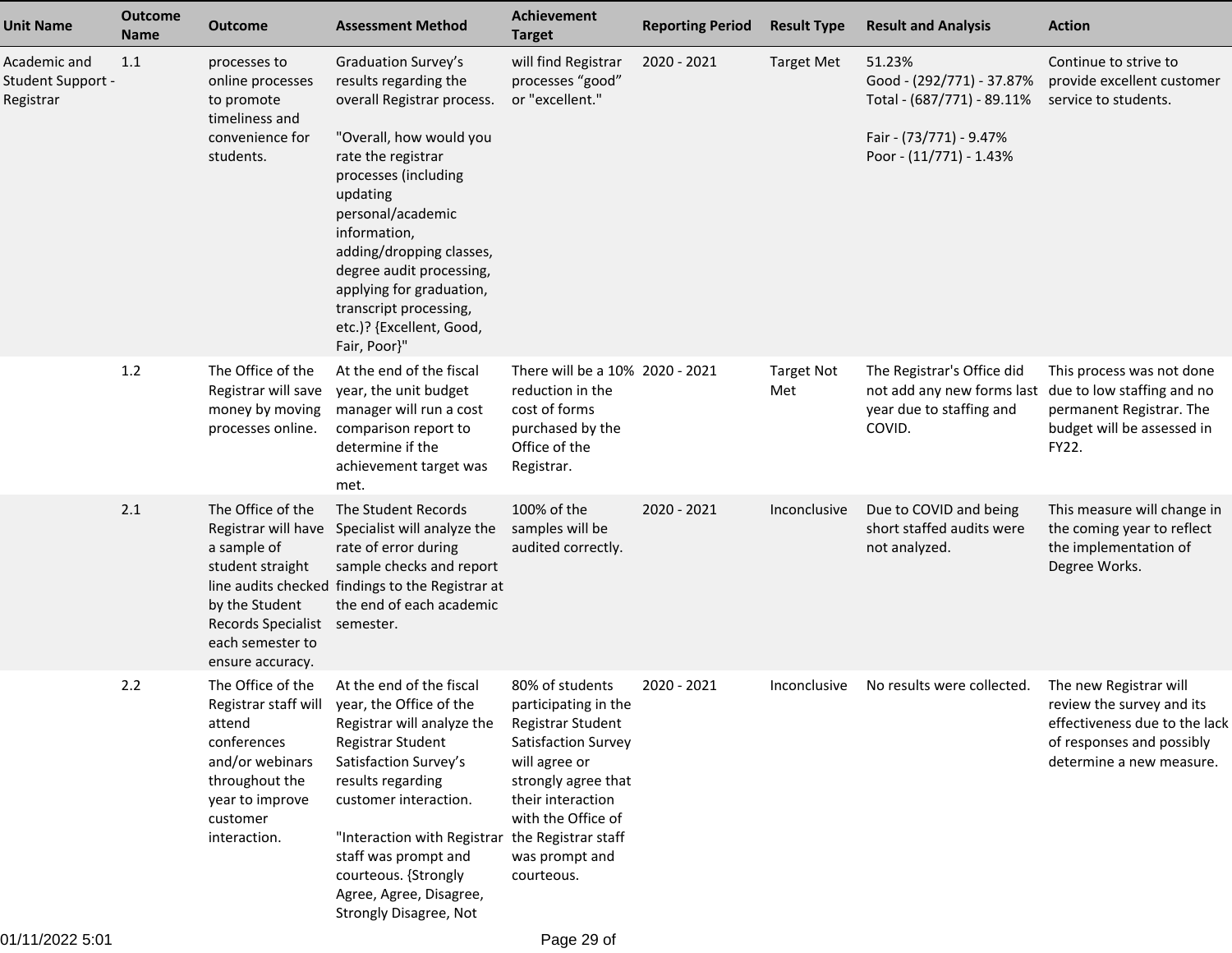| <b>Unit Name</b>                                                        | <b>Outcome</b><br>Name | Outcome                                                                                                                                                | <b>Assessment Method</b>                                                                                                                                                                                                                                                                                                                                                                                                  | <b>Achievement</b><br><b>Target</b>                                                                                                                                                                                           | <b>Reporting Period</b> | <b>Result Type</b> | <b>Result and Analysis</b>                                                                                                                                                                                                                                 | <b>Action</b>                                                                                                                                                                         |
|-------------------------------------------------------------------------|------------------------|--------------------------------------------------------------------------------------------------------------------------------------------------------|---------------------------------------------------------------------------------------------------------------------------------------------------------------------------------------------------------------------------------------------------------------------------------------------------------------------------------------------------------------------------------------------------------------------------|-------------------------------------------------------------------------------------------------------------------------------------------------------------------------------------------------------------------------------|-------------------------|--------------------|------------------------------------------------------------------------------------------------------------------------------------------------------------------------------------------------------------------------------------------------------------|---------------------------------------------------------------------------------------------------------------------------------------------------------------------------------------|
|                                                                         | 2.2                    | The Office of the<br>Registrar staff will<br>attend<br>conferences<br>and/or webinars<br>throughout the<br>year to improve<br>customer<br>interaction. | Applicable}"                                                                                                                                                                                                                                                                                                                                                                                                              | 80% of students<br>participating in the<br>Registrar Student<br>Satisfaction Survey<br>will agree or<br>strongly agree that<br>their interaction<br>with the Office of<br>the Registrar staff<br>was prompt and<br>courteous. | 2020 - 2021             | Inconclusive       | No results were collected.                                                                                                                                                                                                                                 | The new Registrar will<br>review the survey and its<br>effectiveness due to the lack<br>of responses and possibly<br>determine a new measure.                                         |
|                                                                         | 2.3                    | The Office of the<br>Registrar will<br>provide support<br>services to faculty.                                                                         | At the end of the fiscal<br>year, the Office of the<br>Registrar will analyze the<br><b>Faculty Satisfaction</b><br>Survey's results regarding<br>the Registrar's faculty<br>support services.<br>"Overall, the Registrar<br>office supports faculty<br>needs (including student<br>degree audits, online<br>change of major forms,<br>etc.). {Strongly Agree,<br>Agree, Disagree, Strongly<br>Disagree, Not Applicable}" | 80% of faculty<br>participating in the<br><b>Faculty Satisfaction</b><br>Survey will agree or<br>strongly agree that<br>the Office of the<br>Registrar supports<br>their needs.                                               | 2020 - 2021             | <b>Target Met</b>  | 2021 Faculty Satisfaction<br><b>Survey Results:</b><br>Strongly Agree - (44/116)<br>37.93%<br>Agree - (59/116) 50.86%<br>Total - (103/116) 88.79%<br>Disagree - (8/116) 6.90%<br>Strongly Disagree - (2/116)<br>1.72%<br>Not Applicable - (3/116)<br>2.59% | The Registrar's Office will<br>continue to strive for<br>excellent customer service.                                                                                                  |
| Academic and<br>Student Support -<br>Sexual<br>Misconduct &<br>Title IX | 1.2                    | of Students will<br>make an effort to<br>increase<br>awareness among<br>the University's<br>sexual misconduct report? {Yes, No}"<br>(Title IX) policy. | The Office of Dean Results of the Graduation 75% of Graduation 2020 - 2021<br>Survey will be analyzed at Survey participants<br>the end of every academic will state that they<br>year.<br>students regarding "Are you aware of how to misconduct report.<br>file a sexual misconduct                                                                                                                                     | were aware of how<br>to file a sexual                                                                                                                                                                                         |                         | <b>Target Met</b>  | 2020-2021 Graduation<br><b>Survey Results:</b><br>Yes - (621/774) 79.51%<br>No - (160/774) 20.49%                                                                                                                                                          | We are going to continue to<br>offer trainings for targeted<br>populations, i.e. athletics,<br>residence life, UN 101<br>students, to increase<br>students' awareness of Title<br>IX. |
|                                                                         |                        |                                                                                                                                                        | Results of the Graduation 75% of Graduation 2020 - 2021<br>Survey will be analyzed at Survey participants<br>the end of every academic will state that they<br>year.<br>"Are you aware that MUW misconduct policy.<br>has a sexual misconduct<br>policy? {Yes, No}"                                                                                                                                                       | were aware that<br>MUW has a sexual                                                                                                                                                                                           |                         | <b>Target Met</b>  | 2020-2021 Graduation<br><b>Survey Results:</b><br>Yes - (730/774) 94.32%<br>No - (44/774) 5.68%                                                                                                                                                            | We are going to continue to<br>offer trainings for targeted<br>populations, i.e. athletics,<br>residence life, UN 101<br>students, to increase<br>students' awareness of Title<br>IX. |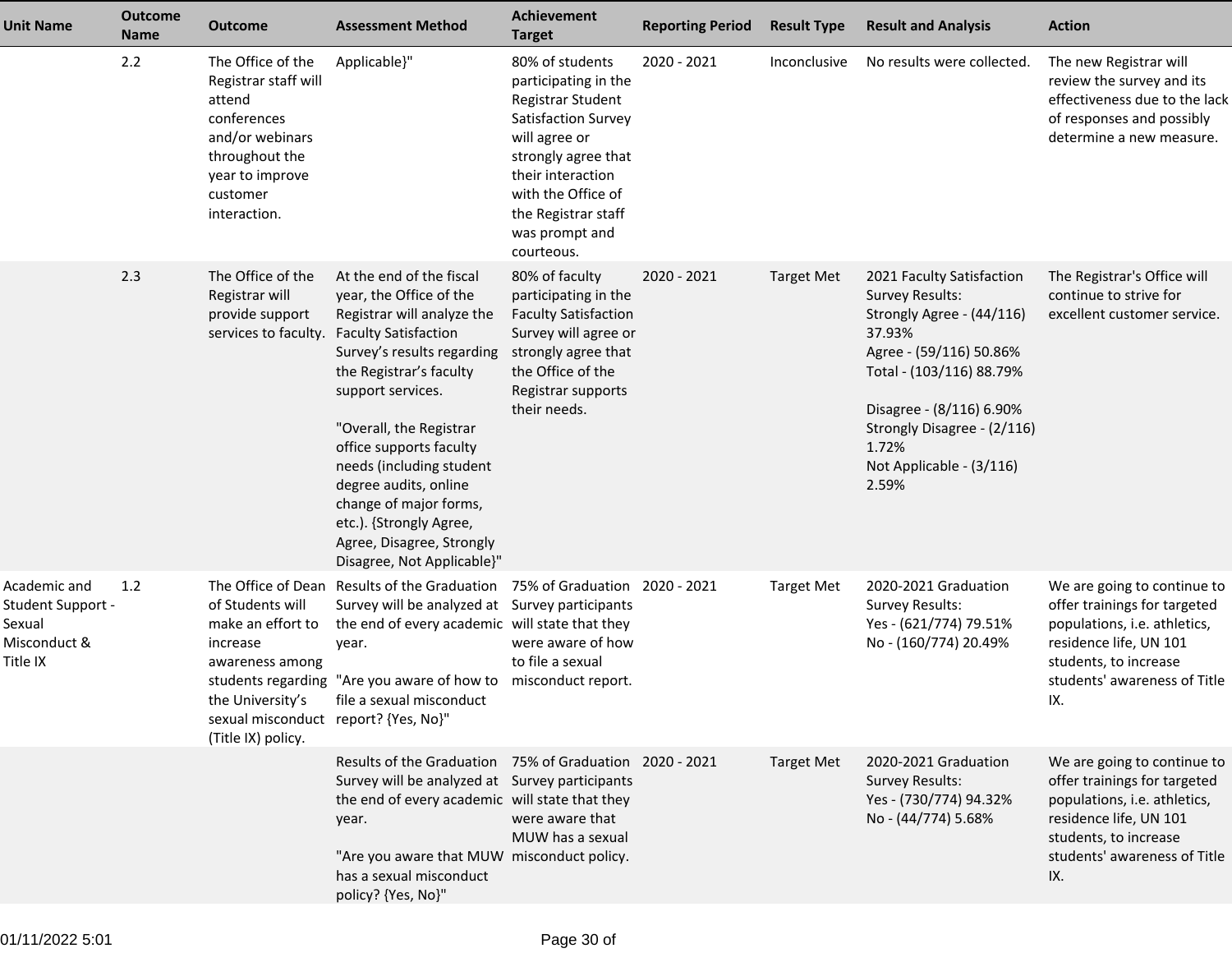| <b>Unit Name</b> | <b>Outcome</b><br><b>Name</b> | <b>Outcome</b>                                                                                           | <b>Assessment Method</b>                                                                                                                                                                                                                                                                                                                                                                                    | Achievement<br><b>Target</b>                                                                                                                                                                                                                                                                   | <b>Reporting Period</b> | <b>Result Type</b> | <b>Result and Analysis</b>                                                                                                                                                                                                                        | <b>Action</b>                                                                                                                                                                                                                                                              |
|------------------|-------------------------------|----------------------------------------------------------------------------------------------------------|-------------------------------------------------------------------------------------------------------------------------------------------------------------------------------------------------------------------------------------------------------------------------------------------------------------------------------------------------------------------------------------------------------------|------------------------------------------------------------------------------------------------------------------------------------------------------------------------------------------------------------------------------------------------------------------------------------------------|-------------------------|--------------------|---------------------------------------------------------------------------------------------------------------------------------------------------------------------------------------------------------------------------------------------------|----------------------------------------------------------------------------------------------------------------------------------------------------------------------------------------------------------------------------------------------------------------------------|
|                  |                               |                                                                                                          | Results of the Graduation 75% of Graduation 2020 - 2021<br>Survey will be analyzed at Survey participants<br>the end of every academic will state that they<br>year.<br>"Do you know what Title<br>IX means? {Yes, No}"                                                                                                                                                                                     | were aware of<br>what Title IX<br>means.                                                                                                                                                                                                                                                       |                         | <b>Target Met</b>  | 2020-2021 Graduation<br>Survey Results:<br>Yes - (640/772) 82.90%<br>No - (132/772) 17.10%                                                                                                                                                        | We are going to continue to<br>offer trainings for targeted<br>populations, i.e. athletics,<br>residence life, UN 101<br>students, to increase<br>students' awareness of Title                                                                                             |
|                  | 1.3                           | of Students will<br>make an effort to<br>increase<br>awareness among<br>misconduct (Title<br>IX) policy. | The Office of Dean Results of the Staff<br>Satisfaction Survey will be<br>analyzed every Spring.<br>"I am aware that I am<br>staff regarding the responsible for reporting<br>University's sexual sexual misconduct of<br>which I have been<br>informed or have<br>witnessed to the<br>University's Title IX<br>Coordinator. {Strongly<br>Agree, Agree, Disagree,<br>Strongly Disagree, Not<br>Applicable}" | 85% of Staff<br>Satisfaction survey<br>participants will<br>"strongly agree" or<br>"agree" that they<br>are aware they are<br>responsible for<br>reporting sexual<br>misconduct of<br>which they have<br>been informed or<br>have witnessed to<br>the University's<br>Title IX<br>Coordinator. | 2020 - 2021             | <b>Target Met</b>  | 2021 Staff Satisfaction<br><b>Survey Results:</b><br>Strongly Agree - (38/83)<br>45.78%<br>Agree - (43/83) 51.81%<br>Total - (81/83) 97.59%<br>Disagree - (1/83) 1.20%<br>Strongly Disagree - (0/83)<br>0%<br>Not Applicable - (1/83)<br>1.20%    | IX.<br>We are going to continue to<br>offer trainings for targeted<br>populations, i.e. new faculty<br>and staff, to increase<br>employees' awareness of<br>Title IX. We are also going<br>to continue to monitor this<br>information in the staff<br>satisfaction survey. |
|                  |                               |                                                                                                          | Results of the Staff<br>Satisfaction Survey will be Satisfaction survey<br>analyzed every Spring.<br>"I am aware that the<br>University has a<br>designated person to<br>coordinate the<br>University's efforts to<br>eliminate sexual<br>misconduct on campus.<br>{Strongly Agree, Agree,<br>Disagree, Strongly                                                                                            | 85% of Staff<br>participants will<br>"strongly agree" or<br>"agree" that they<br>are aware that the<br>University has a<br>designated person<br>to coordinate the<br>University's efforts<br>to eliminate sexual<br>misconduct on<br>campus.                                                   | 2020 - 2021             | <b>Target Met</b>  | 2021 Staff Satisfaction<br><b>Survey Results:</b><br>Strongly Agree - (30/83)<br>36.14%<br>Agree - (42/83) 50.60%<br>Total - (72/83) 86.74%<br>Disagree - (8/83) 9.64%<br>Strongly Disagree - (2/83)<br>2.41%<br>Not Applicable - (1/83)<br>1.20% | We are going to continue to<br>offer trainings for targeted<br>populations, i.e. new faculty<br>and staff, to increase<br>employees' awareness of<br>Title IX. We are also going<br>to continue to monitor this<br>information in the staff<br>satisfaction survey.        |
|                  |                               |                                                                                                          | Results of the Staff<br>Satisfaction Survey will be Satisfaction survey<br>analyzed every Spring.<br>"I am aware that the<br>University has a policy<br>that prohibits sexual<br>misconduct. {Strongly<br>Agree, Agree, Disagree,<br>Strongly Disagree, Not                                                                                                                                                 | 85% of Staff<br>participants will<br>"strongly agree" or<br>"agree" that they<br>are aware that the<br>University has a<br>policy that<br>prohibits sexual<br>misconduct.                                                                                                                      | 2020 - 2021             | <b>Target Met</b>  | 2021 Staff Satisfaction<br>Survey Results:<br>Strongly Agree - (37/83)<br>44.58%<br>Agree - (44/83) 53.01%<br>Total - (71/72) 97.59%<br>Disagree - (1/83) 1.20%<br>Strongly Disagree - (0/72)<br>0%                                               | We are going to continue to<br>offer trainings for targeted<br>populations, i.e. new faculty<br>and staff, to increase<br>employees' awareness of<br>Title IX. We are also going<br>to continue to monitor this<br>information in the staff<br>satisfaction survey.        |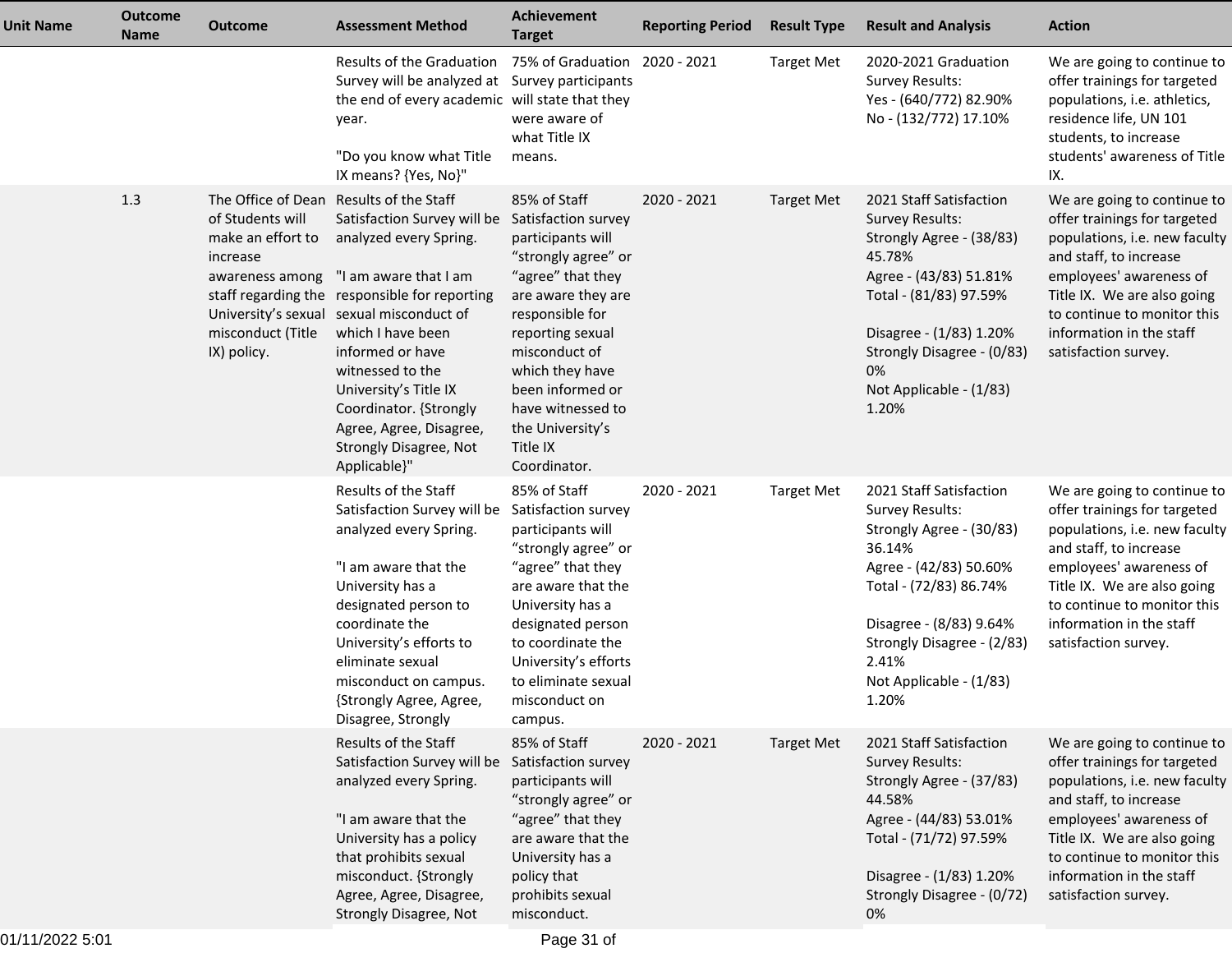| <b>Unit Name</b> | <b>Outcome</b><br><b>Name</b> | <b>Outcome</b>                                                                                                                                                             | <b>Assessment Method</b>                                                                                                                                                                                                                                                                                                                                   | <b>Achievement</b><br><b>Target</b>                                                                                                                                                                                                                                                              | <b>Reporting Period</b> | <b>Result Type</b> | <b>Result and Analysis</b>                                                                                                                                                                                                                              | <b>Action</b>                                                                                                                                                                                                                                                       |
|------------------|-------------------------------|----------------------------------------------------------------------------------------------------------------------------------------------------------------------------|------------------------------------------------------------------------------------------------------------------------------------------------------------------------------------------------------------------------------------------------------------------------------------------------------------------------------------------------------------|--------------------------------------------------------------------------------------------------------------------------------------------------------------------------------------------------------------------------------------------------------------------------------------------------|-------------------------|--------------------|---------------------------------------------------------------------------------------------------------------------------------------------------------------------------------------------------------------------------------------------------------|---------------------------------------------------------------------------------------------------------------------------------------------------------------------------------------------------------------------------------------------------------------------|
|                  |                               |                                                                                                                                                                            | Applicable}"                                                                                                                                                                                                                                                                                                                                               | 85% of Staff<br>Satisfaction survey<br>participants will<br>"strongly agree" or<br>"agree" that they<br>are aware that the<br>University has a<br>policy that<br>prohibits sexual<br>misconduct.                                                                                                 | 2020 - 2021             | <b>Target Met</b>  | Not Applicable - (1/83)<br>1.20%                                                                                                                                                                                                                        | We are going to continue to<br>offer trainings for targeted<br>populations, i.e. new faculty<br>and staff, to increase<br>employees' awareness of<br>Title IX. We are also going<br>to continue to monitor this<br>information in the staff<br>satisfaction survey. |
|                  |                               |                                                                                                                                                                            | Results of the Staff<br>Satisfaction Survey will be<br>analyzed every Spring.<br>"I am aware that the<br>University's policy on<br>sexual misconduct covers<br>sexual harassment, sexual<br>assault, domestic violence, misconduct covers<br>dating violence, and<br>stalking. {Strongly Agree,<br>Agree, Disagree, Strongly<br>Disagree, Not Applicable}" | 85% of Staff<br>Satisfaction survey<br>participants will<br>"strongly agree" or<br>"agree" that they<br>are aware that the<br>University's policy<br>on sexual<br>sexual harassment,<br>sexual assault,<br>domestic violence,<br>dating violence,<br>and stalking.                               | 2020 - 2021             | <b>Target Met</b>  | 2021 Staff Satisfaction<br><b>Survey Results:</b><br>Strongly Agree - (34/83)<br>40.96%<br>Agree - (47/83) 56.63%<br>Total - (81/83) 97.59%<br>Disagree - (1/83) 1.20%<br>Strongly Disagree - (0/83)<br>0%<br>Not Applicable - (1/83)<br>1.20%          | We are going to continue to<br>offer trainings for targeted<br>populations, i.e. new faculty<br>and staff, to increase<br>employees' awareness of<br>Title IX. We are also going<br>to continue to monitor this<br>information in the staff<br>satisfaction survey. |
|                  | 1.4                           | of Students will<br>make an effort to<br>increase<br>awareness among<br>faculty regarding<br>the University's<br>sexual misconduct which I have been<br>(Title IX) policy. | The Office of Dean Results of the Faculty<br>Satisfaction Survey will be<br>analyzed every Spring.<br>"I am aware that I am<br>responsible for reporting<br>sexual misconduct of<br>informed or have<br>witnessed to the<br>University's Title IX<br>Coordinator. {Strongly<br>Agree, Agree, Disagree,<br>Strongly Disagree, Not<br>Applicable}"           | 85% of Faculty<br>Satisfaction survey<br>participants will<br>"strongly agree" or<br>"agree" that they<br>are aware they are<br>responsible for<br>reporting sexual<br>misconduct of<br>which they have<br>been informed or<br>have witnessed to<br>the University's<br>Title IX<br>Coordinator. | 2020 - 2021             | <b>Target Met</b>  | 2021 Faculty Satisfaction<br><b>Survey Results:</b><br>Strongly Agree - (67/116)<br>57.76%<br>Agree - (47/116) 40.52%<br>Total - (94/116) 81.03%<br>Disagree - (0/116) 0.0%<br>Strongly Disagree - (0/116)<br>0.0%<br>Not Applicable - (2/116)<br>1.72% | We are going to continue to<br>offer trainings for targeted<br>populations, i.e. new faculty<br>and staff, to increase<br>employees' awareness of<br>Title IX. We are also going<br>to continue to monitor this<br>information in the staff<br>satisfaction survey. |
|                  |                               |                                                                                                                                                                            | Results of the Faculty<br>Satisfaction Survey will be<br>analyzed every Spring.<br>"I am aware that the<br>University has a                                                                                                                                                                                                                                | 85% of Faculty<br>Satisfaction survey<br>participants will<br>"strongly agree" or<br>"agree" that they<br>are aware that the                                                                                                                                                                     | 2020 - 2021             | <b>Target Met</b>  | 2021 Faculty Satisfaction<br>Survey Results:<br>Strongly Agree - (61/116)<br>52.59%<br>Agree - (47/116) 40.52%<br>Total - (97/101) 91.03%                                                                                                               | We are going to continue to<br>offer trainings for targeted<br>populations, i.e. new faculty<br>and staff, to increase<br>employees' awareness of<br>Title IX. We are also going                                                                                    |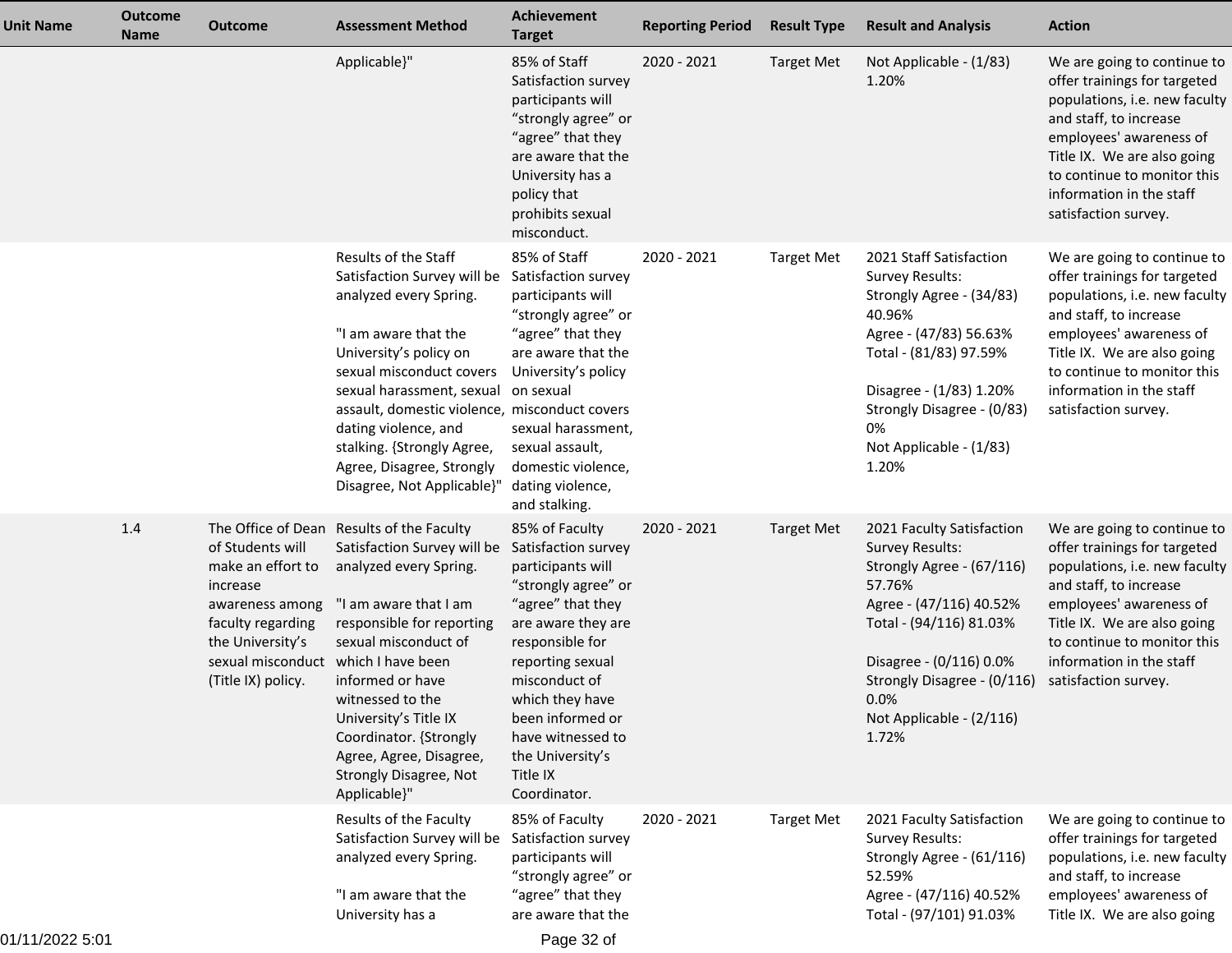| <b>Unit Name</b> | <b>Outcome</b><br><b>Name</b> | <b>Outcome</b>                                                                                                                                                                | <b>Assessment Method</b>                                                                                                                                                                                                                                                                                                                                     | <b>Achievement</b><br><b>Target</b>                                                                                                                                                                                                                                  | <b>Reporting Period</b> | <b>Result Type</b>       | <b>Result and Analysis</b>                                                                                                                                                                                                                          | <b>Action</b>                                                                                                                                                                                                                                                       |
|------------------|-------------------------------|-------------------------------------------------------------------------------------------------------------------------------------------------------------------------------|--------------------------------------------------------------------------------------------------------------------------------------------------------------------------------------------------------------------------------------------------------------------------------------------------------------------------------------------------------------|----------------------------------------------------------------------------------------------------------------------------------------------------------------------------------------------------------------------------------------------------------------------|-------------------------|--------------------------|-----------------------------------------------------------------------------------------------------------------------------------------------------------------------------------------------------------------------------------------------------|---------------------------------------------------------------------------------------------------------------------------------------------------------------------------------------------------------------------------------------------------------------------|
|                  |                               |                                                                                                                                                                               | designated person to<br>coordinate the<br>University's efforts to<br>eliminate sexual<br>misconduct on campus.<br>{Strongly Agree, Agree,<br>Disagree, Strongly                                                                                                                                                                                              | University has a<br>designated person<br>to coordinate the<br>University's efforts<br>to eliminate sexual<br>misconduct on<br>campus.                                                                                                                                | 2020 - 2021             | <b>Target Met</b>        | Disagree - (6/116) 5.17%<br>Strongly Disagree - (0/116)<br>0%<br>Not Applicable - (2/116)<br>1.72%                                                                                                                                                  | to continue to monitor this<br>information in the staff<br>satisfaction survey.                                                                                                                                                                                     |
|                  |                               |                                                                                                                                                                               | Results of the Faculty<br>Satisfaction Survey will be<br>analyzed every Spring.<br>"I am aware that the<br>University has a policy<br>that prohibits sexual<br>misconduct. {Strongly<br>Agree, Agree, Disagree,<br>Strongly Disagree, Not<br>Applicable}"                                                                                                    | 85% of Faculty<br>Satisfaction survey<br>participants will<br>"strongly agree" or<br>"agree" that they<br>are aware that the<br>University has a<br>policy that<br>prohibits sexual<br>misconduct.                                                                   | 2020 - 2021             | <b>Target Met</b>        | 2021 Faculty Satisfaction<br><b>Survey Results:</b><br>Strongly Agree - (69/116)<br>59.48%<br>Agree - (46/116) 39.66%<br>Total - (99/100) 99.97%<br>Disagree - (0/100) 0%<br>Strongly Disagree - (0/100)<br>0%<br>Not Applicable - (1/100)<br>.86%  | We are going to continue to<br>offer trainings for targeted<br>populations, i.e. new faculty<br>and staff, to increase<br>employees' awareness of<br>Title IX. We are also going<br>to continue to monitor this<br>information in the staff<br>satisfaction survey. |
|                  |                               |                                                                                                                                                                               | Results of the Faculty<br>Satisfaction Survey will be<br>analyzed every Spring.<br>"I am aware that the<br>University's policy on<br>sexual misconduct covers<br>sexual harassment, sexual<br>assault, domestic violence, misconduct covers<br>dating violence, and<br>stalking. {Strongly Agree,<br>Agree, Disagree, Strongly<br>Disagree, Not Applicable}" | 85% of Faculty<br>Satisfaction survey<br>participants will<br>"strongly agree" or<br>"agree" that they<br>are aware that the<br>University's policy<br>on sexual<br>sexual harassment,<br>sexual assault,<br>domestic violence,<br>dating violence,<br>and stalking. | 2020 - 2021             | <b>Target Met</b>        | 2021 Faculty Satisfaction<br>Survey Results:<br>Strongly Agree - (66/116)<br>57.39%<br>Agree - (48/116) 41.74%<br>Total - (1/116) 98.97%<br>Disagree - (0/116) 0%<br>Strongly Disagree - (0/116)<br>0%<br>Not Applicable - (1/116)<br>0.87%         | We are going to continue to<br>offer trainings for targeted<br>populations, i.e. new faculty<br>and staff, to increase<br>employees' awareness of<br>Title IX. We are also going<br>to continue to monitor this<br>information in the staff<br>satisfaction survey. |
|                  | 2.1                           | The Behavioral<br>awareness among<br>the staff regarding<br>the team and<br>reporting<br>to strengthen<br>reporting of<br>student behaviors Applicable}"<br>in which the team | Results of the Staff<br>Intervention Team Satisfaction Survey will be Satisfaction survey<br>(BIT) will increase analyzed every Spring.<br>"I am aware that the<br>University has a<br><b>Behavioral Intervention</b><br>measures in order Team (BIT). {Strongly<br>Agree, Agree, Disagree,<br>Strongly Disagree, Not                                        | 90% of Staff<br>participants will<br>"strongly agree" or<br>"agree" that they<br>are aware that the<br>University has a<br>Behavioral<br><b>Intervention Team</b><br>(BIT).                                                                                          | $2020 - 2021$           | <b>Target Not</b><br>Met | 2021 Staff Satisfaction<br><b>Survey Results:</b><br>Strongly Agree - (24/83)<br>28.92%<br>Agree - (38/83) 45.78%<br>Total - (62/83) 74.70%<br>Disagree - (13/83) 15.66%<br>Strongly Disagree - (4/83)<br>4.82%<br>Not Applicable - (4/83)<br>4.82% | We are going to develop a<br>publicity plan to target the<br>faculty and staff populations<br>using both print and digital<br>media. We are also going to<br>continue to monitor this<br>information in the faculty<br>and staff satisfaction<br>surveys.           |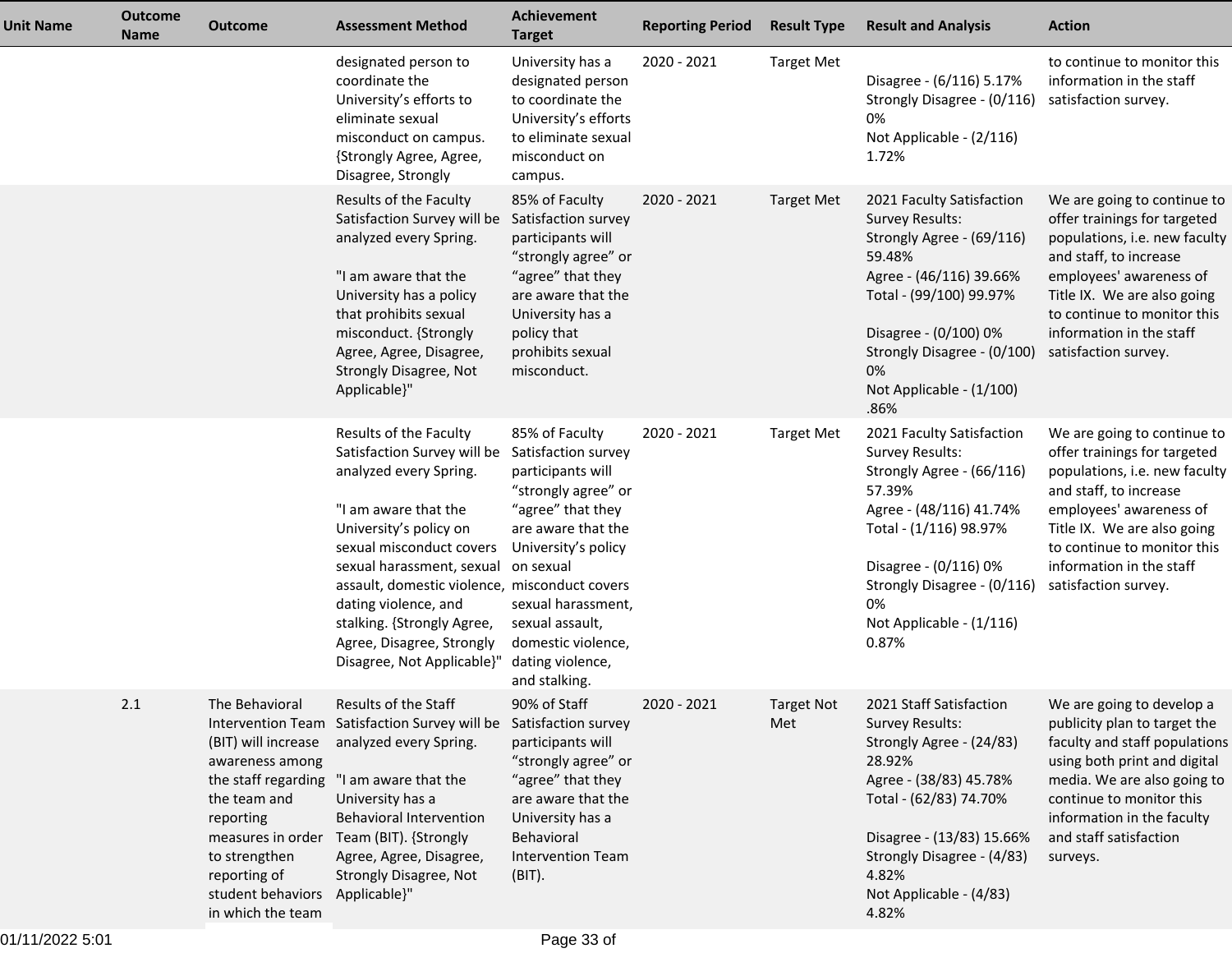| <b>Unit Name</b>                                  | <b>Outcome</b><br>Name | <b>Outcome</b>                                                                                                                                                                                                                                                                                       | <b>Assessment Method</b>                                                                                                                                                                                                                                         | Achievement<br><b>Target</b>                                                                                                                                                                                | <b>Reporting Period</b> | <b>Result Type</b>       | <b>Result and Analysis</b>                                                                                                                                                                                                                              | <b>Action</b>                                                                                                                                                                                                                                             |
|---------------------------------------------------|------------------------|------------------------------------------------------------------------------------------------------------------------------------------------------------------------------------------------------------------------------------------------------------------------------------------------------|------------------------------------------------------------------------------------------------------------------------------------------------------------------------------------------------------------------------------------------------------------------|-------------------------------------------------------------------------------------------------------------------------------------------------------------------------------------------------------------|-------------------------|--------------------------|---------------------------------------------------------------------------------------------------------------------------------------------------------------------------------------------------------------------------------------------------------|-----------------------------------------------------------------------------------------------------------------------------------------------------------------------------------------------------------------------------------------------------------|
|                                                   | 2.1                    | can intervene and<br>work to retain the<br>student.                                                                                                                                                                                                                                                  | Results of the Staff<br>Satisfaction Survey will be<br>analyzed every Spring.<br>"I am aware that the<br>University has a<br><b>Behavioral Intervention</b><br>Team (BIT). {Strongly<br>Agree, Agree, Disagree,<br><b>Strongly Disagree, Not</b><br>Applicable}" | 90% of Staff<br>Satisfaction survey<br>participants will<br>"strongly agree" or<br>"agree" that they<br>are aware that the<br>University has a<br>Behavioral<br><b>Intervention Team</b><br>(BIT).          | 2020 - 2021             | <b>Target Not</b><br>Met | 2021 Staff Satisfaction<br><b>Survey Results:</b><br>Strongly Agree - (24/83)<br>28.92%<br>Agree - (38/83) 45.78%<br>Total - (62/83) 74.70%<br>Disagree - (13/83) 15.66%<br>Strongly Disagree - (4/83)<br>4.82%<br>Not Applicable - (4/83)<br>4.82%     | We are going to develop a<br>publicity plan to target the<br>faculty and staff populations<br>using both print and digital<br>media. We are also going to<br>continue to monitor this<br>information in the faculty<br>and staff satisfaction<br>surveys. |
|                                                   | 2.2                    | The Behavioral<br><b>Intervention Team</b><br>(BIT) will increase<br>awareness among<br>the faculty<br>regarding the<br>team and<br>reporting<br>measures in order<br>to strengthen<br>reporting of<br>student behaviors<br>in which the team<br>can intervene and<br>work to retain the<br>student. | Results of the Faculty<br>Satisfaction Survey will be<br>analyzed every Spring.<br>"I am aware that the<br>University has a<br><b>Behavioral Intervention</b><br>Team (BIT). {Strongly<br>Agree, Agree, Disagree,<br>Strongly Disagree, Not<br>Applicable}"      | 85% of Faculty<br>Satisfaction survey<br>participants will<br>"strongly agree" or<br>"agree" that they<br>are aware that the<br>University has a<br>Behavioral<br><b>Intervention Team</b><br>(BIT).        | 2020 - 2021             | <b>Target Met</b>        | 2021 Faculty Satisfaction<br><b>Survey Results:</b><br>Strongly Agree - (61/116)<br>52.59%<br>Agree - (48/116) 41.38%<br>Total - (/100) 93.97%<br>Disagree - (5/116) 4.31%<br>Strongly Disagree - (1/116)<br>0.86%<br>Not Applicable - (1/116)<br>0.86% | We are going to develop a<br>publicity plan to target the<br>faculty and staff populations<br>using both print and digital<br>media. We are also going to<br>continue to monitor this<br>information in the faculty<br>and staff satisfaction<br>surveys. |
| Academic and<br>Student Support -<br>Student Life | 1.1                    | Student Life will<br>increase<br>awareness of the<br>university hazing<br>prevention<br>statement among<br>students that are<br>new members of<br>social<br>organizations.                                                                                                                           | Student Life will analyze<br>the results regarding the<br>hazing prevention<br>statement of the Social<br><b>Organization New</b><br>Member Workshop Survey will either agree or<br>at the end of the fall<br>semester.                                          | 90% of students<br>participating in the<br>Social Organization<br>New Member<br><b>Workshop Survey</b><br>strongly agree that<br>they have an<br>understanding of<br>the hazing<br>prevention<br>statement. | 2020 - 2021             | Inconclusive             | Student Life did not<br>administer the survey.                                                                                                                                                                                                          | The department plans to<br>administer the survey<br>during the 2021-2022<br>academic year.                                                                                                                                                                |
|                                                   | 1.2                    | Student Life will<br>increase the<br>Leadership<br>Program students'<br>understanding of                                                                                                                                                                                                             | Student Life will analyze<br>results of the Program Exit Program students<br>Survey for graduating<br>seniors at the end of each<br>academic semester.                                                                                                           | 85% of Leadership<br>participating in the<br>Program Exit<br>Survey will rate                                                                                                                               | 2020 - 2021             | Inconclusive             | We did not conduct the<br>Program Exit Survey due to<br>COVID interruptions.                                                                                                                                                                            | Student Life plans to<br>administer the Exit survey.                                                                                                                                                                                                      |
|                                                   |                        |                                                                                                                                                                                                                                                                                                      |                                                                                                                                                                                                                                                                  |                                                                                                                                                                                                             |                         |                          |                                                                                                                                                                                                                                                         |                                                                                                                                                                                                                                                           |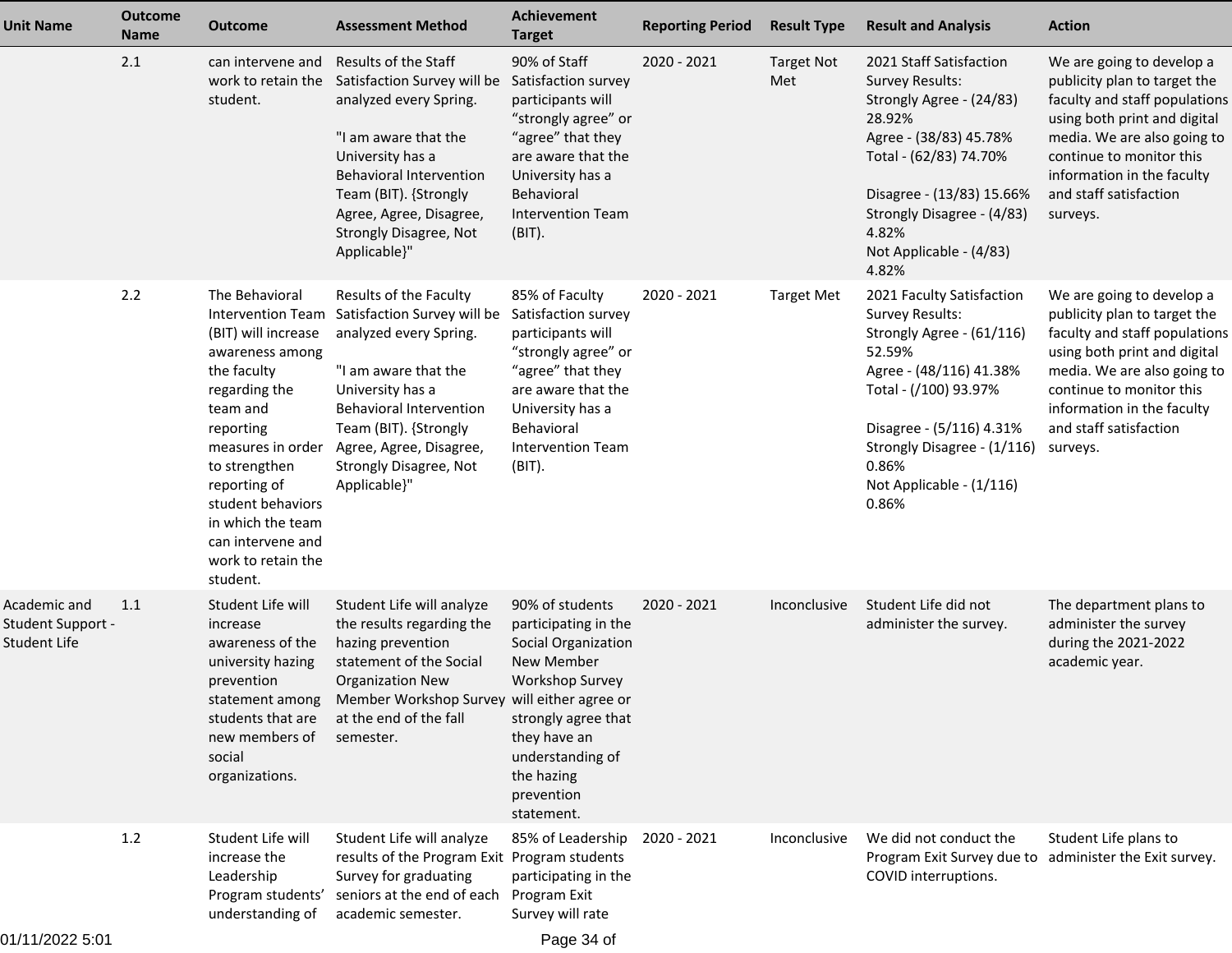| <b>Unit Name</b> | <b>Outcome</b><br><b>Name</b> | <b>Outcome</b>                                                                                                                       | <b>Assessment Method</b>                                                                                                                                                       | <b>Achievement</b><br><b>Target</b>                                                                                                                                                                                                         | <b>Reporting Period</b> | <b>Result Type</b>       | <b>Result and Analysis</b>                                                                                                                                                                                                                           | <b>Action</b>                                                                                                                          |
|------------------|-------------------------------|--------------------------------------------------------------------------------------------------------------------------------------|--------------------------------------------------------------------------------------------------------------------------------------------------------------------------------|---------------------------------------------------------------------------------------------------------------------------------------------------------------------------------------------------------------------------------------------|-------------------------|--------------------------|------------------------------------------------------------------------------------------------------------------------------------------------------------------------------------------------------------------------------------------------------|----------------------------------------------------------------------------------------------------------------------------------------|
|                  | 1.2                           | self and others<br>through leadership<br>programming<br>opportunities.                                                               | Student Life will analyze<br>results of the Program Exit strongly agree to<br>Survey for graduating<br>seniors at the end of each<br>academic semester.                        | that they agree or<br>being comfortable<br>articulating their<br>strengths and<br>weaknesses in their<br>leadership styles as<br>an aspect of<br>demonstrating an<br>understanding of<br>self.                                              | 2020 - 2021             | Inconclusive             | We did not conduct the<br>Program Exit Survey due to<br>COVID interruptions.                                                                                                                                                                         | Student Life plans to<br>administer the Exit survey.                                                                                   |
|                  |                               |                                                                                                                                      | Student Life will analyze<br>the collective results of<br>the Leadership<br>Programming (events,<br>retreats, etc.) Surveys at<br>the end of the spring<br>semester.           | 85% of students<br>participating in the<br>Leadership<br>Programming<br>Surveys will either<br>agree or strongly<br>agree to have an<br>increased<br>understanding of<br>others.                                                            | 2020 - 2021             | Inconclusive             | Due to COVID<br>interruptions, we did not<br>conduct surveys.                                                                                                                                                                                        | As we work towards more<br>traditional programming,<br>we plan to conduct the<br>surveys.                                              |
|                  | 2.1                           | Student Life will<br>increase<br>educational<br>opportunities<br>through<br>community service<br>projects.                           | Student will review and<br>analyze the cloud-based<br>system Engage and other<br>departmental logs to<br>determine the number of<br>community service<br>events/initiatives.   | Four community<br>service<br>events/initiatives<br>will be provided<br>through Student<br>Life each Fiscal<br>Year.                                                                                                                         | 2020 - 2021             | <b>Target Not</b><br>Met | The number of hours from<br>Engage and other<br>departmental logs was<br>submitted to the<br>department of Institutional<br>Research. Due to the<br>interruptions of COVID, we<br>did not implement four<br>community service<br>events/initiatives. | As CDC guidelines and<br>organizations deem it safe,<br>the office will work towards<br>implementing four<br>community service events. |
|                  | 2.2                           | Student Life will<br>increase<br>awareness of<br>diverse and<br>underrepresented<br>populations<br>through<br>educational<br>events. | Student Life will analyze<br>evaluation results from<br>the Diversity Programming Diversity<br>Survey to assess student<br>learning from<br>diversity/educational<br>programs. | 85% of students<br>participating in the<br>Programming<br>Survey will either<br>agree or strongly<br>agree that they<br>have an increase<br>cultural knowledge<br>of diversity as a<br>result of the<br>diversity/education<br>al programs. | 2020 - 2021             | <b>Target Met</b>        | strongly agreed that they<br>had increased cultural<br>knowledge of diversity as a<br>result of the Black Lives<br>Matter Brave Space Self-<br>Care Session.                                                                                         | 100% of students agreed or We will continue to strive to<br>obtain the Achievement<br>Target.                                          |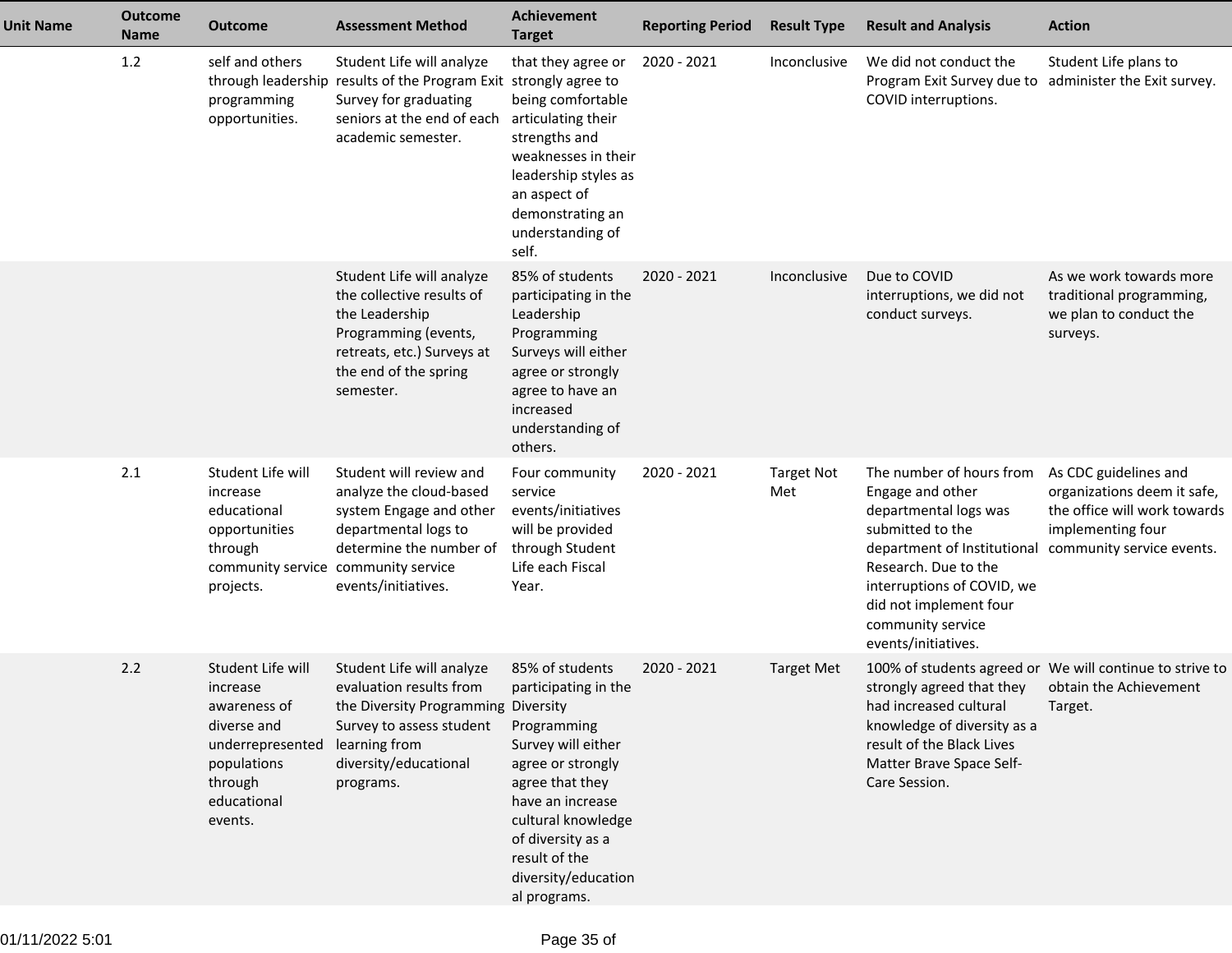| <b>Unit Name</b>                                                      | <b>Outcome</b><br><b>Name</b> | Outcome                                                                                                                                                    | <b>Assessment Method</b>                                                                                                                                                                                                  | <b>Achievement</b><br><b>Target</b>                                                                                                                                          | <b>Reporting Period</b> | <b>Result Type</b>       | <b>Result and Analysis</b>                                                                                                                                                                                                                                                                                                                                                                                        | <b>Action</b>                                                                                                                                                                                                                                                                   |
|-----------------------------------------------------------------------|-------------------------------|------------------------------------------------------------------------------------------------------------------------------------------------------------|---------------------------------------------------------------------------------------------------------------------------------------------------------------------------------------------------------------------------|------------------------------------------------------------------------------------------------------------------------------------------------------------------------------|-------------------------|--------------------------|-------------------------------------------------------------------------------------------------------------------------------------------------------------------------------------------------------------------------------------------------------------------------------------------------------------------------------------------------------------------------------------------------------------------|---------------------------------------------------------------------------------------------------------------------------------------------------------------------------------------------------------------------------------------------------------------------------------|
| Academic and<br>Student Support -<br><b>Student Success</b><br>Center | 2.1                           | The Student<br>Success Center will on success rates of<br>engagement and<br>success among<br>students placed in<br>two or more<br>intermediate<br>courses. | SSC staff will gather data<br>promote academic students enrolled in the<br>Academic Support lab<br>course (LS 101) and 2 or<br>more intermediate<br>courses at the end of each courses will receive<br>academic semester. | 60% of students<br>enrolled in the<br>Academic Support<br>Lab (LS 101) and<br>Intermediate<br>Algebra (MA 100)<br>a grade of "C" or<br>higher in<br>Intermediate<br>Algebra. | 2020 - 2021             | <b>Target Not</b><br>Met | A total of 40 students were<br>concurrently enrolled in<br>sections of Academic<br>Support Lab (LS 101) and<br>Intermediate Math (MA<br>100) courses. 45% of<br>students concurrently<br>enrolled in the Academic<br>Support Lab (LS 101) and<br>Intermediate Math (MA<br>100) courses received a<br>grade of "C" or higher in<br>Intermediate Algebra.<br>Grades: A (3), B (9), C (6), D<br>(2), F (13), WP (7). | The return to in-person<br>instruction, in conjunction<br>with peer mentoring<br>availability, is expected to<br>yield an increase in pass<br>rates for students<br>concurrently enrolled in the<br>Academic Support Lab (LS<br>101) and Intermediate<br>Math (MA 100) courses. |
|                                                                       | 3.1                           | The Student<br>Success Center will on success rates of<br>provide access to<br>course-based<br>academic support<br>services.                               | SSC staff will gather data<br>students enrolled in the<br><b>Academic Recovery</b><br>courses (UN098) at the<br>end of each academic<br>semester to determine if<br>achievement target was<br>met.                        | 40% of students<br>enrolled in the<br>Academic Recovery<br>course (UN098) will<br>return to good<br>academic standing<br>after completion of<br>the program.                 | 2020 - 2021             | <b>Target Not</b><br>Met | 96 students enrolled in<br>Academic Recovery courses course (UN 098) will be<br>(UN 098) during the 2020-<br>21 academic year. Of those and online formats for the<br>students, 36 (37.5%)<br>returned to good academic<br>standing after completion<br>of the program. Of the<br>remaining students, 19<br>(19.8%) were placed on<br>continuing probation, 41<br>(42.7%) were placed on<br>suspension.           | The Academic Recovery<br>offered in both face to face<br>upcoming academic year.<br>The higher rate of<br>suspensions was thought to<br>be connected to the online-<br>only format that was<br>offered due to COVID.                                                            |
|                                                                       |                               |                                                                                                                                                            | SSC staff will gather data<br>on tutoring outcomes at<br>the end of each academic<br>semester to determine if<br>the achievement target<br>was met.                                                                       | 70% of students<br>participating in 5 or<br>more tutoring<br>services will<br>receive a grade of<br>"C" or higher in the<br>designated course.                               | 2020 - 2021             | <b>Target Met</b>        | 83% of students<br>participating in 5 or more<br>tutoring sessions received a further publicize the online<br>grade of "C" or higher for<br>the 2020-21 academic year. students to increase usage.<br>6 students participated in 5<br>or more sessions, with 5<br>receiving a a grade of "C"<br>or higher. The grades for<br>students in the cohort are<br>as follows: A (1), B (3), C<br>$(1)$ , F $(1)$ .       | The Student Success Center<br>will work with faculty to<br>tutoring platform to                                                                                                                                                                                                 |
|                                                                       | 3.2                           | The Student<br>Success Center will participating in the<br>enhance the<br>advising process<br>by providing                                                 | Undergraduate students<br>academic advising process Academic Advising<br>will be given the MUW<br><b>Academic Advising Survey</b>                                                                                         | 80% of those<br>participating in the<br>Survey will rate the<br>quality of their                                                                                             | $2020 - 2021$           | <b>Target Not</b><br>Met | The survey this year was<br>posted as a link on the<br>Canvas LMS Dashboard for<br>students to click on<br>voluntarily to complete the see how advising can be                                                                                                                                                                                                                                                    | The results of this survey<br>will be shared with the<br>academic deans and<br>advising faculty fellows to                                                                                                                                                                      |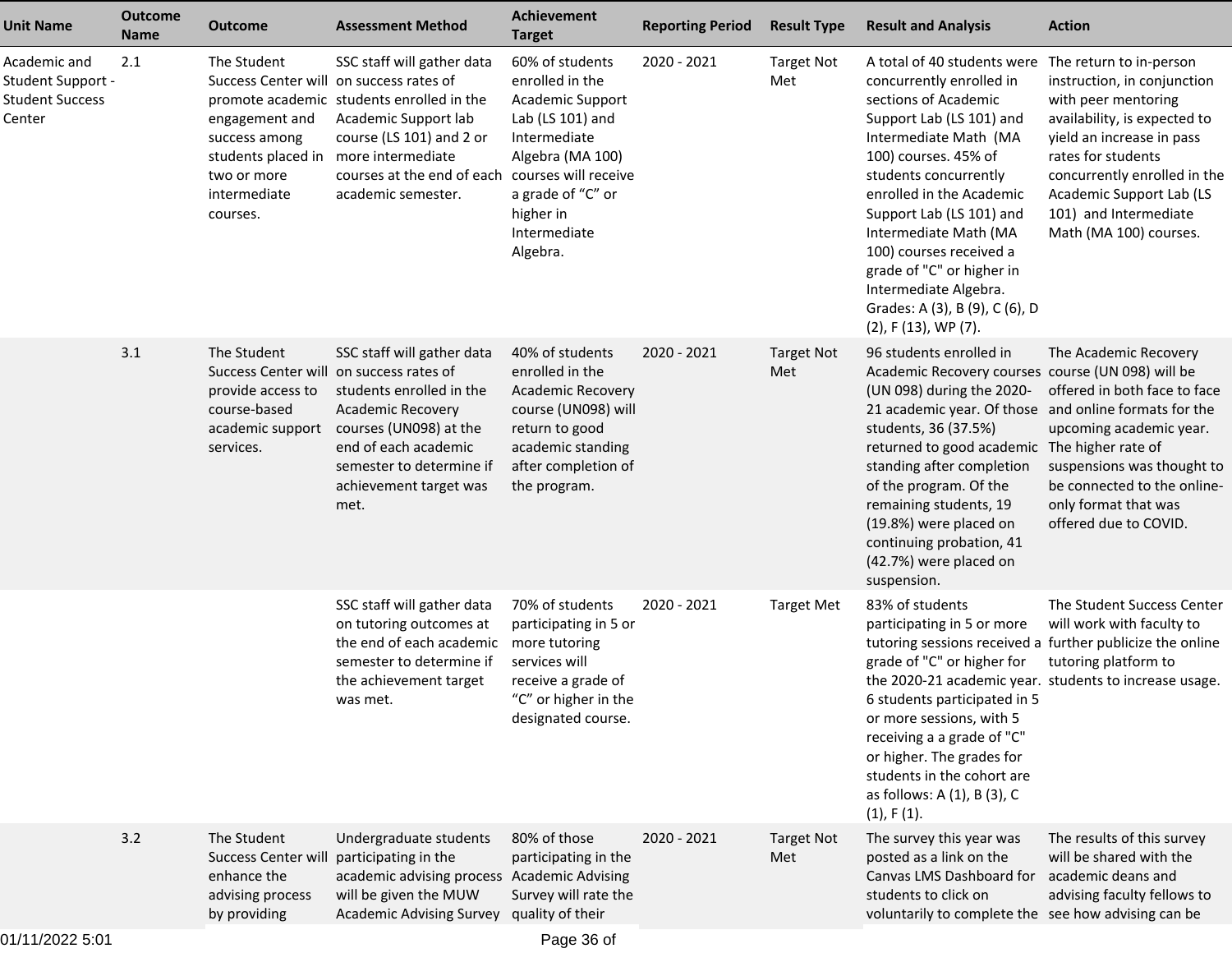| Unit Name                                                       | <b>Outcome</b><br><b>Name</b> | <b>Outcome</b>                                                                                                                                                       | <b>Assessment Method</b>                                                                                                                                                                                                                                                                                                                                                                                                                                                                                    | <b>Achievement</b><br><b>Target</b>                                                                                                                                       | <b>Reporting Period</b> | <b>Result Type</b>       | <b>Result and Analysis</b>                                                                                                                                                                                                                                    | <b>Action</b>                                                                                                                                                                                                                                                                                                                                                                                                |
|-----------------------------------------------------------------|-------------------------------|----------------------------------------------------------------------------------------------------------------------------------------------------------------------|-------------------------------------------------------------------------------------------------------------------------------------------------------------------------------------------------------------------------------------------------------------------------------------------------------------------------------------------------------------------------------------------------------------------------------------------------------------------------------------------------------------|---------------------------------------------------------------------------------------------------------------------------------------------------------------------------|-------------------------|--------------------------|---------------------------------------------------------------------------------------------------------------------------------------------------------------------------------------------------------------------------------------------------------------|--------------------------------------------------------------------------------------------------------------------------------------------------------------------------------------------------------------------------------------------------------------------------------------------------------------------------------------------------------------------------------------------------------------|
|                                                                 | 3.2                           | students with<br>access to<br>professional<br>academic and<br>career advisors.                                                                                       | to measure the<br>effectiveness of academic<br>advising on campus. The<br><b>Student Success Center</b><br>will analyze the survey's<br>results at the end of each<br>academic year.<br>"Overall, I rate the quality<br>of the academic advising I<br>received as: {very poor,<br>poor, acceptable, good,<br>very good}"                                                                                                                                                                                    | academic advising<br>received as "good"<br>or "very good."                                                                                                                | 2020 - 2021             | <b>Target Not</b><br>Met | survey. There were 1498<br>participants.<br>Very Good - (841/1498)<br>56.14%<br>Good - (336/1498) 22.43%<br>Total - (1177/1498) 78.57%<br>- Last Year 82.88%<br>Acceptable - (240/1498)<br>16.02%<br>Poor - (58/1498) 3.87%<br>Very Poor - (23/1498)<br>1.54% | improved. A new question<br>was added this year focused<br>on barriers faced by<br>students due to the COVID-<br>19 pandemic. Many<br>students reports significant<br>barriers related to the<br>transition to online classes.<br>The transition to virtual<br>advising for many students<br>more than likely had a<br>negative effect on students'<br>perception of advising<br>quality over the past year. |
|                                                                 | 3.3                           | The Student<br>provide high<br>quality testing<br>services for<br>students.                                                                                          | Students using proctoring<br>Success Center will services offered by the<br><b>Student Success Center</b><br>will be given the Student<br>Proctoring Services survey<br>to rate the quality of the<br>services provided. The<br><b>Student Success Center</b><br>will analyze the survey's<br>results at the end of each<br>semester.<br>"Overall, I rate the quality<br>of the proctoring services<br>provided by the Student<br>Success Center as : (very<br>poor, poor, acceptable,<br>good, very good)" | 80% of those<br>participating in the<br><b>Student Proctoring</b><br>Services survey will<br>rate the quality of<br>the services<br>provided as "good"<br>or "very good." | 2020 - 2021             | Inconclusive             | No survey of proctored<br>students was conducted for will work with the online<br>the 2020-21 academic year. proctoring vendor to create<br>This was due to the switch<br>to a completely online<br>proctoring service.                                       | The Student Success Center<br>a short satisfaction survey<br>for students using the<br>service.                                                                                                                                                                                                                                                                                                              |
| Academic and<br><b>Student Support -</b><br><b>Study Abroad</b> | 1.1                           | The Study Abroad<br>program will<br>encourage faculty<br>in lesser<br>represented study<br>abroad areas to<br>submit proposals<br>to offer study<br>abroad programs. | At the end of the fiscal<br>year, the Study Abroad<br>Coordinator will count the of 1 proposal for<br>number of proposals<br>received from faculty<br>working in these areas.                                                                                                                                                                                                                                                                                                                               | Study Abroad will<br>receive a minimum<br>study abroad<br>programs from<br>faculty.                                                                                       | 2020 - 2021             | Inconclusive             | Due to Covid-19 we were<br>not able to conduct study<br>abroad so we did not solicit study abroad programming<br>or receive any proposals.                                                                                                                    | We plan to continue to<br>promote and encourage<br>in lesser represented areas<br>pending Covid-19 and its<br>variants.                                                                                                                                                                                                                                                                                      |
|                                                                 | 1.2                           | The Study Abroad<br>program will<br>increase the<br>number of first                                                                                                  | At the end of the fiscal<br>year, the Study Abroad<br>Coordinator will review<br>the Post Study Abroad                                                                                                                                                                                                                                                                                                                                                                                                      | 15% of the<br>students studying<br>abroad who<br>participated in the                                                                                                      | 2020 - 2021             | Inconclusive             | Due to Covid-19 all study<br>abroad programs were<br>suspended for the 2020-<br>2021 school year. There is                                                                                                                                                    | We will continue to recruit<br>first generation students to<br>travel abroad by<br>encouraging them to seek                                                                                                                                                                                                                                                                                                  |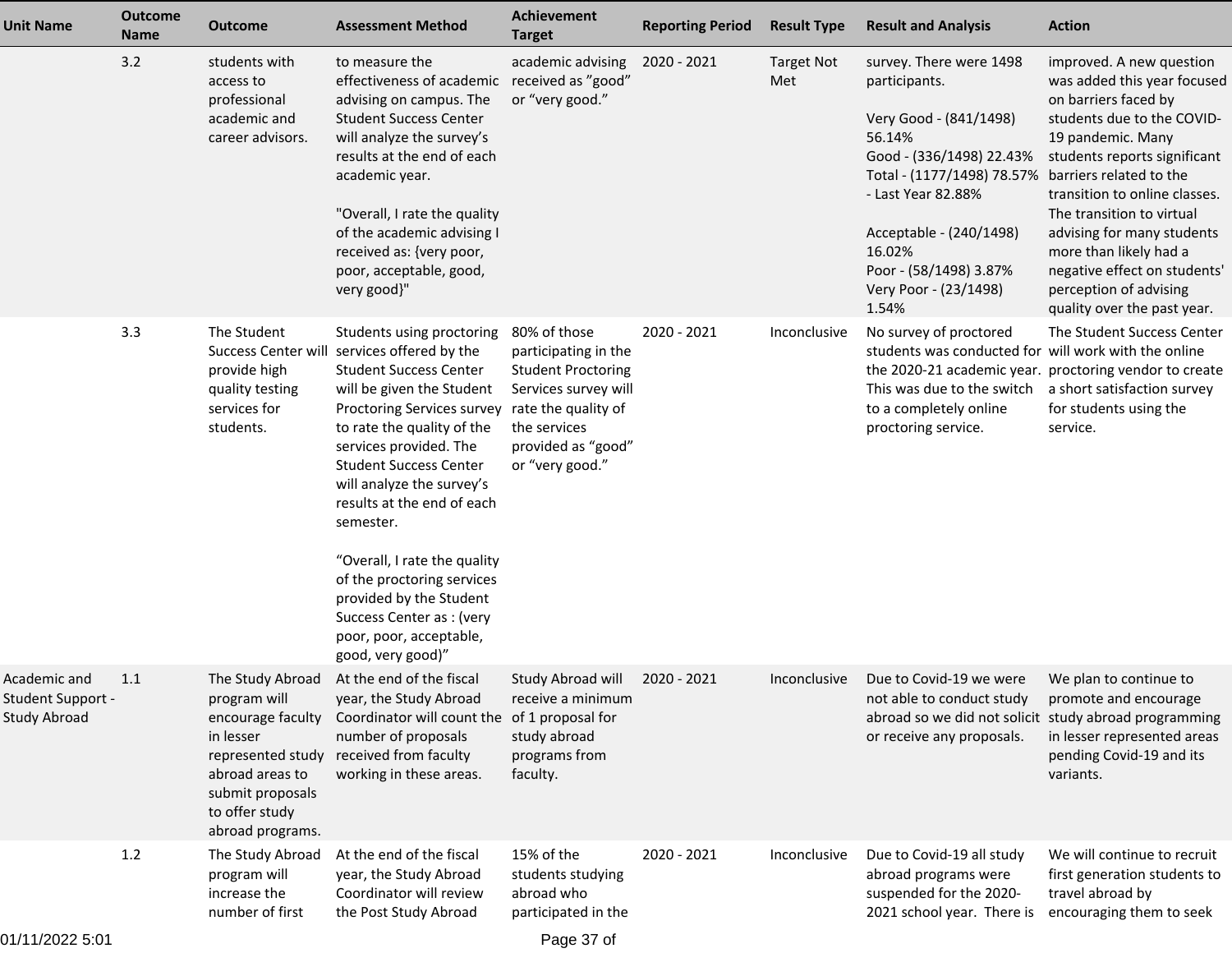| <b>Unit Name</b>                                 | <b>Outcome</b><br>Name | <b>Outcome</b>                                                                                                                                                                                                               | <b>Assessment Method</b>                                                                                                                                                                                                                                                                                                        | Achievement<br><b>Target</b>                                                                                       | <b>Reporting Period</b> | <b>Result Type</b>       | <b>Result and Analysis</b>                                                                                                                                                                                                                                                                                                       | <b>Action</b>                                                                                                                                                                                                                                                                                                                                                                   |
|--------------------------------------------------|------------------------|------------------------------------------------------------------------------------------------------------------------------------------------------------------------------------------------------------------------------|---------------------------------------------------------------------------------------------------------------------------------------------------------------------------------------------------------------------------------------------------------------------------------------------------------------------------------|--------------------------------------------------------------------------------------------------------------------|-------------------------|--------------------------|----------------------------------------------------------------------------------------------------------------------------------------------------------------------------------------------------------------------------------------------------------------------------------------------------------------------------------|---------------------------------------------------------------------------------------------------------------------------------------------------------------------------------------------------------------------------------------------------------------------------------------------------------------------------------------------------------------------------------|
|                                                  | 1.2                    | generation<br>students who<br>participate in<br>summer/semester<br>/year-long study<br>abroad programs.                                                                                                                      | Survey results.                                                                                                                                                                                                                                                                                                                 | Post Study Abroad<br>Survey will be first<br>generation study<br>abroad students.                                  | 2020 - 2021             | Inconclusive             | no data to report.                                                                                                                                                                                                                                                                                                               | funding through the<br>University or from an<br>outside source if funding is<br>the issue.                                                                                                                                                                                                                                                                                      |
|                                                  | 2.1                    | The Study Abroad<br>program will<br>create new and<br>enhance the<br>current<br>international<br>partnerships to<br>include service<br>learning projects<br>and volunteer<br>opportunities for<br>MUW's students<br>abroad.  | At the end of the three-<br>year cycle (2019), the<br>Study Abroad Coordinator one new<br>will evaluate the number<br>of emails, phone calls,<br>contacts at conferences,<br>etc. made to international<br>institutions to determine if<br>a new international<br>partner school was<br>acquired.                               | The coordinator<br>will secure at least<br>international<br>partner school in<br>the next three<br>academic years. | 2020 - 2021             | Inconclusive             | Due to Covid-19, many<br>institutions suspended<br>their study abroad program<br>offerings per their national<br>and local governments'<br>mandates.<br>As of this date, some<br>countries are beginning to<br>allow their institutions to<br>open their programs to<br>international students for<br>the 2021-2022 school year. | The Study Abroad<br>Coordinator will continue to<br>try to create new<br>international partnerships<br>and to encourage programs<br>to include a service learning<br>or volunteer component in<br>the program.                                                                                                                                                                  |
|                                                  | 2.2                    | The Study Abroad<br>program will<br>provide a safe<br>environment for<br>study abroad<br>students.                                                                                                                           | At the end of the fiscal<br>year, the Study Abroad<br>Coordinator will look at<br>each study abroad<br>program's report to<br>determine if any incidents<br>were reported and by<br>reviewing and following<br>the finalized safety<br>document created by the<br>Coordinator of Study<br>Abroad and the University<br>Counsel. | There will be no<br>reported incidents.                                                                            | 2020 - 2021             | Inconclusive             | There are no incidences to<br>report since none of our<br>study abroad programs<br>were offered during the<br>2020-2021 school year.                                                                                                                                                                                             | We will continue to make<br>the safety of our students<br>while abroad a high priority.                                                                                                                                                                                                                                                                                         |
| Administrative<br>Support -<br><b>Admissions</b> | 1.1                    | The Office of<br>Admissions will<br>make an effort to<br>increase the<br>visits for high<br>school students<br>through mail and<br>email campaigns,<br>the MUW website years of data.<br>and social media,<br>and individual | The number of campus<br>visits for high school<br>students will be analyzed<br>and compared to the<br>number of campus previous two years' data<br>to determine an increase<br>or decrease in number of<br>visits. Measurements will<br>be made yearly looking<br>advertisements on back at the previous two                    | The number of<br>visits by high<br>school students will<br>increase by 3%<br>over a two-year<br>period.            | 2020 - 2021             | <b>Target Not</b><br>Met | Tours did not increase due<br>to the pandemic but we<br>will continue our face to<br>face and virtual tour<br>efforts.                                                                                                                                                                                                           | Realizing that many of our<br>students are recruited for<br>the first time through<br>campus tours, we will seek<br>to enhance the tour<br>experience and give<br>students the necessary tools<br>needed to make a decision<br>about their next step. The<br>Office of Admissions will<br>make an effort to increase<br>the number of campus visits<br>for high school students |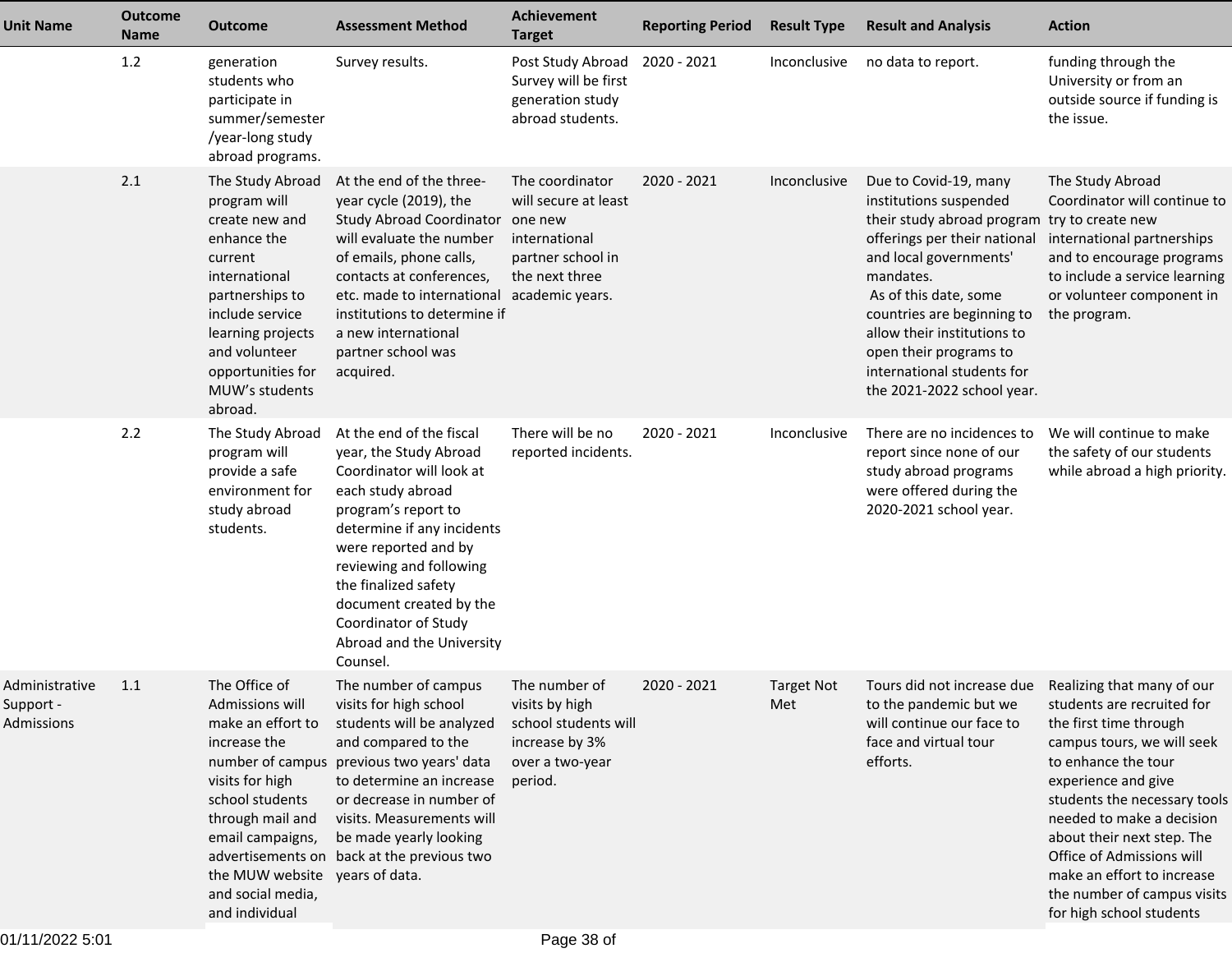| <b>Unit Name</b>                          | <b>Outcome</b><br><b>Name</b> | <b>Outcome</b>                                                                                                                                                                                                                          | <b>Assessment Method</b>                                                                                                                                                                                                                                                                                        | <b>Achievement</b><br><b>Target</b>                                                                     | <b>Reporting Period</b> | <b>Result Type</b>       | <b>Result and Analysis</b>                                                                                                                                                        | <b>Action</b>                                                                                                                                                     |
|-------------------------------------------|-------------------------------|-----------------------------------------------------------------------------------------------------------------------------------------------------------------------------------------------------------------------------------------|-----------------------------------------------------------------------------------------------------------------------------------------------------------------------------------------------------------------------------------------------------------------------------------------------------------------|---------------------------------------------------------------------------------------------------------|-------------------------|--------------------------|-----------------------------------------------------------------------------------------------------------------------------------------------------------------------------------|-------------------------------------------------------------------------------------------------------------------------------------------------------------------|
| Administrative<br>Support -<br>Admissions | 1.1                           | contacts at high<br>schools.                                                                                                                                                                                                            | The number of campus<br>visits for high school<br>students will be analyzed<br>and compared to the<br>previous two years' data<br>to determine an increase<br>or decrease in number of<br>visits. Measurements will<br>be made yearly looking<br>back at the previous two<br>years of data.                     | The number of<br>visits by high<br>school students will<br>increase by 3%<br>over a two-year<br>period. | 2020 - 2021             | <b>Target Not</b><br>Met | Tours did not increase due<br>to the pandemic but we<br>will continue our face to<br>face and virtual tour<br>efforts.                                                            | through mail and email<br>campaigns, advertisements<br>on the MUW website and<br>social media, individual<br>contacts at high schools and<br>virtual experiences. |
|                                           | 1.2                           | The Office of<br>Admissions will<br>attempt to yield<br>(enroll) more high<br>school students<br>who complete an<br>official MUW<br>campus visit.                                                                                       | The Office of Admissions<br>will analyze the data<br>regarding the number of<br>enrolled students who<br>completed campus visits<br>prior to their first day of<br>class.                                                                                                                                       | 60% of enrolled<br>students will<br>complete a campus<br>visit prior to their<br>first day of class.    | 2020 - 2021             | <b>Target Not</b><br>Met | Again because tours were<br>limited to virtual a good<br>part of the Spring semester<br>we were unable to meet<br>this goal.                                                      | The Office of Admissions<br>will attempt to yield (enroll)<br>more high school students<br>who complete an official<br>MUW campus and virtual<br>visit.           |
|                                           | 2.1                           | Admissions<br>Counselors will<br>make an effort to<br>recruit, admit, and<br>enroll more male<br>students through<br>high school and<br>college visits, on<br>campus<br>recruitment<br>programming, and<br>mail and email<br>campaigns. | Final freshmen enrollment 1% growth rate in<br>comparison reports will be male freshmen<br>analyzed and compared to students over a<br>the previous two years'<br>data to determine growth<br>in gender diversity.<br>Measurements will be<br>made yearly looking back<br>at the previous two years<br>of data. | two-year period.                                                                                        | 2020 - 2021             | <b>Target Not</b><br>Met | Our male enrollment took a The Admissions Office will<br>slight dip from previous<br>years.                                                                                       | continue efforts to recruit<br>male students through<br>college fairs, intentional<br>marketing efforts and<br>athletics.                                         |
|                                           |                               |                                                                                                                                                                                                                                         | Final transfer enrollment 1% growth rate in<br>comparison reports will be male transfer<br>analyzed and compared to students over a<br>the previous two years'<br>data to determine growth<br>in gender diversity.<br>Measurements will be<br>made yearly looking back<br>at the previous two years<br>of data. | two-year period.                                                                                        | 2020 - 2021             | <b>Target Not</b><br>Met | Fall 2020 final numbers<br>were:<br>126/1011 12% of admitted<br>transfer students; 98/670--<br>15% of enrolled transfer<br>students<br>There was no change from<br>previous year. | Coordinator didn't enter<br>action as required.                                                                                                                   |
|                                           | 2.2                           | Admissions<br>Counselors will                                                                                                                                                                                                           | Final freshmen enrollment 1% growth rate in<br>comparison reports will be out-of-state                                                                                                                                                                                                                          |                                                                                                         | 2020 - 2021             | <b>Target Not</b><br>Met | Freshmen enrollment<br>increased from last year                                                                                                                                   | Out-of-state recruitment<br>efforts will continue and will                                                                                                        |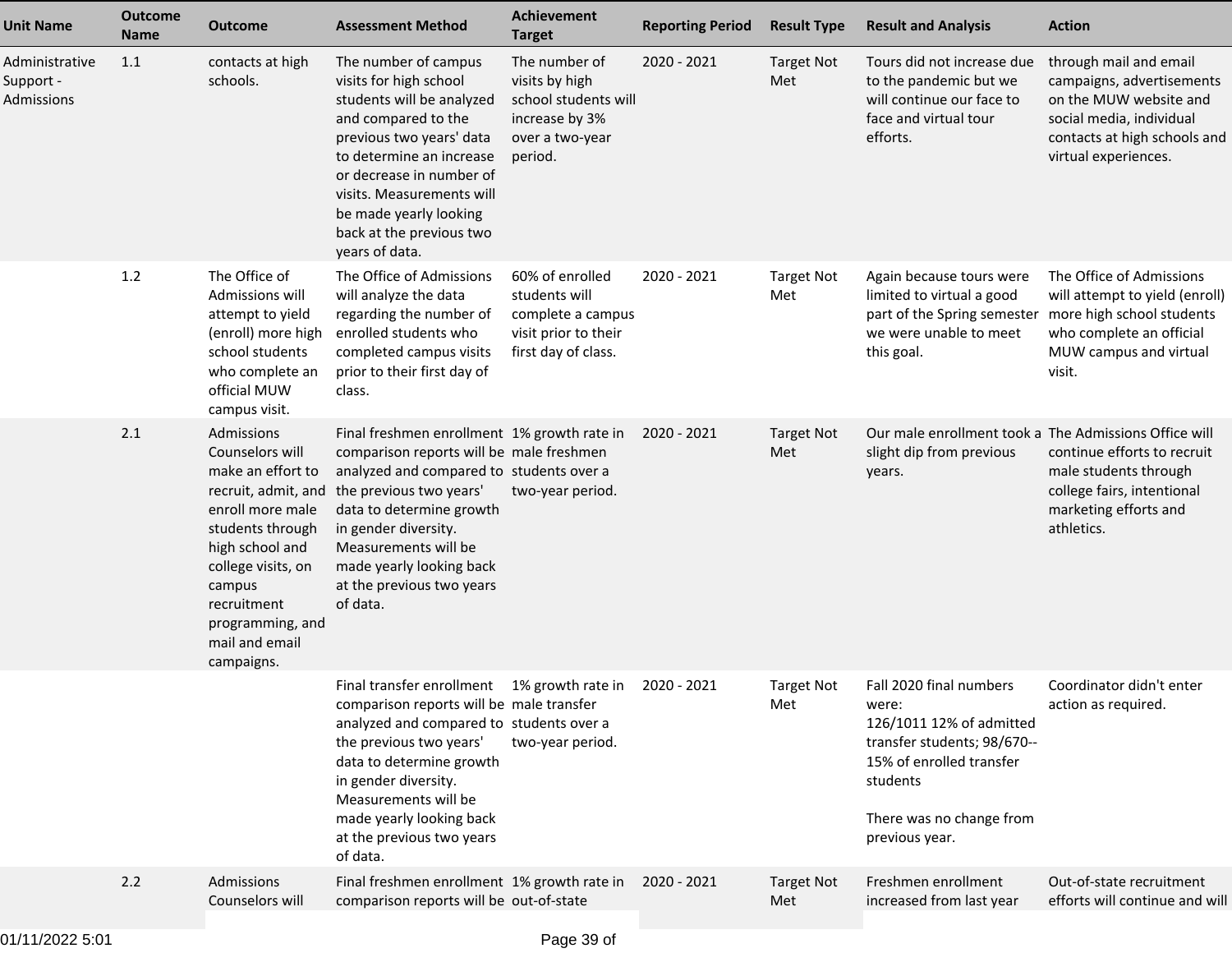| <b>Unit Name</b>                                         | <b>Outcome</b><br><b>Name</b> | <b>Outcome</b>                                                                                                                                               | <b>Assessment Method</b>                                                                                                                                                                                                                                                                                                                                                                                    | <b>Achievement</b><br><b>Target</b>                                                                             | <b>Reporting Period</b> | <b>Result Type</b>       | <b>Result and Analysis</b>                                                                                                                                                                                                      | <b>Action</b>                                                                                                                                                                               |
|----------------------------------------------------------|-------------------------------|--------------------------------------------------------------------------------------------------------------------------------------------------------------|-------------------------------------------------------------------------------------------------------------------------------------------------------------------------------------------------------------------------------------------------------------------------------------------------------------------------------------------------------------------------------------------------------------|-----------------------------------------------------------------------------------------------------------------|-------------------------|--------------------------|---------------------------------------------------------------------------------------------------------------------------------------------------------------------------------------------------------------------------------|---------------------------------------------------------------------------------------------------------------------------------------------------------------------------------------------|
|                                                          | 2.2                           | make an effort to<br>recruit, admit, and<br>enroll more out of<br>state students (in<br>contiguous states).                                                  | analyzed and compared to contiguous<br>the previous two years'<br>data to determine growth<br>in out-of-state (in<br>contiguous states) market<br>segments. Measurements<br>will be made yearly<br>looking back at the<br>previous two years of<br>data.                                                                                                                                                    | freshmen students<br>over a two-year<br>period.                                                                 | 2020 - 2021             | <b>Target Not</b><br>Met | but there was no out-of-<br>state market segment<br>growth. We were even with technology.<br>the previous year.                                                                                                                 | be strengthened through<br>more travel and new                                                                                                                                              |
|                                                          |                               |                                                                                                                                                              | Final transfer enrollment<br>comparison reports will be out-of-state<br>analyzed and compared to contiguous transfer<br>the previous two years'<br>data to determine growth two-year period.<br>in out-of-state (in<br>contiguous states)<br>markets. Measurements<br>will be made yearly<br>looking back at the<br>previous two years of<br>data.                                                          | .25% growth rate in 2020 - 2021<br>students over a                                                              |                         | <b>Target Not</b><br>Met | while transfer number<br>were down we remained<br>even from previous for out-<br>of-state- numbers.                                                                                                                             | Out-of-state recruitment<br>efforts will continue and will<br>be strengthened through<br>more travel, new<br>technology, and through<br>stronger collaboration with<br>program areas.       |
| Administrative<br>Support -<br>Development<br>and Alumni | 1.1                           | The Office of<br>Development and<br>by meeting with<br>more donors and<br>prospective<br>donors to increase<br>dollars raised in<br>the next fiscal<br>year. | Each fund-raising<br>representative will record<br>Alumni will expand and report the number of<br>its outreach efforts contacts made and the<br>number of donor<br>meetings resulting from<br>these contacts. The report fiscal year.<br>generated using the<br>Action option in Raiser's<br>Edge, the database used<br>by the Office of<br>Development and Alumni,<br>will be used to analyze the<br>data. | Increase the<br>number of donor<br>contacts and<br>therefore donor<br>meetings by 25%<br>from the previous      | 2020 - 2021             | <b>Target Not</b><br>Met | Phone calls-74<br>Meetings-25<br>Mailings-254<br>Email-41<br>Task/other-6<br>Email blasts-178<br>Total-578                                                                                                                      | For FY 2022, we are hoping<br>to be able to travel and<br>increase all types of<br>solicitations with our donors<br>and alumni. We hope to fill<br>the Director of<br>Development position. |
|                                                          |                               |                                                                                                                                                              | Giving information for<br>each gift and donor is<br>recorded in Raiser's Edge.<br>Results will be measured<br>by running a Comparison<br>Giving Report in Raiser's<br>Edge comparing the giving<br>from last fiscal year to the<br>current fiscal year.                                                                                                                                                     | Increase both<br>number of donors<br>and number of gifts<br>donated by 15%<br>from the previous<br>fiscal year. | 2020 - 2021             | <b>Target Met</b>        | FOR FY 2021, total number For FY 2022, the goal is to<br>of donors was 2637 which<br>was up 1.15% over FY2020. number of donors and gifts.<br>For FY 2021, total number<br>of gifts was 7955 which was<br>up 1.5% over FY 2020. | have a 10% increase in                                                                                                                                                                      |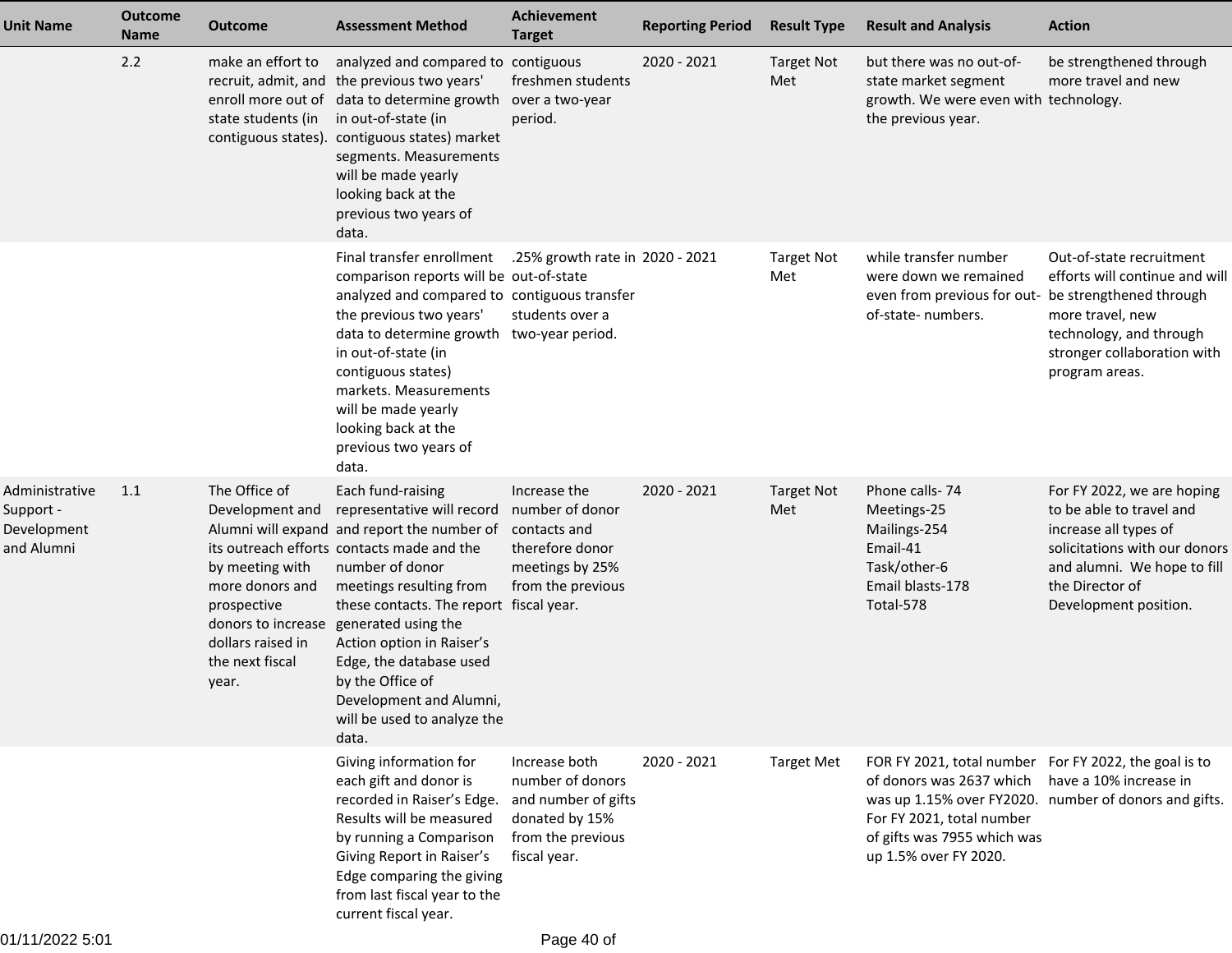| <b>Unit Name</b> | <b>Outcome</b><br><b>Name</b> | <b>Outcome</b>                                                                                                    | <b>Assessment Method</b>                                                                                                                                                                                | <b>Achievement</b><br><b>Target</b>                                                         | <b>Reporting Period</b> | <b>Result Type</b> | <b>Result and Analysis</b>                                                                                   | <b>Action</b>                                                                                                         |
|------------------|-------------------------------|-------------------------------------------------------------------------------------------------------------------|---------------------------------------------------------------------------------------------------------------------------------------------------------------------------------------------------------|---------------------------------------------------------------------------------------------|-------------------------|--------------------|--------------------------------------------------------------------------------------------------------------|-----------------------------------------------------------------------------------------------------------------------|
|                  | 2.1                           | The Office of<br>Development and<br>Alumni will work<br>with the<br>Mississippi<br>University for<br>Women Alumni | Our office uses social<br>media (Facebook, Twitter, number of alumni<br>and Instagram) to<br>highlight alumni<br>accolades, alumni events,<br>MUWAA Board<br>achievements, fundraising updates by fifty | Increase the<br>followers on social<br>media by sharing<br>University updates<br>and Alumni | 2020 - 2021             | <b>Target Met</b>  | FISCAL YEAR 2021 SOCIAL<br><b>MEDIA FOLLOWERS</b><br><b>REPORT</b><br>Development and Alumni<br>Social Media | For FY 2022, we would like<br>to have an overall 5%<br>increase in the D&A and the<br>MUWAA social media<br>accounts. |
|                  |                               | Association<br>to create new<br>alumni affinity                                                                   | opportunities, and<br>("MUWAA") Board University programs and<br>strengths. By planning and<br>creating a monthly social                                                                                | followers each<br>year.                                                                     |                         |                    | Facebook page<br>likes 7/1/2020 to<br>6/30/2021:                                                             |                                                                                                                       |
|                  |                               | groups and use<br>social media to<br>advertise good<br>news.                                                      | media calendar, we will<br>share information with<br>our alumni effectively and<br>efficiently to generate                                                                                              |                                                                                             |                         |                    | 1,920 to 1,957<br>$(+37)$<br><b>Twitter followers</b><br>7/1/2020 to 6/30/2021:                              |                                                                                                                       |
|                  |                               |                                                                                                                   | more alumni interest. A<br>report generated through<br>each social media<br>platform will be used to<br>analyze the data.                                                                               |                                                                                             |                         |                    | 716 to<br>$724 (+8)$<br>Instagram<br>followers 7/1/2020 to<br>6/30/2021:                                     |                                                                                                                       |
|                  |                               |                                                                                                                   |                                                                                                                                                                                                         |                                                                                             |                         |                    | 480 to 561 (+81)<br><b>TOTAL</b><br>FOLLOWERS 7/1/2020 to<br>6/30/2021:<br>3,116 to<br>$3,242 (+126)$        |                                                                                                                       |
|                  |                               |                                                                                                                   |                                                                                                                                                                                                         |                                                                                             |                         |                    | Alumni Association Social<br>Media                                                                           |                                                                                                                       |
|                  |                               |                                                                                                                   |                                                                                                                                                                                                         |                                                                                             |                         |                    | Facebook page<br>likes 7/1/2020 to<br>6/30/2021:<br>2,555 to 2,656                                           |                                                                                                                       |
|                  |                               |                                                                                                                   |                                                                                                                                                                                                         |                                                                                             |                         |                    | $(+101)$<br>Twitter followers<br>7/1/2020 to 6/30/2021:<br>964 to                                            |                                                                                                                       |
|                  |                               |                                                                                                                   |                                                                                                                                                                                                         |                                                                                             |                         |                    | $969 (+5)$<br>Instagram<br>followers 7/1/2020 to<br>6/30/2021:                                               |                                                                                                                       |
|                  |                               |                                                                                                                   |                                                                                                                                                                                                         |                                                                                             |                         |                    | 571 to 650 (+79)<br><b>TOTAL</b><br>FOLLOWERS 7/1/2020 to                                                    |                                                                                                                       |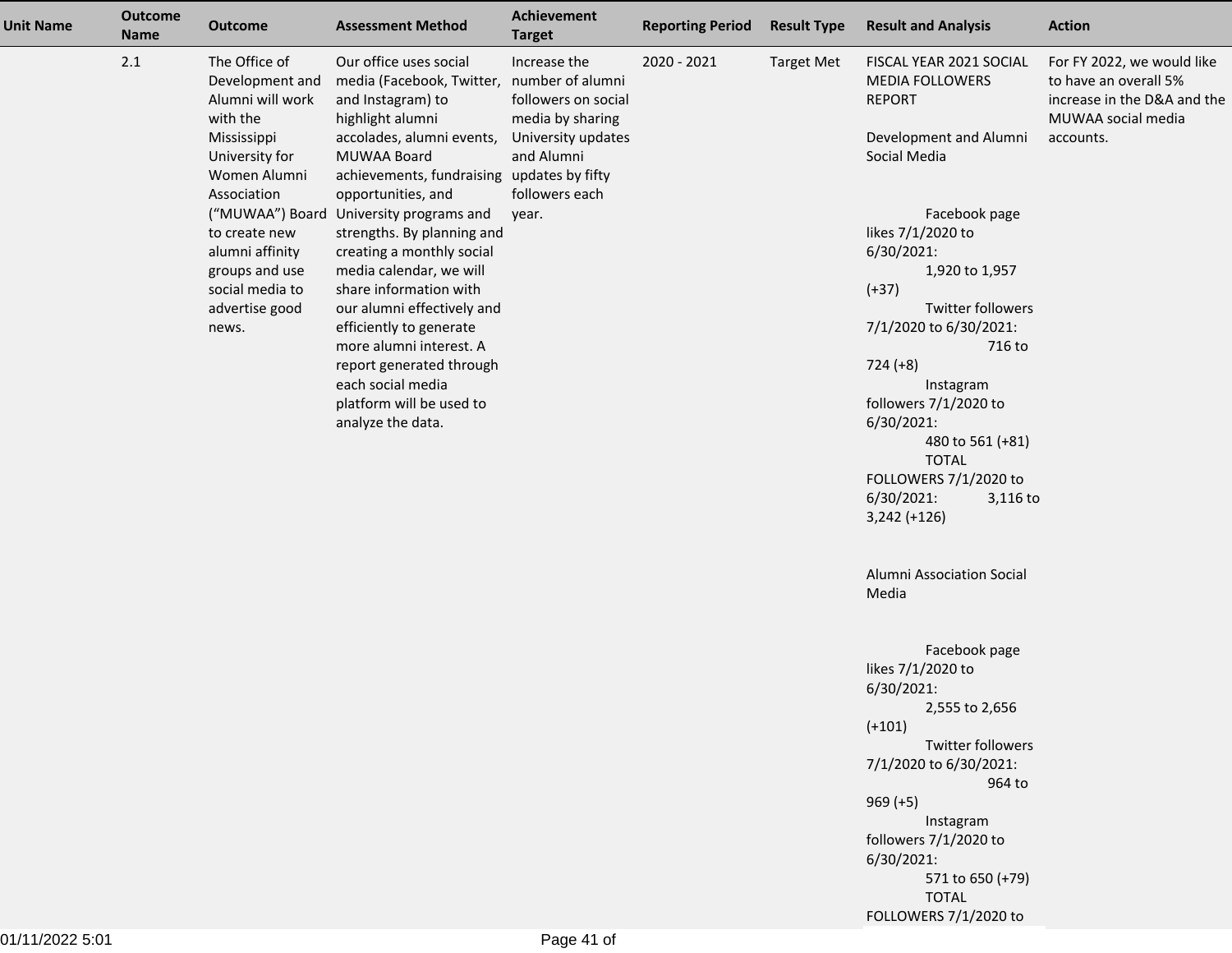| <b>Unit Name</b> | <b>Outcome</b><br>Name | <b>Outcome</b>                                                                                                                                                                                                                       | <b>Assessment Method</b>                                                                                                                                                                                                                                                                                                                                                                                                                                                                                                                                                                                                                                                                         | <b>Achievement</b><br><b>Target</b>                                                                                                        | <b>Reporting Period</b> | <b>Result Type</b> | <b>Result and Analysis</b>                                                                                             | <b>Action</b>                                                                                                                                            |
|------------------|------------------------|--------------------------------------------------------------------------------------------------------------------------------------------------------------------------------------------------------------------------------------|--------------------------------------------------------------------------------------------------------------------------------------------------------------------------------------------------------------------------------------------------------------------------------------------------------------------------------------------------------------------------------------------------------------------------------------------------------------------------------------------------------------------------------------------------------------------------------------------------------------------------------------------------------------------------------------------------|--------------------------------------------------------------------------------------------------------------------------------------------|-------------------------|--------------------|------------------------------------------------------------------------------------------------------------------------|----------------------------------------------------------------------------------------------------------------------------------------------------------|
|                  | 2.1                    | The Office of<br>Development and<br>Alumni will work<br>with the<br>Mississippi<br>University for<br>Women Alumni<br>Association<br>to create new<br>alumni affinity<br>groups and use<br>social media to<br>advertise good<br>news. | Our office uses social<br>media (Facebook, Twitter,<br>and Instagram) to<br>highlight alumni<br>accolades, alumni events,<br>MUWAA Board<br>achievements, fundraising updates by fifty<br>opportunities, and<br>("MUWAA") Board University programs and<br>strengths. By planning and<br>creating a monthly social<br>media calendar, we will<br>share information with<br>our alumni effectively and<br>efficiently to generate<br>more alumni interest. A<br>report generated through<br>each social media<br>platform will be used to<br>analyze the data.                                                                                                                                    | Increase the<br>number of alumni<br>followers on social<br>media by sharing<br>University updates<br>and Alumni<br>followers each<br>year. | 2020 - 2021             | <b>Target Met</b>  | 6/30/2021:<br>4,275 (+185)                                                                                             | 4,090 to For FY 2022, we would like<br>to have an overall 5%<br>increase in the D&A and the<br>MUWAA social media<br>accounts.                           |
|                  |                        |                                                                                                                                                                                                                                      | The Office of<br>Development and Alumni active alumni<br>will work directly with the affinity group each<br>MUWAA Board through its year.<br><b>Chapter and Constituency</b><br>Groups Committee to<br>develop new, active<br>alumni affinity groups.<br>Once a group is created<br>and active, our office will<br>add the group's contact<br>information and any other<br>relevant information on<br>our website under the<br>Chapters & Constituencies<br>page and the Alumni<br>Association page under<br>Board Minutes.<br>Count the total number of<br>active alumni affinity<br>groups, as listed on the<br>office website. Count the<br>number of new alumni<br>affinity groups listed on | Add one new                                                                                                                                | 2020 - 2021             | <b>Target Met</b>  | There are 16 chapters and<br>we did not add a new<br>chapter this year.<br>We have 50 constituent/<br>affinity groups. | For 2022, at a minimum we<br>would like to remain at the<br>same number of groups but<br>will strive to add one<br>chapter and one constituent<br>group. |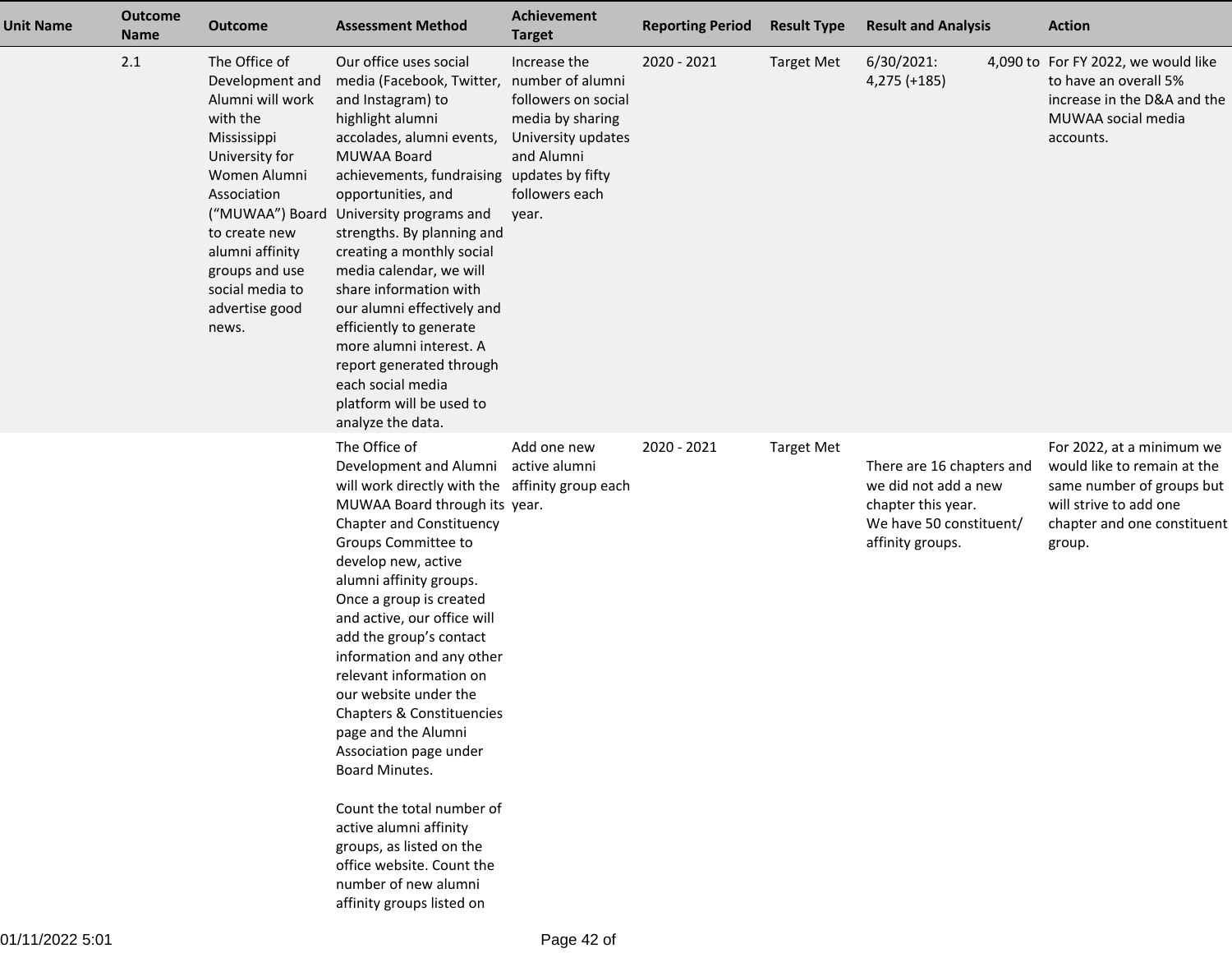| <b>Unit Name</b>                             | <b>Outcome</b><br><b>Name</b> | <b>Outcome</b>                                                                                                             | <b>Assessment Method</b>                                                                                                                                                                                                                                                                                    | <b>Achievement</b><br><b>Target</b>                                                                                             | <b>Reporting Period</b> | <b>Result Type</b>       | <b>Result and Analysis</b>                                                                                                                                                           | <b>Action</b>                                                                                                                                                                                                                                  |
|----------------------------------------------|-------------------------------|----------------------------------------------------------------------------------------------------------------------------|-------------------------------------------------------------------------------------------------------------------------------------------------------------------------------------------------------------------------------------------------------------------------------------------------------------|---------------------------------------------------------------------------------------------------------------------------------|-------------------------|--------------------------|--------------------------------------------------------------------------------------------------------------------------------------------------------------------------------------|------------------------------------------------------------------------------------------------------------------------------------------------------------------------------------------------------------------------------------------------|
|                                              |                               |                                                                                                                            | the office website that<br>have been added or<br>disbanded in the current<br>assessment period. Report year.<br>all numbers: total,<br>disbanded and new this<br>year (with the focus being<br>on the newly added<br>groups).                                                                               | Add one new<br>active alumni<br>affinity group each                                                                             | 2020 - 2021             | <b>Target Met</b>        | There are 16 chapters and<br>we did not add a new<br>chapter this year.<br>We have 50 constituent/<br>affinity groups.                                                               | For 2022, at a minimum we<br>would like to remain at the<br>same number of groups but<br>will strive to add one<br>chapter and one constituent<br>group.                                                                                       |
|                                              | 3.1                           | The Office of<br>Development and<br>Alumni will<br>increase students'<br>interest in joining<br>the Alumni<br>Association. | At the end of the fiscal<br>year, the Office of<br>Development and Alumni<br>will analyze the results<br>from the Graduation<br>Survey regarding students' joining the Alumni<br>interest in joining the<br>Alumni Association.<br>"Do you plan to join the<br><b>MUW Alumni Association?</b><br>{Yes, No}" | 65% of students<br>participating in the<br><b>Graduation Survey</b><br>will state that they<br>have plans of<br>Association.    | 2020 - 2021             | <b>Target Not</b><br>Met | FY 2021 Graduation Survey<br>results:<br>YES-47.41%<br>NO-52.59%                                                                                                                     | Will continue to work with<br>MUWAA and MUW Student<br>life on ways to connect with<br>students so that they will<br>continue to be involved<br>with the university after<br>graduation. The YES number<br>needs to increase<br>significantly. |
|                                              | 4.1                           | The Office of<br>Development and<br>Alumni will<br>increase the<br>number of<br>participants at<br>Spring.                 | At the end of each fiscal<br>year, the Office of<br>Development and Alumni<br>will review and analyze<br>the Registration Records<br>for Homecoming Events to year.<br>Homecoming each determine if there is an<br>increase/decrease in<br>participation from the<br>previous year.                         | The number of<br>Homecoming<br>participants will<br>increase by 5%<br>from the previous                                         | 2020 - 2021             | Inconclusive             | HC 2021 in April was<br>postponed until August<br>2021. The alumni<br>expressed no interest in<br>participating in a virtual HC<br>so it was decided to<br>postpone until August 21. | We are planning to host<br>Homecoming in April 2022.                                                                                                                                                                                           |
| Administrative<br>Support -<br>Financial Aid | 1.1                           | employees will<br>participate in<br>training and<br>webinars to<br>increase<br>understanding in<br>federal<br>regulations. | Financial Aid office Financial Aid Office staff<br>will keep a sign-in sheet of regulations<br>all trainings and/or<br>webinars that are<br>participated in.                                                                                                                                                | At least 3 federal<br>trainings and/or<br>webinars will be<br>completed by each<br><b>Financial Aid Office</b><br>staff member. | 2020 - 2021             | <b>Target Not</b><br>Met | Employee A: 5<br>Employee B: 1<br>Employee C: 5<br>Employee D: 5<br>Employee E: 6                                                                                                    | In an effort to increase the<br>number of training's<br>completed, the Director will<br>send a monthly reminder<br>and ask staff to keep a list of<br>all webinars and/or<br>training's completed.                                             |
|                                              | 1.2                           | employees will<br>participate in<br>leadership                                                                             | Financial Aid Office Financial Aid Office staff<br>will keep a sign-in sheet of leadership<br>all trainings and/or<br>webinars that are                                                                                                                                                                     | At least 2<br>trainings and/or<br>webinars will be                                                                              | 2020 - 2021             | <b>Target Not</b><br>Met | Employee A: 0<br>Employee B: 0<br>Employee C: 0<br>Employee D: 0                                                                                                                     | The director will remind<br>staff about completing<br>training's for personal<br>growth and leadership and                                                                                                                                     |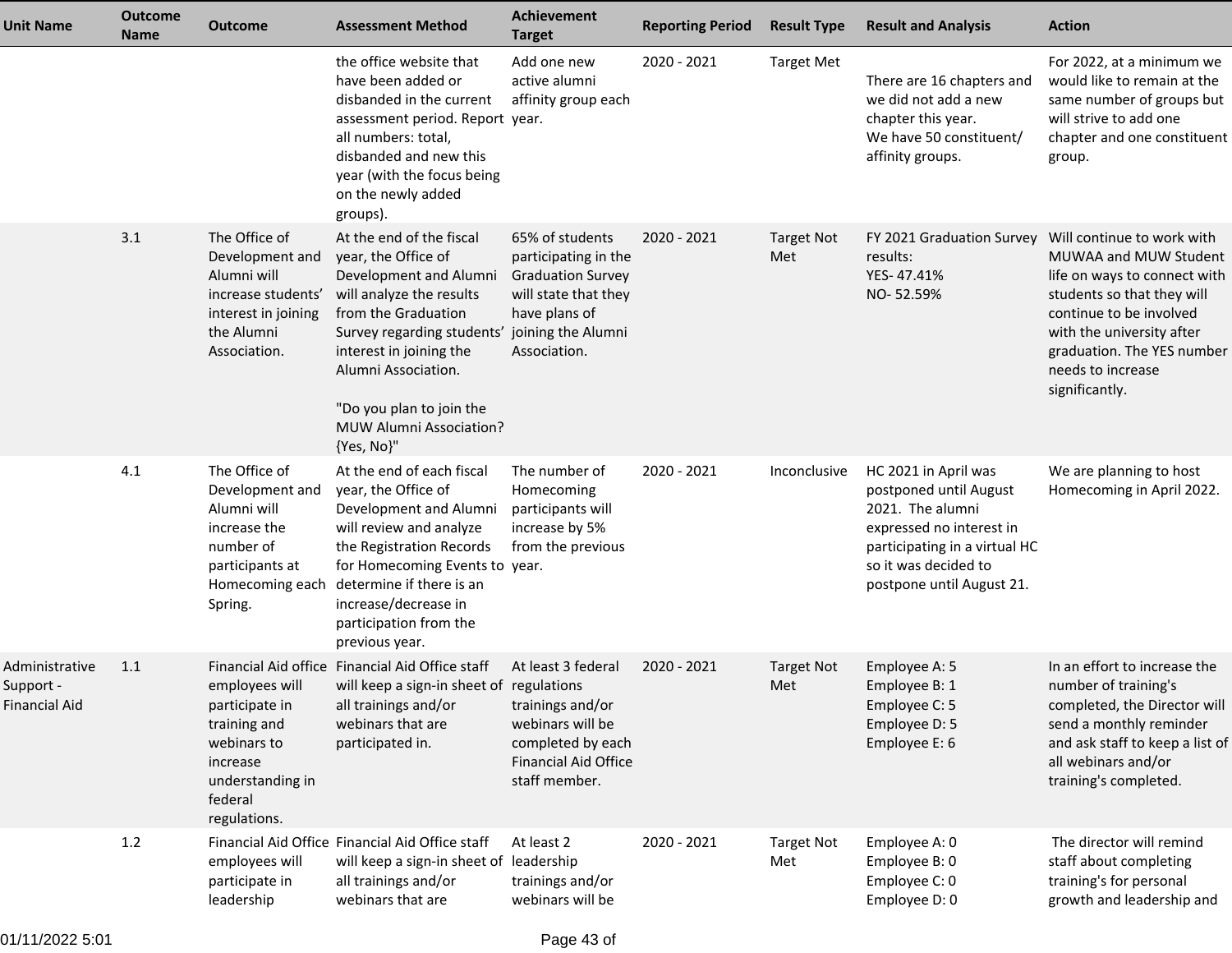| <b>Unit Name</b>                               | <b>Outcome</b><br><b>Name</b> | <b>Outcome</b>                                                                                                                                                                  | <b>Assessment Method</b>                                                                                                                                                                                                                                                  | <b>Achievement</b><br><b>Target</b>                                                                                                                              | <b>Reporting Period</b> | <b>Result Type</b>       | <b>Result and Analysis</b>                                                                                                                                                                                                                                                                                                              | <b>Action</b>                                                                                                                                                                                                                                                                                                                                                                                                                                                                                                                                                       |
|------------------------------------------------|-------------------------------|---------------------------------------------------------------------------------------------------------------------------------------------------------------------------------|---------------------------------------------------------------------------------------------------------------------------------------------------------------------------------------------------------------------------------------------------------------------------|------------------------------------------------------------------------------------------------------------------------------------------------------------------|-------------------------|--------------------------|-----------------------------------------------------------------------------------------------------------------------------------------------------------------------------------------------------------------------------------------------------------------------------------------------------------------------------------------|---------------------------------------------------------------------------------------------------------------------------------------------------------------------------------------------------------------------------------------------------------------------------------------------------------------------------------------------------------------------------------------------------------------------------------------------------------------------------------------------------------------------------------------------------------------------|
|                                                | 1.2                           | trainings and<br>webinars to<br>promote personal<br>growth.                                                                                                                     | participated in.                                                                                                                                                                                                                                                          | completed by each 2020 - 2021<br><b>Financial Aid Office</b><br>staff member.                                                                                    |                         | <b>Target Not</b><br>Met | Employee E: 0                                                                                                                                                                                                                                                                                                                           | assist them in finding the<br>training's.                                                                                                                                                                                                                                                                                                                                                                                                                                                                                                                           |
|                                                | 2.1                           | The Financial Aid<br>Office will provide<br>information<br>regarding<br>Satisfactory<br>(SAP) to students<br>to assist in<br>improving<br>retention.                            | The Financial Aid Office<br>will check SAP standings<br>after each payment period list will return in<br>by comparing student SAP<br>standings from the<br>Academic Progress previous semester.                                                                           | 10% of students on 2020 - 2021<br>the SAP warning<br>good SAP standing<br>within one<br>semester.                                                                |                         | <b>Target Met</b>        | 13.1% of students on<br>warning returned to good<br>SAP standing within one<br>semester.                                                                                                                                                                                                                                                | The Financial Aid office will<br>continue to collect data this<br>next fall and spring<br>semesters. We would like<br>to see 20% of students on<br>warning to return to good<br>SAP standing within one<br>semester                                                                                                                                                                                                                                                                                                                                                 |
|                                                | 2.2                           | The Financial Aid<br>Office will provide<br>information to<br>students of<br>policies, student<br>deadlines, and<br>disbursement<br>dates.                                      | The Financial Aid Office<br>will analyze the results of<br>the Graduation Survey at<br>the end of every academic will state that they<br>year.<br>"Were you aware of the<br>financial aid policies,<br>student deadlines, and<br>disbursement dates? {Yes, dates.<br>No}" | 80% of students<br>participating in the<br><b>Graduation Survey</b><br>were aware of the<br>financial aid<br>policies, student<br>deadlines, and<br>disbursement | 2020 - 2021             | <b>Target Met</b>        | Yes 89.67%<br>No 10.33%<br>$N = 765$                                                                                                                                                                                                                                                                                                    | We will continue to use the<br><b>Graduation Survey to</b><br>analyze if students were<br>aware of financial aid<br>policies, student deadlines,<br>and disbursement dates.                                                                                                                                                                                                                                                                                                                                                                                         |
| Administrative<br>Support - Human<br>Resources | 1.1                           | <b>Human Resources</b><br>will assist units in<br>advertising<br>positions through<br>the most cost-<br>effective, efficient<br>means possible<br>focusing on<br>diverse hires. | At the end of the fiscal<br>year, Human Resources<br>will review and evaluate<br>the data from diverse<br>hires' applications,<br>regarding diversity ads.<br>"How did you hear about<br>this position?"                                                                  | 75% of diverse<br>hires will select a<br>diverse advertising<br>method on how<br>they heard about<br>the position.                                               | 2020 - 2021             | <b>Target Not</b><br>Met | We still have our current<br>talent management system<br>which does not provide a<br>good method for<br>evaluating data from<br>diverse hires' applications<br>to calculate the<br>percentage. Based on the<br>calculation method we<br>used, it was about 44%.<br>Note: due to COVID, we<br>had 40% decrease in new<br>hires in FY 21. | We plan to contact<br>PeopleAdmin to add more<br>categories to "how did you<br>hear about this position".<br>Last year, we added a<br>Military Upgrade to our<br>advertising options through<br>HigherEd Jobs. We will<br>continue to advertise<br>faculty and upper level staff<br>positions through this<br>national advertising<br>medium in an effort to<br>increase diverse hires. In<br>addition, HR has been in<br>contact with Columbus Air<br>Force Base to promote all<br>open positions through<br>their advertising methods<br>for military spouses and |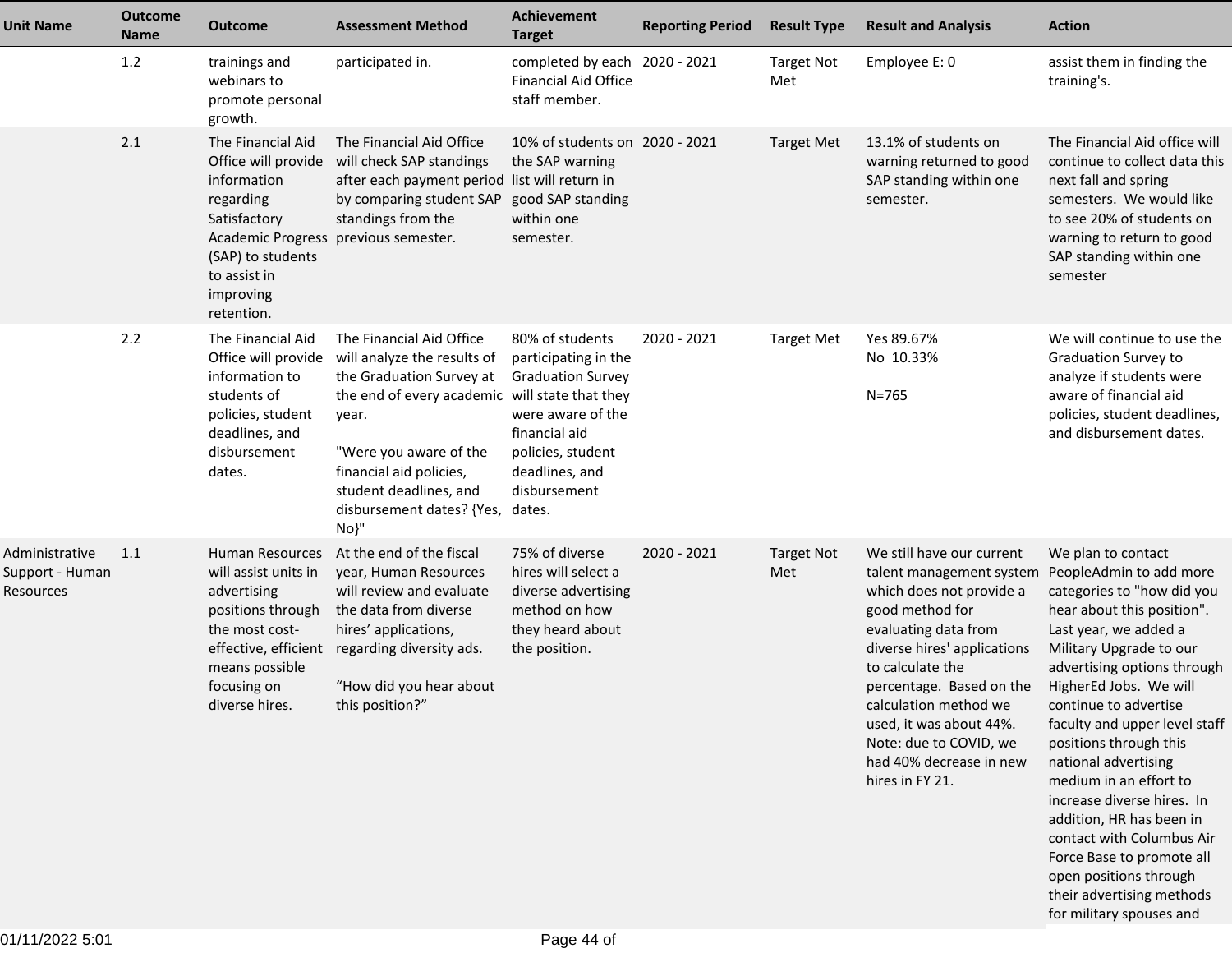| <b>Unit Name</b>                               | <b>Outcome</b><br><b>Name</b> | <b>Outcome</b>                                                                                                                                                           | <b>Assessment Method</b>                                                                                                                                                                                                                                                                                                                                               | <b>Achievement</b><br><b>Target</b>                                                                                      | <b>Reporting Period</b> | <b>Result Type</b>       | <b>Result and Analysis</b>                                                                                                                                                                                                                                                                                                                                        | <b>Action</b>                                                                                                                                                                                                           |
|------------------------------------------------|-------------------------------|--------------------------------------------------------------------------------------------------------------------------------------------------------------------------|------------------------------------------------------------------------------------------------------------------------------------------------------------------------------------------------------------------------------------------------------------------------------------------------------------------------------------------------------------------------|--------------------------------------------------------------------------------------------------------------------------|-------------------------|--------------------------|-------------------------------------------------------------------------------------------------------------------------------------------------------------------------------------------------------------------------------------------------------------------------------------------------------------------------------------------------------------------|-------------------------------------------------------------------------------------------------------------------------------------------------------------------------------------------------------------------------|
| Administrative<br>Support - Human<br>Resources | 1.1                           | Human Resources<br>will assist units in<br>advertising<br>positions through<br>the most cost-<br>effective, efficient<br>means possible<br>focusing on<br>diverse hires. | At the end of the fiscal<br>year, Human Resources<br>will review and evaluate<br>the data from diverse<br>hires' applications,<br>regarding diversity ads.<br>"How did you hear about<br>this position?"                                                                                                                                                               | 75% of diverse<br>hires will select a<br>diverse advertising<br>method on how<br>they heard about<br>the position.       | 2020 - 2021             | <b>Target Not</b><br>Met | We still have our current<br>talent management system<br>which does not provide a<br>good method for<br>evaluating data from<br>diverse hires' applications<br>to calculate the<br>percentage. Based on the<br>calculation method we<br>used, it was about 44%.<br>Note: due to COVID, we<br>had 40% decrease in new<br>hires in FY 21.                           | dependents and will make<br>this part of the HR process<br>when new jobs are posted.<br>This will broaden<br>recruitment efforts for<br>lower level staff positions<br>that are recruited locally<br>and regionally.    |
|                                                | 2.1                           | Human Resources<br>regular, benefits-<br>eligible, temporary<br>and adjunct<br>employees are<br>provided with<br>access to Code of<br>Conduct training.                  | At the end of the fiscal<br>will ensure that all year, Human Resources<br>will compare the Current<br>Employee List with the<br><b>Work Place Answers</b><br>Enrollees Report to ensure<br>that all required<br>employees have been<br>provided with access to<br>Code of Conduct training.                                                                            | 100% of current<br>employees will be<br>provided with<br>access to Code of<br>Conduct training.                          | 2020 - 2021             | <b>Target Met</b>        | in August of 2020 to offer<br>employee training. The<br>Code of Conduct training is<br>in the process of being<br>implemented and will be<br>offered to employees in<br>August of 2021. It will be<br>mandatory for all current<br>employees and assigned to<br>new hires as part of the<br>onboarding process.                                                   | HR contracted with Traliant Implement Code of Conduct<br>training to all employees in<br>August 2021. Completion of<br>the course will be<br>monitored through<br>reporting option available in<br>the Traliant system. |
|                                                | 2.2                           | regular, benefits-<br>eligible,<br>temporary, and<br>are provided with<br>access to Title IX<br>training as new<br>hires and every 4<br>years.                           | Human Resources At the end of the fiscal<br>will ensure that all year, Human Resources<br>will compare the Current<br>Employee List with the<br><b>Work Place Answers</b><br>adjunct employees Enrollees Report for<br>continuing employees to<br>ensure that every four<br>years all required<br>employees have been<br>provided with access to<br>Title IX training. | 100% of current<br>employees will be<br>provided with<br>access to Title IX<br>training every four<br>years upon hiring. | 2020 - 2021             | <b>Target Met</b>        | HR contracted with Traliant Assign Title IX, Preventing<br>in August of 2020 to offer<br>employee training. Title IX,<br><b>Preventing Discrimination</b><br>& Sexual Harassment<br>training was assigned to all<br>current employee in<br>October 2020. All new hires the Traliant system.<br>are assigned the training as<br>part of the onboarding<br>process. | Discrimination &<br>Harassment Training to all<br>new hires. Completion of<br>the course will be<br>monitored through<br>reporting option available in                                                                  |
|                                                |                               |                                                                                                                                                                          | At the end of the fiscal<br>year, Human Resources<br>will compare the Current<br>Employee List with the<br><b>Work Place Answers</b><br>Enrollees Report for new<br>hires to ensure that all<br>required employees have                                                                                                                                                | 100% of new<br>employees will be<br>provided with<br>access to Title IX<br>training upon hire.                           | 2020 - 2021             | <b>Target Met</b>        | HR contracted with Traliant Assign Title IX, Preventing<br>in August of 2020 to offer<br>employee training. Title IX,<br><b>Preventing Discrimination</b><br>& Sexual Harassment<br>training was assigned to all monitored through<br>current employee in<br>October 2020. All new hires the Traliant system.                                                     | Discrimination &<br>Harassment Training to all<br>new hires. Completion of<br>the course will be<br>reporting option available in                                                                                       |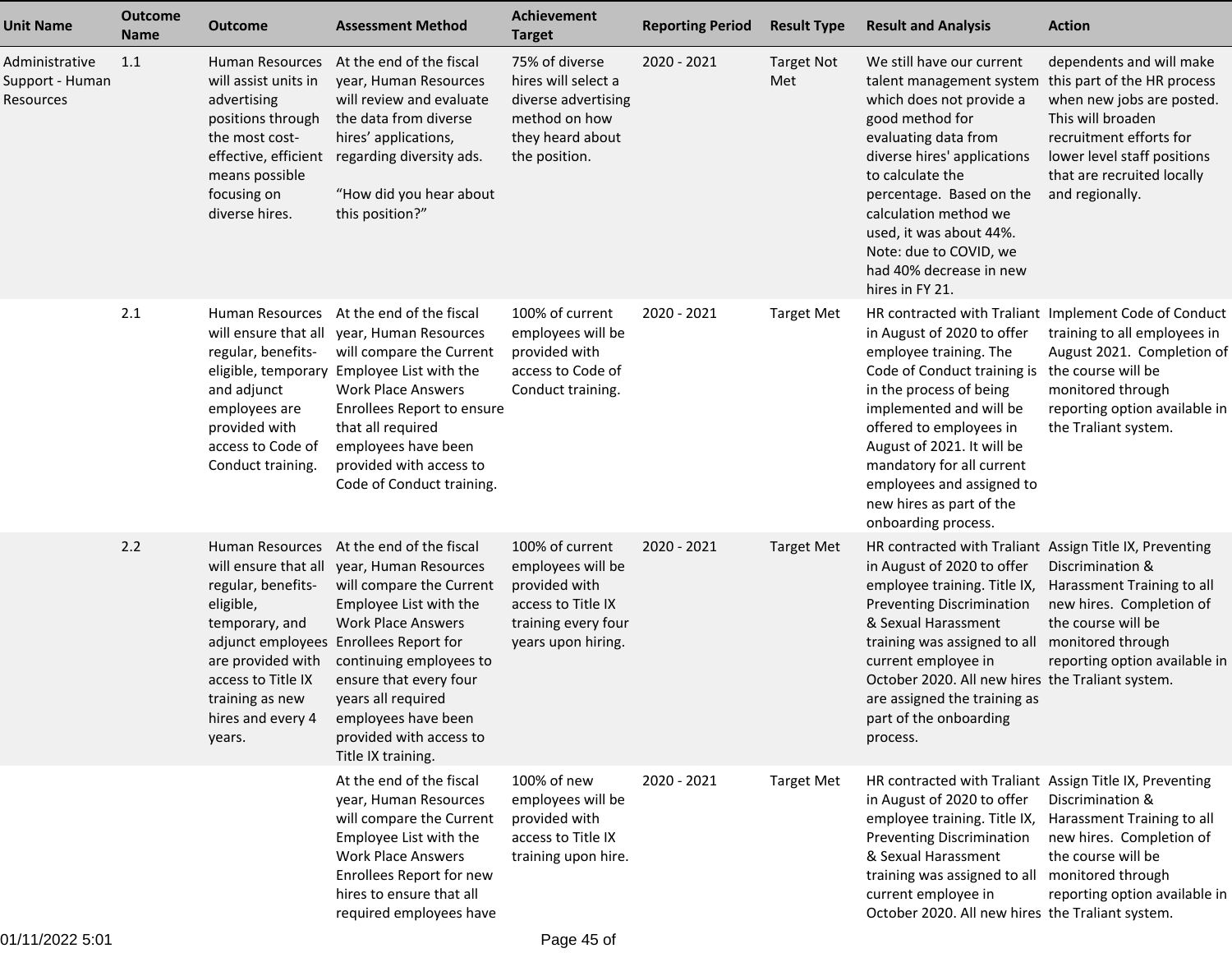| <b>Unit Name</b>                           | <b>Outcome</b><br><b>Name</b> | <b>Outcome</b>                                                                                                                    | <b>Assessment Method</b>                                                                                                                                                                                                                                                      | Achievement<br><b>Target</b>                                                                         | <b>Reporting Period</b> | <b>Result Type</b> | <b>Result and Analysis</b>                                                                                                                                                                                                                                                                                                                                                                                                                                                                                                                                                                                                                                                                                                                                                                                                                                                                                                                                          | <b>Action</b>                                                                                                                                                                                                          |
|--------------------------------------------|-------------------------------|-----------------------------------------------------------------------------------------------------------------------------------|-------------------------------------------------------------------------------------------------------------------------------------------------------------------------------------------------------------------------------------------------------------------------------|------------------------------------------------------------------------------------------------------|-------------------------|--------------------|---------------------------------------------------------------------------------------------------------------------------------------------------------------------------------------------------------------------------------------------------------------------------------------------------------------------------------------------------------------------------------------------------------------------------------------------------------------------------------------------------------------------------------------------------------------------------------------------------------------------------------------------------------------------------------------------------------------------------------------------------------------------------------------------------------------------------------------------------------------------------------------------------------------------------------------------------------------------|------------------------------------------------------------------------------------------------------------------------------------------------------------------------------------------------------------------------|
|                                            |                               |                                                                                                                                   | been provided with access 100% of new<br>to Title IX training.                                                                                                                                                                                                                | employees will be<br>provided with<br>access to Title IX<br>training upon hire.                      | 2020 - 2021             | <b>Target Met</b>  | are assigned the training as<br>part of the onboarding<br>process.                                                                                                                                                                                                                                                                                                                                                                                                                                                                                                                                                                                                                                                                                                                                                                                                                                                                                                  | Assign Title IX, Preventing<br>Discrimination &<br>Harassment Training to all<br>new hires. Completion of<br>the course will be<br>monitored through<br>reporting option available in<br>the Traliant system.          |
|                                            | 3.1                           | Human Resources<br>will continue to<br>seek ways to<br>provide the most<br>efficient use of<br>for biweekly<br>payroll processes. | At the end of the fiscal<br>year, Human Resources<br>will analyze the processing will be no more<br>time for biweekly payroll<br>utilizing the dates on the<br>resources and time Direct Deposit Payroll<br><b>Transaction Forms</b><br>provided to University<br>Accounting. | Biweekly payroll<br>processing time<br>than 2.5 days on<br>average<br>throughout the<br>fiscal year. | 2020 - 2021             | <b>Target Met</b>  | It currently takes 2 days to<br>process the biweekly<br>payroll. The reduction in<br>processing time is still due<br>to the fact the number of<br>student workers has not<br>returned to pre-COVID<br>numbers. The Payroll<br><b>Accounting Assistant has</b><br>been working with<br>departments to phase in<br>the time-entry time log.<br>Currently, 39 units (unit =<br>payroll voucher for a<br>budget org) are using the<br>new time log and 23 have<br>not had student workers<br>return since COVID. They<br>will be phased in as their<br>student workers return.<br>The biweekly payroll for<br>benefits eligible employees<br>continues to grow because:<br>(1) the higher salary<br>threshold for FLSA<br>exemption status and (2)<br>when non-exempt monthly<br>paid employees depart,<br>those positions are moved<br>from monthly to biweekly<br>payroll. There was an 11%<br>increase in benefits eligible<br>employees on the biweekly<br>payroll. | To continue to make the<br>payroll process more<br>efficient, the Payroll<br><b>Accounting Assistant will</b><br>work with the remaining<br>departments to phase in the<br>time entry time log for<br>student workers. |
| Administrative<br>Support -<br>Information | 1.1                           | Deliver<br>information<br>technology                                                                                              | <b>Information Systems will</b><br>analyze the results of the<br>Faculty/Staff Technology                                                                                                                                                                                     | 80% of staff<br>participating in the<br>Faculty/Staff                                                | 2020 - 2021             | <b>Target Met</b>  | The Faculty/Staff<br>Technology Survey ran<br>from March 4 through                                                                                                                                                                                                                                                                                                                                                                                                                                                                                                                                                                                                                                                                                                                                                                                                                                                                                                  | Information Systems will<br>remain committed to end<br>user satisfaction by                                                                                                                                            |

01/11/2022 5:01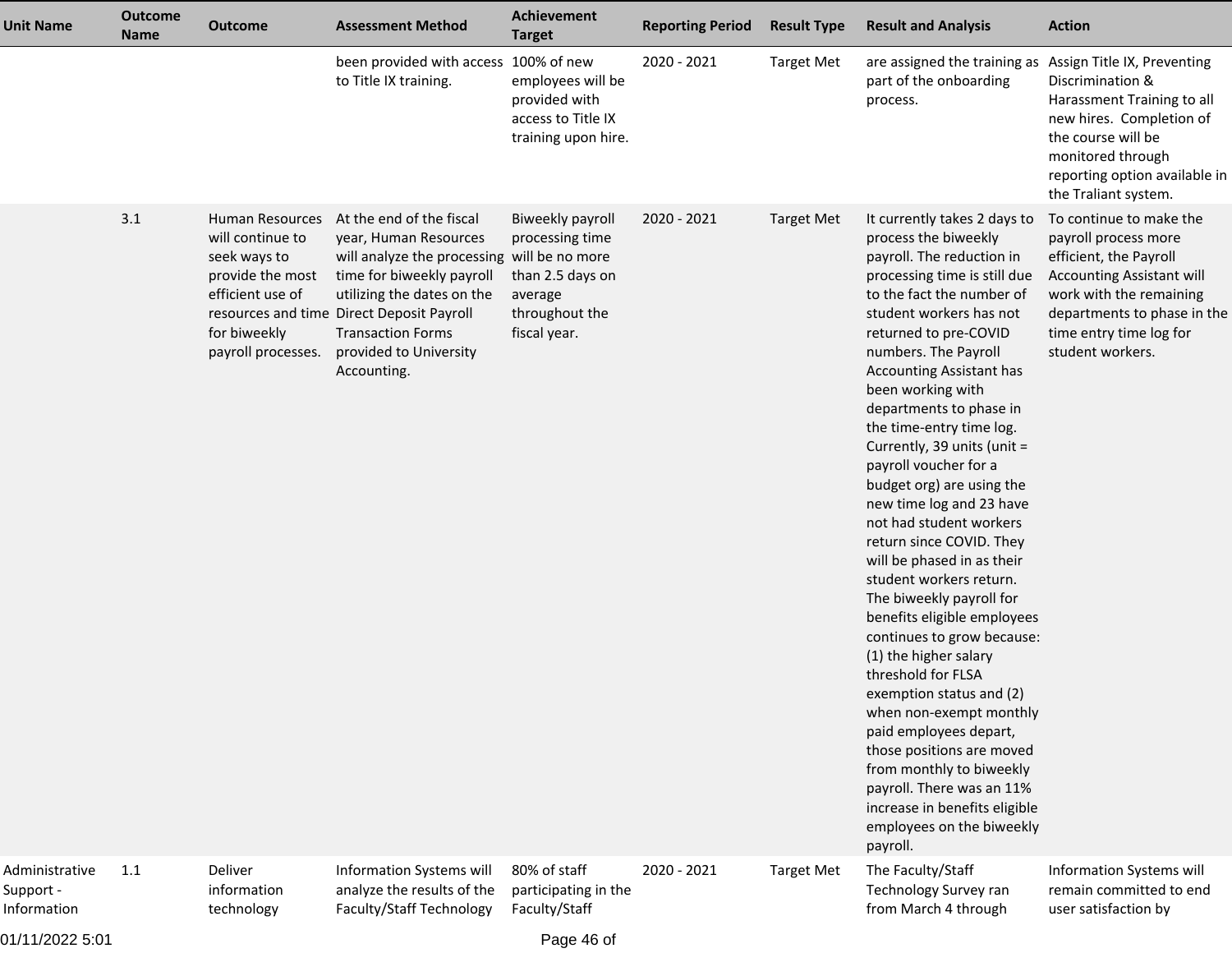| <b>Unit Name</b> | <b>Outcome</b><br>Name | <b>Outcome</b>                                                                                                                                                      | <b>Assessment Method</b>                                                                                                                                                                                                         | <b>Achievement</b><br><b>Target</b>                                                                                                                                           | <b>Reporting Period</b> | <b>Result Type</b>       | <b>Result and Analysis</b>                                                                                                                                                                                                                                                                                                                                                                                                                                                                                                                                                                                                                                                                                                                            | <b>Action</b>                                                                                                                                                                                                                                                                                                                                                                                                                                     |
|------------------|------------------------|---------------------------------------------------------------------------------------------------------------------------------------------------------------------|----------------------------------------------------------------------------------------------------------------------------------------------------------------------------------------------------------------------------------|-------------------------------------------------------------------------------------------------------------------------------------------------------------------------------|-------------------------|--------------------------|-------------------------------------------------------------------------------------------------------------------------------------------------------------------------------------------------------------------------------------------------------------------------------------------------------------------------------------------------------------------------------------------------------------------------------------------------------------------------------------------------------------------------------------------------------------------------------------------------------------------------------------------------------------------------------------------------------------------------------------------------------|---------------------------------------------------------------------------------------------------------------------------------------------------------------------------------------------------------------------------------------------------------------------------------------------------------------------------------------------------------------------------------------------------------------------------------------------------|
| Systems          | 1.1                    | products and<br>the needs of the<br>university to<br>achieve a high<br>level of customer<br>satisfaction.                                                           | Survey at the end of the<br>services that meet fiscal year to determine<br>their level of satisfaction.                                                                                                                          | <b>Technology Survey</b><br>will give an overall<br>satisfied rating for<br>the Information<br>Systems<br>department.                                                         | 2020 - 2021             | <b>Target Met</b>        | March 15, 2021. Of the 396 providing reliable<br>enrollments, 253<br>responded to the survey -<br>63.89% participation rate<br>(Last Year: 63.69%)<br>Faculty - (155/253) 61.26%<br>- Last Year: 57.73% Staff - continue to provide<br>(98/253) 38.74% - Last<br>Year: 42.27%<br>"Rate your satisfaction<br>level with the services<br>provided by the<br>Department of Information<br>Systems (supports<br>administrative systems<br>such as Ellucian's Banner,<br>Canvas, and other smaller<br>information systems)."<br>Very Satisfied - (139/249)<br>55.82%<br>Satisfied - (81/249) 32.53%<br>Total - (220/249) 88.35% -<br>Last Year: 85.71%<br>Neutral - (24/249) 9.64%<br>Dissatisfied - (1/249) 0.40%<br>Very Dissatisfied - (4/249)<br>1.61% | technology tools,<br>technology training<br>opportunities, and<br>customer-friendly support.<br>Information Systems will<br>technologies that<br>streamline business<br>operations, and make for an<br>improved and more<br>efficient end-user<br>experience. Information<br>Systems will continue to<br>survey the faculty/staff<br>population for measurable<br>feedback as it seeks to<br>improve information system<br>services. (07/08/2021) |
|                  | 1.2                    | Enable<br>communication<br>and collaboration<br>among<br>information<br>systems<br>professionals and<br>users of<br>information<br>technology at the<br>university. | At the end of the fiscal<br>year, Information Systems<br>will review the Training<br>Sessions Records to<br>determine that at least<br>one Banner training<br>session was offered to<br>staff and/or faculty during<br>the year. | Information<br>Systems will offer<br>at least one Banner<br>training session<br>throughout the<br>year to staff and/or<br>faculty as refresher<br>sessions or new<br>updates. | 2020 - 2021             | <b>Target Met</b>        | Due to COVID restrictions,<br><b>Information Systems</b><br>provided ad hoc Banner<br>trainings for new<br>employees by way of a<br>Banner 9 overview video<br>and documentation, as well<br>as one-on-one online<br>training for specific Banner<br>9/Self-Service features.                                                                                                                                                                                                                                                                                                                                                                                                                                                                         | Information Systems will<br>seek to provide a greater<br>focus in provisioning<br>proactive training across the<br>spectrum of technology<br>offerings delivered by the<br>department, including but<br>not limited to the Banner 9<br><b>Student Information</b><br>System.                                                                                                                                                                      |
|                  | 1.3                    | Enable<br>communication<br>and collaboration<br>among<br>information                                                                                                | Information Systems will<br>review the Participation<br>Log of the Mississippi<br><b>Banner Users Group</b><br>meetings at the end of the Users Group                                                                            | One Information<br>Systems staff will<br>attend 80% of the<br>Mississippi Banner                                                                                              | 2020 - 2021             | <b>Target Not</b><br>Met | Information Systems did<br>not attend the Mississippi<br><b>Banner User Group</b><br>Conference due to                                                                                                                                                                                                                                                                                                                                                                                                                                                                                                                                                                                                                                                | Information Systems will<br>continue to expand its skill<br>set and knowledge base<br>through continuous<br>cancellation because of the improvement, with hopes of                                                                                                                                                                                                                                                                                |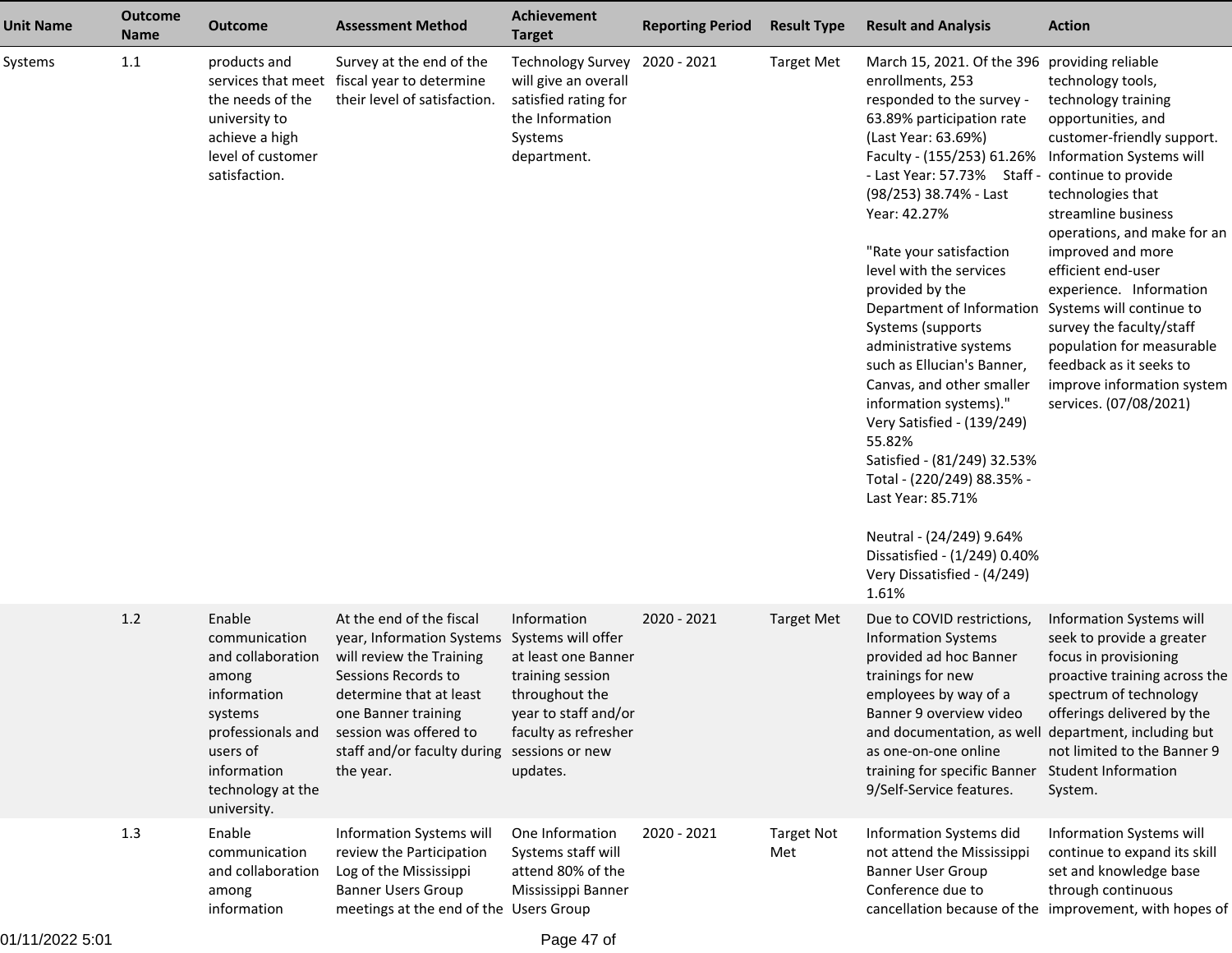| <b>Unit Name</b> | <b>Outcome</b><br><b>Name</b> | <b>Outcome</b>                                                                                                                                                        | <b>Assessment Method</b>                                                                                                                                                    | <b>Achievement</b><br><b>Target</b>                                                                                                                                                                             | <b>Reporting Period</b> | <b>Result Type</b>       | <b>Result and Analysis</b>                                                                                                                                                                                                                                                                                                                                                                                                                                                                                                                                                                                                                                                                                                                                    | <b>Action</b>                                                                                                                                                                                                                                                                                                                                                                                                                                                                                                                                                                                                                                                                                                                                                                                        |
|------------------|-------------------------------|-----------------------------------------------------------------------------------------------------------------------------------------------------------------------|-----------------------------------------------------------------------------------------------------------------------------------------------------------------------------|-----------------------------------------------------------------------------------------------------------------------------------------------------------------------------------------------------------------|-------------------------|--------------------------|---------------------------------------------------------------------------------------------------------------------------------------------------------------------------------------------------------------------------------------------------------------------------------------------------------------------------------------------------------------------------------------------------------------------------------------------------------------------------------------------------------------------------------------------------------------------------------------------------------------------------------------------------------------------------------------------------------------------------------------------------------------|------------------------------------------------------------------------------------------------------------------------------------------------------------------------------------------------------------------------------------------------------------------------------------------------------------------------------------------------------------------------------------------------------------------------------------------------------------------------------------------------------------------------------------------------------------------------------------------------------------------------------------------------------------------------------------------------------------------------------------------------------------------------------------------------------|
|                  | 1.3                           | systems<br>professionals and<br>users of<br>information<br>technology at the<br>state level.                                                                          | fiscal year to determine<br>the percentage of<br>meetings attended by the<br>staff member.                                                                                  | meetings.                                                                                                                                                                                                       | 2020 - 2021             | <b>Target Not</b><br>Met | COVID pandemic. The<br>Information Systems team<br>did attend the online<br>Ellucian Live Conference, as<br>admissions for the<br>conference was free due to Systems will look for<br>the pandemic.                                                                                                                                                                                                                                                                                                                                                                                                                                                                                                                                                           | attending the annual<br>Mississippi Banner User<br>Group conference, once it is<br>brought back online in the<br>near future. Information<br>alternatives methods of<br>sharpening its skills until<br>such conferences are back<br>in session.                                                                                                                                                                                                                                                                                                                                                                                                                                                                                                                                                      |
|                  | 2.1                           | Deliver<br>information<br>technology<br>products and<br>services that meet<br>the needs of the<br>students to<br>achieve a high<br>level of customer<br>satisfaction. | Information Systems will<br>analyze the results of the<br><b>Student Technology</b><br>Survey at the end of the<br>fiscal year to determine<br>their level of satisfaction. | 80% of students<br>participating in the<br>Student<br><b>Technology Survey</b><br>will give an overall<br>satisfied rating<br>with the services<br>offered through<br>the Information<br>Systems<br>department. | 2020 - 2021             | <b>Target Not</b><br>Met | The Student Technology<br>Survey was released in<br>March 2021. Of the 2485<br>enrollments, 1613<br>responded to the survey -<br>64.91% participation rate<br>(last year's participation<br>rate: 49.28%).<br>The Student Technology<br>Survey reported out the<br>following satisfaction<br>ratings for services<br>provided by the<br><b>Information Systems</b><br>department.<br>*For the computer lab<br>hours, Canvas, Portal, and<br>Banner Web, those<br>students' responses that<br>were "Not Applicable"<br>were taken out of the total<br>number of responses<br>amount.<br>McDevitt Computer Lab<br>Hours<br>Very Satisfied - (330/1609)<br>$= 20.51%$<br>Satisfied - (245/1609) =<br>15.23%<br>Total - (575/1609) = 35.74%<br>- Last Year: 73.28 | Information Systems will<br>look for proactive methods<br>to increase end-user<br>satisfaction through<br>customer service, lab<br>accessibility, digital self-help<br>tools, and user-friendly<br>applications that streamline<br>student related processes.<br>The new Banner Self-service<br>will provide more efficient<br>and intuitive student<br>planning and registration<br>capability for a more<br>productive experience.<br>Degree Works will give<br>students a more modern<br>and efficient tool to chart<br>their degree path and<br>monitor their academic<br>progress with hopes of<br>positively impacting student<br>success rates. Information<br>Systems plans to roll out<br>tailored FAQ's in chatbot<br>form that could provide<br>students another avenue of<br>assistance. |
|                  |                               |                                                                                                                                                                       |                                                                                                                                                                             |                                                                                                                                                                                                                 |                         |                          | Canvas                                                                                                                                                                                                                                                                                                                                                                                                                                                                                                                                                                                                                                                                                                                                                        |                                                                                                                                                                                                                                                                                                                                                                                                                                                                                                                                                                                                                                                                                                                                                                                                      |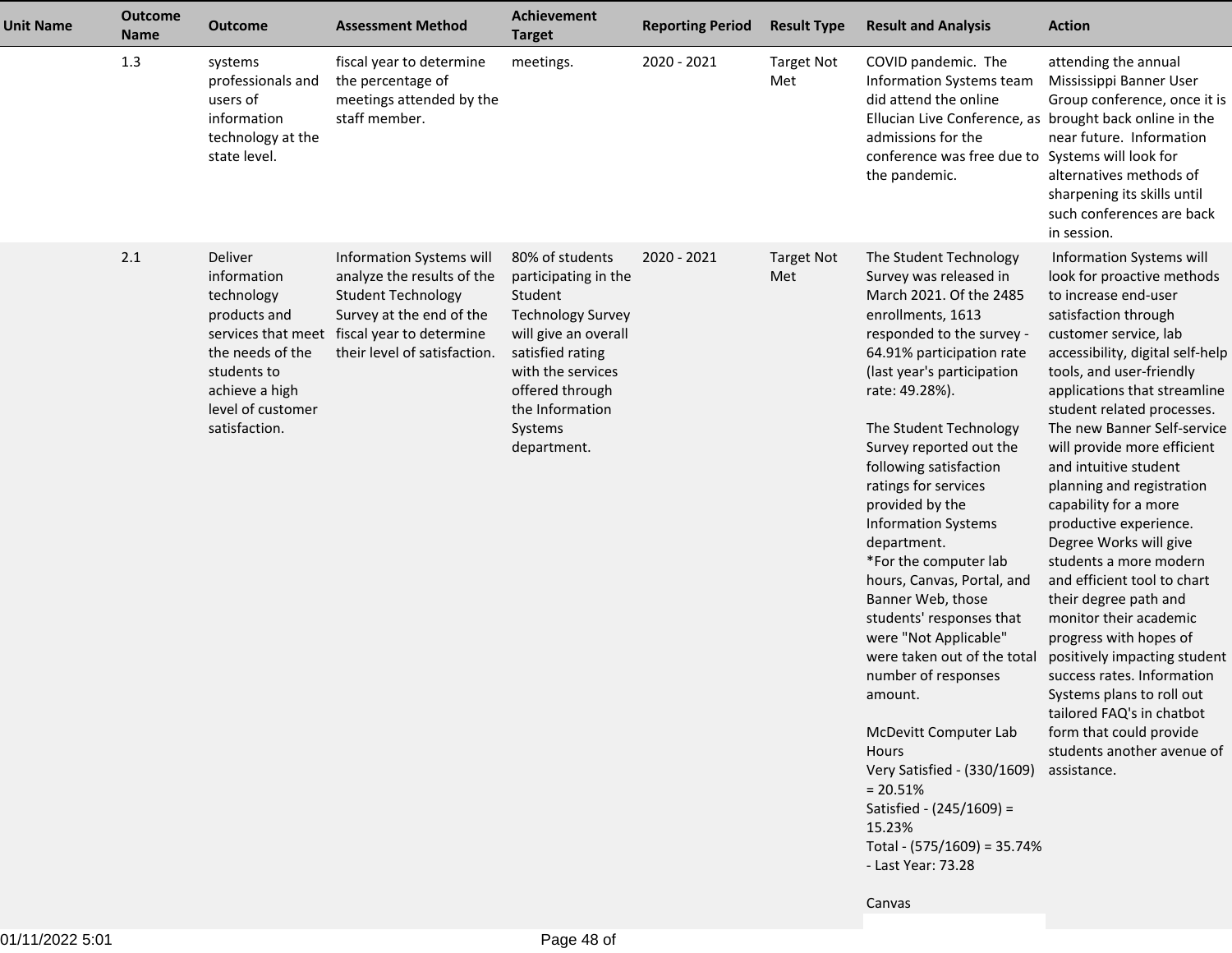| <b>Unit Name</b> | <b>Outcome</b><br><b>Name</b> | <b>Outcome</b>                                                                                                                                  | <b>Assessment Method</b>                                                                                                                                                                       | Achievement<br><b>Target</b>                                                                                                                                                                                    | <b>Reporting Period</b> | <b>Result Type</b>       | <b>Result and Analysis</b>                                                                                                                                                                                                                                                                                                                                                                                                                                                                                                                                                                                                                                                                                                                                                                                                        | <b>Action</b>                                                                                                                                                                                                                                                                                                                                                                                                                                                                                                                                                                                                                                                                                                                                                                                        |
|------------------|-------------------------------|-------------------------------------------------------------------------------------------------------------------------------------------------|------------------------------------------------------------------------------------------------------------------------------------------------------------------------------------------------|-----------------------------------------------------------------------------------------------------------------------------------------------------------------------------------------------------------------|-------------------------|--------------------------|-----------------------------------------------------------------------------------------------------------------------------------------------------------------------------------------------------------------------------------------------------------------------------------------------------------------------------------------------------------------------------------------------------------------------------------------------------------------------------------------------------------------------------------------------------------------------------------------------------------------------------------------------------------------------------------------------------------------------------------------------------------------------------------------------------------------------------------|------------------------------------------------------------------------------------------------------------------------------------------------------------------------------------------------------------------------------------------------------------------------------------------------------------------------------------------------------------------------------------------------------------------------------------------------------------------------------------------------------------------------------------------------------------------------------------------------------------------------------------------------------------------------------------------------------------------------------------------------------------------------------------------------------|
|                  | 2.1                           | Deliver<br>information<br>technology<br>products and<br>the needs of the<br>students to<br>achieve a high<br>level of customer<br>satisfaction. | Information Systems will<br>analyze the results of the<br><b>Student Technology</b><br>Survey at the end of the<br>services that meet fiscal year to determine<br>their level of satisfaction. | 80% of students<br>participating in the<br>Student<br><b>Technology Survey</b><br>will give an overall<br>satisfied rating<br>with the services<br>offered through<br>the Information<br>Systems<br>department. | 2020 - 2021             | <b>Target Not</b><br>Met | Very Satisfied - (715/1613)<br>$= 44.33%$<br>Satisfied - (638/1613) =<br>39.55%<br>Total - $(1354/1613)$ =<br>83.94% - Last Year: 85.94<br>Portal W Connect<br>Very Satisfied - (656/1610)<br>$= 39.97%$<br>Satisfied - $(564/1610)$ =<br>39.25%<br>Total - $(1220/1610)$ =<br>75.77% - Last Year: 79.22<br>Mobile App<br>Very Satisfied - (613/1609)<br>$= 38.10%$<br>Satisfied - (463/1609) =<br>28.78%<br>Total - (1076/1609) =<br>66.87% - First year<br>reporting<br><b>Banner Web</b><br>Very Satisfied - (648/1602)<br>$= 40.45%$<br>Satisfied - (587/1602) =<br>36.64%<br>Total - (1235/1602) =<br>77.10% - Last Year: 80.14<br><b>Support Provided</b><br>Very Satisfied - (338/892)<br>37.89%<br>Satisfied - (226/892)<br>25.34%<br>Total - (564/892) 63.23% -<br>Last Year: 75.89<br><b>Total Overall Satisfaction</b> | Information Systems will<br>look for proactive methods<br>to increase end-user<br>satisfaction through<br>customer service, lab<br>accessibility, digital self-help<br>tools, and user-friendly<br>applications that streamline<br>student related processes.<br>The new Banner Self-service<br>will provide more efficient<br>and intuitive student<br>planning and registration<br>capability for a more<br>productive experience.<br>Degree Works will give<br>students a more modern<br>and efficient tool to chart<br>their degree path and<br>monitor their academic<br>progress with hopes of<br>positively impacting student<br>success rates. Information<br>Systems plans to roll out<br>tailored FAQ's in chatbot<br>form that could provide<br>students another avenue of<br>assistance. |
|                  |                               |                                                                                                                                                 |                                                                                                                                                                                                |                                                                                                                                                                                                                 |                         |                          | Average - (35.74 + 83.94 +<br>$75.77 + 66.87 + 77.10 +$<br>$63.23)/6 = 67.11%$<br>Last Year: 78.89%                                                                                                                                                                                                                                                                                                                                                                                                                                                                                                                                                                                                                                                                                                                               |                                                                                                                                                                                                                                                                                                                                                                                                                                                                                                                                                                                                                                                                                                                                                                                                      |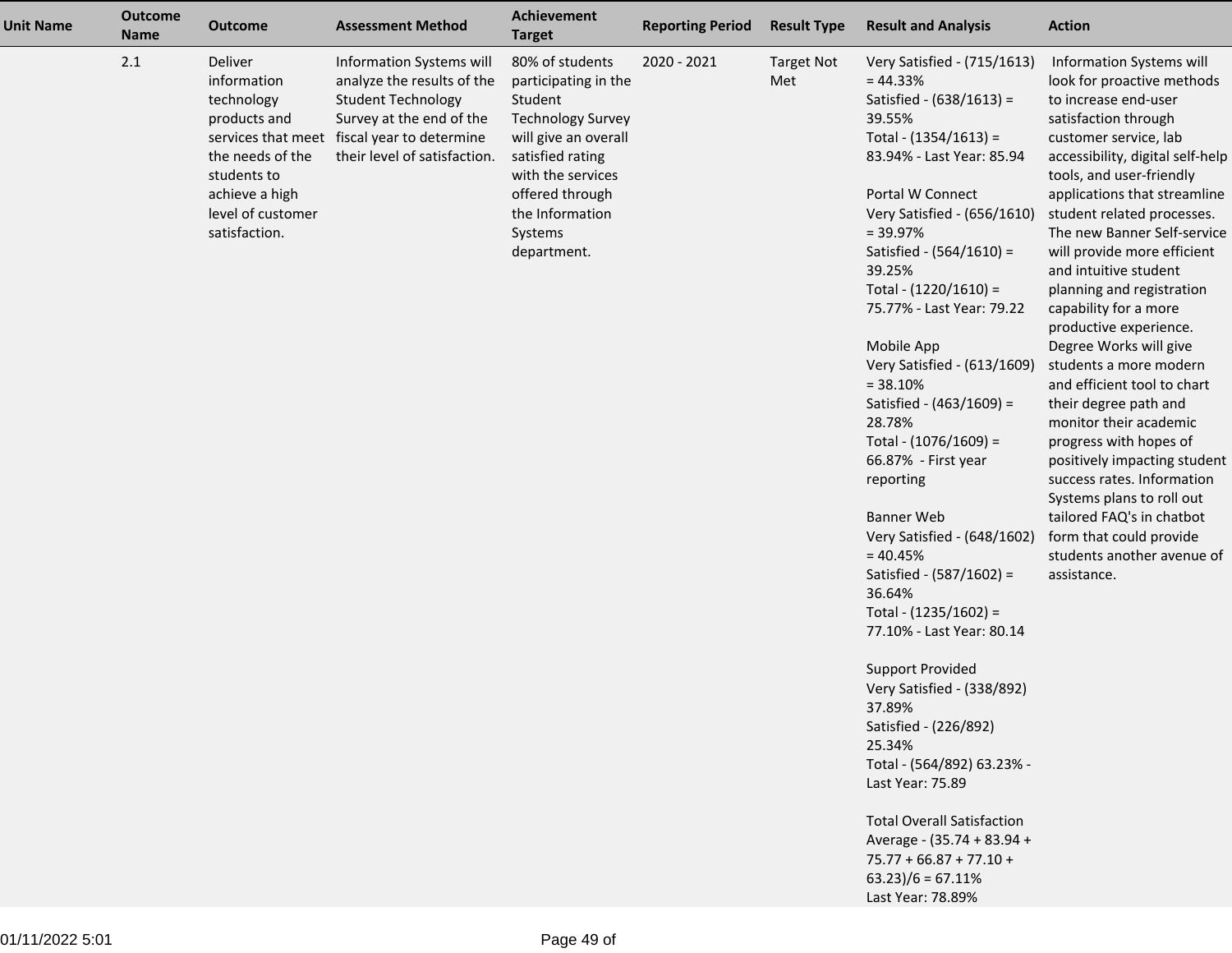| <b>Unit Name</b>                                                           | <b>Outcome</b><br><b>Name</b> | <b>Outcome</b>                                                                                                                                                                                                     | <b>Assessment Method</b>                                                                                                                                                                                                                                                                | <b>Achievement</b><br><b>Target</b>                                                                        | <b>Reporting Period</b> | <b>Result Type</b>       | <b>Result and Analysis</b>                                                                                                                       | <b>Action</b>                                                                                                                                                                                                                                                     |
|----------------------------------------------------------------------------|-------------------------------|--------------------------------------------------------------------------------------------------------------------------------------------------------------------------------------------------------------------|-----------------------------------------------------------------------------------------------------------------------------------------------------------------------------------------------------------------------------------------------------------------------------------------|------------------------------------------------------------------------------------------------------------|-------------------------|--------------------------|--------------------------------------------------------------------------------------------------------------------------------------------------|-------------------------------------------------------------------------------------------------------------------------------------------------------------------------------------------------------------------------------------------------------------------|
| Administrative<br>Support -<br>Institutional<br>Research and<br>Assessment | 1.1                           | Institutional<br>Research and<br>Assessment will<br>assist with<br>promoting strong<br>academic advising,<br>mentorship, and<br>other student-<br>centered support<br>services to<br>promote student<br>retention. | Institutional Research and 70% overall<br>Assessment will<br>administer the annual<br><b>Graduation Survey to</b><br>assess student satisfaction<br>with support services that<br>promote student<br>retention.                                                                         | response rate for<br>the annual<br>Graduation Survey.                                                      | 2020 - 2021             | <b>Target Met</b>        | The 2020-21 Graduation<br>Survey response rate is<br>83% with 812 of 980<br>recipients responding. This<br>matches our rate of 83%<br>last year. | Based on the result of this<br>year's 2020-21 Graduation<br>Survey and those from prior<br>years, we will keep our AT<br>at 70%. We will continue to<br>communicate results to our<br>department staff and the<br>university.                                     |
|                                                                            | 1.2                           | Institutional<br>Research and<br>Assessment will<br>encourage staff to<br>present pertinent<br>data/information<br>to appropriate<br>campus groups.                                                                | Staff will be asked to<br>present survey results and Institutional<br>other essential<br>information throughout<br>the year to groups, such as conduct four data<br>PIE Council. Institutional<br><b>Research and Assessment</b><br>will keep a record of<br>presentations made.        | The Office of<br>Research and<br>Assessment will<br>presentations to<br>campus groups<br>each fiscal year. | 2020 - 2021             | <b>Target Not</b><br>Met | This year, our office did not We plan to resume<br>present to various campus<br>groups and committees<br>due to COVID-19<br>complications.       | presentations once<br>meetings are on a more<br>regular schedule. In the<br>meantime, we do continue<br>to share information<br>through email and other<br>means as necessary. This<br>information is shared within<br>our department and with<br>the university. |
|                                                                            | 2.1                           | Institutional<br>Research and<br>Assessment will<br>provide<br>information to<br>business processes processes, such as<br>among staff.                                                                             | Institutional Research and 30% overall<br>Assessment will<br>administer the annual<br>Staff Satisfaction Survey to Satisfaction Survey.<br>assess staff satisfaction<br>enhance university with specific university<br>planning/budgeting.                                              | response rate for<br>the annual Staff                                                                      | 2020 - 2021             | <b>Target Met</b>        | This year, there was a<br>response rate of 43% (83 of<br>191 responding) for the<br>2020-21 Staff Satisfaction<br>Survey.                        | We will continue to<br>communicate the results of<br>the survey to our<br>department staff and the<br>university.                                                                                                                                                 |
|                                                                            | 2.2                           | Institutional<br>Research and<br>Assessment will<br>provide<br>information to<br>among faculty.                                                                                                                    | Institutional Research and 50% overall<br>Assessment will<br>administer the annual<br>Faculty Satisfaction Survey Satisfaction Survey.<br>to assess faculty<br>enhance university satisfaction with specific<br>business processes university processes, such<br>as planning/budgeting. | response rate for<br>the annual Faculty                                                                    | 2020 - 2021             | <b>Target Met</b>        | This year, we had a<br>response rate of 78% (119<br>of 152 responding) to the Satisfaction Survey and<br>2020-21 Faculty<br>Satisfaction Survey. | Based on the result of this<br>year's 2020-21 Faculty<br>those from prior years, we<br>will keep our AT at 50%. We<br>will continue to<br>communicate the results of<br>the survey to our<br>department staff and the<br>university.                              |
| Administrative<br>Support -<br>Outsourced                                  | 1.1                           | Facilities<br>Management<br>Work Orders will                                                                                                                                                                       | At the end of the fiscal<br>year, Outsourced<br>Enterprises will review the Orders will have a                                                                                                                                                                                          | Facilities<br><b>Management Work</b>                                                                       | 2020 - 2021             | Inconclusive             | Results not entered by<br>coordinator                                                                                                            | Results not entered by<br>coordinator                                                                                                                                                                                                                             |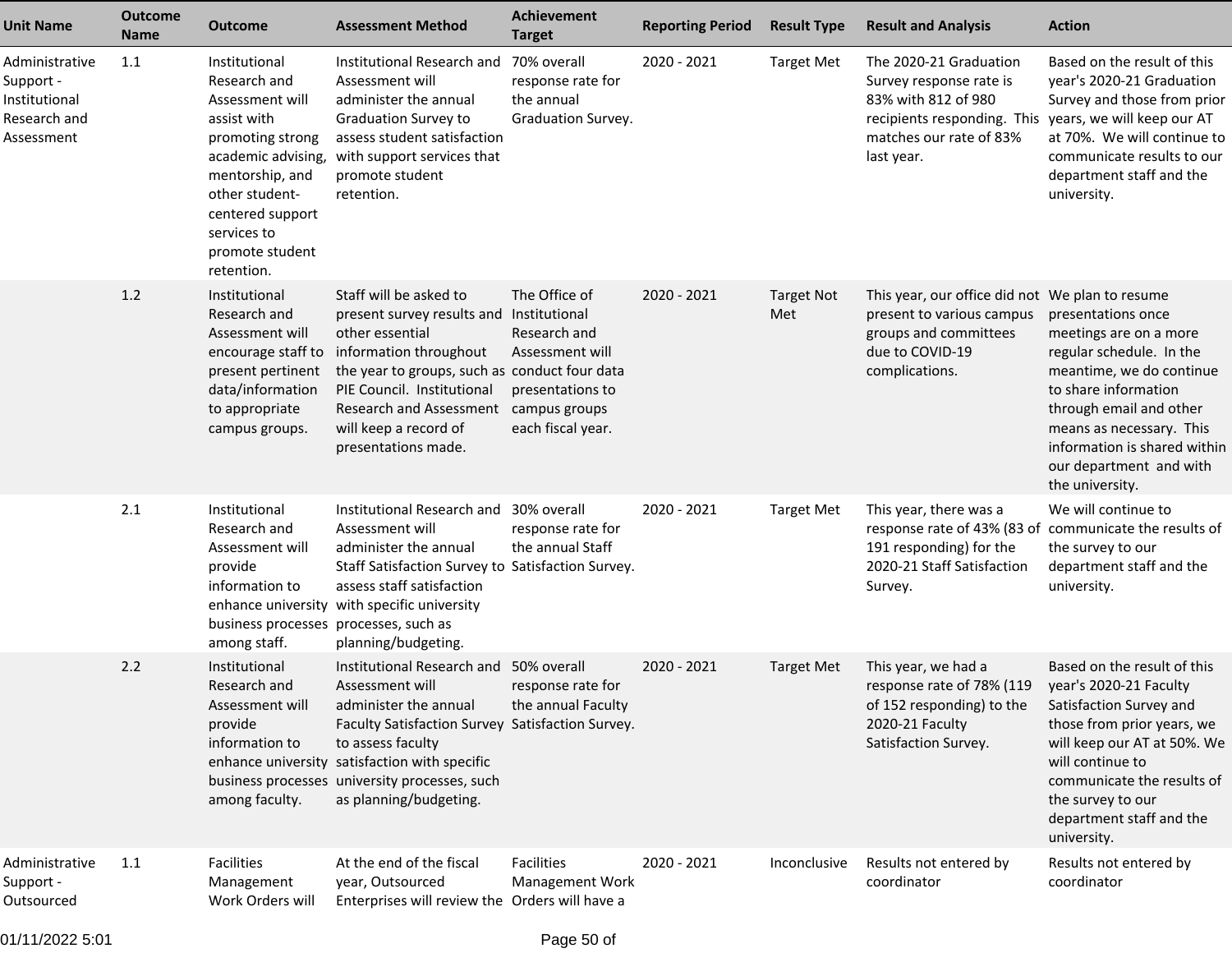| <b>Unit Name</b>                                                      | <b>Outcome</b><br><b>Name</b> | Outcome                                                                                        | <b>Assessment Method</b>                                                                                                                                                                                                               | <b>Achievement</b><br><b>Target</b>                                                                                                                        | <b>Reporting Period</b> | <b>Result Type</b> | <b>Result and Analysis</b>            | <b>Action</b>                         |
|-----------------------------------------------------------------------|-------------------------------|------------------------------------------------------------------------------------------------|----------------------------------------------------------------------------------------------------------------------------------------------------------------------------------------------------------------------------------------|------------------------------------------------------------------------------------------------------------------------------------------------------------|-------------------------|--------------------|---------------------------------------|---------------------------------------|
| Enterprises<br>(bookstore, food<br>service, facilities<br>management) | 1.1                           | be addressed in a<br>completed to the<br>requestor's<br>satisfaction.                          | work order completion<br>timely manner and rate in the work order<br>system.                                                                                                                                                           | completion ratio of 2020 - 2021<br>95%.                                                                                                                    |                         | Inconclusive       | Results not entered by<br>coordinator | Results not entered by<br>coordinator |
|                                                                       | 1.2                           | Food Service will<br>increase catering<br>and door sales.                                      | At the end of the fiscal<br>year, Outsourced<br>Enterprises will review the by 8% from the<br>Catering and Door Sales as fiscal year.<br>submitted by monthly<br>statements from Food<br>Service.                                      | Catering and Door<br>Sales will increase                                                                                                                   | 2020 - 2021             | Inconclusive       | Results not entered by<br>coordinator | Results not entered by<br>coordinator |
|                                                                       | 1.3                           | The Bookstore will<br>increase the sales<br>items.                                             | At the end of the fiscal<br>year, Outsourced<br>of non-text/sundry Enterprises will review the to less expensive<br>sales on non-text/sundry<br>items as submitted by<br>monthly statements from items will increase<br>the Bookstore. | As text book sales<br>continue to fall due<br>choices, sales of<br>non-text/sundry<br>by 10% from the<br>previous fiscal<br>year.                          | 2020 - 2021             | Inconclusive       | Results not entered by<br>coordinator | Results not entered by<br>coordinator |
|                                                                       | 2.1                           | Food Service will<br>improve its overall<br>function to<br>increase customer<br>satisfaction.  | At the end of the fiscal<br>year, Outsourced<br>Enterprises will review the 75% overall<br>overall satisfaction score<br>documented by Sodexo's<br>annual Customer Survey.                                                             | Food Service will<br>score at least a<br>satisfaction score<br>on Sodexo's annual<br>Consumer<br>Satisfaction Survey<br>completed by the<br>MUW community. | 2020 - 2021             | Inconclusive       | Results not entered by<br>coordinator | Results not entered by<br>coordinator |
|                                                                       | 2.2                           | Bookstore will<br>improve its overall<br>function to<br>increase customer<br>satisfaction.     | At the end of the fiscal<br>year, Outsourced<br>Enterprises will review the earn at least a 95%<br>bookstore's overall<br>satisfaction score<br>documented by the<br>annual Barnes & Noble<br>survey.                                  | Each fiscal year,<br>the Bookstore will<br>overall satisfaction<br>score on the<br>Barnes & Noble<br>Survey.                                               | 2020 - 2021             | Inconclusive       | Results not entered by<br>coordinator | Results not entered by<br>coordinator |
|                                                                       | 2.3                           | Food Service and<br><b>Facilities</b><br>Management will<br>enhance their<br>safety practices. | At the end of each fiscal<br>year, Outsourced<br>Enterprises will review the earn a 90% or<br>annual Food Safety Audit<br>score from the audit<br>conducted on Food                                                                    | Each fiscal year,<br>Food Service will<br>higher score on<br>Sodexo's annual<br>Food Safety Audit                                                          | 2020 - 2021             | Inconclusive       | Results not entered by<br>coordinator | Results not entered by<br>coordinator |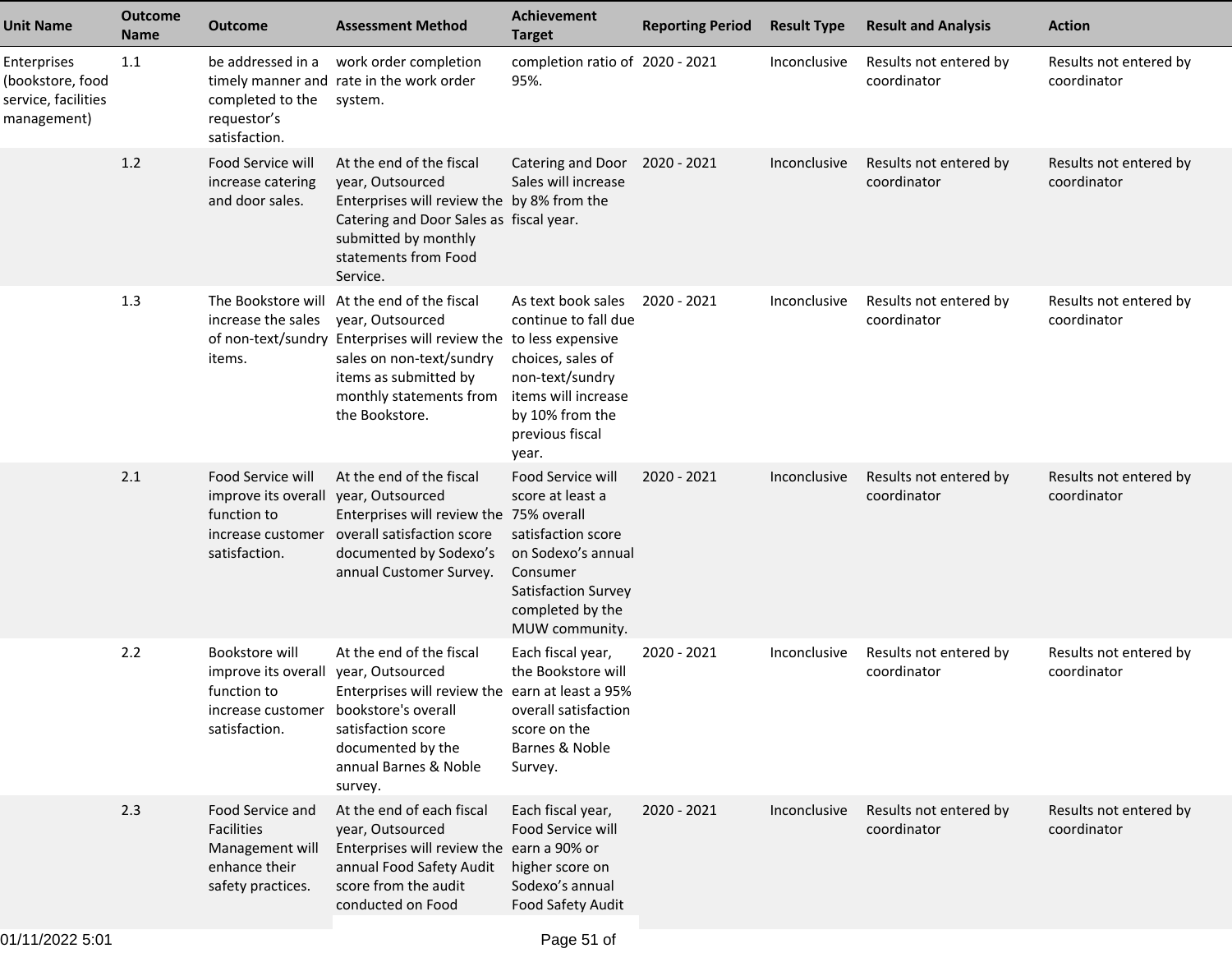| <b>Unit Name</b>                              | <b>Outcome</b><br><b>Name</b> | <b>Outcome</b>                                                                                   | <b>Assessment Method</b>                                                                                                                                                                                                                                                                                                                  | Achievement<br><b>Target</b>                                                                                                                                                               | <b>Reporting Period</b> | <b>Result Type</b>       | <b>Result and Analysis</b>                                                                        | <b>Action</b>                                                         |
|-----------------------------------------------|-------------------------------|--------------------------------------------------------------------------------------------------|-------------------------------------------------------------------------------------------------------------------------------------------------------------------------------------------------------------------------------------------------------------------------------------------------------------------------------------------|--------------------------------------------------------------------------------------------------------------------------------------------------------------------------------------------|-------------------------|--------------------------|---------------------------------------------------------------------------------------------------|-----------------------------------------------------------------------|
|                                               | 2.3                           | Food Service and<br><b>Facilities</b><br>Management will<br>enhance their<br>safety practices.   | Service.                                                                                                                                                                                                                                                                                                                                  | on safety practices 2020 - 2021<br>in their accounts.                                                                                                                                      |                         | Inconclusive             | Results not entered by<br>coordinator                                                             | Results not entered by<br>coordinator                                 |
|                                               | 2.4                           | Food Services will<br>increase the<br>services to<br>students.                                   | At the end of the fiscal<br>year, Outsourced<br>effectiveness of its Enterprises will review the will answer "good"<br><b>Graduation Survey results</b><br>regarding the<br>effectiveness of food<br>service on campus.<br>"Rate MUW's<br>effectiveness in providing:<br>Food service on campus<br>{Excellent, Good, Fair,<br>Poor, N/A}" | 55% of Graduation 2020 - 2021<br>Survey participants<br>or "excellent"<br>regarding the<br>effectiveness of<br>food service on<br>campus.                                                  |                         | Inconclusive             | Results not entered by<br>coordinator                                                             | Results not entered by<br>coordinator                                 |
| Administrative<br>Support -<br>Plymouth Bluff | 1.1                           | offer public<br>cultural and<br>educational<br>programming.                                      | Plymouth Bluff will At the end of the fiscal<br>year, Plymouth Bluff will<br>review program<br>documents (mailings,<br>Facebook posts, news<br>releases, and attendance<br>records) to determine if<br>achievement target was<br>met.                                                                                                     | At least once per<br>quarter, public<br>cultural and/or<br>educational<br>programming will<br>be offered at no<br>cost for<br>attendance.                                                  | 2020 - 2021             | <b>Target Not</b><br>Met | Due to Covid19, we were<br>not able to offer any public<br>cultural or educational<br>programming | Continue assessment.                                                  |
|                                               | 1.2                           | Media, such as<br>Facebook, to<br>promote<br>programming and<br>other uses at<br>Plymouth Bluff. | Plymouth Bluff will At the end of the fiscal<br>make use of Social year, Plymouth Bluff will<br>review updates to its<br>Facebook pages to ensure<br>that program promotion is posts, both<br>being utilized through<br>social media.                                                                                                     | Plymouth Bluff will 2020 - 2021<br>update both of its<br>Facebook pages<br>with different<br>internally and<br>externally, at least<br>2 times per month<br>throughout the<br>fiscal year. |                         | Inconclusive             | Results not entered by<br>coordinator                                                             | Action not entered by<br>coordinator                                  |
|                                               | 1.3                           | maintain its 4+                                                                                  | Plymouth Bluff will At the end of the fiscal<br>year, Plymouth Bluff will<br>miles trail system. review the Trail System's<br>monthly inspection<br>reports.                                                                                                                                                                              | 12 Monthly Trail<br><b>System Inspections</b><br>will be completed<br>each fiscal year,<br>including corrective<br>actions.                                                                | 2020 - 2021             | <b>Target Met</b>        | We continue to monitor<br>the trails and repair them<br>as we have the resources<br>to do so.     | We will continue to monitor<br>the trails and make needed<br>repairs. |
|                                               | 1.4                           |                                                                                                  | Plymouth Bluff will At the end of the fiscal                                                                                                                                                                                                                                                                                              | Plymouth Bluff will 2020 - 2021                                                                                                                                                            |                         | Inconclusive             | We will continue to market Action not provided by                                                 |                                                                       |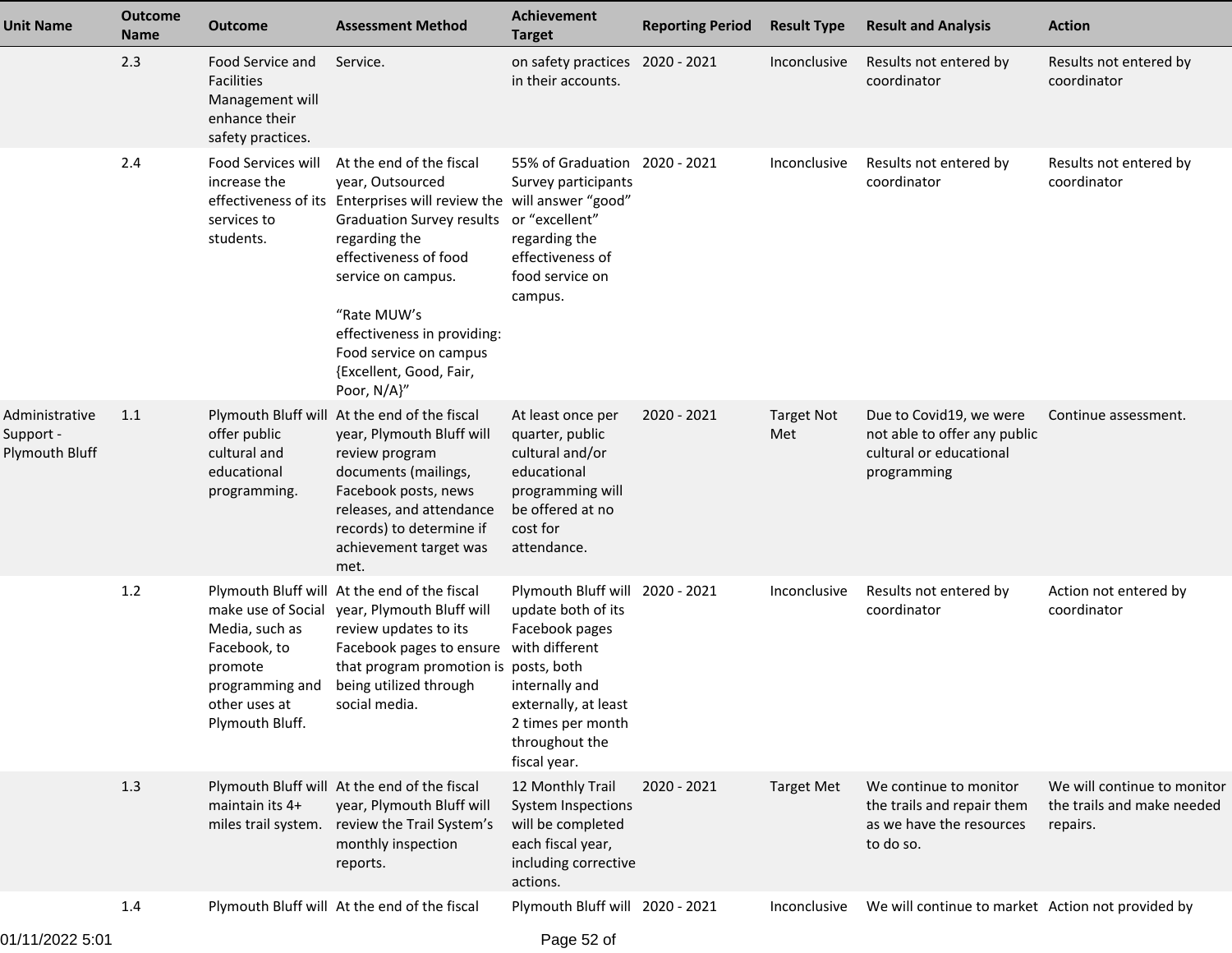| <b>Unit Name</b>                                 | <b>Outcome</b><br>Name | <b>Outcome</b>                                                                                                                                 | <b>Assessment Method</b>                                                                                                                                                                                         | Achievement<br><b>Target</b>                                                                                                            | <b>Reporting Period</b> | <b>Result Type</b>       | <b>Result and Analysis</b>                                                                                                                                                                                                                                                                                                                                | <b>Action</b>                                                                                                                                                                                                                                          |
|--------------------------------------------------|------------------------|------------------------------------------------------------------------------------------------------------------------------------------------|------------------------------------------------------------------------------------------------------------------------------------------------------------------------------------------------------------------|-----------------------------------------------------------------------------------------------------------------------------------------|-------------------------|--------------------------|-----------------------------------------------------------------------------------------------------------------------------------------------------------------------------------------------------------------------------------------------------------------------------------------------------------------------------------------------------------|--------------------------------------------------------------------------------------------------------------------------------------------------------------------------------------------------------------------------------------------------------|
|                                                  | 1.4                    | do presentations<br>and make the<br>groups such as the weekly visits.<br>Boy Scouts and<br>other educational<br>organizations at no<br>charge. | year, Plymouth Bluff will<br>review monthly reports to<br>facility available to determine the number of                                                                                                          | average 50 visits<br>per week by people<br>walking the<br>grounds and trails.                                                           | 2020 - 2021             | Inconclusive             | the Bluff to different<br>groups                                                                                                                                                                                                                                                                                                                          | assessment coordinator                                                                                                                                                                                                                                 |
| Administrative<br>Support - Police<br>Department | 1.1                    | The Police<br>Department will<br>promote<br>awareness of its<br>employees and<br>responsibilities<br>throughout the<br>university.             | The Police Department<br>will track<br>interactions/meetings<br>with student organizations organizations<br>(including Student<br><b>Government Association)</b><br>throughout the fiscal year<br>via a logbook. | 5% increase in<br>interactions/meeti<br>ngs with student<br>(including Student<br>Government<br>Association) from<br>the previous year. | 2020 - 2021             | <b>Target Not</b><br>Met | In 2020-2021, The MUW<br>PD was able to provide<br>departmental updates and<br>a variety of safety<br>information to the campus<br>community. The PD met<br>with or presented to 4<br>different groups on<br>campus. This is a decrease<br>from the previous year. The<br>decrease is due to a lack of<br>in person activities on<br>campus. (07/01/2021) | The police department will<br>continue to seek out<br>opportunities to meet with<br>campus organizations in<br>person and through online<br>formats.                                                                                                   |
|                                                  | 1.2                    | The Police<br>Department will<br>promote<br>reciprocal trust<br>between the<br>university<br>community and<br>the Police<br>Department.        | The Police Department<br>will track complaints filed<br>against the department at<br>the end of the fiscal year<br>via a logbook.                                                                                | 5% decrease in<br>complaints<br>submitted against<br>the police<br>department from<br>the previous year.                                | 2020 - 2021             | <b>Target Met</b>        | The police department did<br>not receive any complaints<br>through July 2020-June<br>2021.                                                                                                                                                                                                                                                                | The police department will<br>continue to participate in<br>departmental and individual<br>professional development<br>training.                                                                                                                       |
|                                                  | 2.1                    | The Police<br>Department will<br>make an effort to<br>provide a safe<br>environment for<br>faculty, staff,<br>students, and<br>visitors.       | The Police Department<br>will analyze the number of filed offense<br>filed offense reports from<br>the crime log annually.                                                                                       | 5% decrease in<br>reports annually<br>within MUW from<br>the previous year.                                                             | 2020 - 2021             | <b>Target Met</b>        | The police department filed Officers will continue to<br>decrease from 151 the<br>previous year-49%<br>decrease.                                                                                                                                                                                                                                          | 77 incident reports, this is a actively patrol and maintain<br>visibility on campus. By<br>taking a proactive approach<br>and maintaining high<br>visibility, this will help to<br>reduce the amount of<br>criminal activity that occurs<br>on campus. |
| 01/11/2022 5:01                                  | 2.2                    | The Police<br>Department will<br>make an effort to<br>broaden the<br>communication<br>among outside                                            | The Police Department<br>will maintain and review<br>meeting records with<br>Memorandum of<br>Understandings (MOU)<br>partners throughout the                                                                    | The Police<br>Department will<br>maintain open<br>communications<br>through meetings<br>year-round with all<br>Page 53 of               | 2020 - 2021             | <b>Target Met</b>        | The police department<br>scheduled monthly<br>meetings both in person<br>and online with the<br><b>Columbus Police</b><br>Department and quarterly                                                                                                                                                                                                        | The police department will<br>continue to conduct regular<br>meetings with local first<br>responding agencies.                                                                                                                                         |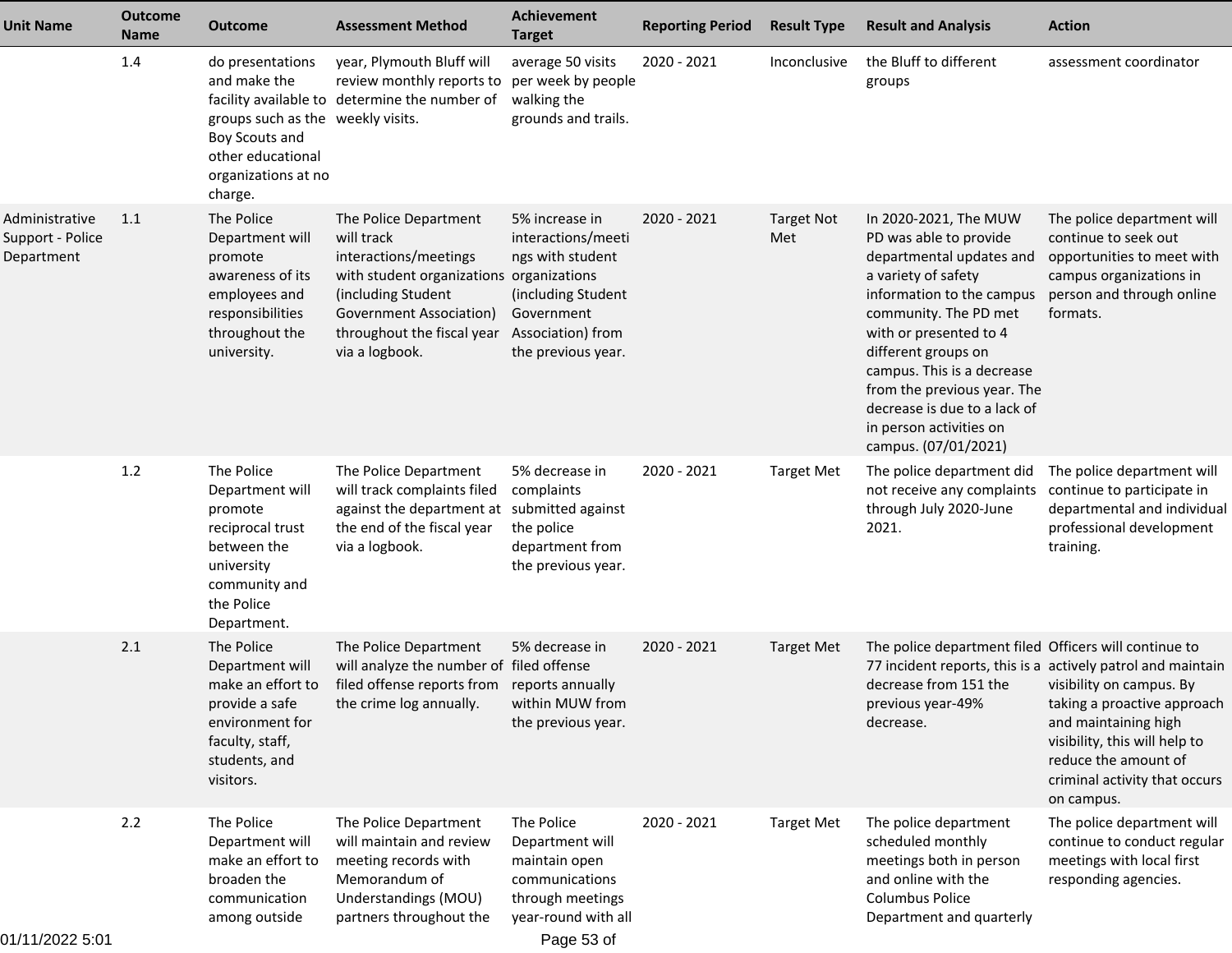| <b>Unit Name</b>                                       | <b>Outcome</b><br><b>Name</b> | <b>Outcome</b>                                                                                                                          | <b>Assessment Method</b>                                                                                                                                                                                                                         | Achievement<br><b>Target</b>                                                                                                | <b>Reporting Period</b> | <b>Result Type</b>       | <b>Result and Analysis</b>                                                                                                                                                                                                                                          | <b>Action</b>                                                  |
|--------------------------------------------------------|-------------------------------|-----------------------------------------------------------------------------------------------------------------------------------------|--------------------------------------------------------------------------------------------------------------------------------------------------------------------------------------------------------------------------------------------------|-----------------------------------------------------------------------------------------------------------------------------|-------------------------|--------------------------|---------------------------------------------------------------------------------------------------------------------------------------------------------------------------------------------------------------------------------------------------------------------|----------------------------------------------------------------|
|                                                        | 2.2                           | agencies to<br>promote safety.                                                                                                          | fiscal year to determine if<br>the achievement target<br>was met.                                                                                                                                                                                | of the MOU<br>partners by holding<br>10 meetings<br>collectively across<br>the agencies.                                    | 2020 - 2021             | <b>Target Met</b>        | meetings with the Lowndes The police department will<br>County Sheriff's<br>Department and Columbus meetings with local first<br>Fire and Rescue. Upcoming responding agencies.<br>events, trends and<br>departmental updates<br>were discussed during<br>meetings. | continue to conduct regular                                    |
| Administrative<br>Support -<br>Resources<br>Management | 1.1                           | Provide ongoing<br>purchasing, p-card, year, Resources<br>property & Virtual<br><b>EMS</b> training as<br>needed to all<br>departments. | At the end of the fiscal<br>Management will review<br>the Training Sessions Log<br>to determine if there was 5%.<br>an increase by 5% of<br>employees who received<br>purchasing training.                                                       | Train/assist<br>employees in the<br>area of purchasing<br>by an increase of                                                 | 2020 - 2021             | <b>Target Met</b>        | <b>Resources Management</b><br>trained 22 staff in the areas staff in the areas of<br>that RM is responsible for.                                                                                                                                                   | We will continue to train<br>purchasing, P-cards, and<br>fleet |
|                                                        | 1.2                           | transaction<br>volume. Eliminate<br>the need for small<br>dollar purchase<br>orders.                                                    | Reduce purchasing At the end of the fiscal<br>year, Resources<br>Management will review<br>the Purchase Orders<br>Report to determine an<br>increase/decrease in the<br>number of purchase<br>orders.                                            | Reduce the<br>number of<br>purchase orders<br>printed each year<br>by 5%.                                                   | 2020 - 2021             | <b>Target Not</b><br>Met | Due to the large number of No action provided by<br>Covid 19 supplies we used<br>more purchase orders to<br>allow us to track PPE<br>supplies in a more efficient<br>manner                                                                                         | assessment coordinator                                         |
|                                                        | 2.1                           | Ensure that all<br>student packages<br>are delivered in a<br>timely manner.                                                             | At the end of the fiscal<br>year, Resources<br>Management will review<br>the Delivery Report to<br>determine the percentage<br>of packages that were<br>delivered the same or next<br>day.                                                       | Deliver 95% of the 2020 - 2021<br>packages on time.                                                                         |                         | Inconclusive             | Results not provided by<br>coordinator                                                                                                                                                                                                                              | Action not provided by<br>coordinator                          |
|                                                        | 2.2                           | Offer virtual EMS<br>training to all<br>student<br>organizations.                                                                       | At the end of the fiscal<br>year, Resources<br>Management will review<br>the Training Sessions Log<br>to determine if there was<br>an increase of 5% of<br>members from all student<br>organizations as a whole<br>who received EMS<br>training. | Participation of all 2020 - 2021<br>student<br>organizations'<br>members that<br>reserve facilities<br>will increase by 5%. |                         | Inconclusive             | Results not provided by<br>coordinator                                                                                                                                                                                                                              | Action not provided by<br>coordinator                          |
| Administrative<br>Support -                            | 1.1                           | Systems &<br>Network will                                                                                                               | Systems & Network will<br>verify Active Directory                                                                                                                                                                                                | 100% of AD<br>services account                                                                                              | 2020 - 2021             | <b>Target Met</b>        | Per HR e-mail non-<br>employment notice                                                                                                                                                                                                                             | Systems & Networks<br>continues to verify and                  |
| 01/11/2022 5:01                                        |                               |                                                                                                                                         |                                                                                                                                                                                                                                                  | Page 54 of                                                                                                                  |                         |                          |                                                                                                                                                                                                                                                                     |                                                                |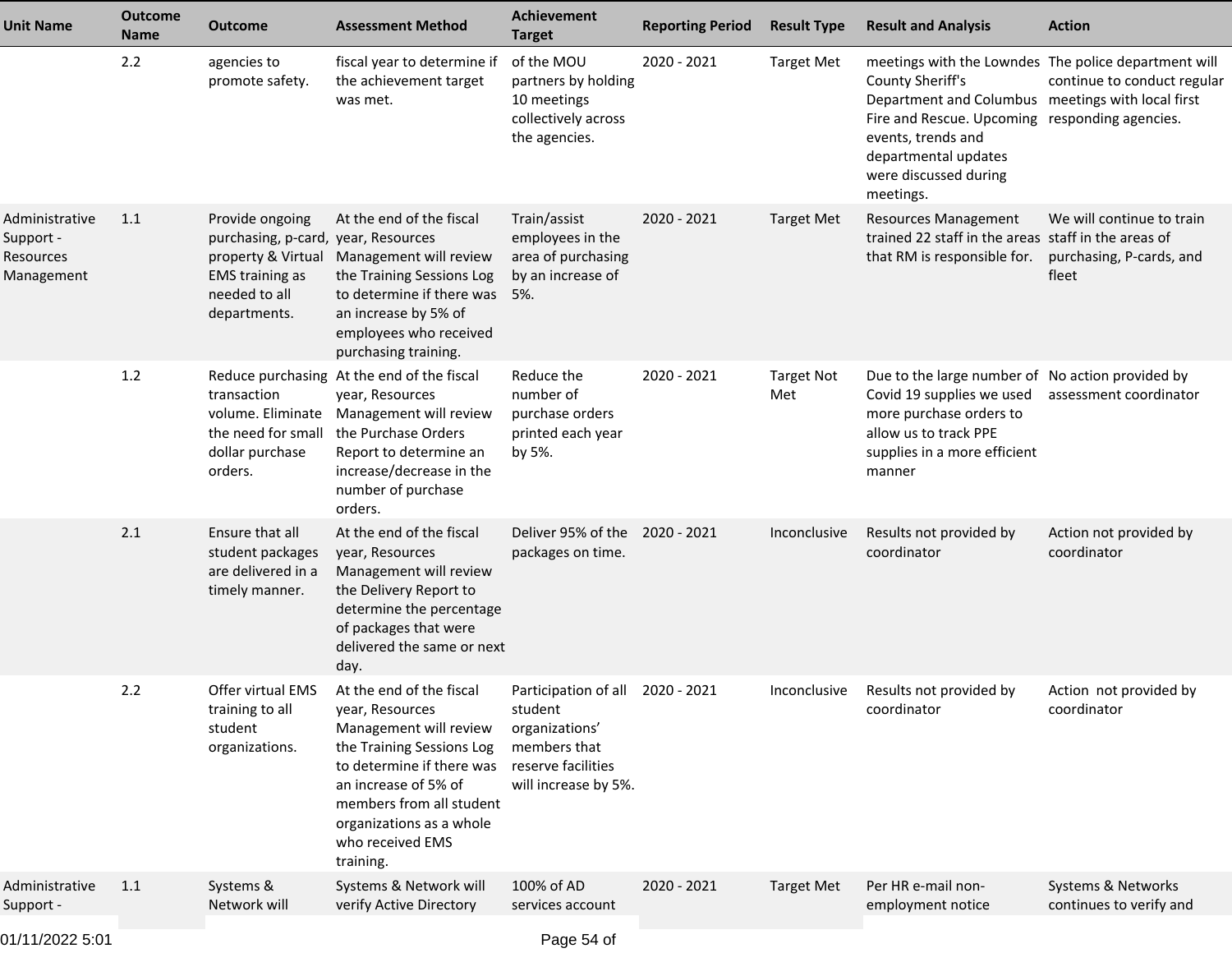| <b>Unit Name</b>       | <b>Outcome</b><br><b>Name</b> | <b>Outcome</b>                                                                                                                                                 | <b>Assessment Method</b>                                                                                                                                                                                                                                                                                 | Achievement<br><b>Target</b>                                                                                                                                                                                  | <b>Reporting Period</b> | <b>Result Type</b>       | <b>Result and Analysis</b>                                                                                                                                                                                                                                                                                                  | <b>Action</b>                                                                                                               |
|------------------------|-------------------------------|----------------------------------------------------------------------------------------------------------------------------------------------------------------|----------------------------------------------------------------------------------------------------------------------------------------------------------------------------------------------------------------------------------------------------------------------------------------------------------|---------------------------------------------------------------------------------------------------------------------------------------------------------------------------------------------------------------|-------------------------|--------------------------|-----------------------------------------------------------------------------------------------------------------------------------------------------------------------------------------------------------------------------------------------------------------------------------------------------------------------------|-----------------------------------------------------------------------------------------------------------------------------|
| Systems and<br>Network | 1.1                           | perform annual<br>audit of user<br>account access<br>against HR e-mail<br>non-employment<br>notices.                                                           | (AD) services account<br>status is disabled for<br>unemployed users.                                                                                                                                                                                                                                     | access is disabled<br>for non-employed<br>user accounts<br>without emeritus<br>status.                                                                                                                        | 2020 - 2021             | <b>Target Met</b>        | validations, audit of user<br>account deactivation<br>(without emeritus status)<br>resulted in 34 out of 34<br>(100%) accounts<br>deactivated.                                                                                                                                                                              | audit AD account access<br>against HR e-mail non-<br>employment notices.                                                    |
|                        | 1.2                           | Systems &<br>Network will<br>evaluate and<br>optimize Internet<br>bandwidth to<br>support advancing<br>business processes<br>and the campus<br>infrastructure. | Throughout the fiscal<br>year, IT staff will monitor<br>Internet gateway router<br>bandwidth speeds to<br>determine circuit<br>bandwidth usage.                                                                                                                                                          | Consistent<br>bandwidth values<br>less than 50% of<br>total available<br>Internet circuit<br>bandwidth<br>throughout the<br>fiscal year.                                                                      | 2020 - 2021             | <b>Target Met</b>        | Based on In/Out Traffic<br>Utilization analysis of<br>bandwidth transmitted<br>between 01/01/2021-<br>06/30/2021, average<br>bandwidth utilization<br>reported below 300Mbps<br>(30%) of available 1Gbps<br>Internet circuit. In/Out<br><b>Bits/Traffic Utilization</b><br>graphs are included to<br>show reported results. | Systems & Networks<br>continues to monitor<br>Internet bandwidth<br>utilization to ensure safe<br>thresholds.               |
|                        | 1.3                           | Systems &<br>Network will<br>assess and<br>monitor campus<br>training videos as<br>needed.                                                                     | Throughout the fiscal<br>year, Systems & Network<br>will work with user<br>departments to develop<br>needs and provide task-specific online<br>training videos. At the end<br>of the fiscal year, Systems<br>& Network will review the<br>number of new online<br>training videos provided<br>for users. | Provide 2 new<br>online training<br>videos for users.                                                                                                                                                         | 2020 - 2021             | <b>Target Met</b>        | Systems & Networks<br>provided multiple online<br>training videos and<br>documentation for<br>respective users.                                                                                                                                                                                                             | Systems & Networks will<br>continue to provide training<br>videos and/or<br>documentation to<br>respective users as needed. |
|                        | 2.1                           | Systems &<br>Network will look<br>for possible ways<br>to provide high<br>levels of student<br>satisfaction.                                                   | Systems & Network will<br>analyze the results of the<br><b>Student Technology</b><br>survey at the end of the<br>fiscal year to determine<br>their level of satisfaction.                                                                                                                                | 75% of students<br>participating in the<br>Student<br><b>Technology Survey</b><br>will give an overall<br>satisfied rating<br>with the services<br>offered through<br>the Systems &<br>Network<br>department. | 2020 - 2021             | <b>Target Not</b><br>Met | The Student Technology<br>Survey was released in<br>March 2021. Of the 2485<br>enrollments, 1610<br>responded to the survey -<br>64.79% participation rate<br>(last year's participation<br>rate: 49.28%). Particpation<br>increases/decreases are<br>likely subject to influences<br>from Covid-19.                        | Systems & Networks will<br>continue to look for possible<br>ways to provide high levels<br>of student satisfaction.         |
|                        |                               |                                                                                                                                                                |                                                                                                                                                                                                                                                                                                          |                                                                                                                                                                                                               |                         |                          | The Student Technology<br>Survey reported out the<br>following satisfaction<br>ratings for services                                                                                                                                                                                                                         |                                                                                                                             |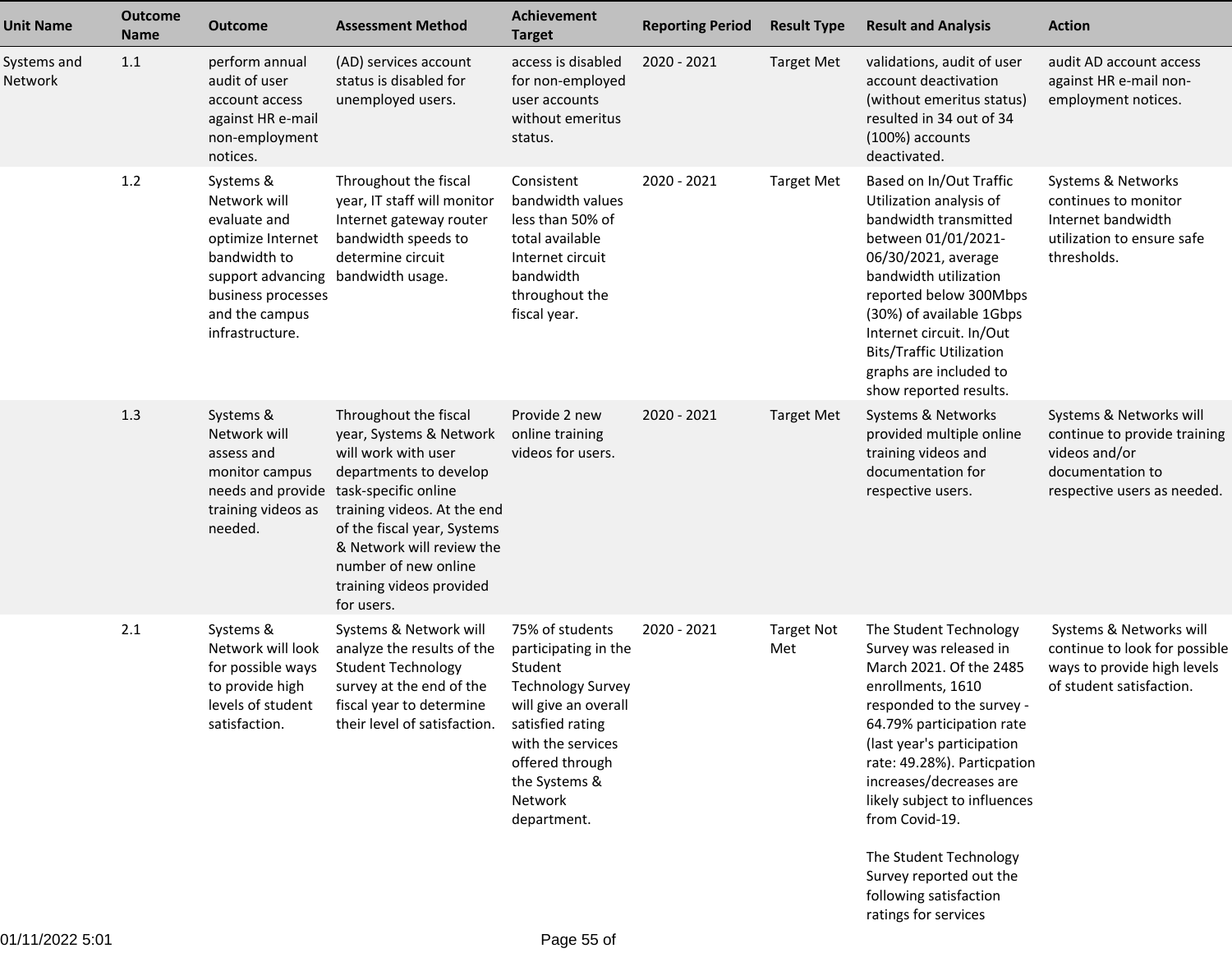| <b>Unit Name</b> | <b>Outcome</b><br><b>Name</b> | <b>Outcome</b>                                                                                               | <b>Assessment Method</b>                                                                                                                                                  | <b>Achievement</b><br><b>Target</b>                                                                                                                                                                           | <b>Reporting Period</b> | <b>Result Type</b>       | <b>Result and Analysis</b>                                                                                                                                                                                                                                                                                                                                                                                                                                                                                                                                                                                                                                                                                                | <b>Action</b>                                                                                                       |
|------------------|-------------------------------|--------------------------------------------------------------------------------------------------------------|---------------------------------------------------------------------------------------------------------------------------------------------------------------------------|---------------------------------------------------------------------------------------------------------------------------------------------------------------------------------------------------------------|-------------------------|--------------------------|---------------------------------------------------------------------------------------------------------------------------------------------------------------------------------------------------------------------------------------------------------------------------------------------------------------------------------------------------------------------------------------------------------------------------------------------------------------------------------------------------------------------------------------------------------------------------------------------------------------------------------------------------------------------------------------------------------------------------|---------------------------------------------------------------------------------------------------------------------|
|                  | $2.1$                         | Systems &<br>Network will look<br>for possible ways<br>to provide high<br>levels of student<br>satisfaction. | Systems & Network will<br>analyze the results of the<br><b>Student Technology</b><br>survey at the end of the<br>fiscal year to determine<br>their level of satisfaction. | 75% of students<br>participating in the<br>Student<br><b>Technology Survey</b><br>will give an overall<br>satisfied rating<br>with the services<br>offered through<br>the Systems &<br>Network<br>department. | 2020 - 2021             | <b>Target Not</b><br>Met | provided by the Systems<br>and Network department.<br>*For the Office 365,<br>GoogleDocs, Portal, and<br>Internet/WiFi, those<br>students' responses that<br>were "Not Applicable"<br>were taken out of the total<br>number of responses<br>amount.<br>Systems & Networks<br>analyzed a Student<br>Technology survey to<br>determine satisfaction<br>levels in respective areas of<br>IT. Individual category and<br>overall satisfaction ratings<br>are below:<br>Office 365:<br>Very Satisfied (612/1602)<br>38.20%<br>Satisfied (473/1602)<br>29.53%<br><b>Satisfaction Rating</b><br>(1085/1602) 67.73% - Last<br>Year: 80.79<br>GoogleDocs:<br>Very Satisfied (619/1602)<br>38.64%<br>Satisfied (466/1602)<br>29.09% | Systems & Networks will<br>continue to look for possible<br>ways to provide high levels<br>of student satisfaction. |
|                  |                               |                                                                                                              |                                                                                                                                                                           |                                                                                                                                                                                                               |                         |                          | <b>Satisfaction Rating</b><br>(1085/1602) 67.73% - Last<br>Year: 79.26                                                                                                                                                                                                                                                                                                                                                                                                                                                                                                                                                                                                                                                    |                                                                                                                     |
|                  |                               |                                                                                                              |                                                                                                                                                                           |                                                                                                                                                                                                               |                         |                          | Portal:<br>Very Satisfied (656/1610)<br>40.75%<br>Satisfied (564/1610)<br>35.03%<br><b>Satisfaction Rating</b><br>(1220/1610) 75.78% - Last<br>Year: 79.22                                                                                                                                                                                                                                                                                                                                                                                                                                                                                                                                                                |                                                                                                                     |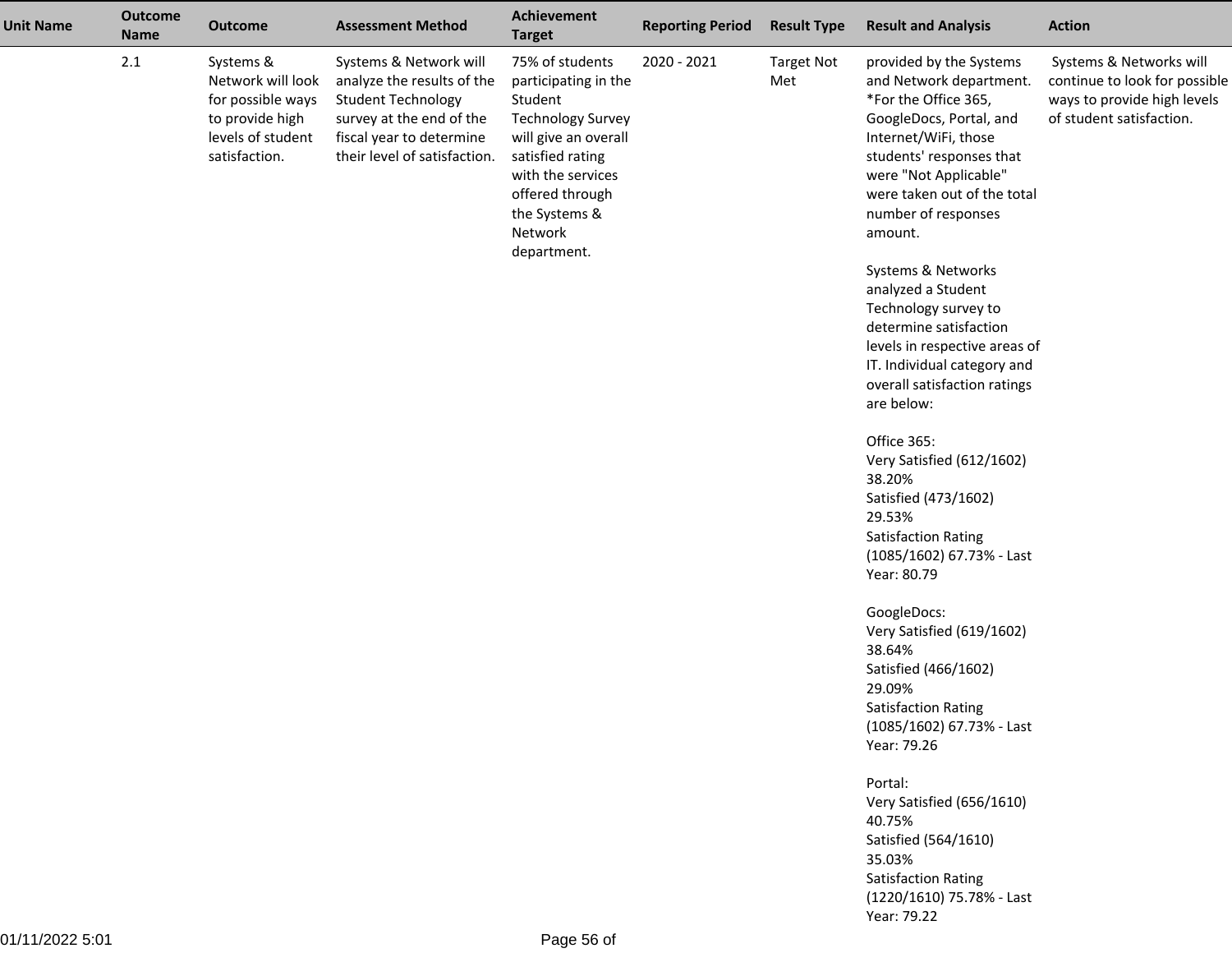| <b>Unit Name</b>                                        | <b>Outcome</b><br><b>Name</b> | <b>Outcome</b>                                                                                                                                                                                                                       | <b>Assessment Method</b>                                                                                                                                                                                | <b>Achievement</b><br><b>Target</b>                                                                                                                                                                                                                              | <b>Reporting Period</b> | <b>Result Type</b>       | <b>Result and Analysis</b>                                                                                                                                                                                                                                                                                                                                                                                                                          | <b>Action</b>                                                                                                       |
|---------------------------------------------------------|-------------------------------|--------------------------------------------------------------------------------------------------------------------------------------------------------------------------------------------------------------------------------------|---------------------------------------------------------------------------------------------------------------------------------------------------------------------------------------------------------|------------------------------------------------------------------------------------------------------------------------------------------------------------------------------------------------------------------------------------------------------------------|-------------------------|--------------------------|-----------------------------------------------------------------------------------------------------------------------------------------------------------------------------------------------------------------------------------------------------------------------------------------------------------------------------------------------------------------------------------------------------------------------------------------------------|---------------------------------------------------------------------------------------------------------------------|
|                                                         | 2.1                           | Systems &<br>Network will look<br>for possible ways<br>to provide high<br>levels of student<br>satisfaction.                                                                                                                         | Systems & Network will<br>analyze the results of the<br><b>Student Technology</b><br>survey at the end of the<br>fiscal year to determine<br>their level of satisfaction.                               | 75% of students<br>participating in the<br>Student<br><b>Technology Survey</b><br>will give an overall<br>satisfied rating<br>with the services<br>offered through<br>the Systems &<br>Network<br>department.                                                    | 2020 - 2021             | <b>Target Not</b><br>Met | Internet/WiFi:<br>Very Satisfied (341/1605)<br>21.25%<br>Satisfied (304/1605)<br>18.94%<br><b>Satisfaction Rating</b><br>(645/1605) 40.19% - Last<br>Year: 61.37<br>Tech Support:<br>Very Satisfied (393/1584)<br>24.81%<br>Satisfied (285/1584)<br>17.99%<br><b>Satisfaction Rating</b><br>(678/1584) 42.80% - Last<br>Year: 68.69<br><b>Overall Satisfaction Rating</b><br>(67.73+67.73+75.78+40.19<br>$+42.80$ )/5 = 58.84%<br>Last Year: 73.87% | Systems & Networks will<br>continue to look for possible<br>ways to provide high levels<br>of student satisfaction. |
| Administrative<br>Support -<br>University<br>Accounting | 1.1                           | Provide ongoing<br>budget training to<br>all Budget<br>Managers and<br>Administrative<br>Assistants to<br>ensure that they<br>are well-equipped<br>to have a clear<br>understanding of<br>the budget(s)<br>under their<br>authority. | University Accounting will<br>keep an attendance<br>record of all budget<br>training sessions and<br>review the record to<br>determine if achievement<br>target was met.                                | University<br>Accounting will<br>provide one budget<br>training session per<br>year for budget<br>managers and<br>administrative<br>assistants, one in<br>the Fall semester.<br>Also, the<br>department will<br>provide<br>individualized<br>training as needed. | 2020 - 2021             | <b>Target Not</b><br>Met | No group budget training<br>sessions were held this<br>year, however, 2 individual year<br>training sessions were<br>conducted. No group<br>budget training sessions<br>were held due to the fact<br>that we had very few new<br>budget managers and<br>administrative assistants,<br>most had been through<br>budget training before<br>Those who had not been<br>through training in the past<br>requested individual<br>training.                | We'll continue with the<br>same assessment for next                                                                 |
|                                                         | 1.2                           | the University's<br>Travel Policy and<br>Procedures to<br>ensure that State                                                                                                                                                          | Provide training on Conduct a survey of<br>faculty and staff to<br>determine whether they<br>have a clear<br>understanding of the<br>Travel Policies are University's Travel Policies Travel Policy and | 90% of the survey<br>participants will<br>have a clear<br>understanding of<br>the University's                                                                                                                                                                   | 2020 - 2021             | <b>Target Not</b><br>Met | Target was not met<br>because data collection did<br>not occur                                                                                                                                                                                                                                                                                                                                                                                      | We will continue with the<br>same assessment for next<br>year.                                                      |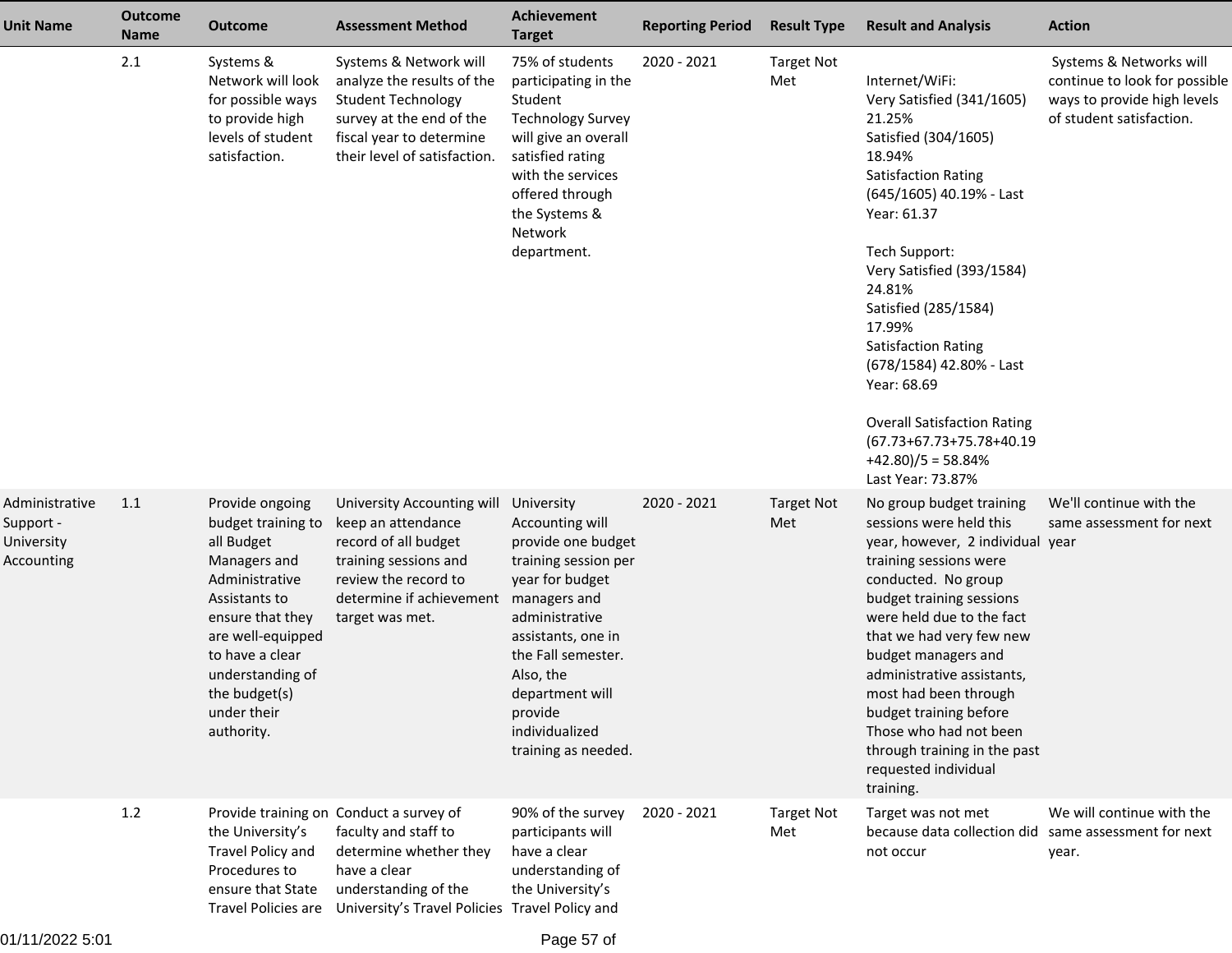| <b>Unit Name</b>                                              | <b>Outcome</b><br>Name | <b>Outcome</b>                                                                                                                                                                                                                                                                   | <b>Assessment Method</b>                                                                                                                                                                                                                                                                                                                                             | Achievement<br><b>Target</b>                                                                                     | <b>Reporting Period</b> | <b>Result Type</b>       | <b>Result and Analysis</b>                                                                      | <b>Action</b>                                                                                                                                                                                                                                                                                                                                                                                                            |
|---------------------------------------------------------------|------------------------|----------------------------------------------------------------------------------------------------------------------------------------------------------------------------------------------------------------------------------------------------------------------------------|----------------------------------------------------------------------------------------------------------------------------------------------------------------------------------------------------------------------------------------------------------------------------------------------------------------------------------------------------------------------|------------------------------------------------------------------------------------------------------------------|-------------------------|--------------------------|-------------------------------------------------------------------------------------------------|--------------------------------------------------------------------------------------------------------------------------------------------------------------------------------------------------------------------------------------------------------------------------------------------------------------------------------------------------------------------------------------------------------------------------|
|                                                               | 1.2                    | being followed and and Procedures.<br>reimbursement<br>requests are not<br>delayed due to<br>improper<br>submission.                                                                                                                                                             |                                                                                                                                                                                                                                                                                                                                                                      | Procedures.                                                                                                      | 2020 - 2021             | <b>Target Not</b><br>Met | Target was not met<br>because data collection did<br>not occur                                  | We will continue with the<br>same assessment for next<br>year.                                                                                                                                                                                                                                                                                                                                                           |
|                                                               | 1.3                    | Reduce the<br>number of<br>outstanding<br>purchase orders<br>that roll over at<br>the end of each<br>fiscal year.                                                                                                                                                                | At the end of the fiscal<br>year the Open<br>Encumbrance Report will<br>be ran to determine dollar the dollar values<br>values of open<br>encumbrances rolling<br>over. When assessing the<br>report, the Director of<br>University Accounting will<br>bear in mind any<br>extenuating circumstances<br>that follow outstanding<br>purchases orders as<br>necessary. | The dollar values of 2020 - 2021<br>purchase orders<br>will be 3% less than<br>from the previous<br>fiscal year. |                         | <b>Target Met</b>        | Comparing FY21 to FY20,<br>the target has been met.<br>FY 20 \$223,442.13<br>FY 21 \$121,640.17 | We plan to continue with<br>this assessment method.                                                                                                                                                                                                                                                                                                                                                                      |
|                                                               | 2.1                    | Reduce the time it<br>takes to process a<br>Request for<br>Reversal of Fees<br><b>Reversal of Fees</b><br>the process.                                                                                                                                                           | Keep a spreadsheet that<br>accounts for all Account<br>Inquiries that logs the type Request will be<br>and time of submissions<br>with a Request for and the date of process<br>completions. Original files less.<br>Form to streamline will be held in the office of<br>University Accounting.                                                                      | At least 85% of the 2020 - 2021<br><b>Reversal for Fees</b><br>processed in 5<br>business days or                |                         | <b>Target Not</b><br>Met | Target was not met<br>because data collection did assessment measure.<br>not occur.             | We may want to revise                                                                                                                                                                                                                                                                                                                                                                                                    |
| Administrative<br>Support -<br>University<br><b>Relations</b> | 1.1                    | Increase web<br>traffic to the<br>university's<br>homepage and<br>social media<br>accounts by<br>developing<br>web/digital<br>presence (via<br>announcements,<br>web/press<br>releases, videos)<br>that encourage<br>interaction with<br>students, faculty,<br>staff and alumni. | At the end of the fiscal<br>year, University Relations<br>will utilize Google<br>Analytics to track<br>awareness and traffic to<br>digital media presence<br>and compare the results<br>to the previous fiscal<br>year's data to determine<br>an increase/decrease in<br>web traffic.                                                                                | 10% increase in<br>web traffic from<br>the previous fiscal<br>year.                                              | 2020 - 2021             | <b>Target Not</b><br>Met | Web Page Views -8.76;<br>Sessions -7.02; Users<br>$+4.82%$                                      | The decline in page views<br>and sessions for MUW.edu<br>is at least partially tied to<br>the global pandemic. This<br>may, in part, be from a<br>decreased response from<br>advertising during this time.<br>Traffic for the website was<br>even to slightly up with<br>previous years until spring<br>2020, when numbers<br>declined.<br>Our team will continue to<br>work closely with<br>admissions to seek guidance |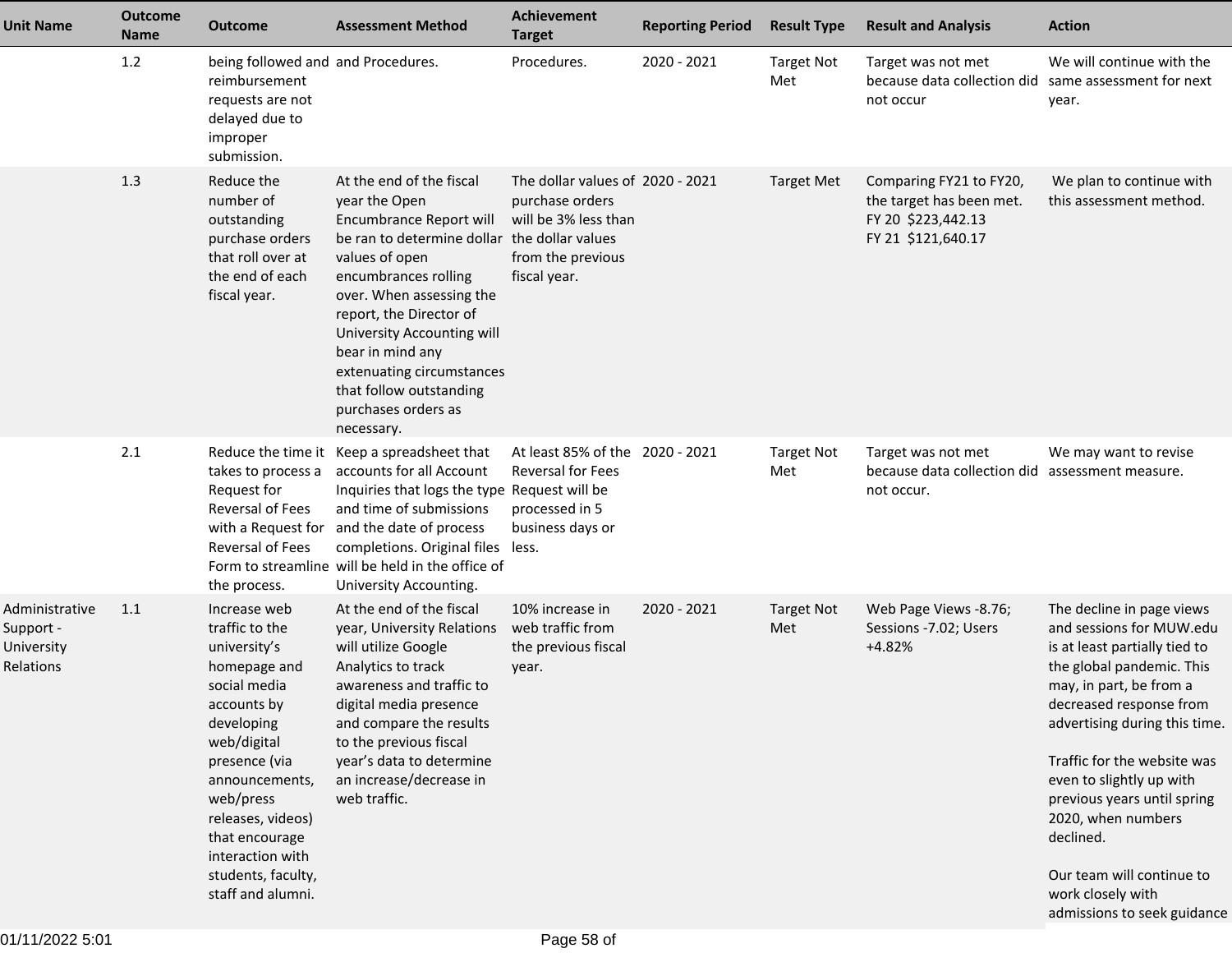| <b>Unit Name</b>                                       | <b>Outcome</b><br><b>Name</b> | <b>Outcome</b>                                                                                                                                                                                                                                                                   | <b>Assessment Method</b>                                                                                                                                                                                                                                                                             | Achievement<br><b>Target</b>                                                 | <b>Reporting Period</b> | <b>Result Type</b>       | <b>Result and Analysis</b>                                                                                          | <b>Action</b>                                                                                                                                                                                                                                                                                                                                                                                                                                                                                                         |
|--------------------------------------------------------|-------------------------------|----------------------------------------------------------------------------------------------------------------------------------------------------------------------------------------------------------------------------------------------------------------------------------|------------------------------------------------------------------------------------------------------------------------------------------------------------------------------------------------------------------------------------------------------------------------------------------------------|------------------------------------------------------------------------------|-------------------------|--------------------------|---------------------------------------------------------------------------------------------------------------------|-----------------------------------------------------------------------------------------------------------------------------------------------------------------------------------------------------------------------------------------------------------------------------------------------------------------------------------------------------------------------------------------------------------------------------------------------------------------------------------------------------------------------|
| Administrative<br>Support -<br>University<br>Relations | 1.1                           | Increase web<br>traffic to the<br>university's<br>homepage and<br>social media<br>accounts by<br>developing<br>web/digital<br>presence (via<br>announcements,<br>web/press<br>releases, videos)<br>that encourage<br>interaction with<br>students, faculty,<br>staff and alumni. | At the end of the fiscal<br>year, University Relations<br>will utilize Google<br>Analytics to track<br>awareness and traffic to<br>digital media presence<br>and compare the results<br>to the previous fiscal<br>year's data to determine<br>an increase/decrease in<br>web traffic.                | 10% increase in<br>web traffic from<br>the previous fiscal<br>year.          | 2020 - 2021             | <b>Target Not</b><br>Met | Web Page Views -8.76;<br>Sessions - 7.02; Users<br>$+4.82%$                                                         | on ways our team can<br>support their recruitment<br>efforts.<br>We also plan to overhaul<br>the look of the website.                                                                                                                                                                                                                                                                                                                                                                                                 |
|                                                        |                               |                                                                                                                                                                                                                                                                                  | At the end of the fiscal<br>year, University Relations<br>will utilize social media<br>analytics to track<br>awareness and traffic to<br>digital media presence<br>and compare the results<br>to the previous fiscal<br>year's data to determine<br>an increase/decrease in<br>social media traffic. | 15% increase in<br>social media traffic<br>from the previous<br>fiscal year. | 2020 - 2021             | <b>Target Met</b>        | Social Media: Facebook<br>+14.4 percent, Twitter<br>+43.7%, Instagram -11.1<br>percent, and LinkedIn +67<br>percent | Overall, social media's net<br>audience growth was up<br>15.4%.<br>More content was shared<br>on LinkedIn following a<br>discussion with the alumni<br>office and as a response to<br>alums wanting to see more<br>content shared through<br>LinkedIn.<br>Total social media sent<br>messages were up 28.6<br>percent and total received<br>messages were up 3.3 %.<br>UR has been more<br>intentional about sharing<br>more videos with hopes of<br>engaging more audience<br>members. Video views were<br>up 11.8%. |
|                                                        |                               |                                                                                                                                                                                                                                                                                  |                                                                                                                                                                                                                                                                                                      |                                                                              |                         |                          |                                                                                                                     | UR plans to update its<br>university marketing video<br>done about three years ago<br>for recruitment purposes.                                                                                                                                                                                                                                                                                                                                                                                                       |

The goal is to launch the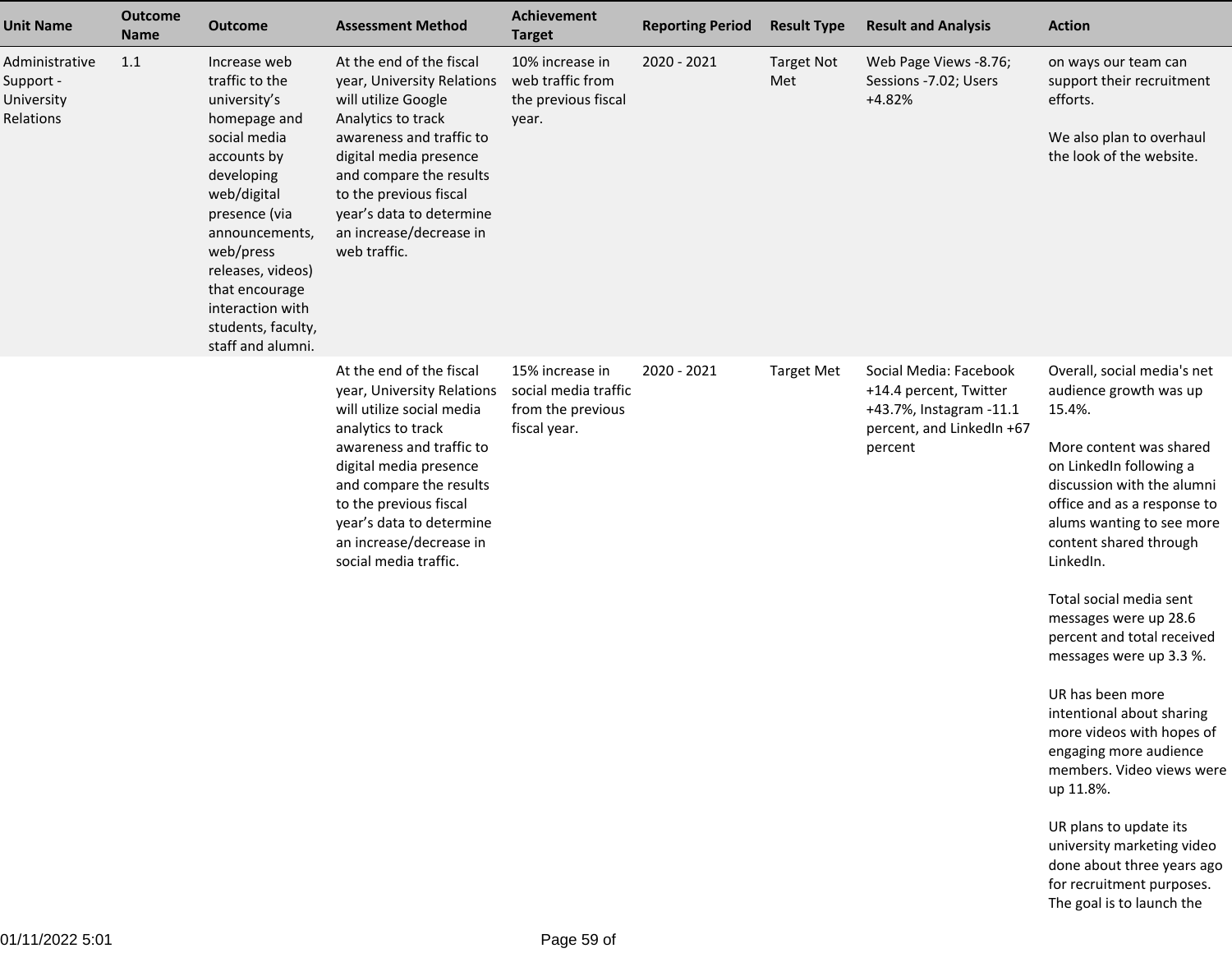| <b>Unit Name</b> | <b>Outcome</b><br>Name | <b>Outcome</b>                                                                                                                                                                                                                                                                                                | <b>Assessment Method</b>                                                                                                                                                                                                                                                                                                                                                                                                                                                                                                                                                                                                                                   | Achievement<br><b>Target</b>                                                                                                                                                            | <b>Reporting Period</b> | <b>Result Type</b>       | <b>Result and Analysis</b>                                                                                                                                                                                                                                                                                              | <b>Action</b>                                                                                                                                                                                                                                                                           |
|------------------|------------------------|---------------------------------------------------------------------------------------------------------------------------------------------------------------------------------------------------------------------------------------------------------------------------------------------------------------|------------------------------------------------------------------------------------------------------------------------------------------------------------------------------------------------------------------------------------------------------------------------------------------------------------------------------------------------------------------------------------------------------------------------------------------------------------------------------------------------------------------------------------------------------------------------------------------------------------------------------------------------------------|-----------------------------------------------------------------------------------------------------------------------------------------------------------------------------------------|-------------------------|--------------------------|-------------------------------------------------------------------------------------------------------------------------------------------------------------------------------------------------------------------------------------------------------------------------------------------------------------------------|-----------------------------------------------------------------------------------------------------------------------------------------------------------------------------------------------------------------------------------------------------------------------------------------|
|                  |                        |                                                                                                                                                                                                                                                                                                               | At the end of the fiscal<br>year, University Relations<br>will utilize social media<br>analytics to track<br>awareness and traffic to<br>digital media presence<br>and compare the results<br>to the previous fiscal<br>year's data to determine<br>an increase/decrease in<br>social media traffic.                                                                                                                                                                                                                                                                                                                                                       | 15% increase in<br>social media traffic<br>from the previous<br>fiscal year.                                                                                                            | 2020 - 2021             | <b>Target Met</b>        | Social Media: Facebook<br>+14.4 percent, Twitter<br>+43.7%, Instagram -11.1<br>percent, and LinkedIn +67<br>percent                                                                                                                                                                                                     | video in the spring.                                                                                                                                                                                                                                                                    |
|                  | $1.2$                  | Increase alumni<br>donations, as well<br>as that of friends<br>of the University,<br>by highlighting<br>stories about<br>students, faculty,<br>staff and alumni<br>and promoting an<br>understanding of<br>the University's<br>programs and<br>offerings in Visions<br>magazine, which is<br>peer recognized. | At the end of the fiscal<br>year in which the survey is Survey participants<br>offered, University<br>Relations will review and<br>analyze the Alumni Survey that Visions<br>results to determine if<br>achievement target was<br>met. The Alumni Survey is University's<br>offered every three years<br>in the Spring. The last<br>Survey was offered in<br>Spring of 2016.<br>"Please rate the following<br>statements according to<br>their accuracy: Visions<br>increases my awareness of<br>the University's programs<br>and offerings and<br>encourages me to give to<br>the University. {Strongly<br>Agree, Agree, Disagree,<br>Strongly Disagree}" | 65% of Alumni<br>will either "agree"<br>or "strongly agree"<br>increases their<br>awareness of the<br>programs and<br>offerings and<br>encourages them<br>to give to the<br>University. | 2020 - 2021             | Inconclusive             | The Alumni Survey isn't<br>scheduled to take place<br>again until Spring 2022.<br>Will report results then.                                                                                                                                                                                                             | Results will be reported<br>after the spring 2022 results<br>are released. In the<br>meantime, UR will produce<br>Visions three times a year,<br>including spring, summer<br>and fall. Additionally each<br>issue will feature stories<br>about faculty, staff,<br>students and alumni. |
|                  | $2.1$                  | Increase strategic<br>placement of<br>national, regional<br>and local media<br>outlets, including<br>radio spots,<br>television spots,<br>newspapers,<br>magazines and<br>billboards (budget                                                                                                                  | At the end of the fiscal<br>year, University Relations<br>advertisements via will review the collected<br>data on its national,<br>regional and local media<br>outlets and compare it to<br>the previous fiscal year's<br>data to determine an<br>increase/decrease in<br>advertisements.                                                                                                                                                                                                                                                                                                                                                                  | 5% increase in<br>advertisements<br>among national,<br>regional and local<br>media outlets from<br>the previous fiscal<br>year (budget<br>permitting).                                  | 2020 - 2021             | <b>Target Not</b><br>Met | There was a decrease in<br>the amount of advertising<br>dollars spent via national,<br>regional and local outlets,<br>including radio spots,<br>newspapers, magazines,<br>billboards and social media<br>platforms. \$60,309 was<br>spent in 2020-21 compared<br>to \$83,835 spent in 2019-<br>2020. in 2020-19. UR was | At the end of the fiscal year,<br>University Relations will<br>review the collected data on<br>its national, regional and<br>local media outlets to<br>determine an<br>increase/decrease in<br>advertisements                                                                           |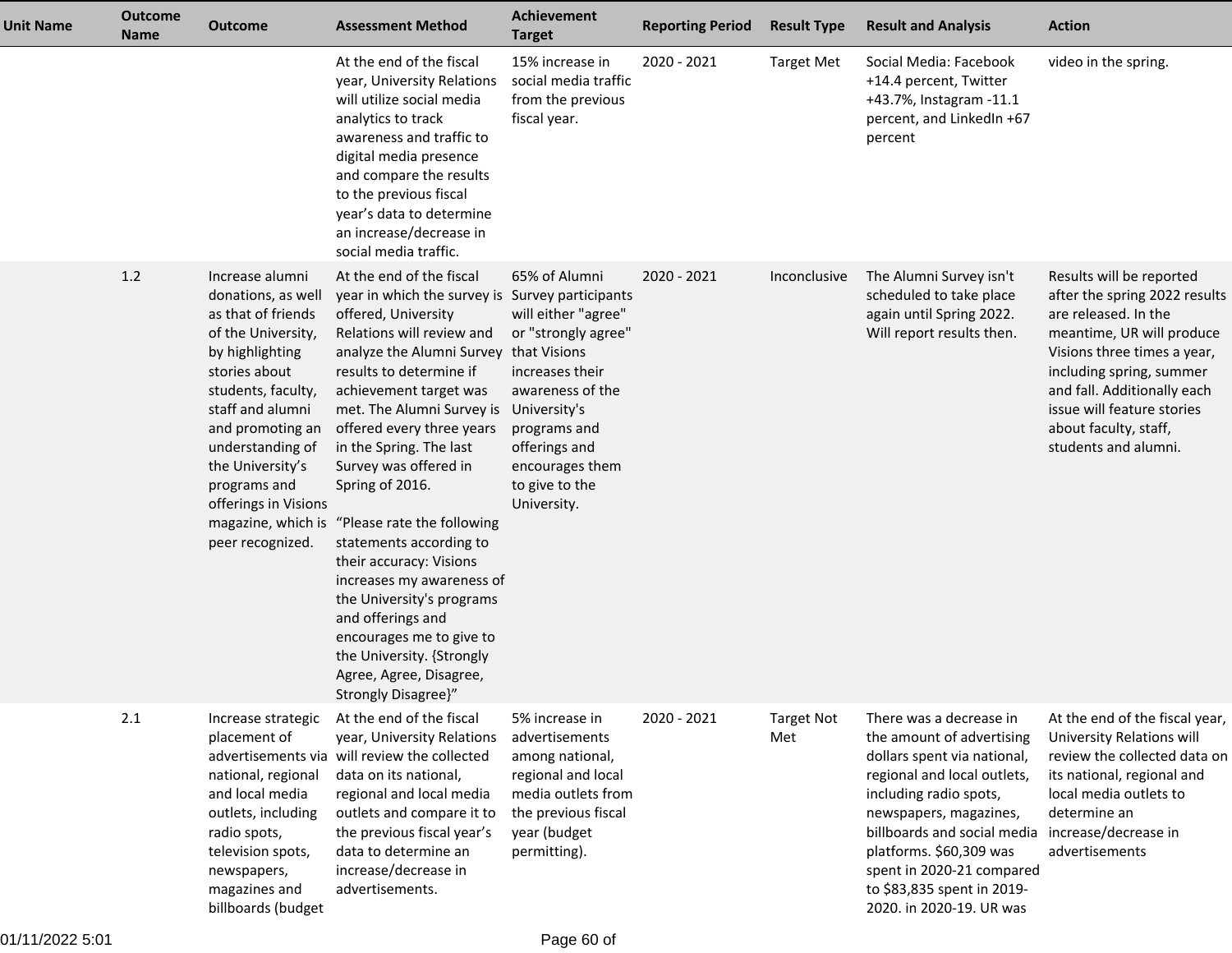| <b>Unit Name</b> | <b>Outcome</b><br><b>Name</b> | <b>Outcome</b>                                                                                                                                                                                                                               | <b>Assessment Method</b>                                                                                                                                                                                                                                                                                                                                                                                                                                                                                                                | <b>Achievement</b><br><b>Target</b>                                                                                                                                                                                                                   | <b>Reporting Period</b> | <b>Result Type</b>       | <b>Result and Analysis</b>                                                                                                                                                                                                                                                                                                                                                                                                                                                   | <b>Action</b>                                                                                                                                                                                                 |
|------------------|-------------------------------|----------------------------------------------------------------------------------------------------------------------------------------------------------------------------------------------------------------------------------------------|-----------------------------------------------------------------------------------------------------------------------------------------------------------------------------------------------------------------------------------------------------------------------------------------------------------------------------------------------------------------------------------------------------------------------------------------------------------------------------------------------------------------------------------------|-------------------------------------------------------------------------------------------------------------------------------------------------------------------------------------------------------------------------------------------------------|-------------------------|--------------------------|------------------------------------------------------------------------------------------------------------------------------------------------------------------------------------------------------------------------------------------------------------------------------------------------------------------------------------------------------------------------------------------------------------------------------------------------------------------------------|---------------------------------------------------------------------------------------------------------------------------------------------------------------------------------------------------------------|
|                  | 2.1                           | permitting).                                                                                                                                                                                                                                 | At the end of the fiscal<br>year, University Relations<br>will review the collected<br>data on its national,<br>regional and local media<br>outlets and compare it to<br>the previous fiscal year's<br>data to determine an<br>increase/decrease in<br>advertisements.                                                                                                                                                                                                                                                                  | 5% increase in<br>advertisements<br>among national,<br>regional and local<br>media outlets from<br>the previous fiscal<br>year (budget<br>permitting).                                                                                                | 2020 - 2021             | <b>Target Not</b><br>Met | also in need of new video<br>and camera equipment. A<br>decision was made to<br>reallocate some of the<br>marketing funds for new<br>equipment. \$9,132 was<br>spent on much needed<br>equipment. In 2018,<br>Ruffalo Noel Levitz<br>suggested that more<br>advertising dollars be be<br>shifted toward social media<br>marketing for a better<br>return on our investment.<br>That shift has continued.<br>\$8,214 was spent on<br>advertising with Facebook<br>and Google. | At the end of the fiscal year,<br>University Relations will<br>review the collected data on<br>its national, regional and<br>local media outlets to<br>determine an<br>increase/decrease in<br>advertisements |
|                  | 2.2                           | Increase<br>awareness of<br>programs and<br>offerings among<br>faculty and staff to Survey's results to<br>encourage on-<br>campus<br>engagement<br>through internal<br>newsletter, web<br>and social media<br>postings and<br>media boards. | At the end of the fiscal<br>year, University Relations<br>will review and analyze<br>the Faculty Satisfaction<br>determine if achievement<br>target was met.<br>"Please rate the following and social media<br>statement according to its postings and media<br>accuracy: University<br>Relations' internal<br>newsletters, web and<br>social media postings and<br>media boards increase my offerings.<br>awareness of MUW's<br>programs and offerings.<br>{Strongly Agree, Agree,<br>Disagree, Strongly<br>Disagree, Not Applicable}" | 75% of Faculty<br><b>Satisfaction Survey</b><br>participants will<br>either "agree" or<br>"strongly agree"<br>that University<br>Relations' internal<br>newsletters, web<br>boards increase<br>their awareness of<br>the University's<br>programs and | $2020 - 2021$           | <b>Target Met</b>        | 34.78% Strongly Agree<br>55.65% Agree<br>Total: 90.43%                                                                                                                                                                                                                                                                                                                                                                                                                       | At the end of the fiscal<br>year, University Relations<br>will review and analyze the<br>Faculty Satisfaction Survey's<br>results to determine if<br>achievement target was<br>met                            |
|                  |                               |                                                                                                                                                                                                                                              | At the end of the fiscal<br>year, University Relations<br>will review and analyze<br>the Staff Satisfaction<br>Survey's results to<br>determine if achievement<br>target was met.                                                                                                                                                                                                                                                                                                                                                       | 75% of Staff<br>Satisfaction Survey<br>participants will<br>either "agree" or<br>"strongly agree"<br>that University<br>Relations' internal                                                                                                           | $2020 - 2021$           | <b>Target Met</b>        | 24.9% Strongly Agree<br>59.26 Agree<br>Total: 83.95%                                                                                                                                                                                                                                                                                                                                                                                                                         | 75% of Staff Satisfaction<br>Survey participants will<br>either "agree" or "strongly<br>agree" that University<br>Relations' internal<br>newsletters, web and social<br>media postings and media              |